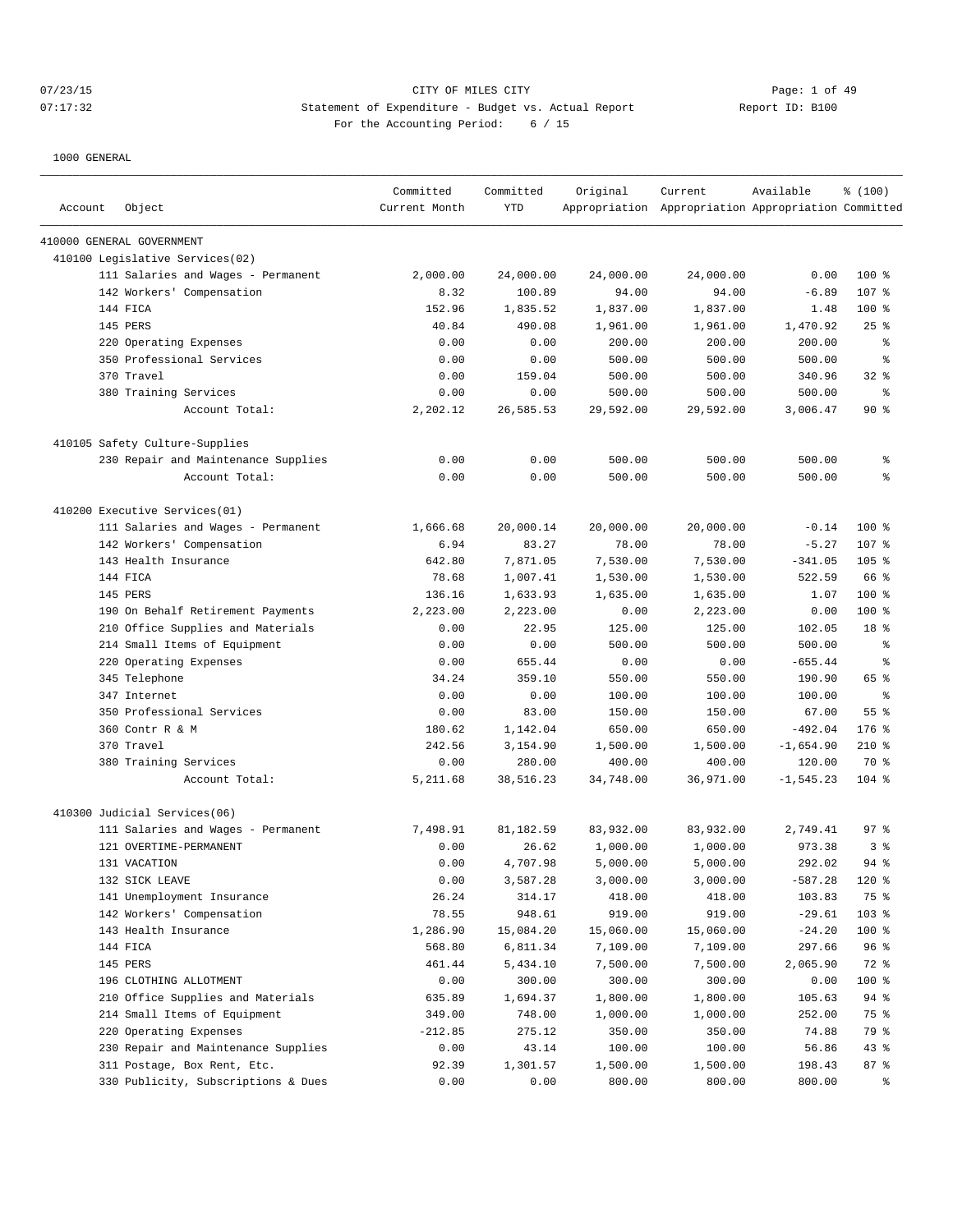# 07/23/15 Page: 2 of 49 07:17:32 Statement of Expenditure - Budget vs. Actual Report Report ID: B100 For the Accounting Period: 6 / 15

|         |                                            | Committed     | Committed    | Original   | Current                                             | Available   | % (100)        |
|---------|--------------------------------------------|---------------|--------------|------------|-----------------------------------------------------|-------------|----------------|
| Account | Object                                     | Current Month | YTD          |            | Appropriation Appropriation Appropriation Committed |             |                |
|         | 334 Memberships, Registrations & Dues      | 360.00        | 1,280.00     | 1,500.00   | 1,500.00                                            | 220.00      | 85%            |
|         | 345 Telephone                              | 98.21         | 2,518.88     | 2,000.00   | 2,000.00                                            | $-518.88$   | $126$ %        |
|         | 347 Internet                               | 118.08        | 232.68       | 2,500.00   | 2,500.00                                            | 2,267.32    | 9 <sub>8</sub> |
|         | 350 Professional Services                  | 577.00        | 1,753.00     | 1,000.00   | 1,000.00                                            | $-753.00$   | 175 %          |
|         | 360 Contr R & M                            | 0.00          | 0.00         | 2,000.00   | 2,000.00                                            | 2,000.00    | န့             |
|         | 370 Travel                                 | 93.00         | 4,071.25     | 3,500.00   | 3,500.00                                            | $-571.25$   | $116$ %        |
|         | 380 Training Services                      | 0.00          | 0.00         | 400.00     | 400.00                                              | 400.00      | နွ             |
|         | 382 Books                                  | 0.00          | 177.00       | 800.00     | 800.00                                              | 623.00      | $22$ %         |
|         | 394 Jury and Witness Fees                  | 0.00          | $-1, 229.00$ | 0.00       | 0.00                                                | 1,229.00    | $\epsilon$     |
|         | 533 Machinery and Equipment Rental         | 0.00          | 284.37       | 1,000.00   | 1,000.00                                            | 715.63      | $28$ %         |
|         | Account Total:                             | 12,031.56     | 131,547.27   | 144,488.00 | 144,488.00                                          | 12,940.73   | $91$ %         |
|         | 410500 Financial Services(03)              |               |              |            |                                                     |             |                |
|         | 111 Salaries and Wages - Permanent         | 12,116.21     | 106,293.25   | 108,994.00 | 108,994.00                                          | 2,700.75    | 98 %           |
|         | 131 VACATION                               | 47.42         | 6,470.80     | 5,847.00   | 5,847.00                                            | $-623.80$   | $111$ %        |
|         | 132 SICK LEAVE                             | 161.44        | 5,657.79     | 3,000.00   | 3,000.00                                            | $-2,657.79$ | 189 %          |
|         | 133 OTHER LEAVE PAY                        | 0.00          | 3,485.99     | 11,975.00  | 11,975.00                                           | 8,489.01    | 29%            |
|         | 141 Unemployment Insurance                 | 55.46         | 550.52       | 577.00     | 577.00                                              | 26.48       | 95%            |
|         | 142 Workers' Compensation                  | 151.30        | 1,500.77     | 1,477.00   | 1,477.00                                            | $-23.77$    | 102 %          |
|         | 143 Health Insurance                       | 1,287.25      | 21,363.40    | 22,590.00  | 22,590.00                                           | 1,226.60    | 95%            |
|         | 144 FICA                                   | 942.88        | 9,356.28     | 9,795.00   | 9,795.00                                            | 438.72      | 96%            |
|         | 145 PERS                                   | 553.33        | 9,506.35     | 10,461.00  | 10,461.00                                           | 954.65      | $91$ %         |
|         | 196 CLOTHING ALLOTMENT                     | 0.00          | 450.00       | 450.00     | 450.00                                              | 0.00        | 100 %          |
|         | 210 Office Supplies and Materials          | 0.00          | 2,113.20     | 3,000.00   | 3,000.00                                            | 886.80      | 70 %           |
|         | 214 Small Items of Equipment               | 0.00          | 563.83       | 3,050.00   | 3,050.00                                            | 2,486.17    | 18 %           |
|         | 220 Operating Expenses                     | 1,506.04      | 3,590.06     | 3,600.00   | 3,600.00                                            | 9.94        | $100$ %        |
|         | 230 Repair and Maintenance Supplies        | 0.00          | 0.00         | 200.00     | 200.00                                              | 200.00      | န့             |
|         | 311 Postage, Box Rent, Etc.                | $-219.58$     | 2,402.17     | 3,600.00   | 3,600.00                                            | 1,197.83    | 67 %           |
|         | 320 Printing, Duplicating, Typing &        | 0.00          | 245.87       | 1,000.00   | 1,000.00                                            | 754.13      | 25%            |
| 330     | Publicity, Subscriptions & Dues            | 66.00         | 1,634.96     | 1,400.00   | 1,400.00                                            | $-234.96$   | $117$ %        |
|         | 334 Memberships, Registrations & Dues      | 0.00          | 2,673.00     | 3,400.00   | 3,400.00                                            | 727.00      | 79 %           |
|         | 345 Telephone                              | 55.81         | 611.95       | 750.00     | 750.00                                              | 138.05      | 82 %           |
|         | 347 Internet                               | 19.52         | 234.24       | 250.00     | 250.00                                              | 15.76       | $94$ %         |
|         | 350 Professional Services                  | 0.00          | 21,158.05    | 27,000.00  | 27,000.00                                           | 5,841.95    | 78 %           |
|         | 360 Contr R & M                            | 541.88        | 9,206.78     | 12,500.00  | 12,500.00                                           | 3,293.22    | 74 %           |
|         | 370 Travel                                 | 155.93        | 454.93       | 1,500.00   | 1,500.00                                            | 1,045.07    | $30*$          |
|         | 380 Training Services                      | 0.00          | 843.33       | 1,200.00   | 1,200.00                                            | 356.67      | 70 %           |
|         | 382 Books                                  | 0.00          | 12.88        | 200.00     | 200.00                                              | 187.12      | 6 %            |
|         | 390 Other Purchased Services (Recorded     | 0.00          | 203.00       | 0.00       | 0.00                                                | $-203.00$   | န္             |
|         | 521 Surety Bonds for Officials & Employees | 0.00          | 983.00       | 983.00     | 983.00                                              | 0.00        | 100 %          |
|         | Account Total:                             | 17,440.89     | 211,566.40   | 238,799.00 | 238,799.00                                          | 27,232.60   | 89 %           |
|         |                                            |               |              |            |                                                     |             |                |
|         | 410540 City Treasurer(09)                  |               |              |            |                                                     |             |                |
|         | 111 Salaries and Wages - Permanent         | 1,666.66      | 19,999.92    | 20,000.00  | 20,000.00                                           | 0.08        | 100 %          |
|         | 142 Workers' Compensation                  | 6.94          | 83.28        | 79.00      | 79.00                                               | $-4.28$     | 105 %          |
|         | 144 FICA                                   | 127.50        | 1,530.00     | 1,530.00   | 1,530.00                                            | 0.00        | 100 %          |
|         | 145 PERS                                   | 136.16        | 1,633.92     | 1,634.00   | 1,634.00                                            | 0.08        | 100 %          |
|         | 345 Telephone                              | 7.92          | 37.37        | 100.00     | 100.00                                              | 62.63       | 37%            |
|         | 350 Professional Services                  | 0.00          | 83.00        | 100.00     | 100.00                                              | 17.00       | 83 %           |
|         | 360 Contr R & M                            | 183.34        | 1,202.53     | 944.00     | 944.00                                              | $-258.53$   | $127$ %        |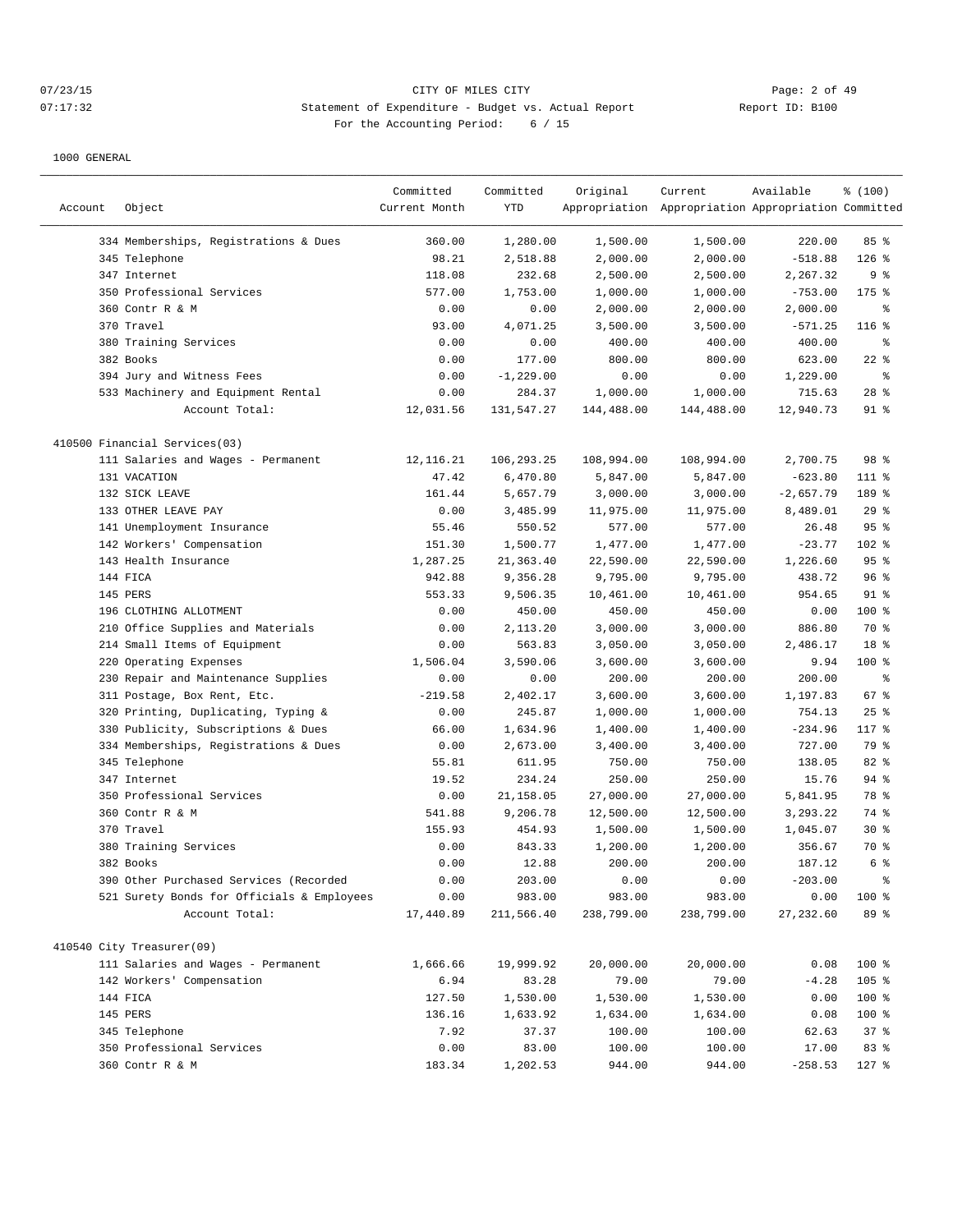# 07/23/15 Page: 3 of 49 07:17:32 Statement of Expenditure - Budget vs. Actual Report Report ID: B100 For the Accounting Period: 6 / 15

| 24,570.02<br>24,387.00<br>24,387.00<br>Account Total:<br>2,128.52<br>$-183.02$<br>$101*$<br>410600 Elections<br>300 PURCHASED SERVICES<br>0.00<br>8,372.00<br>9,500.00<br>9,500.00<br>1,128.00<br>88 %<br>0.00<br>8,372.00<br>9,500.00<br>9,500.00<br>1,128.00<br>88 %<br>Account Total:<br>411020 Community Services & Planning<br>111 Salaries and Wages - Permanent<br>4,615.83<br>36,954.04<br>33,735.00<br>33,735.00<br>$-3, 219.04$<br>$110*$<br>121 OVERTIME-PERMANENT<br>9.86<br>221.73<br>500.00<br>500.00<br>278.27<br>44 %<br>131 VACATION<br>6.57<br>1,673.36<br>4,000.00<br>4,000.00<br>2,326.64<br>$42$ %<br>132 SICK LEAVE<br>152.63<br>935.86<br>2,000.00<br>2,000.00<br>1,064.14<br>47 %<br>133 OTHER LEAVE PAY<br>17.44<br>1,663.26<br>3,143.00<br>3,143.00<br>1,479.74<br>53%<br>141 Unemployment Insurance<br>21.61<br>187.19<br>195.00<br>96%<br>195.00<br>7.81<br>142 Workers' Compensation<br>22.35<br>200.68<br>199.00<br>199.00<br>101 %<br>$-1.68$<br>100 %<br>143 Health Insurance<br>701.44<br>8,221.58<br>8,208.00<br>8,208.00<br>$-13.58$<br>144 FICA<br>367.35<br>3,174.82<br>3,318.00<br>3,318.00<br>143.18<br>96 <sup>°</sup><br>145 PERS<br>272.33<br>3,266.41<br>3,544.00<br>3,544.00<br>277.59<br>$92$ $%$<br>196 CLOTHING ALLOTMENT<br>0.00<br>163.50<br>314.00<br>150.50<br>$52$ $%$<br>314.00<br>Office Supplies and Materials<br>40.89<br>598.73<br>800.00<br>800.00<br>201.27<br>75 %<br>210<br>Small Items of Equipment<br>800.00<br>800.00<br>800.00<br>$100$ %<br>214<br>0.00<br>0.00<br>Operating Expenses<br>0.00<br>266.88<br>100.00<br>100.00<br>$-166.88$<br>$267$ %<br>220<br>311 Postage, Box Rent, Etc.<br>2.42<br>166.64<br>250.00<br>250.00<br>83.36<br>$67$ %<br>320 Printing, Duplicating, Typing &<br>149.48<br>309.50<br>500.00<br>500.00<br>190.50<br>62 %<br>327 Map Printing<br>0.00<br>0.00<br>100.00<br>100.00<br>100.00<br>$\epsilon$<br>8 %<br>Publicity, Subscriptions & Dues<br>0.00<br>64.00<br>775.00<br>775.00<br>711.00<br>330<br>331 Publication of Formal & Legal Notices<br>0.00<br>354.00<br>275.00<br>275.00<br>$-79.00$<br>$129$ %<br>334 Memberships, Registrations & Dues<br>0.00<br>110.00<br>100.00<br>100.00<br>$-10.00$<br>110 %<br>345 Telephone<br>80.85<br>912.53<br>900.00<br>900.00<br>$-12.53$<br>101 %<br>0.00<br>0.00<br>100.00<br>100.00<br>100.00<br>$\epsilon$<br>347 Internet<br>$22$ %<br>350 Professional Services<br>7,257.64<br>38,709.89<br>180,000.00<br>180,000.00<br>141,290.11<br>360 Contr R & M<br>180.62<br>1,627.04<br>1,500.00<br>1,500.00<br>$-127.04$<br>108 %<br>370 Travel<br>90.81<br>913.40<br>1,000.00<br>1,000.00<br>86.60<br>$91$ %<br>380 Training Services<br>0.00<br>399.00<br>1,000.00<br>1,000.00<br>$40*$<br>601.00 |
|-------------------------------------------------------------------------------------------------------------------------------------------------------------------------------------------------------------------------------------------------------------------------------------------------------------------------------------------------------------------------------------------------------------------------------------------------------------------------------------------------------------------------------------------------------------------------------------------------------------------------------------------------------------------------------------------------------------------------------------------------------------------------------------------------------------------------------------------------------------------------------------------------------------------------------------------------------------------------------------------------------------------------------------------------------------------------------------------------------------------------------------------------------------------------------------------------------------------------------------------------------------------------------------------------------------------------------------------------------------------------------------------------------------------------------------------------------------------------------------------------------------------------------------------------------------------------------------------------------------------------------------------------------------------------------------------------------------------------------------------------------------------------------------------------------------------------------------------------------------------------------------------------------------------------------------------------------------------------------------------------------------------------------------------------------------------------------------------------------------------------------------------------------------------------------------------------------------------------------------------------------------------------------------------------------------------------------------------------------------------------------------------------------------------------------------------------------------------------------------------------------------------------------------------------------------------------------------------------------------------------------------------------------------------------------------------------------------------------------------------------|
|                                                                                                                                                                                                                                                                                                                                                                                                                                                                                                                                                                                                                                                                                                                                                                                                                                                                                                                                                                                                                                                                                                                                                                                                                                                                                                                                                                                                                                                                                                                                                                                                                                                                                                                                                                                                                                                                                                                                                                                                                                                                                                                                                                                                                                                                                                                                                                                                                                                                                                                                                                                                                                                                                                                                                 |
|                                                                                                                                                                                                                                                                                                                                                                                                                                                                                                                                                                                                                                                                                                                                                                                                                                                                                                                                                                                                                                                                                                                                                                                                                                                                                                                                                                                                                                                                                                                                                                                                                                                                                                                                                                                                                                                                                                                                                                                                                                                                                                                                                                                                                                                                                                                                                                                                                                                                                                                                                                                                                                                                                                                                                 |
|                                                                                                                                                                                                                                                                                                                                                                                                                                                                                                                                                                                                                                                                                                                                                                                                                                                                                                                                                                                                                                                                                                                                                                                                                                                                                                                                                                                                                                                                                                                                                                                                                                                                                                                                                                                                                                                                                                                                                                                                                                                                                                                                                                                                                                                                                                                                                                                                                                                                                                                                                                                                                                                                                                                                                 |
|                                                                                                                                                                                                                                                                                                                                                                                                                                                                                                                                                                                                                                                                                                                                                                                                                                                                                                                                                                                                                                                                                                                                                                                                                                                                                                                                                                                                                                                                                                                                                                                                                                                                                                                                                                                                                                                                                                                                                                                                                                                                                                                                                                                                                                                                                                                                                                                                                                                                                                                                                                                                                                                                                                                                                 |
|                                                                                                                                                                                                                                                                                                                                                                                                                                                                                                                                                                                                                                                                                                                                                                                                                                                                                                                                                                                                                                                                                                                                                                                                                                                                                                                                                                                                                                                                                                                                                                                                                                                                                                                                                                                                                                                                                                                                                                                                                                                                                                                                                                                                                                                                                                                                                                                                                                                                                                                                                                                                                                                                                                                                                 |
|                                                                                                                                                                                                                                                                                                                                                                                                                                                                                                                                                                                                                                                                                                                                                                                                                                                                                                                                                                                                                                                                                                                                                                                                                                                                                                                                                                                                                                                                                                                                                                                                                                                                                                                                                                                                                                                                                                                                                                                                                                                                                                                                                                                                                                                                                                                                                                                                                                                                                                                                                                                                                                                                                                                                                 |
|                                                                                                                                                                                                                                                                                                                                                                                                                                                                                                                                                                                                                                                                                                                                                                                                                                                                                                                                                                                                                                                                                                                                                                                                                                                                                                                                                                                                                                                                                                                                                                                                                                                                                                                                                                                                                                                                                                                                                                                                                                                                                                                                                                                                                                                                                                                                                                                                                                                                                                                                                                                                                                                                                                                                                 |
|                                                                                                                                                                                                                                                                                                                                                                                                                                                                                                                                                                                                                                                                                                                                                                                                                                                                                                                                                                                                                                                                                                                                                                                                                                                                                                                                                                                                                                                                                                                                                                                                                                                                                                                                                                                                                                                                                                                                                                                                                                                                                                                                                                                                                                                                                                                                                                                                                                                                                                                                                                                                                                                                                                                                                 |
|                                                                                                                                                                                                                                                                                                                                                                                                                                                                                                                                                                                                                                                                                                                                                                                                                                                                                                                                                                                                                                                                                                                                                                                                                                                                                                                                                                                                                                                                                                                                                                                                                                                                                                                                                                                                                                                                                                                                                                                                                                                                                                                                                                                                                                                                                                                                                                                                                                                                                                                                                                                                                                                                                                                                                 |
|                                                                                                                                                                                                                                                                                                                                                                                                                                                                                                                                                                                                                                                                                                                                                                                                                                                                                                                                                                                                                                                                                                                                                                                                                                                                                                                                                                                                                                                                                                                                                                                                                                                                                                                                                                                                                                                                                                                                                                                                                                                                                                                                                                                                                                                                                                                                                                                                                                                                                                                                                                                                                                                                                                                                                 |
|                                                                                                                                                                                                                                                                                                                                                                                                                                                                                                                                                                                                                                                                                                                                                                                                                                                                                                                                                                                                                                                                                                                                                                                                                                                                                                                                                                                                                                                                                                                                                                                                                                                                                                                                                                                                                                                                                                                                                                                                                                                                                                                                                                                                                                                                                                                                                                                                                                                                                                                                                                                                                                                                                                                                                 |
|                                                                                                                                                                                                                                                                                                                                                                                                                                                                                                                                                                                                                                                                                                                                                                                                                                                                                                                                                                                                                                                                                                                                                                                                                                                                                                                                                                                                                                                                                                                                                                                                                                                                                                                                                                                                                                                                                                                                                                                                                                                                                                                                                                                                                                                                                                                                                                                                                                                                                                                                                                                                                                                                                                                                                 |
|                                                                                                                                                                                                                                                                                                                                                                                                                                                                                                                                                                                                                                                                                                                                                                                                                                                                                                                                                                                                                                                                                                                                                                                                                                                                                                                                                                                                                                                                                                                                                                                                                                                                                                                                                                                                                                                                                                                                                                                                                                                                                                                                                                                                                                                                                                                                                                                                                                                                                                                                                                                                                                                                                                                                                 |
|                                                                                                                                                                                                                                                                                                                                                                                                                                                                                                                                                                                                                                                                                                                                                                                                                                                                                                                                                                                                                                                                                                                                                                                                                                                                                                                                                                                                                                                                                                                                                                                                                                                                                                                                                                                                                                                                                                                                                                                                                                                                                                                                                                                                                                                                                                                                                                                                                                                                                                                                                                                                                                                                                                                                                 |
|                                                                                                                                                                                                                                                                                                                                                                                                                                                                                                                                                                                                                                                                                                                                                                                                                                                                                                                                                                                                                                                                                                                                                                                                                                                                                                                                                                                                                                                                                                                                                                                                                                                                                                                                                                                                                                                                                                                                                                                                                                                                                                                                                                                                                                                                                                                                                                                                                                                                                                                                                                                                                                                                                                                                                 |
|                                                                                                                                                                                                                                                                                                                                                                                                                                                                                                                                                                                                                                                                                                                                                                                                                                                                                                                                                                                                                                                                                                                                                                                                                                                                                                                                                                                                                                                                                                                                                                                                                                                                                                                                                                                                                                                                                                                                                                                                                                                                                                                                                                                                                                                                                                                                                                                                                                                                                                                                                                                                                                                                                                                                                 |
|                                                                                                                                                                                                                                                                                                                                                                                                                                                                                                                                                                                                                                                                                                                                                                                                                                                                                                                                                                                                                                                                                                                                                                                                                                                                                                                                                                                                                                                                                                                                                                                                                                                                                                                                                                                                                                                                                                                                                                                                                                                                                                                                                                                                                                                                                                                                                                                                                                                                                                                                                                                                                                                                                                                                                 |
|                                                                                                                                                                                                                                                                                                                                                                                                                                                                                                                                                                                                                                                                                                                                                                                                                                                                                                                                                                                                                                                                                                                                                                                                                                                                                                                                                                                                                                                                                                                                                                                                                                                                                                                                                                                                                                                                                                                                                                                                                                                                                                                                                                                                                                                                                                                                                                                                                                                                                                                                                                                                                                                                                                                                                 |
|                                                                                                                                                                                                                                                                                                                                                                                                                                                                                                                                                                                                                                                                                                                                                                                                                                                                                                                                                                                                                                                                                                                                                                                                                                                                                                                                                                                                                                                                                                                                                                                                                                                                                                                                                                                                                                                                                                                                                                                                                                                                                                                                                                                                                                                                                                                                                                                                                                                                                                                                                                                                                                                                                                                                                 |
|                                                                                                                                                                                                                                                                                                                                                                                                                                                                                                                                                                                                                                                                                                                                                                                                                                                                                                                                                                                                                                                                                                                                                                                                                                                                                                                                                                                                                                                                                                                                                                                                                                                                                                                                                                                                                                                                                                                                                                                                                                                                                                                                                                                                                                                                                                                                                                                                                                                                                                                                                                                                                                                                                                                                                 |
|                                                                                                                                                                                                                                                                                                                                                                                                                                                                                                                                                                                                                                                                                                                                                                                                                                                                                                                                                                                                                                                                                                                                                                                                                                                                                                                                                                                                                                                                                                                                                                                                                                                                                                                                                                                                                                                                                                                                                                                                                                                                                                                                                                                                                                                                                                                                                                                                                                                                                                                                                                                                                                                                                                                                                 |
|                                                                                                                                                                                                                                                                                                                                                                                                                                                                                                                                                                                                                                                                                                                                                                                                                                                                                                                                                                                                                                                                                                                                                                                                                                                                                                                                                                                                                                                                                                                                                                                                                                                                                                                                                                                                                                                                                                                                                                                                                                                                                                                                                                                                                                                                                                                                                                                                                                                                                                                                                                                                                                                                                                                                                 |
|                                                                                                                                                                                                                                                                                                                                                                                                                                                                                                                                                                                                                                                                                                                                                                                                                                                                                                                                                                                                                                                                                                                                                                                                                                                                                                                                                                                                                                                                                                                                                                                                                                                                                                                                                                                                                                                                                                                                                                                                                                                                                                                                                                                                                                                                                                                                                                                                                                                                                                                                                                                                                                                                                                                                                 |
|                                                                                                                                                                                                                                                                                                                                                                                                                                                                                                                                                                                                                                                                                                                                                                                                                                                                                                                                                                                                                                                                                                                                                                                                                                                                                                                                                                                                                                                                                                                                                                                                                                                                                                                                                                                                                                                                                                                                                                                                                                                                                                                                                                                                                                                                                                                                                                                                                                                                                                                                                                                                                                                                                                                                                 |
|                                                                                                                                                                                                                                                                                                                                                                                                                                                                                                                                                                                                                                                                                                                                                                                                                                                                                                                                                                                                                                                                                                                                                                                                                                                                                                                                                                                                                                                                                                                                                                                                                                                                                                                                                                                                                                                                                                                                                                                                                                                                                                                                                                                                                                                                                                                                                                                                                                                                                                                                                                                                                                                                                                                                                 |
|                                                                                                                                                                                                                                                                                                                                                                                                                                                                                                                                                                                                                                                                                                                                                                                                                                                                                                                                                                                                                                                                                                                                                                                                                                                                                                                                                                                                                                                                                                                                                                                                                                                                                                                                                                                                                                                                                                                                                                                                                                                                                                                                                                                                                                                                                                                                                                                                                                                                                                                                                                                                                                                                                                                                                 |
|                                                                                                                                                                                                                                                                                                                                                                                                                                                                                                                                                                                                                                                                                                                                                                                                                                                                                                                                                                                                                                                                                                                                                                                                                                                                                                                                                                                                                                                                                                                                                                                                                                                                                                                                                                                                                                                                                                                                                                                                                                                                                                                                                                                                                                                                                                                                                                                                                                                                                                                                                                                                                                                                                                                                                 |
|                                                                                                                                                                                                                                                                                                                                                                                                                                                                                                                                                                                                                                                                                                                                                                                                                                                                                                                                                                                                                                                                                                                                                                                                                                                                                                                                                                                                                                                                                                                                                                                                                                                                                                                                                                                                                                                                                                                                                                                                                                                                                                                                                                                                                                                                                                                                                                                                                                                                                                                                                                                                                                                                                                                                                 |
|                                                                                                                                                                                                                                                                                                                                                                                                                                                                                                                                                                                                                                                                                                                                                                                                                                                                                                                                                                                                                                                                                                                                                                                                                                                                                                                                                                                                                                                                                                                                                                                                                                                                                                                                                                                                                                                                                                                                                                                                                                                                                                                                                                                                                                                                                                                                                                                                                                                                                                                                                                                                                                                                                                                                                 |
|                                                                                                                                                                                                                                                                                                                                                                                                                                                                                                                                                                                                                                                                                                                                                                                                                                                                                                                                                                                                                                                                                                                                                                                                                                                                                                                                                                                                                                                                                                                                                                                                                                                                                                                                                                                                                                                                                                                                                                                                                                                                                                                                                                                                                                                                                                                                                                                                                                                                                                                                                                                                                                                                                                                                                 |
|                                                                                                                                                                                                                                                                                                                                                                                                                                                                                                                                                                                                                                                                                                                                                                                                                                                                                                                                                                                                                                                                                                                                                                                                                                                                                                                                                                                                                                                                                                                                                                                                                                                                                                                                                                                                                                                                                                                                                                                                                                                                                                                                                                                                                                                                                                                                                                                                                                                                                                                                                                                                                                                                                                                                                 |
|                                                                                                                                                                                                                                                                                                                                                                                                                                                                                                                                                                                                                                                                                                                                                                                                                                                                                                                                                                                                                                                                                                                                                                                                                                                                                                                                                                                                                                                                                                                                                                                                                                                                                                                                                                                                                                                                                                                                                                                                                                                                                                                                                                                                                                                                                                                                                                                                                                                                                                                                                                                                                                                                                                                                                 |
| 382 Books<br>0.00<br>114.46<br>200.00<br>200.00<br>85.54<br>57%                                                                                                                                                                                                                                                                                                                                                                                                                                                                                                                                                                                                                                                                                                                                                                                                                                                                                                                                                                                                                                                                                                                                                                                                                                                                                                                                                                                                                                                                                                                                                                                                                                                                                                                                                                                                                                                                                                                                                                                                                                                                                                                                                                                                                                                                                                                                                                                                                                                                                                                                                                                                                                                                                 |
| 13,990.12<br>102,008.50<br>247,556.00<br>41 %<br>Account Total:<br>247,556.00<br>145,547.50                                                                                                                                                                                                                                                                                                                                                                                                                                                                                                                                                                                                                                                                                                                                                                                                                                                                                                                                                                                                                                                                                                                                                                                                                                                                                                                                                                                                                                                                                                                                                                                                                                                                                                                                                                                                                                                                                                                                                                                                                                                                                                                                                                                                                                                                                                                                                                                                                                                                                                                                                                                                                                                     |
| 411100 Legal Services(04)                                                                                                                                                                                                                                                                                                                                                                                                                                                                                                                                                                                                                                                                                                                                                                                                                                                                                                                                                                                                                                                                                                                                                                                                                                                                                                                                                                                                                                                                                                                                                                                                                                                                                                                                                                                                                                                                                                                                                                                                                                                                                                                                                                                                                                                                                                                                                                                                                                                                                                                                                                                                                                                                                                                       |
| 9,881.65<br>98,097.13<br>107,232.00<br>107,232.00<br>9,134.87<br>$91$ %<br>111 Salaries and Wages - Permanent                                                                                                                                                                                                                                                                                                                                                                                                                                                                                                                                                                                                                                                                                                                                                                                                                                                                                                                                                                                                                                                                                                                                                                                                                                                                                                                                                                                                                                                                                                                                                                                                                                                                                                                                                                                                                                                                                                                                                                                                                                                                                                                                                                                                                                                                                                                                                                                                                                                                                                                                                                                                                                   |
| 131 VACATION<br>0.00<br>4,693.29<br>3,000.00<br>3,000.00<br>$-1,693.29$<br>156 %                                                                                                                                                                                                                                                                                                                                                                                                                                                                                                                                                                                                                                                                                                                                                                                                                                                                                                                                                                                                                                                                                                                                                                                                                                                                                                                                                                                                                                                                                                                                                                                                                                                                                                                                                                                                                                                                                                                                                                                                                                                                                                                                                                                                                                                                                                                                                                                                                                                                                                                                                                                                                                                                |
| $6\degree$<br>132 SICK LEAVE<br>0.00<br>88.11<br>1,500.00<br>1,500.00<br>1,411.89                                                                                                                                                                                                                                                                                                                                                                                                                                                                                                                                                                                                                                                                                                                                                                                                                                                                                                                                                                                                                                                                                                                                                                                                                                                                                                                                                                                                                                                                                                                                                                                                                                                                                                                                                                                                                                                                                                                                                                                                                                                                                                                                                                                                                                                                                                                                                                                                                                                                                                                                                                                                                                                               |
| $92$ %<br>141 Unemployment Insurance<br>44.47<br>463.22<br>503.00<br>503.00<br>39.78                                                                                                                                                                                                                                                                                                                                                                                                                                                                                                                                                                                                                                                                                                                                                                                                                                                                                                                                                                                                                                                                                                                                                                                                                                                                                                                                                                                                                                                                                                                                                                                                                                                                                                                                                                                                                                                                                                                                                                                                                                                                                                                                                                                                                                                                                                                                                                                                                                                                                                                                                                                                                                                            |
| 142 Workers' Compensation<br>53.50<br>576.37<br>579.00<br>579.00<br>2.63<br>100 %                                                                                                                                                                                                                                                                                                                                                                                                                                                                                                                                                                                                                                                                                                                                                                                                                                                                                                                                                                                                                                                                                                                                                                                                                                                                                                                                                                                                                                                                                                                                                                                                                                                                                                                                                                                                                                                                                                                                                                                                                                                                                                                                                                                                                                                                                                                                                                                                                                                                                                                                                                                                                                                               |
| 144 FICA<br>755.95<br>7,874.49<br>$92$ $%$<br>8,548.00<br>8,548.00<br>673.51                                                                                                                                                                                                                                                                                                                                                                                                                                                                                                                                                                                                                                                                                                                                                                                                                                                                                                                                                                                                                                                                                                                                                                                                                                                                                                                                                                                                                                                                                                                                                                                                                                                                                                                                                                                                                                                                                                                                                                                                                                                                                                                                                                                                                                                                                                                                                                                                                                                                                                                                                                                                                                                                    |
| 145 PERS<br>807.33<br>723.84<br>$92$ $%$<br>8,405.16<br>9,129.00<br>9,129.00                                                                                                                                                                                                                                                                                                                                                                                                                                                                                                                                                                                                                                                                                                                                                                                                                                                                                                                                                                                                                                                                                                                                                                                                                                                                                                                                                                                                                                                                                                                                                                                                                                                                                                                                                                                                                                                                                                                                                                                                                                                                                                                                                                                                                                                                                                                                                                                                                                                                                                                                                                                                                                                                    |
| 196 CLOTHING ALLOTMENT<br>0.00<br>56.00<br>56 %<br>100.00<br>100.00<br>44.00                                                                                                                                                                                                                                                                                                                                                                                                                                                                                                                                                                                                                                                                                                                                                                                                                                                                                                                                                                                                                                                                                                                                                                                                                                                                                                                                                                                                                                                                                                                                                                                                                                                                                                                                                                                                                                                                                                                                                                                                                                                                                                                                                                                                                                                                                                                                                                                                                                                                                                                                                                                                                                                                    |
| 210 Office Supplies and Materials<br>114.83<br>1,057.09<br>500.00<br>500.00<br>$-557.09$<br>$211$ %                                                                                                                                                                                                                                                                                                                                                                                                                                                                                                                                                                                                                                                                                                                                                                                                                                                                                                                                                                                                                                                                                                                                                                                                                                                                                                                                                                                                                                                                                                                                                                                                                                                                                                                                                                                                                                                                                                                                                                                                                                                                                                                                                                                                                                                                                                                                                                                                                                                                                                                                                                                                                                             |
| 214 Small Items of Equipment<br>0.00<br>826.99<br>450.00<br>450.00<br>$-376.99$<br>184 %                                                                                                                                                                                                                                                                                                                                                                                                                                                                                                                                                                                                                                                                                                                                                                                                                                                                                                                                                                                                                                                                                                                                                                                                                                                                                                                                                                                                                                                                                                                                                                                                                                                                                                                                                                                                                                                                                                                                                                                                                                                                                                                                                                                                                                                                                                                                                                                                                                                                                                                                                                                                                                                        |
| 239.60<br>2,370.80<br>$-1,870.80$<br>474 %<br>220 Operating Expenses<br>500.00<br>500.00                                                                                                                                                                                                                                                                                                                                                                                                                                                                                                                                                                                                                                                                                                                                                                                                                                                                                                                                                                                                                                                                                                                                                                                                                                                                                                                                                                                                                                                                                                                                                                                                                                                                                                                                                                                                                                                                                                                                                                                                                                                                                                                                                                                                                                                                                                                                                                                                                                                                                                                                                                                                                                                        |
| 49.86<br>627.98<br>600.00<br>600.00<br>$-27.98$<br>105 %<br>311 Postage, Box Rent, Etc.                                                                                                                                                                                                                                                                                                                                                                                                                                                                                                                                                                                                                                                                                                                                                                                                                                                                                                                                                                                                                                                                                                                                                                                                                                                                                                                                                                                                                                                                                                                                                                                                                                                                                                                                                                                                                                                                                                                                                                                                                                                                                                                                                                                                                                                                                                                                                                                                                                                                                                                                                                                                                                                         |
| 345 Telephone<br>7.92<br>37.27<br>120.00<br>120.00<br>82.73<br>$31$ %                                                                                                                                                                                                                                                                                                                                                                                                                                                                                                                                                                                                                                                                                                                                                                                                                                                                                                                                                                                                                                                                                                                                                                                                                                                                                                                                                                                                                                                                                                                                                                                                                                                                                                                                                                                                                                                                                                                                                                                                                                                                                                                                                                                                                                                                                                                                                                                                                                                                                                                                                                                                                                                                           |
| 350 Professional Services<br>100.00<br>10,369.60<br>5,500.00<br>5,500.00<br>$-4,869.60$<br>189 %                                                                                                                                                                                                                                                                                                                                                                                                                                                                                                                                                                                                                                                                                                                                                                                                                                                                                                                                                                                                                                                                                                                                                                                                                                                                                                                                                                                                                                                                                                                                                                                                                                                                                                                                                                                                                                                                                                                                                                                                                                                                                                                                                                                                                                                                                                                                                                                                                                                                                                                                                                                                                                                |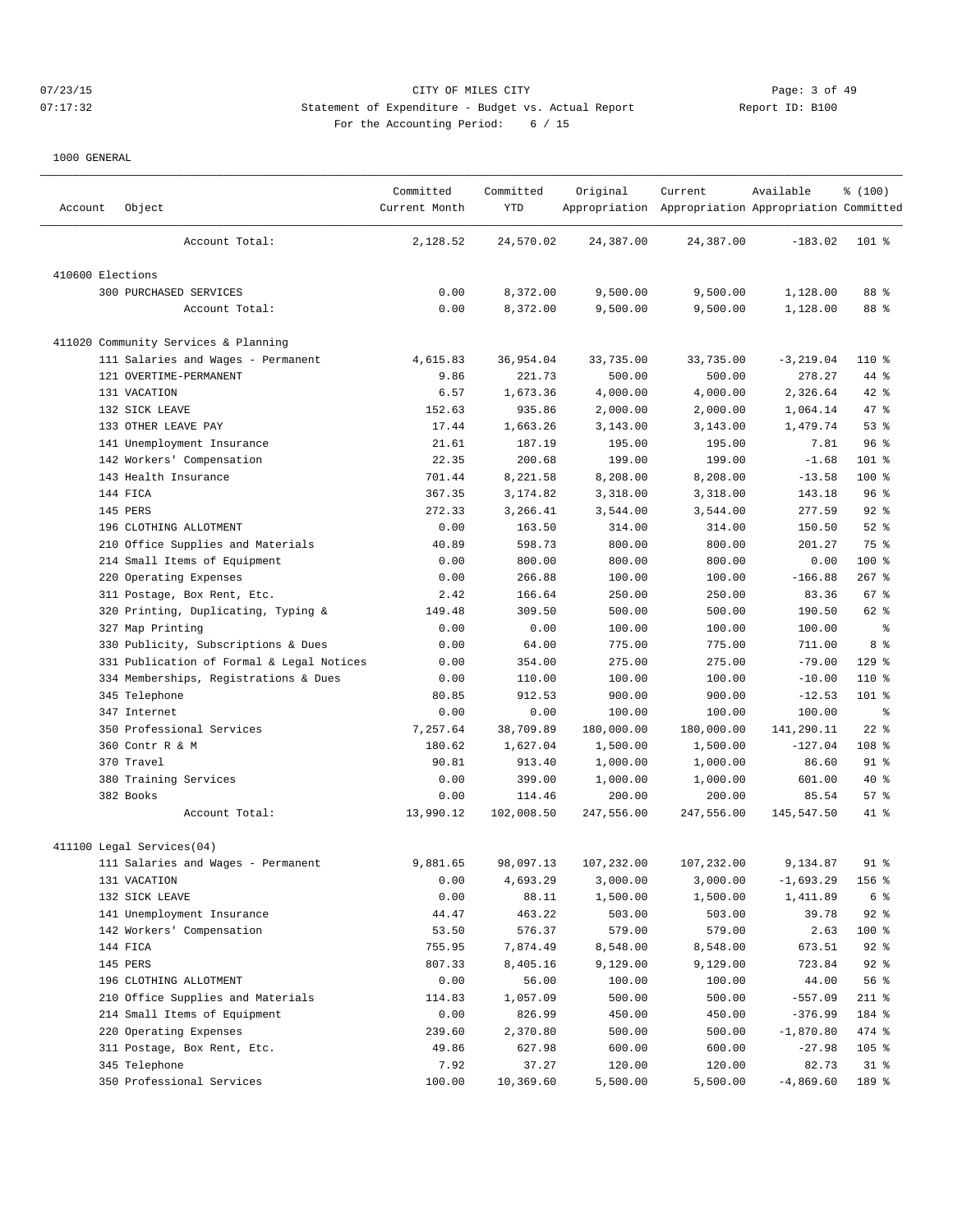# 07/23/15 Page: 4 of 49 07:17:32 Statement of Expenditure - Budget vs. Actual Report Communication Report ID: B100 For the Accounting Period: 6 / 15

| Account              | Object                                     | Committed<br>Current Month | Committed<br>YTD | Original   | Current<br>Appropriation Appropriation Appropriation Committed | Available    | % (100)          |
|----------------------|--------------------------------------------|----------------------------|------------------|------------|----------------------------------------------------------------|--------------|------------------|
|                      | 360 Contr R & M                            | 0.00                       | 0.00             | 100.00     | 100.00                                                         | 100.00       | ႜ                |
|                      | 370 Travel                                 | 0.00                       | 413.56           | 550.00     | 550.00                                                         | 136.44       | 75 %             |
|                      | Account Total:                             | 12,055.11                  | 135,957.06       | 138,911.00 | 138,911.00                                                     | 2,953.94     | 98 %             |
|                      | 411101 Labor Negotiations                  |                            |                  |            |                                                                |              |                  |
|                      | 350 Professional Services                  | 2,362.50                   | 11,814.00        | 10,000.00  | 10,000.00                                                      | $-1,814.00$  | 118 <sup>8</sup> |
|                      | Account Total:                             | 2,362.50                   | 11,814.00        | 10,000.00  | 10,000.00                                                      | $-1,814.00$  | 118 %            |
| 411230 City Hall     |                                            |                            |                  |            |                                                                |              |                  |
|                      | 214 Small Items of Equipment               | 0.00                       | 0.00             | 400.00     | 400.00                                                         | 400.00       | န္               |
|                      | 220 Operating Expenses                     | 326.34                     | 3,089.14         | 2,500.00   | 2,500.00                                                       | $-589.14$    | $124$ %          |
|                      | 230 Repair and Maintenance Supplies        | 0.00                       | 1,433.72         | 1,000.00   | 1,000.00                                                       | $-433.72$    | $143*$           |
|                      | 341 Electric Utility Services              | 537.85                     | 4,688.30         | 5,500.00   | 5,500.00                                                       | 811.70       | 85%              |
|                      | 342 Water Utility Services                 | 52.53                      | 630.34           | 750.00     | 750.00                                                         | 119.66       | 84 %             |
|                      | 343 Sewer Utility Services                 | 32.50                      | 390.00           | 370.00     | 370.00                                                         | $-20.00$     | 105 %            |
|                      | 344 Gas Utility Service                    | 49.62                      | 2,682.28         | 5,000.00   | 5,000.00                                                       | 2,317.72     | 54%              |
|                      | 346 Garbage Service                        | 47.41                      | 189.64           | 200.00     | 200.00                                                         | 10.36        | 95%              |
|                      | 360 Contr R & M                            | 600.00                     | 10,520.49        | 30,000.00  | 30,000.00                                                      | 19,479.51    | 35 <sup>8</sup>  |
|                      | 400 BUILDING MATERIALS                     | 0.00                       | 0.00             | 1,000.00   | 1,000.00                                                       | 1,000.00     | နွ               |
|                      | 511 Insurance on Buildings                 | 0.00                       | 2,335.42         | 2,336.00   | 2,336.00                                                       | 0.58         | 100 %            |
|                      | Account Total:                             | 1,646.25                   | 25,959.33        | 49,056.00  | 49,056.00                                                      | 23,096.67    | $53$ $%$         |
|                      | 411840 Program Assistant                   |                            |                  |            |                                                                |              |                  |
|                      | 111 Salaries and Wages - Permanent         | 2,788.34                   | 26,783.90        | 30,182.00  | 30,182.00                                                      | 3,398.10     | 89 %             |
|                      | 131 VACATION                               | 0.00                       | 1,219.42         | 468.00     | 468.00                                                         | $-751.42$    | $261$ %          |
|                      | 132 SICK LEAVE                             | 0.00                       | 1,797.74         | 468.00     | 468.00                                                         | $-1, 329.74$ | 384 %            |
|                      | 141 Unemployment Insurance                 | 12.54                      | 133.86           | 140.00     | 140.00                                                         | 6.14         | 96%              |
|                      | 142 Workers' Compensation                  | 34.24                      | 367.43           | 359.00     | 359.00                                                         | $-8.43$      | 102 %            |
|                      | 143 Health Insurance                       | 643.45                     | 6,914.95         | 7,530.00   | 7,530.00                                                       | 615.05       | $92$ $%$         |
|                      | 144 FICA                                   | 213.32                     | 2,280.34         | 2,380.00   | 2,380.00                                                       | 99.66        | 96%              |
|                      | 145 PERS                                   | 227.80                     | 2,434.49         | 2,542.00   | 2,542.00                                                       | 107.51       | 96 <sup>°</sup>  |
|                      | 210 Office Supplies and Materials          | $-78.01$                   | $-78.01$         | 0.00       | 0.00                                                           | 78.01        | န္               |
|                      | 311 Postage, Box Rent, Etc.                | $-194.78$                  | $-194.78$        | 0.00       | 0.00                                                           | 194.78       | ႜ                |
|                      | 331 Publication of Formal & Legal Notices  | $-121.00$                  | $-121.00$        | 0.00       | 0.00                                                           | 121.00       | န္               |
|                      | 350 Professional Services                  | 0.00                       | 1,829.29         | 0.00       | 1,955.00                                                       | 125.71       | $94$ %           |
|                      | 370 Travel                                 | 0.00                       | 515.28           | 0.00       | 545.00                                                         | 29.72        | 95%              |
|                      | Account Total:                             | 3,525.90                   | 43,882.91        | 44,069.00  | 46,569.00                                                      | 2,686.09     | $94$ $%$         |
|                      | Account Group Total:                       | 72,594.65                  | 760,779.25       | 971,606.00 | 976, 329.00                                                    | 215,549.75   | 78 %             |
| 420000 PUBLIC SAFETY |                                            |                            |                  |            |                                                                |              |                  |
|                      | 420140 Crime Control and Investigation(05) |                            |                  |            |                                                                |              |                  |
|                      | 111 Salaries and Wages - Permanent         | 71,252.95                  | 613,540.38       | 652,543.00 | 652,543.00                                                     | 39,002.62    | $94$ %           |
|                      | 121 OVERTIME-PERMANENT                     | 1,534.19                   | 31,401.09        | 21,500.00  | 21,500.00                                                      | $-9,901.09$  | 146 %            |
|                      | 131 VACATION                               | 2,069.48                   | 34, 177.81       | 30,000.00  | 30,000.00                                                      | $-4, 177.81$ | 114 %            |
|                      | 132 SICK LEAVE                             | 230.70                     | 11,136.11        | 7,500.00   | 7,500.00                                                       | $-3,636.11$  | 148 %            |
|                      | 133 OTHER LEAVE PAY                        | 69.21                      | 3,598.45         | 8,004.00   | 8,004.00                                                       | 4,405.55     | 45%              |
|                      | 134 HOLIDAY PAY                            | 2,166.00                   | 27,457.06        | 21,500.00  | 21,500.00                                                      | $-5,957.06$  | 128 %            |
|                      | 141 Unemployment Insurance                 | 347.96                     | 3,300.60         | 3,406.00   | 3,406.00                                                       | 105.40       | 97%              |
|                      | 142 Workers' Compensation                  | 3,639.95                   | 34,028.90        | 34,709.00  | 34,709.00                                                      | 680.10       | 98 %             |
|                      | 143 Health Insurance                       | 7,786.07                   | 91,449.17        | 107,304.00 | 107,304.00                                                     | 15,854.83    | 85 %             |
|                      | 144 FICA                                   | 1,109.09                   | 10,528.03        | 10,974.00  | 10,974.00                                                      | 445.97       | 96%              |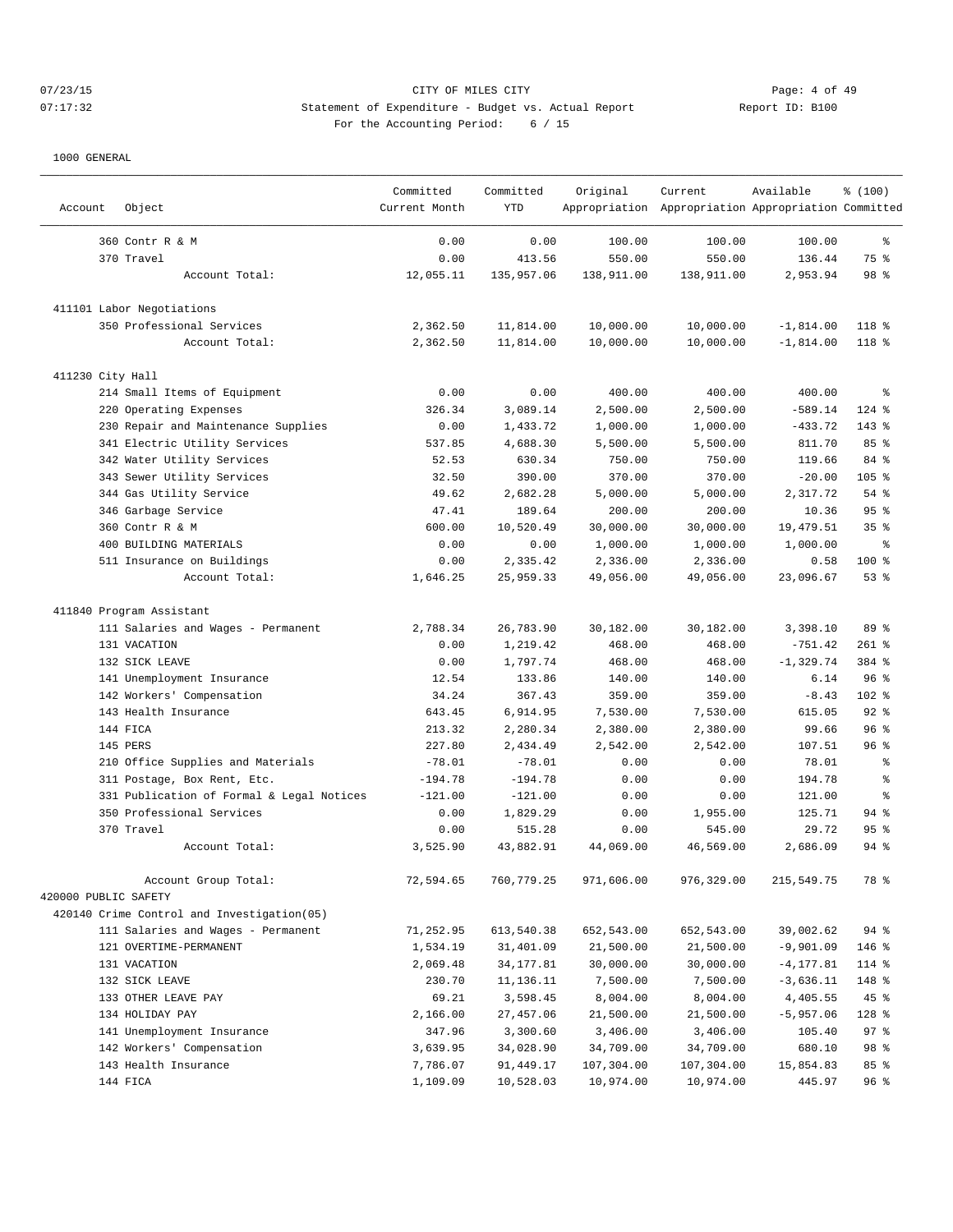# 07/23/15 Page: 5 of 49 07:17:32 Statement of Expenditure - Budget vs. Actual Report Communication Report ID: B100 For the Accounting Period: 6 / 15

| Account | Object                                   | Committed<br>Current Month | Committed<br>YTD | Original                             | Current<br>Appropriation Appropriation Appropriation Committed | Available    | % (100)            |
|---------|------------------------------------------|----------------------------|------------------|--------------------------------------|----------------------------------------------------------------|--------------|--------------------|
|         | 146 Police Pension                       | 7,621.74                   | 87,758.32        | 109,054.00                           | 109,054.00                                                     | 21,295.68    | $80*$              |
|         | 190 On Behalf Retirement Payments        | 243,501.00                 | 243,501.00       | 0.00                                 | 243,501.00                                                     | 0.00         | 100 %              |
|         | 196 CLOTHING ALLOTMENT                   | 0.00                       | 12,000.00        | 12,960.00                            | 12,960.00                                                      | 960.00       | 93%                |
|         | 210 Office Supplies and Materials        | 1,108.09                   | 4,805.85         | 6,000.00                             | 6,000.00                                                       | 1,194.15     | $80*$              |
|         | 214 Small Items of Equipment             | $-2,852.50$                | 14,637.11        | 35,000.00                            | 42,000.00                                                      | 27,362.89    | 35%                |
|         | 220 Operating Expenses                   | 1,391.95                   | 15,235.87        | 13,125.00                            | 13,125.00                                                      | $-2,110.87$  | $116$ %            |
|         | 226 Clothing and Uniforms                | 0.00                       | 143.66           | 500.00                               | 500.00                                                         | 356.34       | 29%                |
|         | 227 Firearm Supplies                     | 0.00                       | 7,680.79         | 4,800.00                             | 4,800.00                                                       | $-2,880.79$  | 160 %              |
|         | 230 Repair and Maintenance Supplies      | 1,774.79                   | 11,430.23        | 6,000.00                             | 6,000.00                                                       | $-5,430.23$  | 191 %              |
|         | 231 Gas, Oil, Diesel Fuel, Grease, etc.  | 2,338.66                   | 35,789.20        | 38,000.00                            | 38,000.00                                                      | 2,210.80     | 94%                |
|         | 311 Postage, Box Rent, Etc.              | 172.14                     | 1,023.34         | 800.00                               | 800.00                                                         | $-223.34$    | $128$ %            |
|         | 330 Publicity, Subscriptions & Dues      | 153.50                     | 322.50           | 300.00                               | 300.00                                                         | $-22.50$     | 108 %              |
|         | 334 Memberships, Registrations & Dues    | 0.00                       | 1,614.00         | 3,208.00                             | 3,208.00                                                       | 1,594.00     | 50%                |
|         | 345 Telephone                            | 316.39                     | 3,738.93         | 4,500.00                             | 4,500.00                                                       | 761.07       | 83%                |
|         | 346 Garbage Service                      | 0.00                       | 473.00           | 500.00                               | 500.00                                                         | 27.00        | 95%                |
|         | 347 Internet                             | 65.60                      | 1,062.91         | 800.00                               | 800.00                                                         | $-262.91$    | 133 %              |
|         | 350 Professional Services                | 784.25                     | 16,301.33        | 9,000.00                             | 9,000.00                                                       | $-7, 301.33$ | 181 %              |
|         | 360 Contr R & M                          | 112.77                     | 586.77           | 204.00                               | 204.00                                                         | $-382.77$    | 288 %              |
|         | 366 R&M Vehicles - Police/Animal Control | 6,938.07                   | 32,698.45        | 18,000.00                            | 18,000.00                                                      | $-14,698.45$ | 182 %              |
|         | 370 Travel                               | 0.00                       | 5,436.95         | 4,500.00                             | 4,500.00                                                       | $-936.95$    | 121 %              |
|         | 380 Training Services                    | 0.00                       | 6, 179.00        | 8,000.00                             | 8,000.00                                                       | 1,821.00     | $77$ $\frac{6}{9}$ |
|         | 381 BOOKS(POP&MILES) (correct)           | 0.00                       | 0.00             | 200.00                               | 200.00                                                         | 200.00       | ႜ                  |
|         | 512 Insurance on Vehicles & Equipment    | 0.00                       | 998.53           | 999.00                               | 999.00                                                         | 0.47         | $100$ %            |
|         | 700 Grants, Contributions & Indemnities  | 0.00                       | 15,970.00        | 15,970.00                            | 15,970.00                                                      | 0.00         | $100$ %            |
|         | 791 Shop With A Cop                      | 0.00                       | 2,240.83         | 0.00                                 | 0.00                                                           | $-2, 240.83$ | ႜ                  |
|         | Account Total:                           |                            |                  | 353,632.05 1,382,246.17 1,189,860.00 | 1,440,361.00                                                   | 58, 114.83   | 96%                |
|         | 420142 Drug Enforcement                  |                            |                  |                                      |                                                                |              |                    |
|         | 111 Salaries and Wages - Permanent       | 3,737.60                   | 60,558.14        | 46,816.00                            | 46,816.00                                                      | $-13,742.14$ | $129$ %            |
|         | 121 OVERTIME-PERMANENT                   | 0.00                       | 2,517.53         | 1,274.00                             | 1,274.00                                                       | $-1, 243.53$ | 198 %              |
|         | 131 VACATION                             | 0.00                       | 5,865.28         | 1,070.00                             | 1,070.00                                                       | $-4,795.28$  | 548 %              |
|         | 132 SICK LEAVE                           | 0.00                       | 3,182.54         | 700.00                               | 700.00                                                         | $-2,482.54$  | 455 %              |
|         | 133 OTHER LEAVE PAY                      | 0.00                       | 1,232.62         | 531.00                               | 531.00                                                         | $-701.62$    | $232$ %            |
|         | 134 HOLIDAY PAY                          | 0.00                       | 2,235.30         | 212.00                               | 212.00                                                         | $-2,023.30$  | $***$ $%$          |
|         | 141 Unemployment Insurance               | 16.82                      | 340.23           | 228.00                               | 228.00                                                         | $-112.23$    | 149 %              |
|         | 142 Workers' Compensation                | 181.68                     | 3,569.49         | 2,316.00                             | 2,316.00                                                       | $-1, 253.49$ | 154 %              |
|         | 143 Health Insurance                     | 621.38                     | 11,053.84        | 7,530.00                             | 7,530.00                                                       | $-3,523.84$  | 147 %              |
|         | 144 FICA                                 | 54.20                      | 1,094.86         | 734.00                               | 734.00                                                         | $-360.86$    | 149 %              |
|         | 146 Police Pension                       | 530.42                     | 9,341.05         | 7,292.00                             | 7,292.00                                                       | $-2,049.05$  | 128 %              |
|         | 196 CLOTHING ALLOTMENT                   | 0.00                       | 0.00             | 720.00                               | 720.00                                                         | 720.00       | ႜ                  |
|         | Account Total:                           | 5,142.10                   | 100,990.88       | 69,423.00                            | 69,423.00                                                      | $-31,567.88$ | 145 %              |
|         | 420144 School Resource Officer           |                            |                  |                                      |                                                                |              |                    |
|         | 111 Salaries and Wages - Permanent       | 4,639.68                   | 43,724.07        | 34,529.00                            | 34,529.00                                                      | $-9, 195.07$ | $127$ %            |
|         | 121 OVERTIME-PERMANENT                   | 0.00                       | 0.00             | 1,500.00                             | 1,500.00                                                       | 1,500.00     | ႜૢ                 |
|         | 131 VACATION                             | 0.00                       | 0.00             | 1,500.00                             | 1,500.00                                                       | 1,500.00     | ွေ                 |
|         | 132 SICK LEAVE                           | 0.00                       | 0.00             | 1,300.00                             | 1,300.00                                                       | 1,300.00     | န္                 |
|         | 133 OTHER LEAVE PAY                      | 0.00                       | 0.00             | 1,000.00                             | 1,000.00                                                       | 1,000.00     | ိင                 |
|         | 134 HOLIDAY PAY                          | 0.00                       | 0.00             | 500.00                               | 500.00                                                         | 500.00       | ႜ                  |
|         | 141 Unemployment Insurance               | 20.88                      | 196.78           | 182.00                               | 182.00                                                         | $-14.78$     | 108 %              |
|         | 142 Workers' Compensation                | 224.67                     | 2,054.12         | 1,851.00                             | 1,851.00                                                       | $-203.12$    | 111 %              |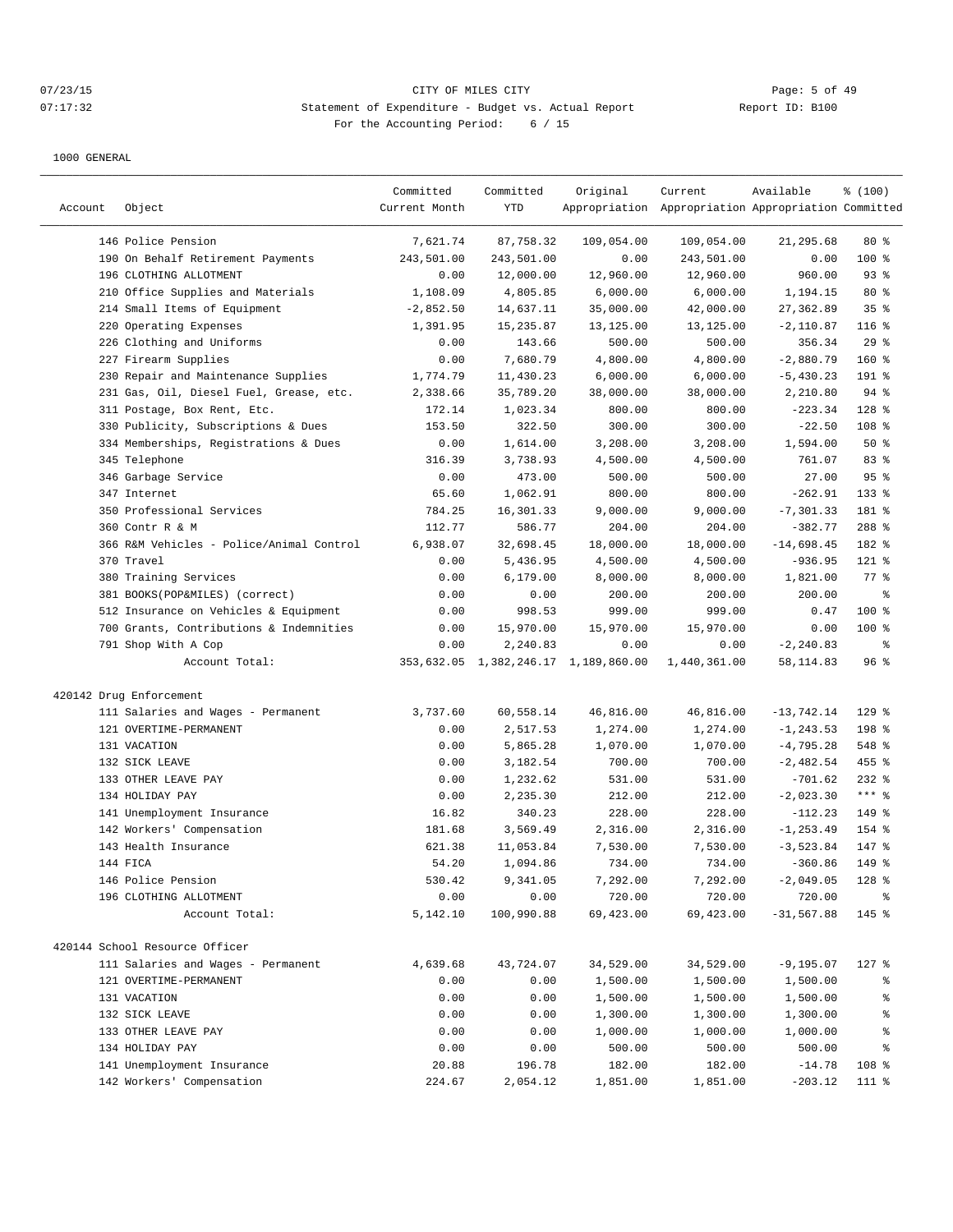# 07/23/15 Page: 6 of 49 07:17:32 Statement of Expenditure - Budget vs. Actual Report Report ID: B100 For the Accounting Period: 6 / 15

| Account | Object                                   | Committed<br>Current Month | Committed<br>YTD | Original              | Current<br>Appropriation Appropriation Appropriation Committed | Available             | % (100)         |
|---------|------------------------------------------|----------------------------|------------------|-----------------------|----------------------------------------------------------------|-----------------------|-----------------|
|         | 143 Health Insurance                     | 642.80                     | 6,286.99         | 5,648.00              | 5,648.00                                                       | $-638.99$             | 111 %           |
|         | 144 FICA                                 | 66.71                      | 627.30           | 585.00                | 585.00                                                         | $-42.30$              | 107 %           |
|         | 146 Police Pension                       | 576.90                     | 5,730.66         | 5,811.00              | 5,811.00                                                       | 80.34                 | 99 <sub>8</sub> |
|         | Account Total:                           | 6,171.64                   | 58,619.92        | 54,406.00             | 54,406.00                                                      | $-4, 213.92$          | $108$ %         |
|         | 420160 Communications-Dispatch           |                            |                  |                       |                                                                |                       |                 |
|         | 111 Salaries and Wages - Permanent       | 26,776.83                  | 237, 296.12      | 249,526.00            | 249,526.00                                                     | 12,229.88             | 95 <sup>8</sup> |
|         | 121 OVERTIME-PERMANENT                   | 1,671.03                   | 8,406.15         | 7,000.00              | 7,000.00                                                       | $-1,406.15$           | $120$ %         |
|         | 131 VACATION                             | 1,617.65                   | 16,329.31        | 12,000.00             | 12,000.00                                                      | $-4, 329.31$          | 136%            |
|         | 132 SICK LEAVE                           | 213.59                     | 8,185.22         | 4,500.00              | 4,500.00                                                       | $-3,685.22$           | 182 %           |
|         | 133 OTHER LEAVE PAY                      | 17.74                      | 1,918.00         | 0.00                  | 0.00                                                           | $-1,918.00$           | ႜ               |
|         | 134 HOLIDAY PAY                          | 1,579.46                   | 14,667.68        | 3,851.00              | 3,851.00                                                       | $-10,816.68$          | 381 %           |
|         | 141 Unemployment Insurance               | 143.43                     | 1,298.70         | 1,321.00              | 1,321.00                                                       | 22.30                 | 98 %            |
|         | 142 Workers' Compensation                | 1,477.36                   | 13, 431. 24      | 13,257.00             | 13,257.00                                                      | $-174.24$             | 101 %           |
|         | 143 Health Insurance                     | 3,220.80                   | 40,393.64        | 45,181.00             | 48,946.00                                                      | 8,552.36              | 83 %            |
|         | 144 FICA                                 | 2,425.60                   | 21,927.55        | 22,447.00             | 22,447.00                                                      | 519.45                | 98 %            |
|         | 145 PERS                                 | 2,066.73                   | 22,893.70        | 23,652.00             | 23,652.00                                                      | 758.30                | 97%             |
|         | 196 CLOTHING ALLOTMENT                   | 0.00                       | 1,812.50         | 2,000.00              | 2,000.00                                                       | 187.50                | 91 %            |
|         | 210 Office Supplies and Materials        | 530.88                     | 3,246.29         | 3,000.00              | 3,000.00                                                       | $-246.29$             | 108 %           |
|         | 214 Small Items of Equipment             | 0.00                       | 1,132.55         | 4,500.00              | 4,500.00                                                       | 3,367.45              | $25$ %          |
|         | 220 Operating Expenses                   | 113.94                     | 3,690.88         | 1,500.00              | 1,500.00                                                       | $-2,190.88$           | $246$ %         |
|         | 231 Gas, Oil, Diesel Fuel, Grease, etc.  | 0.00                       | 180.18           | 600.00                | 600.00                                                         | 419.82                | $30*$           |
|         | 311 Postage, Box Rent, Etc.              | 59.93                      | 114.05           | 50.00                 | 50.00                                                          | $-64.05$              | $228$ %         |
|         | 320 Printing, Duplicating, Typing &      | 0.00                       | 151.58           | 100.00                | 100.00                                                         | $-51.58$              | 152 %           |
| 330     | Publicity, Subscriptions & Dues          | 0.00                       | 0.00             | 100.00                | 100.00                                                         | 100.00                | နွ              |
|         | 334 Memberships, Registrations & Dues    | 0.00                       | 331.00           | 400.00                | 400.00                                                         | 69.00                 | 83 %            |
|         | 345 Telephone                            | 314.49                     | 5,683.70         | 5,100.00              | 5,100.00                                                       | $-583.70$             | 111 %           |
|         | 350 Professional Services                | 4,797.00                   | 7,681.66         | 5,000.00              | 5,000.00                                                       | $-2,681.66$           | 154 %           |
|         | 366 R&M Vehicles - Police/Animal Control | 39.95                      | 39.95            | 400.00                | 400.00                                                         | 360.05                | $10*$           |
|         | 370 Travel                               | 384.92                     | 879.61           | 1,500.00              | 1,500.00                                                       | 620.39                | 59 %            |
|         | 380 Training Services                    | 0.00                       | 906.00           | 700.00                | 700.00                                                         | $-206.00$             | $129$ %         |
|         | Account Total:                           | 47, 451.33                 | 412,597.26       | 407,685.00            | 411,450.00                                                     | $-1, 147.26$          | $100$ %         |
|         | 420460 Fire Suppression(07)              |                            |                  |                       |                                                                |                       |                 |
|         | 111 Salaries and Wages - Permanent       | 39,037.10                  | 413, 459.38      | 422,014.00            | 422,014.00                                                     | 8,554.62              | 98 %            |
|         | 112 SALARIES AND WAGES - PART PAID       | 1,521.51                   | 3,520.00         | 6,000.00              | 6,000.00                                                       | 2,480.00              | 59 %            |
|         | 121 OVERTIME-PERMANENT                   | 3,817.29                   | 39, 115.62       | 25,000.00             | 25,000.00                                                      | $-14, 115.62$         | $156$ %         |
|         | 131 VACATION                             | 0.00                       | 12,048.78        | 16,000.00             | 16,000.00                                                      | 3,951.22              | 75 %            |
|         | 132 SICK LEAVE                           | 3,442.46                   | 22,648.07        | 15,000.00             | 15,000.00                                                      | $-7,648.07$           | 151 %           |
|         | 133 OTHER LEAVE PAY                      | 1,027.87                   | 1,530.04         | 4,000.00              | 4,000.00                                                       | 2,469.96              | $38*$           |
|         | 134 HOLIDAY PAY                          | 1,040.30                   | 11,615.93        | 10,000.00             | 10,000.00                                                      | $-1,615.93$           | 116 %           |
|         | 141 Unemployment Insurance               | 224.47                     | 2,267.89         | 2,219.00              | 2,219.00                                                       | $-48.89$              | 102 %           |
|         | 142 Workers' Compensation                | 1,895.63                   | 18,763.88        | 15,925.00             | 15,925.00                                                      | $-2,838.88$           | 118 %           |
|         | 143 Health Insurance                     | 6,487.87                   | 72,121.35        | 75,904.00             | 75,904.00                                                      | 3,782.65              | 95%             |
|         | 144 FICA                                 | 816.16                     | 7,507.00         |                       |                                                                |                       | 105 %           |
|         | 147 Firemen's Pension                    | 5,263.84                   | 60,013.93        | 7,150.00<br>69,801.00 | 7,150.00<br>69,801.00                                          | $-357.00$<br>9,787.07 | 86 %            |
|         | 190 On Behalf Retirement Payments        | 193,705.00                 | 193,705.00       | 0.00                  | 193,705.00                                                     | 0.00                  | 100 %           |
|         | 210 Office Supplies and Materials        | 27.94                      | 1,042.21         | 1,000.00              | 1,000.00                                                       | $-42.21$              | 104 %           |
|         | 211 Clothing Allotment                   | 16.00                      | 7,117.50         | 8,000.00              | 8,000.00                                                       | 882.50                | 89 %            |
|         | 214 Small Items of Equipment             | 991.31                     | 5,635.33         | 5,500.00              | 5,500.00                                                       | $-135.33$             | 102 %           |
|         | 220 Operating Expenses                   | 2,855.91                   | 4,843.30         | 4,000.00              | 4,000.00                                                       | $-843.30$             | 121 %           |
|         |                                          |                            |                  |                       |                                                                |                       |                 |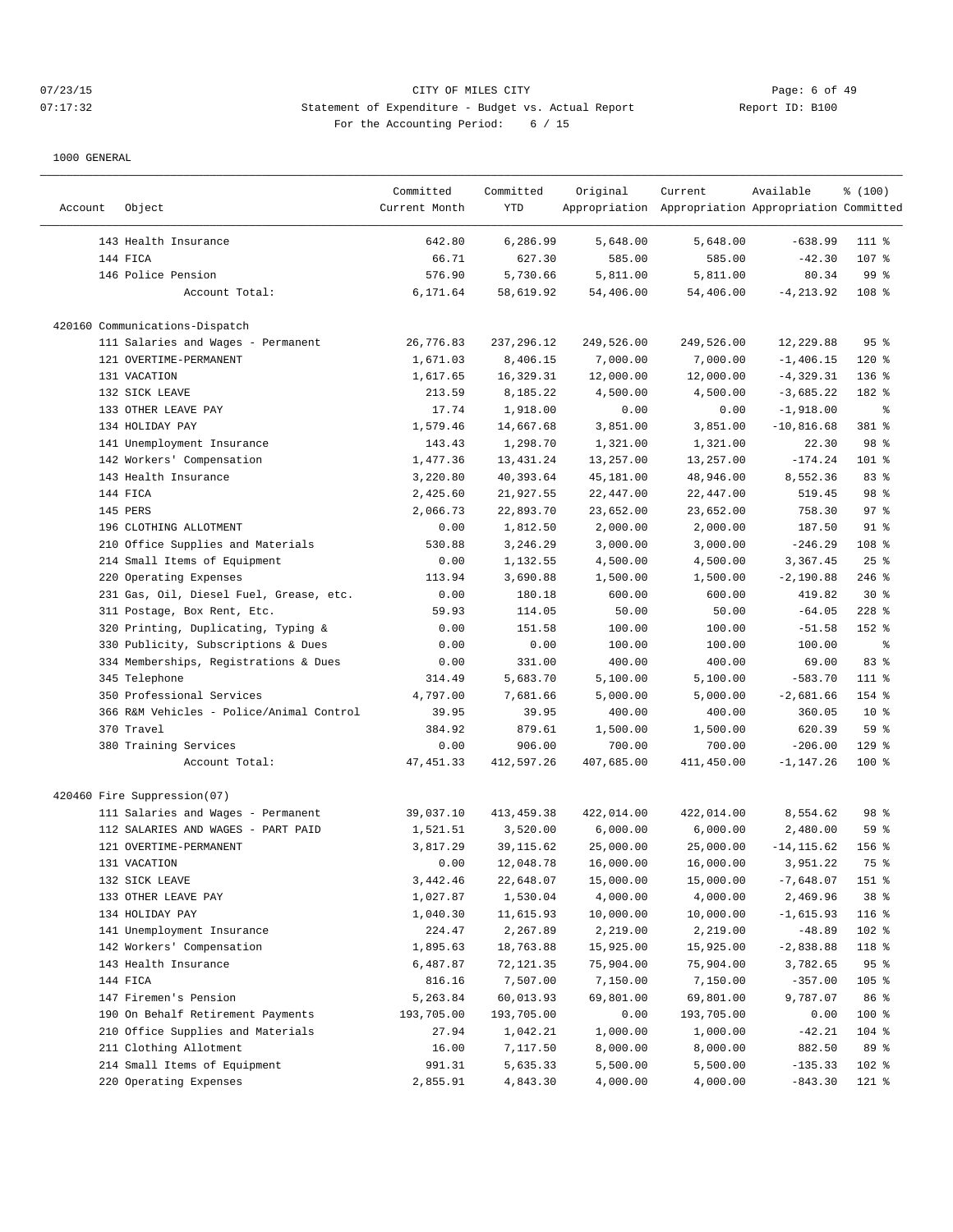# 07/23/15 Page: 7 of 49 07:17:32 Statement of Expenditure - Budget vs. Actual Report Communication Report ID: B100 For the Accounting Period: 6 / 15

|                      |                                           | Committed     | Committed    | Original                             | Current                                             | Available    | % (100)         |
|----------------------|-------------------------------------------|---------------|--------------|--------------------------------------|-----------------------------------------------------|--------------|-----------------|
| Account              | Object                                    | Current Month | YTD          |                                      | Appropriation Appropriation Appropriation Committed |              |                 |
|                      |                                           |               |              |                                      |                                                     |              |                 |
|                      | 226 Clothing and Uniforms                 | 50.58         | 7,462.26     | 8,000.00                             | 8,000.00                                            | 537.74       | $93$ $%$        |
|                      | 230 Repair and Maintenance Supplies       | 0.00          | 10,320.99    | 6,000.00                             | 6,000.00                                            | $-4,320.99$  | 172 %           |
|                      | 231 Gas, Oil, Diesel Fuel, Grease, etc.   | 1,187.19      | 9,229.23     | 8,000.00                             | 8,000.00                                            | $-1, 229.23$ | 115 %           |
|                      | 241 Consumable Tools                      | 180.50        | 1,138.22     | 2,000.00                             | 2,000.00                                            | 861.78       | 57%             |
|                      | 311 Postage, Box Rent, Etc.               | 0.00          | 46.13        | 100.00                               | 100.00                                              | 53.87        | 46 %            |
|                      | 320 Printing, Duplicating, Typing &       | 50.23         | 69.48        | 100.00                               | 100.00                                              | 30.52        | 69 %            |
|                      | 330 Publicity, Subscriptions & Dues       | 0.00          | 29.00        | 300.00                               | 300.00                                              | 271.00       | $10*$           |
|                      | 334 Memberships, Registrations & Dues     | 0.00          | 1,343.07     | 1,800.00                             | 1,800.00                                            | 456.93       | 75 %            |
|                      | 341 Electric Utility Services             | 371.56        | 4,299.96     | 3,500.00                             | 3,500.00                                            | $-799.96$    | $123$ %         |
|                      | 342 Water Utility Services                | 29.94         | 406.45       | 450.00                               | 450.00                                              | 43.55        | 90%             |
|                      | 343 Sewer Utility Services                | 20.12         | 223.90       | 300.00                               | 300.00                                              | 76.10        | 75 %            |
|                      | 344 Gas Utility Service                   | 59.02         | 2,180.35     | 2,000.00                             | 2,000.00                                            | $-180.35$    | $109$ %         |
|                      | 345 Telephone                             | 351.36        | 3,039.68     | 3,200.00                             | 3,200.00                                            | 160.32       | 95%             |
|                      | 346 Garbage Service                       | 47.41         | 862.84       | 600.00                               | 600.00                                              | $-262.84$    | 144 %           |
|                      | 347 Internet                              | 135.60        | 1,902.92     | 2,000.00                             | 2,000.00                                            | 97.08        | 95%             |
|                      | 350 Professional Services                 | 539.46        | 1,540.94     | 5,500.00                             | 5,500.00                                            | 3,959.06     | $28$ %          |
|                      | 360 Contr R & M                           | 179.45        | 6,629.64     | 6,000.00                             | 6,000.00                                            | $-629.64$    | 110 %           |
|                      | 364 R&M Vehicles - Fire/Amb               | 1,267.74      | 7,812.23     | 8,000.00                             | 8,000.00                                            | 187.77       | 98 %            |
|                      | 370 Travel                                | 819.48        | 3,024.54     | 3,000.00                             | 3,000.00                                            | $-24.54$     | 101 %           |
|                      | 380 Training Services                     | 875.80        | 3,090.80     | 3,000.00                             | 3,000.00                                            | $-90.80$     | 103 %           |
|                      | 382 Books                                 | 43.65         | 1,405.15     | 1,500.00                             | 1,500.00                                            | 94.85        | 94%             |
|                      | 400 BUILDING MATERIALS                    | 12.32         | 319.59       | 1,800.00                             | 1,800.00                                            | 1,480.41     | 18 %            |
|                      | 511 Insurance on Buildings                | 0.00          | 1,574.01     | 1,575.00                             | 1,575.00                                            | 0.99         | 100 %           |
|                      | 512 Insurance on Vehicles & Equipment     | 0.00          | 4,551.11     | 4,552.00                             | 4,552.00                                            | 0.89         | 100 %           |
|                      | Account Total:                            | 268,392.07    | 949, 457. 70 | 760,790.00                           | 954,495.00                                          | 5,037.30     | 99 %            |
|                      | Account Group Total:                      |               |              | 680,789.19 2,903,911.93 2,482,164.00 | 2,930,135.00                                        | 26, 223.07   | 99 <sub>8</sub> |
| 430000 Public Works  |                                           |               |              |                                      |                                                     |              |                 |
| 431200 Flood Control |                                           |               |              |                                      |                                                     |              |                 |
|                      | 111 Salaries and Wages - Permanent        | 1,716.82      | 13,730.71    | 12,242.00                            | 12,242.00                                           | $-1,488.71$  | $112*$          |
|                      | 131 VACATION                              | 72.70         | 913.86       | 2,200.00                             | 2,200.00                                            | 1,286.14     | $42$ %          |
|                      | 132 SICK LEAVE                            | 58.14         | 865.42       | 700.00                               | 700.00                                              | $-165.42$    | $124$ %         |
|                      | 133 OTHER LEAVE PAY                       | 0.00          | 0.00         | 1,311.00                             | 1,311.00                                            | 1,311.00     | ႜ               |
|                      | 141 Unemployment Insurance                | 8.30          | 69.95        | 74.00                                | 74.00                                               | 4.05         | 95%             |
|                      | 142 Workers' Compensation                 | 102.97        | 867.58       | 862.00                               | 862.00                                              | $-5.58$      | $101$ %         |
|                      | 143 Health Insurance                      | 257.50        | 3,018.37     | 3,012.00                             | 3,012.00                                            | $-6.37$      | $100*$          |
|                      | 144 FICA                                  | 141.40        | 1,191.16     | 1,259.00                             | 1,259.00                                            | 67.84        | 95%             |
|                      | 145 PERS                                  | 103.36        | 1,219.56     | 1,344.00                             | 1,344.00                                            | 124.44       | $91$ %          |
|                      | 196 CLOTHING ALLOTMENT                    | 0.00          | 60.00        | 60.00                                | 60.00                                               | 0.00         | 100 %           |
|                      | 210 Office Supplies and Materials         | 8.07          | 255.71       | 300.00                               | 300.00                                              | 44.29        | 85 %            |
|                      | 214 Small Items of Equipment              | 0.00          | 4,455.00     | 5,085.00                             | 5,085.00                                            | 630.00       | 88 %            |
|                      | 220 Operating Expenses                    | 0.00          | 425.89       | 1,100.00                             | 1,100.00                                            | 674.11       | 39 %            |
|                      | 231 Gas, Oil, Diesel Fuel, Grease, etc.   | 0.00          | 0.00         | 350.00                               | 350.00                                              | 350.00       | ႜ               |
|                      | 311 Postage, Box Rent, Etc.               | 35.26         | 3,103.55     | 1,800.00                             | 1,800.00                                            | $-1, 303.55$ | 172 %           |
|                      | 327 Map Printing                          | 0.00          | 0.00         | 150.00                               | 150.00                                              | 150.00       | ိန              |
|                      | 330 Publicity, Subscriptions & Dues       | 0.00          | 0.00         | 200.00                               | 200.00                                              | 200.00       | ႜૢ              |
|                      | 331 Publication of Formal & Legal Notices | 672.00        | 2,069.00     | 2,000.00                             | 2,000.00                                            | $-69.00$     | 103 %           |
|                      | 334 Memberships, Registrations & Dues     | 60.00         | 60.00        | 250.00                               | 250.00                                              | 190.00       | 24 %            |
|                      | 345 Telephone                             | 0.00          | 0.00         | 100.00                               | 100.00                                              | 100.00       | ႜૢ              |
|                      | 350 Professional Services                 | 4,283.65      | 78,832.79    | 80,000.00                            | 80,000.00                                           | 1,167.21     | 99 %            |
|                      | 370 Travel                                | 0.00          | 829.16       | 1,200.00                             | 1,200.00                                            | 370.84       | 69 %            |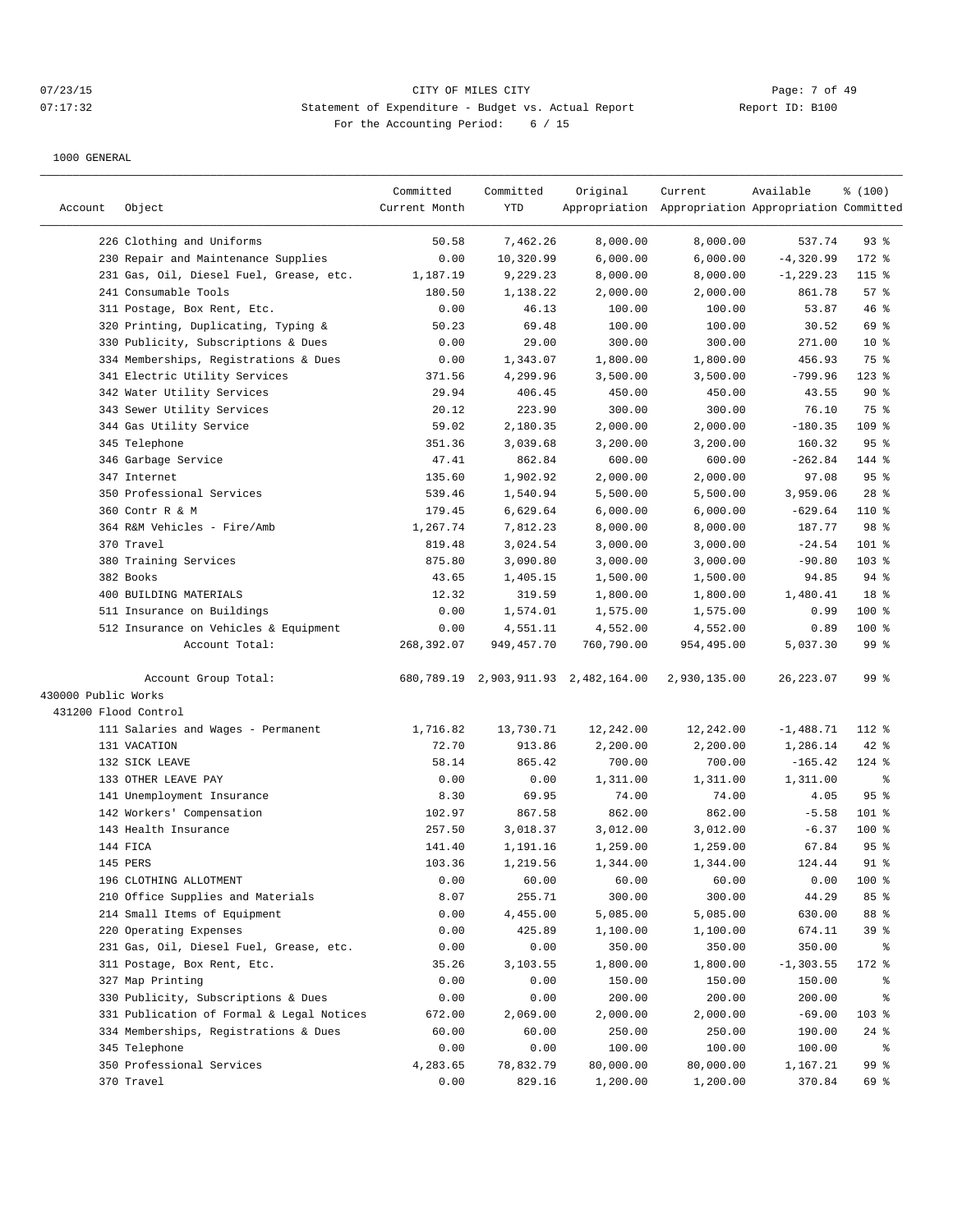# 07/23/15 Page: 8 of 49 07:17:32 Statement of Expenditure - Budget vs. Actual Report Changer Report ID: B100 For the Accounting Period: 6 / 15

| Account              | Object                                   | Current Month | <b>YTD</b> | Appropriation Appropriation Appropriation Committed |            |             |                 |
|----------------------|------------------------------------------|---------------|------------|-----------------------------------------------------|------------|-------------|-----------------|
|                      |                                          |               |            |                                                     |            |             |                 |
|                      | 380 Training Services                    | 0.00          | 0.00       | 500.00                                              | 500.00     | 500.00      | နွ              |
|                      | 382 Books                                | 0.00          | 0.00       | 100.00                                              | 100.00     | 100.00      | နွ              |
|                      | 513 Liability                            | 0.00          | 1,500.00   | 0.00                                                | 0.00       | $-1,500.00$ | ႜ               |
|                      | 533 Machinery and Equipment Rental       | 0.00          | 0.00       | 250.00                                              | 250.00     | 250.00      | နွ              |
|                      | 540 Special Assessments                  | 0.00          | 500.00     | 250.00                                              | 250.00     | $-250.00$   | $200$ %         |
|                      | Account Total:                           | 7,520.17      | 113,967.71 | 116,699.00                                          | 116,699.00 | 2,731.29    | 98 %            |
|                      | Account Group Total:                     | 7,520.17      | 113,967.71 | 116,699.00                                          | 116,699.00 | 2,731.29    | 98 %            |
| 440000 PUBLIC HEALTH |                                          |               |            |                                                     |            |             |                 |
|                      | 440600 Animal Control Services (21)      |               |            |                                                     |            |             |                 |
|                      | 111 Salaries and Wages - Permanent       | 4,157.61      | 39,107.27  | 42,080.00                                           | 42,080.00  | 2,972.73    | $93$ $%$        |
|                      | 121 OVERTIME-PERMANENT                   | 0.00          | 39.21      | 500.00                                              | 500.00     | 460.79      | 8 %             |
|                      | 131 VACATION                             | 282.52        | 5,014.86   | 1,500.00                                            | 1,500.00   | $-3,514.86$ | 334 %           |
|                      | 132 SICK LEAVE                           | 0.00          | 441.50     | 700.00                                              | 700.00     | 258.50      | 63 %            |
|                      | 133 OTHER LEAVE PAY                      | 0.00          | 0.00       | 500.00                                              | 500.00     | 500.00      | နွ              |
|                      | 134 HOLIDAY PAY                          | 40.26         | 436.78     | 300.00                                              | 300.00     | $-136.78$   | 146 %           |
|                      | 141 Unemployment Insurance               | 20.16         | 202.61     | 205.00                                              | 205.00     | 2.39        | 99 %            |
|                      | 142 Workers' Compensation                | 248.38        | 2,495.03   | 2,387.00                                            | 2,387.00   | $-108.03$   | $105$ %         |
|                      | 143 Health Insurance                     | 643.80        | 7,546.30   | 7,530.00                                            | 7,530.00   | $-16.30$    | 100 %           |
|                      | 144 FICA                                 | 342.74        | 3,445.57   | 3,487.00                                            | 3,487.00   | 41.43       | 99 %            |
|                      | 145 PERS                                 | 290.18        | 3,419.99   | 3,549.00                                            | 3,549.00   | 129.01      | 96 <sup>°</sup> |
|                      | 196 CLOTHING ALLOTMENT                   | 0.00          | 0.00       | 720.00                                              | 720.00     | 720.00      | ႜ               |
|                      | 210 Office Supplies and Materials        | 38.48         | 38.48      | 150.00                                              | 150.00     | 111.52      | 26%             |
|                      | 211 Clothing Allotment                   | 0.00          | 0.00       | 150.00                                              | 150.00     | 150.00      | နွ              |
|                      | 214 Small Items of Equipment             | 0.00          | 39.00      | 400.00                                              | 400.00     | 361.00      | 10 <sup>8</sup> |
|                      | 220 Operating Expenses                   | 253.99        | 1,099.58   | 1,200.00                                            | 1,200.00   | 100.42      | $92$ $%$        |
|                      | 230 Repair and Maintenance Supplies      | 0.00          | 510.86     | 250.00                                              | 250.00     | $-260.86$   | $204$ %         |
|                      | 231 Gas, Oil, Diesel Fuel, Grease, etc.  | 108.90        | 1,215.06   | 1,400.00                                            | 1,400.00   | 184.94      | 87%             |
|                      | 311 Postage, Box Rent, Etc.              | 0.00          | 0.00       | 20.00                                               | 20.00      | 20.00       | န္              |
|                      | 320 Printing, Duplicating, Typing &      | 0.00          | 0.00       | 25.00                                               | 25.00      | 25.00       | န္              |
|                      | 330 Publicity, Subscriptions & Dues      | 0.00          | 0.00       | 25.00                                               | 25.00      | 25.00       | နွ              |
|                      | 341 Electric Utility Services            | 27.02         | 545.70     | 500.00                                              | 500.00     | $-45.70$    | $109$ %         |
|                      | 342 Water Utility Services               | 21.34         | 257.28     | 350.00                                              | 350.00     | 92.72       | 74 %            |
|                      | 343 Sewer Utility Services               | 12.95         | 155.40     | 150.00                                              | 150.00     | $-5.40$     | 104 %           |
|                      | 344 Gas Utility Service                  | 28.48         | 447.77     | 600.00                                              | 600.00     | 152.23      | 75 %            |
|                      | 345 Telephone                            | 40.03         | 480.36     | 500.00                                              | 500.00     | 19.64       | 96%             |
|                      | 347 Internet                             | 0.00          | 0.00       | 20.00                                               | 20.00      | 20.00       | $\epsilon$      |
|                      | 350 Professional Services                | 239.00        | 1,924.75   | 3,000.00                                            | 3,000.00   | 1,075.25    | 64 %            |
|                      | 366 R&M Vehicles - Police/Animal Control | 0.00          | 0.00       | 100.00                                              | 100.00     | 100.00      | ి               |
|                      | 370 Travel                               | 0.00          | 0.00       | 200.00                                              | 200.00     | 200.00      | ి               |
|                      | 380 Training Services                    | 0.00          | 0.00       | 100.00                                              | 100.00     | 100.00      | နွ              |
|                      | 511 Insurance on Buildings               | 0.00          | 72.61      | 73.00                                               | 73.00      | 0.39        | 99 %            |
|                      | Account Total:                           | 6,795.84      | 68,935.97  | 72,671.00                                           | 72,671.00  | 3,735.03    | 95%             |
|                      | Account Group Total:                     | 6,795.84      | 68,935.97  | 72,671.00                                           | 72,671.00  | 3,735.03    | 95%             |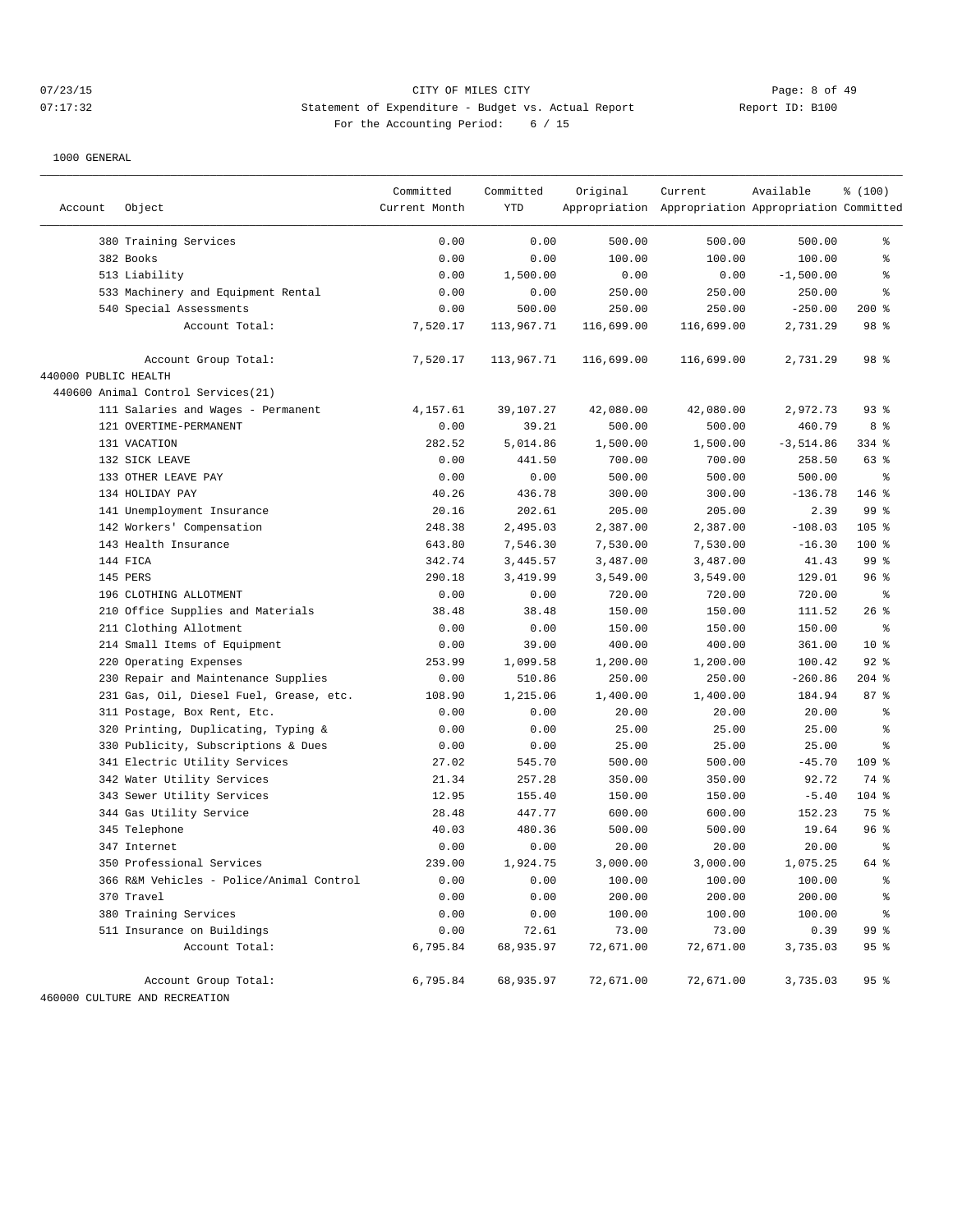# 07/23/15 Page: 9 of 49 07:17:32 Statement of Expenditure - Budget vs. Actual Report Changer Report ID: B100 For the Accounting Period: 6 / 15

| Account             | Object                                      | Committed<br>Current Month | Committed<br>YTD       | Original                | Current<br>Appropriation Appropriation Appropriation Committed | Available           | % (100)       |
|---------------------|---------------------------------------------|----------------------------|------------------------|-------------------------|----------------------------------------------------------------|---------------------|---------------|
| 460432 Lion Shelter |                                             |                            |                        |                         |                                                                |                     |               |
|                     | 230 Repair and Maintenance Supplies         | 0.00                       | 3,284.00               | 5,000.00                | 5,000.00                                                       | 1,716.00            | 66 %          |
|                     | Account Total:                              | 0.00                       | 3,284.00               | 5,000.00                | 5,000.00                                                       | 1,716.00            | 66 %          |
|                     |                                             |                            |                        |                         |                                                                |                     |               |
|                     | 460433 Park Operations(13)                  |                            |                        |                         |                                                                |                     |               |
|                     | 111 Salaries and Wages - Permanent          | 14,030.42                  | 137,701.82             | 145,368.00              | 145,368.00                                                     | 7,666.18            | 95%           |
|                     | 121 OVERTIME-PERMANENT                      | 1,739.17                   | 7,454.74               | 6,800.00                | 6,800.00                                                       | $-654.74$           | 110 %         |
|                     | 131 VACATION                                | 1,053.30                   | 11,256.40              | 10,000.00               | 10,000.00                                                      | $-1, 256.40$        | 113 %         |
|                     | 132 SICK LEAVE                              | 235.17                     | 6,291.96               | 5,000.00                | 5,000.00                                                       | $-1, 291.96$        | $126$ %       |
|                     | 133 OTHER LEAVE PAY                         | 0.00                       | 0.00                   | 1,021.00                | 1,021.00                                                       | 1,021.00            | ႜ             |
|                     | 134 HOLIDAY PAY                             | 1,250.52                   | 4,994.10               | 3,400.00                | 3,400.00                                                       | $-1,594.10$         | 147 %         |
|                     | 141 Unemployment Insurance                  | 82.38                      | 756.76                 | 565.00                  | 565.00                                                         | $-191.76$           | 134 %         |
|                     | 142 Workers' Compensation                   | 953.31                     | 9,094.35               | 8,538.00                | 8,538.00                                                       | $-556.35$           | 107 %         |
|                     | 143 Health Insurance                        | 2,082.83                   | 24, 443. 23            | 24,398.00               | 24,398.00                                                      | $-45.23$            | 100 %         |
|                     | 144 FICA                                    | 1,349.21                   | 12,285.58              | 9,608.00                | 9,608.00                                                       | $-2,677.58$         | 128 %         |
|                     | 145 PERS                                    | 1,196.82                   | 12,401.82              | 10,261.00               | 10,261.00                                                      | $-2,140.82$         | $121$ %       |
|                     | 196 CLOTHING ALLOTMENT                      | 0.00                       | 486.00                 | 450.00                  | 450.00                                                         | $-36.00$            | 108 %         |
|                     | 210 Office Supplies and Materials           | 571.89                     | 741.58                 | 150.00                  | 150.00                                                         | $-591.58$           | 494 %         |
|                     | 214 Small Items of Equipment                | 473.99                     | 5,255.32               | 7,500.00                | 7,500.00                                                       | 2,244.68            | 70 %          |
| 220                 | Operating Expenses                          | 308.59                     | 2,436.94               | 2,200.00                | 2,200.00                                                       | $-236.94$           | 111 %         |
|                     | 222 Chemicals, Lab & Med Supplies           | 2,735.21                   | 4,861.19               | 8,920.00                | 8,920.00                                                       | 4,058.81            | 54 %          |
|                     | 226 Clothing and Uniforms                   | 150.00                     | 450.00                 | 500.00                  | 500.00                                                         | 50.00               | 90%           |
|                     | 230 Repair and Maintenance Supplies         | 161.09                     | 10,816.09              | 10,000.00               | 10,000.00                                                      | $-816.09$           | 108 %         |
|                     | 231 Gas, Oil, Diesel Fuel, Grease, etc.     | 907.75                     | 8,224.60               | 8,000.00                | 8,000.00                                                       | $-224.60$           | 103 %         |
|                     | 334 Memberships, Registrations & Dues       | 0.00                       | 185.00                 | 500.00                  | 500.00                                                         | 315.00              | 37%           |
|                     | 341 Electric Utility Services               | 686.59                     | 8,882.65               | 7,500.00                | 7,500.00                                                       | $-1, 382.65$        | 118 %         |
|                     | 342 Water Utility Services                  | 3,293.89                   | 17,987.87              | 22,000.00               | 22,000.00                                                      | 4,012.13            | 82 %          |
|                     | 343 Sewer Utility Services                  | 142.19                     | 981.12                 | 1,000.00                | 1,000.00                                                       | 18.88               | 98 %          |
|                     | 344 Gas Utility Service                     | 97.73                      | 3,135.90               | 3,000.00                | 3,000.00                                                       | $-135.90$           | $105$ %       |
|                     | 345 Telephone                               | 43.98                      | 470.09                 | 500.00                  | 500.00                                                         | 29.91               | $94$ %        |
|                     | 346 Garbage Service                         | 237.06                     | 948.24                 | 500.00                  | 500.00                                                         | $-448.24$           | 190%          |
|                     | 347 Internet                                | 37.60                      | 451.20                 | 450.00                  | 450.00                                                         | $-1.20$             | $100$ %       |
|                     | 350 Professional Services                   | 0.00                       | 18,713.71              | 19,300.00               | 19,300.00                                                      | 586.29              | 97%           |
|                     | 360 Contr R & M                             | 3,519.95                   | 8,866.92               | 9,000.00                | 9,000.00                                                       | 133.08              | 99 %          |
|                     | 363 R&M Vehicles/Equip/Labor-PW             | 1,705.20                   | 12,793.10              | 17,300.00               | 17,300.00                                                      | 4,506.90            | 74 %          |
|                     | 370 Travel                                  | 0.00                       | 290.00                 | 600.00                  | 600.00                                                         | 310.00              | 48 %          |
|                     | 380 Training Services                       | 0.00                       | 560.00                 | 800.00                  | 800.00                                                         | 240.00              | 70 %          |
|                     | 511 Insurance on Buildings                  | 0.00                       | 2,956.93               | 2,957.00                | 2,957.00                                                       | 0.07                | $100*$        |
|                     | 512 Insurance on Vehicles & Equipment       | 0.00                       | 558.71                 | 559.00                  | 559.00                                                         | 0.29                | 100 %         |
|                     | 514 Other Insurance (Boilers)               | 0.00                       | 0.00                   | 800.00                  | 800.00                                                         | 800.00              | ಿ             |
|                     |                                             |                            |                        | 9,900.00                |                                                                | 4,144.00            | 58 %          |
|                     | 930 Improvements Other than Buildings       | 0.00                       | 5,756.00               |                         | 9,900.00                                                       |                     |               |
|                     | 940 Machinery & Equipment<br>Account Total: | 0.00<br>39,045.84          | 4,607.98<br>348,097.90 | 5,000.00<br>364, 345.00 | 5,000.00<br>364, 345.00                                        | 392.02<br>16,247.10 | $92$ %<br>96% |
|                     |                                             |                            |                        |                         |                                                                |                     |               |
|                     | 460434 Fish, Wildlife Trailways             |                            |                        |                         |                                                                |                     |               |
|                     | 214 Small Items of Equipment                | 0.00                       | 104.31                 | 0.00                    | 0.00                                                           | $-104.31$           | ಿ             |
|                     | 230 Repair and Maintenance Supplies         | 0.00                       | 2,078.76               | 0.00                    | 0.00                                                           | $-2,078.76$         | ಕಿ            |
|                     | 740 Awards and Indemnities                  | 0.00                       | 4,189.04               | 10,486.00               | 10,486.00                                                      | 6,296.96            | 40 %          |
|                     | Account Total:                              | 0.00                       | 6,372.11               | 10,486.00               | 10,486.00                                                      | 4,113.89            | 61 %          |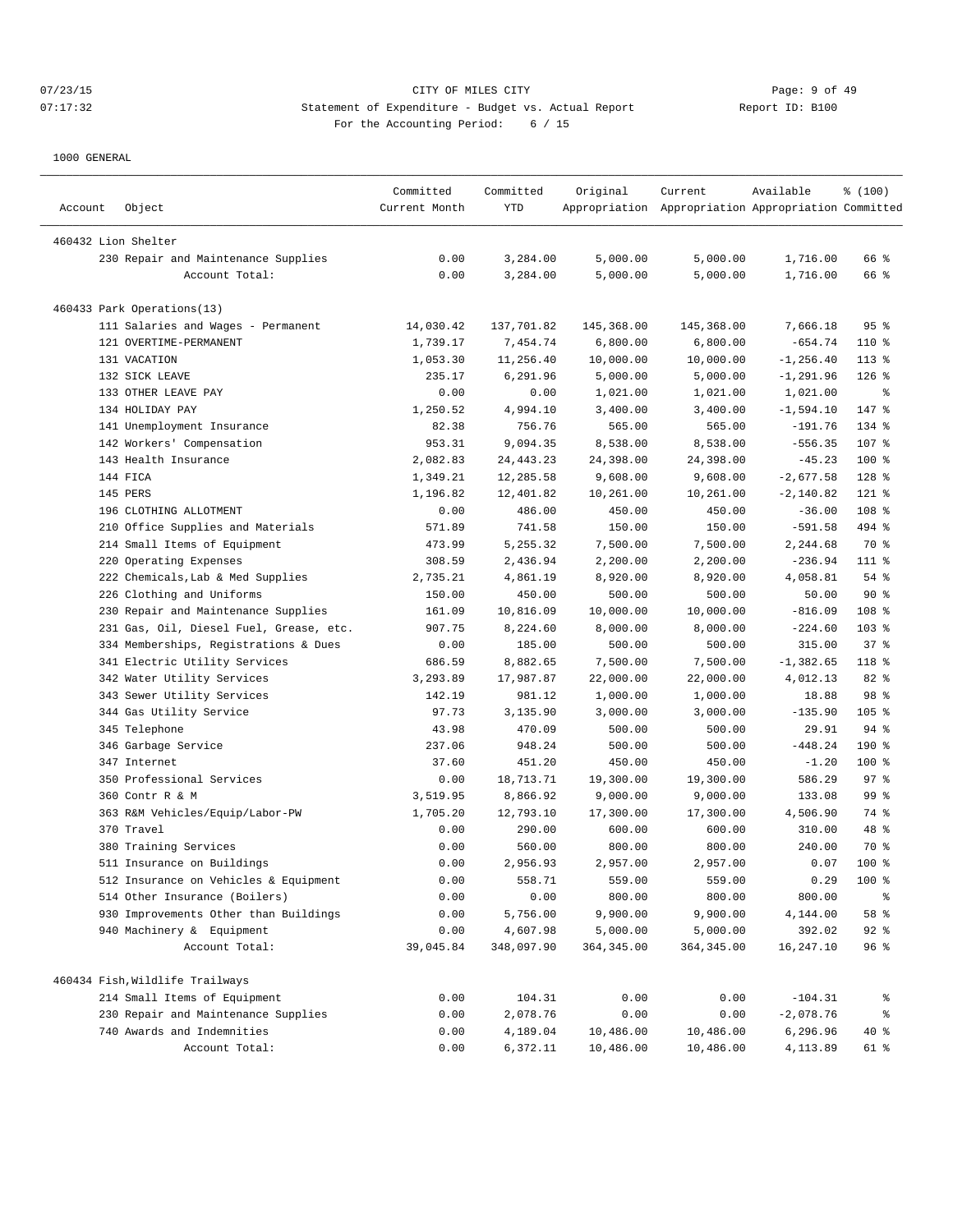# 07/23/15 Page: 10 of 49 07:17:32 Statement of Expenditure - Budget vs. Actual Report Changer Report ID: B100 For the Accounting Period: 6 / 15

| Account              | Object                                     | Committed<br>Current Month | Committed<br>YTD | Original   | Current<br>Appropriation Appropriation Appropriation Committed | Available | % (100)          |
|----------------------|--------------------------------------------|----------------------------|------------------|------------|----------------------------------------------------------------|-----------|------------------|
|                      | 460439 Riverside Park Tennis Court Project |                            |                  |            |                                                                |           |                  |
|                      | 230 Repair and Maintenance Supplies        | 0.00                       | 964.75           | 0.00       | 0.00                                                           | $-964.75$ | နွ               |
|                      | 350 Professional Services                  | 0.00                       | 0.00             | 1,066.00   | 1,066.00                                                       | 1,066.00  | နွ               |
|                      | Account Total:                             | 0.00                       | 964.75           | 1,066.00   | 1,066.00                                                       | 101.25    | 91 %             |
|                      | 460445 Swimming Pool                       |                            |                  |            |                                                                |           |                  |
|                      | 111 Salaries and Wages - Permanent         | 13,873.29                  | 42,713.75        | 44,221.00  | 44,221.00                                                      | 1,507.25  | $97$ %           |
|                      | 141 Unemployment Insurance                 | 62.44                      | 192.22           | 200.00     | 200.00                                                         | 7.78      | 96 %             |
|                      | 142 Workers' Compensation                  | 773.27                     | 2,380.82         | 2,315.00   | 2,315.00                                                       | $-65.82$  | 103 %            |
|                      | 144 FICA                                   | 1,061.31                   | 3,267.59         | 3,396.00   | 3,396.00                                                       | 128.41    | 96 <sup>°</sup>  |
|                      | 145 PERS                                   | 155.72                     | 582.84           | 447.00     | 447.00                                                         | $-135.84$ | $130*$           |
|                      | 214 Small Items of Equipment               | 0.00                       | 199.85           | 200.00     | 200.00                                                         | 0.15      | $100$ %          |
|                      | 220 Operating Expenses                     | 243.35                     | 479.38           | 900.00     | 900.00                                                         | 420.62    | 53%              |
|                      |                                            | 1,239.87                   | 3,349.65         |            |                                                                | 150.35    | 96%              |
|                      | 222 Chemicals, Lab & Med Supplies          |                            |                  | 3,500.00   | 3,500.00                                                       |           |                  |
| 226                  | Clothing and Uniforms                      | 0.00                       | 311.00           | 500.00     | 500.00                                                         | 189.00    | 62 %             |
|                      | 230 Repair and Maintenance Supplies        | 369.59                     | 369.59           | 1,000.00   | 1,000.00                                                       | 630.41    | 378              |
|                      | 341 Electric Utility Services              | 292.41                     | 1,876.40         | 1,000.00   | 1,000.00                                                       | $-876.40$ | 188 %            |
|                      | 342 Water Utility Services                 | 0.00                       | 249.01           | 300.00     | 300.00                                                         | 50.99     | 83%              |
|                      | 343 Sewer Utility Services                 | 0.00                       | 85.32            | 85.00      | 85.00                                                          | $-0.32$   | $100*$           |
|                      | 345 Telephone                              | 0.00                       | 139.91           | 130.00     | 130.00                                                         | $-9.91$   | 108 <sup>8</sup> |
|                      | 350 Professional Services                  | 0.00                       | 0.00             | 250.00     | 250.00                                                         | 250.00    | နွ               |
|                      | 360 Contr R & M                            | 0.00                       | 0.00             | 500.00     | 500.00                                                         | 500.00    | နွ               |
|                      | 363 R&M Vehicles/Equip/Labor-PW            | 66.81                      | 66.81            | 1,000.00   | 1,000.00                                                       | 933.19    | 7 %              |
|                      | 380 Training Services                      | 725.00                     | 725.00           | 1,200.00   | 1,200.00                                                       | 475.00    | 60 %             |
|                      | 540 Special Assessments                    | 0.00                       | 1,362.50         | 678.00     | 678.00                                                         | $-684.50$ | $201$ %          |
|                      | 810 Losses (Bad debt expense - Enterprise  | 0.00                       | 17.50            | 0.00       | 0.00                                                           | $-17.50$  | $\epsilon$       |
|                      | Account Total:                             | 18,863.06                  | 58,369.14        | 61,822.00  | 61,822.00                                                      | 3,452.86  | 94 %             |
|                      | Account Group Total:                       | 57,908.90                  | 417,087.90       | 442,719.00 | 442,719.00                                                     | 25,631.10 | 94 %             |
|                      | 470000 Housing and Community Development   |                            |                  |            |                                                                |           |                  |
|                      | 470300 Ecomonic Development                |                            |                  |            |                                                                |           |                  |
|                      | 350 Professional Services                  | 0.00                       | 13,646.00        | 13,646.00  | 13,646.00                                                      | 0.00      | $100$ %          |
|                      | Account Total:                             | 0.00                       | 13,646.00        | 13,646.00  | 13,646.00                                                      | 0.00      | $100*$           |
|                      | Account Group Total:                       | 0.00                       | 13,646.00        | 13,646.00  | 13,646.00                                                      | 0.00      | $100*$           |
| 490000 DEBT SERVICE  |                                            |                            |                  |            |                                                                |           |                  |
|                      | 490500 Other Debt Service Payments         |                            |                  |            |                                                                |           |                  |
|                      | 610 Principal-Police Cars                  | 0.00                       | 9,137.56         | 9,138.00   | 9,138.00                                                       | 0.44      | $100*$           |
|                      | 620 Interest-Police Cars                   | 0.00                       | 45.31            | 0.00       | 0.00                                                           | $-45.31$  | နွ               |
|                      | Account Total:                             | 0.00                       | 9,182.87         | 9,138.00   | 9,138.00                                                       | $-44.87$  | 100 %            |
|                      | Account Group Total:                       | 0.00                       | 9,182.87         | 9,138.00   | 9,138.00                                                       | $-44.87$  | 100 %            |
| 510000 MISCELLANEOUS |                                            |                            |                  |            |                                                                |           |                  |
|                      | 510330 Comprehensive Liability Insurance   |                            |                  |            |                                                                |           |                  |
|                      | 513 Liability                              | 0.00                       | 28,656.32        | 28,657.00  | 28,657.00                                                      | 0.68      | 100 %            |
|                      | Account Total:                             | 0.00                       | 28,656.32        | 28,657.00  | 28,657.00                                                      | 0.68      | 100 %            |
|                      | Account Group Total:                       | 0.00                       | 28,656.32        | 28,657.00  | 28,657.00                                                      | 0.68      | 100 %            |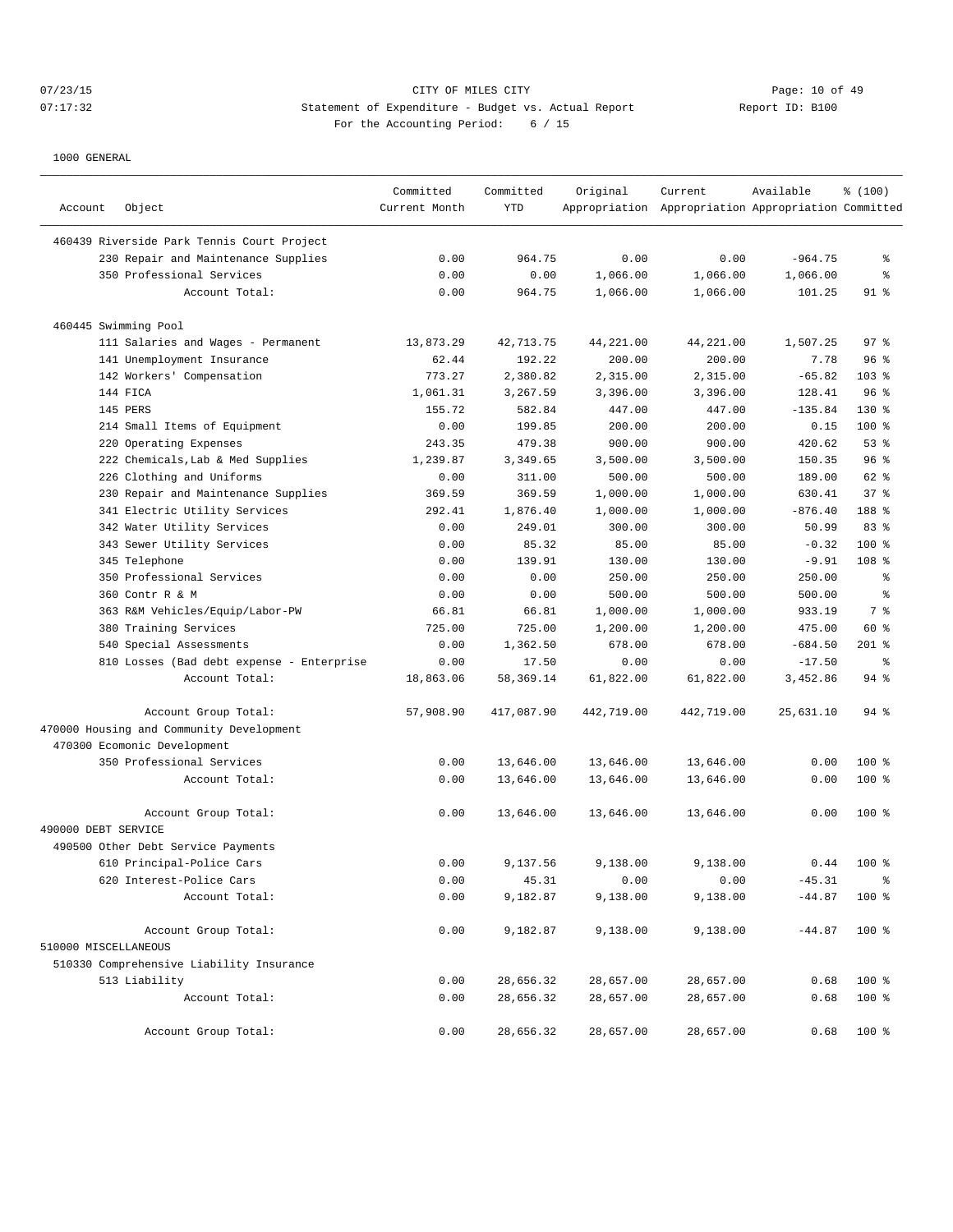| Object<br>Account                        | Committed<br>Current Month | Committed<br><b>YTD</b> | Original<br>Appropriation | Current      | Available<br>Appropriation Appropriation Committed | \$(100)  |
|------------------------------------------|----------------------------|-------------------------|---------------------------|--------------|----------------------------------------------------|----------|
| 520000 OTHER FINANCING USES              |                            |                         |                           |              |                                                    |          |
| 521000 Interfund Operating Transfers Out |                            |                         |                           |              |                                                    |          |
| 820 Transfers to Other Funds             | 23,978.25                  | 321,196.00              | 321,196.00                | 321,196.00   | 0.00                                               | $100*$   |
| Account Total:                           | 23,978.25                  | 321,196.00              | 321,196.00                | 321,196.00   | 0.00                                               | $100$ %  |
| Account Group Total:                     | 23,978.25                  | 321,196.00              | 321,196.00                | 321,196.00   | 0.00                                               | $100*$   |
| Fund Total:                              | 849,587.00                 | 4,637,363.95            | 4,458,496.00              | 4,911,190.00 | 273,826.05                                         | $94$ $%$ |
|                                          |                            |                         |                           |              |                                                    |          |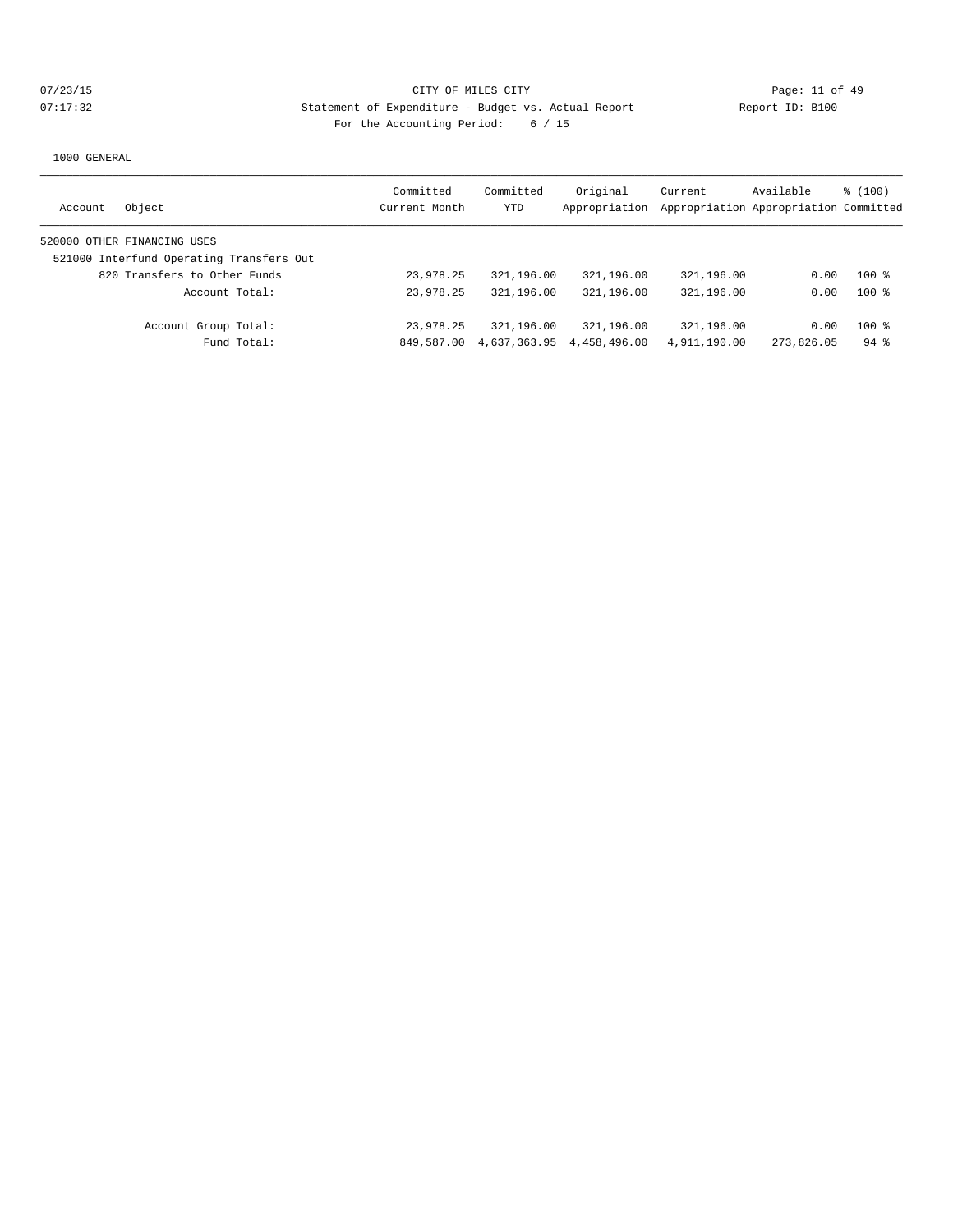# 07/23/15 Page: 12 of 49 07:17:32 Statement of Expenditure - Budget vs. Actual Report Report ID: B100 For the Accounting Period: 6 / 15

2220 LIBRARY

|                      |                                          | Committed     | Committed   | Original   | Current                                             | Available   | % (100)         |
|----------------------|------------------------------------------|---------------|-------------|------------|-----------------------------------------------------|-------------|-----------------|
| Account              | Object                                   | Current Month | <b>YTD</b>  |            | Appropriation Appropriation Appropriation Committed |             |                 |
|                      | 460000 CULTURE AND RECREATION            |               |             |            |                                                     |             |                 |
|                      | 460100 Library Services(16)              |               |             |            |                                                     |             |                 |
|                      | 111 Salaries and Wages - Permanent       | 14,880.73     | 171,532.24  | 176,111.00 | 176,111.00                                          | 4,578.76    | 97%             |
|                      | 121 OVERTIME-PERMANENT                   | 0.00          | 0.00        | 600.00     | 600.00                                              | 600.00      | နွ              |
|                      | 131 VACATION                             | 827.00        | 14,789.67   | 12,000.00  | 12,000.00                                           | $-2,789.67$ | $123$ %         |
|                      | 132 SICK LEAVE                           | 275.76        | 3,970.88    | 4,000.00   | 4,000.00                                            | 29.12       | 99 %            |
|                      | 133 OTHER LEAVE PAY                      | 170.01        | 1,076.50    | 3,839.00   | 3,839.00                                            | 2,762.50    | $28$ %          |
|                      | 141 Unemployment Insurance               | 72.68         | 864.52      | 885.00     | 885.00                                              | 20.48       | 98 %            |
|                      | 142 Workers' Compensation                | 67.17         | 798.78      | 768.00     | 768.00                                              | $-30.78$    | $104$ %         |
|                      | 143 Health Insurance                     | 3,216.30      | 37,721.10   | 37,650.00  | 37,650.00                                           | $-71.10$    | 100 %           |
|                      | 144 FICA                                 | 1,223.91      | 14,533.42   | 15,044.00  | 15,044.00                                           | 510.58      | 97%             |
|                      | 145 PERS                                 | 1,319.73      | 15,634.71   | 16,067.00  | 16,067.00                                           | 432.29      | 97 <sub>8</sub> |
|                      | 196 CLOTHING ALLOTMENT                   | 0.00          | 750.00      | 900.00     | 900.00                                              | 150.00      | 83%             |
|                      | 210 Office Supplies and Materials        | 397.53        | 895.93      | 1,500.00   | 1,500.00                                            | 604.07      | 60 %            |
|                      | 214 Small Items of Equipment             | 0.00          | 295.98      | 2,000.00   | 2,000.00                                            | 1,704.02    | 15 <sup>°</sup> |
|                      | 220 Operating Expenses                   | 273.88        | 317.94      | 200.00     | 200.00                                              | $-117.94$   | 159 %           |
|                      | 224 Janitorial Supplies                  | 115.91        | 766.18      | 700.00     | 700.00                                              | $-66.18$    | 109 %           |
|                      | 311 Postage, Box Rent, Etc.              | 218.98        | 1,222.38    | 2,000.00   | 2,000.00                                            | 777.62      | 61 %            |
|                      | 320 Printing, Duplicating, Typing &      | 170.13        | 902.65      | 1,500.00   | 1,500.00                                            | 597.35      | 60 %            |
|                      | 330 Publicity, Subscriptions & Dues      | 0.00          | 40.00       | 0.00       | 0.00                                                | $-40.00$    | နွ              |
|                      | 334 Memberships, Registrations & Dues    | 0.00          | 0.00        | 250.00     | 250.00                                              | 250.00      | နွ              |
|                      | 341 Electric Utility Services            | 513.79        | 5,665.50    | 7,000.00   | 7,000.00                                            | 1,334.50    | 81 %            |
|                      | 342 Water Utility Services               | 22.93         | 363.33      | 400.00     | 400.00                                              | 36.67       | $91$ %          |
|                      | 343 Sewer Utility Services               | 16.02         | 173.87      | 200.00     | 200.00                                              | 26.13       | 87%             |
|                      | 344 Gas Utility Service                  | 32.98         | 1,488.24    | 3,000.00   | 3,000.00                                            | 1,511.76    | 50%             |
|                      | 345 Telephone                            | 54.13         | 734.47      | 1,000.00   | 1,000.00                                            | 265.53      | 73 %            |
|                      | 346 Garbage Service                      | 209.00        | 209.00      | 300.00     | 300.00                                              | 91.00       | 70 %            |
|                      | 347 Internet                             | 50.06         | 735.13      | 1,100.00   | 1,100.00                                            | 364.87      | 67%             |
|                      | 350 Professional Services                | 48.00         | 4,790.07    | 8,000.00   | 8,000.00                                            | 3,209.93    | 60 %            |
|                      | 360 Contr R & M                          | 650.00        | 6,304.20    | 9,187.00   | 9,187.00                                            | 2,882.80    | 69 %            |
|                      | 370 Travel                               | 95.70         | 2,036.88    | 2,200.00   | 2,200.00                                            | 163.12      | 93%             |
|                      | 380 Training Services                    | 0.00          | 141.00      | 500.00     | 500.00                                              | 359.00      | $28$ %          |
|                      | 382 Books                                | 900.99        | 9,713.25    | 15,000.00  | 15,000.00                                           | 5,286.75    | 65 %            |
|                      | 511 Insurance on Buildings               | 0.00          | 2,972.27    | 5,000.00   | 5,000.00                                            | 2,027.73    | 59 %            |
|                      | Account Total:                           | 25,823.32     | 301,440.09  | 328,901.00 | 328,901.00                                          | 27,460.91   | 92%             |
|                      | Account Group Total:                     | 25,823.32     | 301,440.09  | 328,901.00 | 328,901.00                                          | 27,460.91   | $92$ $%$        |
| 510000 MISCELLANEOUS |                                          |               |             |            |                                                     |             |                 |
|                      | 510330 Comprehensive Liability Insurance |               |             |            |                                                     |             |                 |
|                      | 513 Liability                            | 0.00          | 1,750.68    | 1,750.00   | 1,750.00                                            | $-0.68$     | 100 %           |
|                      | Account Total:                           | 0.00          | 1,750.68    | 1,750.00   | 1,750.00                                            | $-0.68$     | 100 %           |
|                      | Account Group Total:                     | 0.00          | 1,750.68    | 1,750.00   | 1,750.00                                            | $-0.68$     | 100 %           |
|                      | 520000 OTHER FINANCING USES              |               |             |            |                                                     |             |                 |
|                      | 521000 Interfund Operating Transfers Out |               |             |            |                                                     |             |                 |
|                      | 820 Transfers to Other Funds             | 1,701.12      | 20, 413.44  | 20,413.00  | 20,413.00                                           | $-0.44$     | 100 %           |
|                      | Account Total:                           | 1,701.12      | 20, 413. 44 | 20,413.00  | 20, 413.00                                          | $-0.44$     | 100 %           |
|                      | Account Group Total:                     | 1,701.12      | 20,413.44   | 20,413.00  | 20,413.00                                           | $-0.44$     | 100 %           |
|                      | Fund Total:                              | 27,524.44     | 323,604.21  | 351,064.00 | 351,064.00                                          | 27,459.79   | $92$ %          |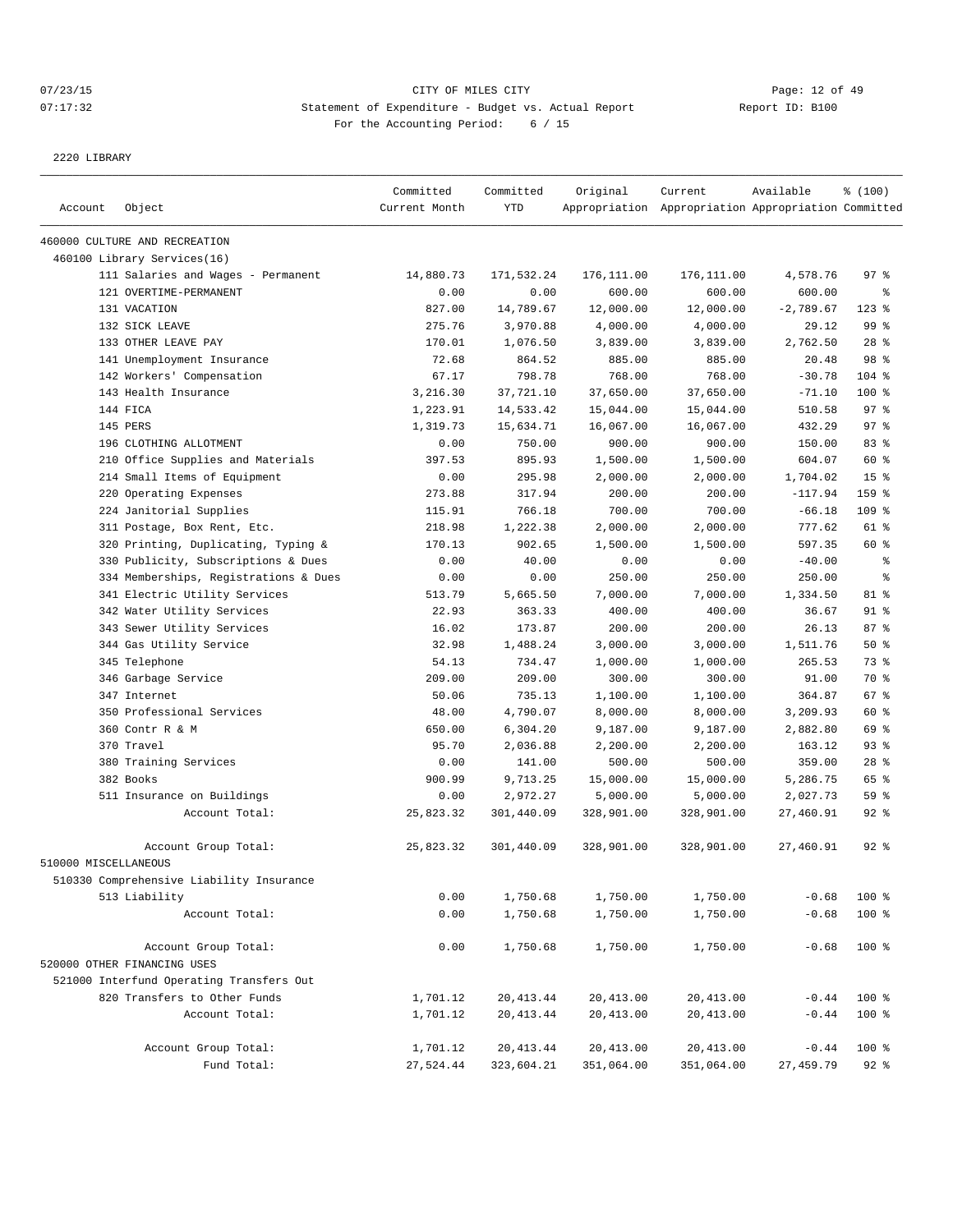# 07/23/15 Page: 13 of 49 07:17:32 Statement of Expenditure - Budget vs. Actual Report Report ID: B100 For the Accounting Period: 6 / 15

2270 Health

|                                    | Committed     | Committed | Original      | Current                               | Available | \$(100) |
|------------------------------------|---------------|-----------|---------------|---------------------------------------|-----------|---------|
| Object<br>Account                  | Current Month | YTD       | Appropriation | Appropriation Appropriation Committed |           |         |
| 440000 PUBLIC HEALTH               |               |           |               |                                       |           |         |
| 440140 Registration and Inspection |               |           |               |                                       |           |         |
| 311 Postage, Box Rent, Etc.        | 0.70          | 51.33     | 200.00        | 200.00                                | 148.67    | $26$ %  |
| 350 Professional Services          | 0.00          | 33,000.00 | 30,000.00     | 33,000.00                             | 0.00      | $100*$  |
| Account Total:                     | 0.70          | 33,051.33 | 30,200.00     | 33,200.00                             | 148.67    | $100$ % |
| Account Group Total:               | 0.70          | 33,051.33 | 30,200.00     | 33,200.00                             | 148.67    | $100$ % |
| Fund Total:                        | 0.70          | 33,051.33 | 30,200.00     | 33,200.00                             | 148.67    | $100$ % |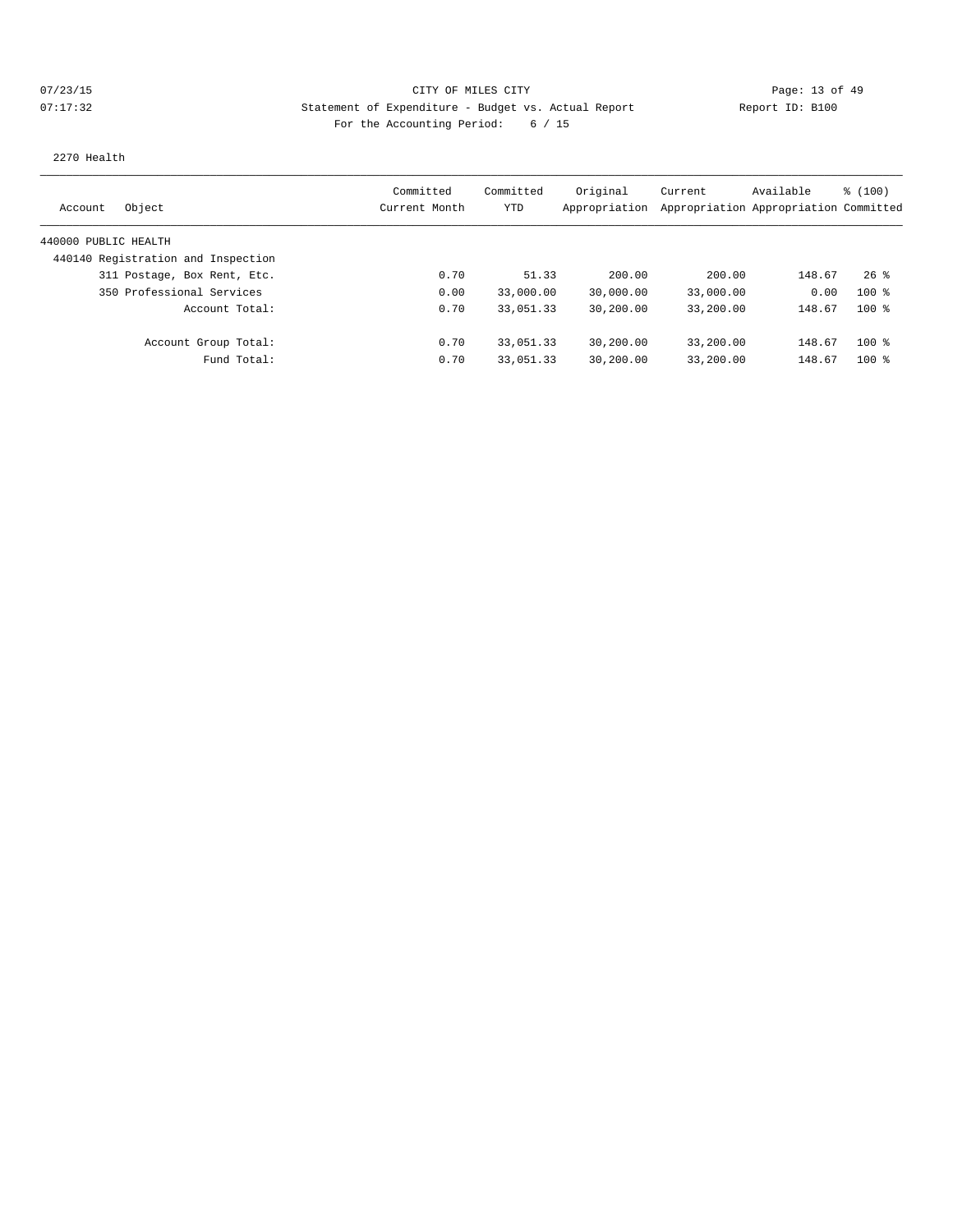# $O7/23/15$  Page: 14 of 49 07:17:32 Statement of Expenditure - Budget vs. Actual Report Changer Report ID: B100 For the Accounting Period: 6 / 15

2350 Local Government/Study Commission

| Account | Object                               | Committed<br>Current Month | Committed<br>YTD | Original<br>Appropriation | Current   | Available<br>Appropriation Appropriation Committed | % (100)         |
|---------|--------------------------------------|----------------------------|------------------|---------------------------|-----------|----------------------------------------------------|-----------------|
|         | 410000 GENERAL GOVERNMENT            |                            |                  |                           |           |                                                    |                 |
|         | 410130 Committees and Special Bodies |                            |                  |                           |           |                                                    |                 |
|         | 210 Office Supplies and Materials    | 0.00                       | 0.00             | 500.00                    | 500.00    | 500.00                                             | နွ              |
|         | 220 Operating Expenses               | 0.00                       | 175.45           | 500.00                    | 500.00    | 324.55                                             | 35 <sup>8</sup> |
|         | 311 Postage, Box Rent, Etc.          | 0.00                       | 0.00             | 1,000.00                  | 1,000.00  | 1,000.00                                           | ႜ               |
|         | 320 Printing, Duplicating, Typing &  | 89.40                      | 89.40            | 1,000.00                  | 1,000.00  | 910.60                                             | 9 %             |
|         | 350 Professional Services            | 778.90                     | 1,508.35         | 8,142.00                  | 8,142.00  | 6,633.65                                           | 19 <sup>°</sup> |
|         | 370 Travel                           | 0.00                       | 1,291.74         | 3,000.00                  | 3,000.00  | 1,708.26                                           | $43$ %          |
|         | 380 Training Services                | 0.00                       | 936.00           | 0.00                      | 0.00      | $-936.00$                                          | ွေ              |
|         | Account Total:                       | 868.30                     | 4,000.94         | 14,142.00                 | 14,142.00 | 10,141.06                                          | $28$ $%$        |
|         | Account Group Total:                 | 868.30                     | 4,000.94         | 14,142.00                 | 14,142.00 | 10,141.06                                          | $28$ %          |
|         | Fund Total:                          | 868.30                     | 4,000.94         | 14,142.00                 | 14,142.00 | 10,141.06                                          | $28$ %          |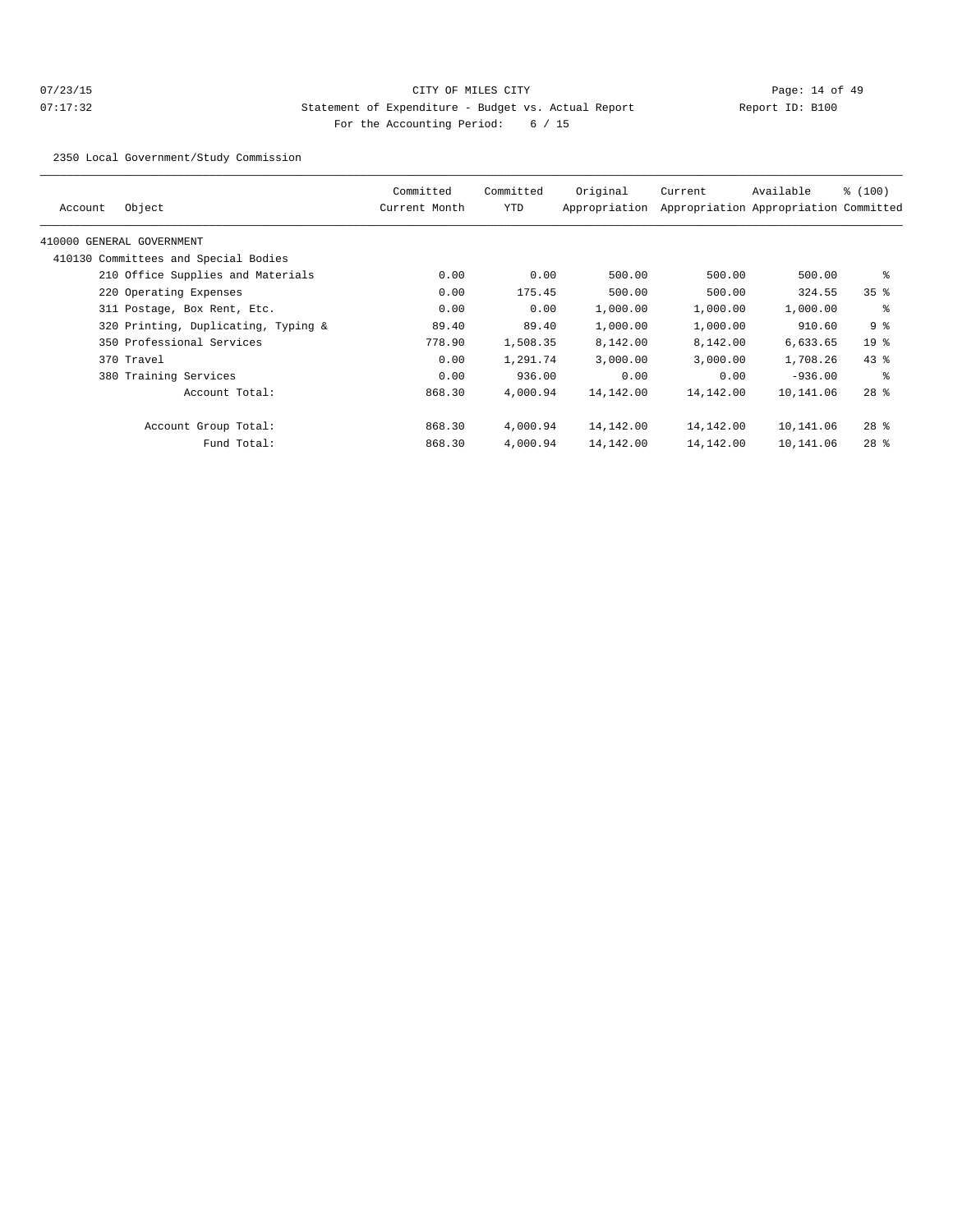2372 Permissive Medical Levy

| Object<br>Account                        | Committed<br>Current Month | Committed<br>YTD | Original<br>Appropriation | Current     | Available<br>Appropriation Appropriation Committed | \$(100) |
|------------------------------------------|----------------------------|------------------|---------------------------|-------------|----------------------------------------------------|---------|
| 520000 OTHER FINANCING USES              |                            |                  |                           |             |                                                    |         |
| 521000 Interfund Operating Transfers Out |                            |                  |                           |             |                                                    |         |
| 820 Transfers to Other Funds             | 86,139.98                  | 167, 171.98      | 162,064.00                | 167, 171.98 | 0.00                                               | $100*$  |
| Account Total:                           | 86,139.98                  | 167, 171.98      | 162,064.00                | 167, 171.98 | 0.00                                               | $100*$  |
| Account Group Total:                     | 86,139.98                  | 167, 171.98      | 162,064.00                | 167, 171.98 | 0.00                                               | $100*$  |
| Fund Total:                              | 86,139.98                  | 167, 171.98      | 162,064.00                | 167, 171.98 | 0.00                                               | $100*$  |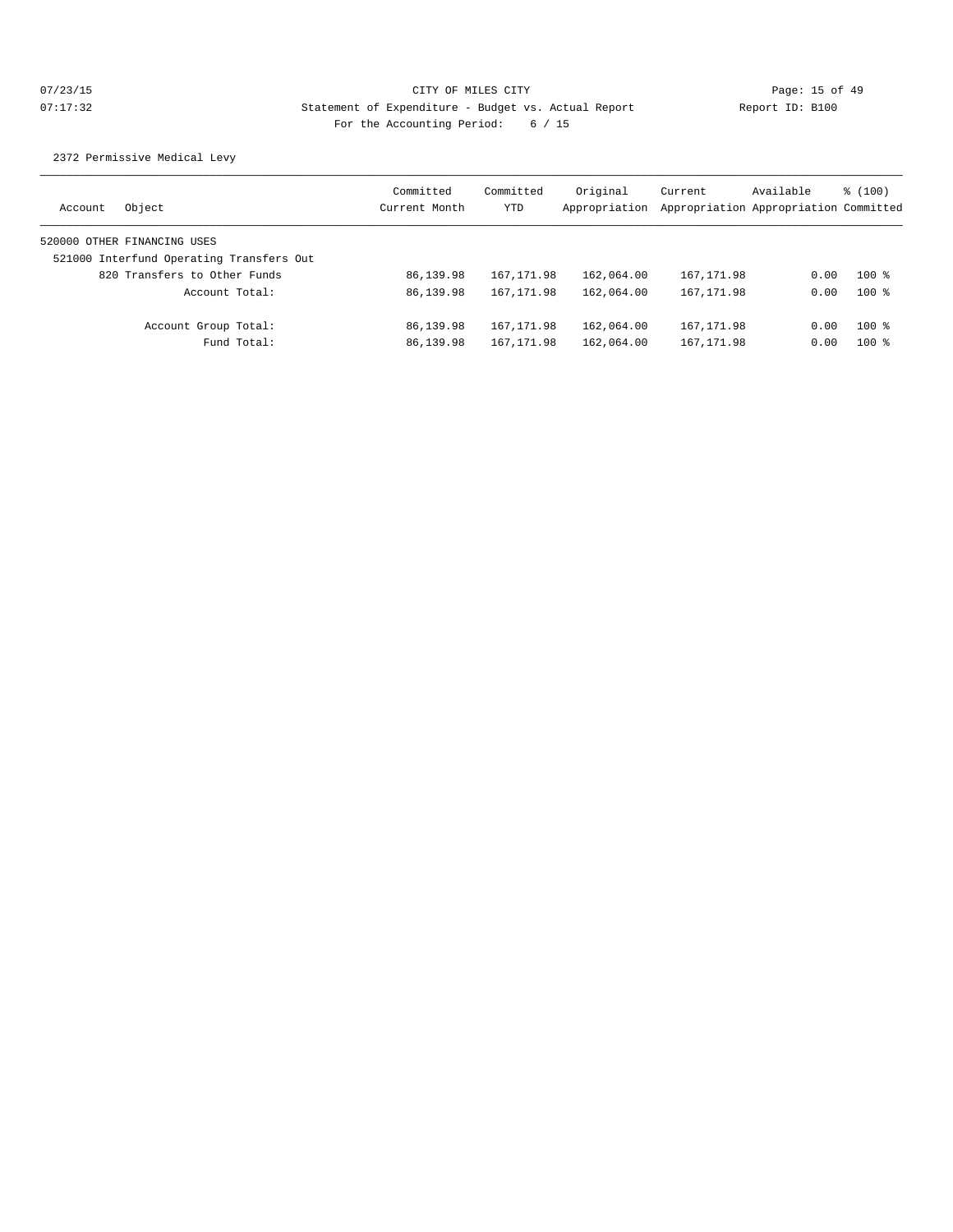# 07/23/15 Page: 16 of 49 07:17:32 Statement of Expenditure - Budget vs. Actual Report Changer Report ID: B100 For the Accounting Period: 6 / 15

## 2394 BUILDING CODE ENFORCEMENT

|                      |                                          | Committed     | Committed | Original    | Current                                             | Available    | % (100)         |
|----------------------|------------------------------------------|---------------|-----------|-------------|-----------------------------------------------------|--------------|-----------------|
| Account              | Object                                   | Current Month | YTD       |             | Appropriation Appropriation Appropriation Committed |              |                 |
| 420000 PUBLIC SAFETY |                                          |               |           |             |                                                     |              |                 |
|                      | 420531 Building Inspection               |               |           |             |                                                     |              |                 |
|                      | 111 Salaries and Wages - Permanent       | 728.34        | 6,662.69  | 6,784.00    | 6,784.00                                            | 121.31       | 98 %            |
|                      | 121 OVERTIME-PERMANENT                   | 10.96         | 136.46    | 150.00      | 150.00                                              | 13.54        | $91$ %          |
|                      | 131 VACATION                             | 25.48         | 623.27    | 500.00      | 500.00                                              | $-123.27$    | $125$ %         |
|                      | 132 SICK LEAVE                           | 29.14         | 376.56    | 300.00      | 300.00                                              | $-76.56$     | $126$ %         |
|                      | 133 OTHER LEAVE PAY                      | 0.00          | 0.00      | 328.00      | 328.00                                              | 328.00       | ႜ               |
|                      | 141 Unemployment Insurance               | 3.57          | 35.21     | 37.00       | 37.00                                               | 1.79         | 95%             |
|                      | 142 Workers' Compensation                | 29.79         | 264.83    | 272.00      | 272.00                                              | 7.17         | 97 <sup>8</sup> |
|                      | 143 Health Insurance                     | 128.78        | 1,509.42  | 1,506.00    | 1,506.00                                            | $-3.42$      | 100 %           |
|                      | 144 FICA                                 | 60.70         | 589.81    | 617.00      | 617.00                                              | 27.19        | 96%             |
|                      | 145 PERS                                 | 52.96         | 625.33    | 659.00      | 659.00                                              | 33.67        | 95%             |
|                      | 196 CLOTHING ALLOTMENT                   | 0.00          | 30.00     | 30.00       | 30.00                                               | 0.00         | 100 %           |
|                      | 210 Office Supplies and Materials        | 220.60        | 943.76    | 3,000.00    | 3,000.00                                            | 2,056.24     | $31$ $%$        |
|                      | 214 Small Items of Equipment             | 3,558.00      | 10,471.22 | 12,000.00   | 12,000.00                                           | 1,528.78     | 87 <sup>8</sup> |
|                      | 220 Operating Expenses                   | 0.00          | 400.49    | 0.00        | 0.00                                                | $-400.49$    | $\epsilon$      |
|                      | 311 Postage, Box Rent, Etc.              | 38.46         | 266.09    | 250.00      | 250.00                                              | $-16.09$     | 106 %           |
|                      | 320 Printing, Duplicating, Typing &      | 127.45        | 127.45    | 300.00      | 300.00                                              | 172.55       | $42*$           |
|                      | 330 Publicity, Subscriptions & Dues      | 1,353.86      | 1,447.86  | 150.00      | 150.00                                              | $-1, 297.86$ | $965$ %         |
|                      | 334 Memberships, Registrations & Dues    | 0.00          | 405.00    | 300.00      | 300.00                                              | $-105.00$    | 135 %           |
|                      | 345 Telephone                            | 26.36         | 316.32    | 400.00      | 400.00                                              | 83.68        | 79 %            |
|                      | 347 Internet                             | 0.00          | 0.00      | 200.00      | 200.00                                              | 200.00       | $\epsilon$      |
|                      | 350 Professional Services                | 4,421.60      | 41,776.03 | 75,000.00   | 75,000.00                                           | 33, 223.97   | 56 %            |
|                      | 360 Contr R & M                          | 196.88        | 1,257.25  | 0.00        | 0.00                                                | $-1, 257.25$ | နွ              |
|                      | 380 Training Services                    | 0.00          | 0.00      | 1,500.00    | 1,500.00                                            | 1,500.00     | န္              |
|                      | 382 Books                                | 0.00          | 40.50     | 400.00      | 400.00                                              | 359.50       | 10 <sup>8</sup> |
|                      | 513 Liability                            | 0.00          | 375.00    | 0.00        | 0.00                                                | $-375.00$    | န့              |
|                      | 540 Special Assessments                  | 0.00          | 709.93    | 700.00      | 700.00                                              | $-9.93$      | 101 %           |
|                      | Account Total:                           | 11,012.93     | 69,390.48 | 105, 383.00 | 105,383.00                                          | 35,992.52    | 66 %            |
| 510000 MISCELLANEOUS | Account Group Total:                     | 11,012.93     | 69,390.48 | 105,383.00  | 105,383.00                                          | 35,992.52    | 66 %            |
|                      | 510330 Comprehensive Liability Insurance |               |           |             |                                                     |              |                 |
|                      | 513 Liability                            | 0.00          | 71.62     | 72.00       | 72.00                                               | 0.38         | 99 <sup>8</sup> |
|                      | Account Total:                           | 0.00          | 71.62     | 72.00       | 72.00                                               | 0.38         | 99 %            |
|                      |                                          |               |           |             |                                                     |              |                 |
|                      | Account Group Total:                     | 0.00          | 71.62     | 72.00       | 72.00                                               | 0.38         | 99 %            |
|                      | 520000 OTHER FINANCING USES              |               |           |             |                                                     |              |                 |
|                      | 521000 Interfund Operating Transfers Out |               |           |             |                                                     |              |                 |
|                      | 820 Transfers to Other Funds             | 522.38        | 6,268.56  | 6,269.00    | 6,269.00                                            | 0.44         | $100$ %         |
|                      | Account Total:                           | 522.38        | 6,268.56  | 6, 269.00   | 6, 269.00                                           | 0.44         | 100 %           |
|                      | Account Group Total:                     | 522.38        | 6,268.56  | 6, 269.00   | 6, 269.00                                           | 0.44         | 100 %           |
|                      | Fund Total:                              | 11,535.31     | 75,730.66 | 111,724.00  | 111,724.00                                          | 35,993.34    | 68 %            |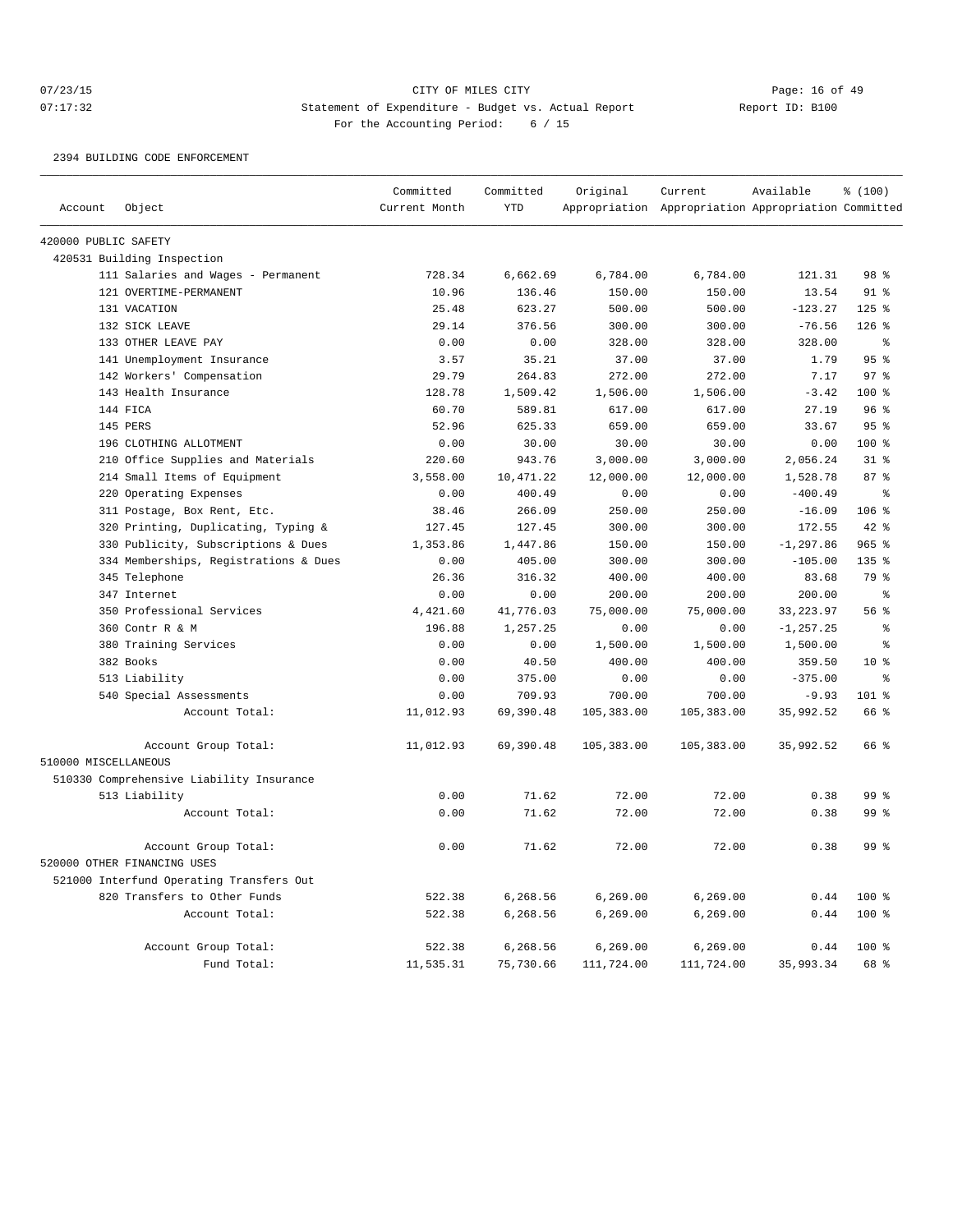2400 LTG M D#165-(Gen City)

| Object<br>Account                        | Committed<br>Current Month | Committed<br><b>YTD</b> | Original<br>Appropriation | Current    | Available<br>Appropriation Appropriation Committed | \$(100) |
|------------------------------------------|----------------------------|-------------------------|---------------------------|------------|----------------------------------------------------|---------|
| 430000 Public Works                      |                            |                         |                           |            |                                                    |         |
| 430263 STREET LIGHTING                   |                            |                         |                           |            |                                                    |         |
| 341 Electric Utility Services            | 12,238.31                  | 110,153.82              | 117,500.00                | 117,500.00 | 7,346.18                                           | $94$ %  |
| 533 Machinery and Equipment Rental       | 2,730.15                   | 46,852.25               | 47,000.00                 | 47,000.00  | 147.75                                             | $100$ % |
| Account Total:                           | 14,968.46                  | 157,006.07              | 164,500.00                | 164,500.00 | 7,493.93                                           | 95%     |
| Account Group Total:                     | 14,968.46                  | 157,006.07              | 164,500.00                | 164,500.00 | 7,493.93                                           | 95%     |
| 520000 OTHER FINANCING USES              |                            |                         |                           |            |                                                    |         |
| 521000 Interfund Operating Transfers Out |                            |                         |                           |            |                                                    |         |
| 820 Transfers to Other Funds             | 0.00                       | 1,000.00                | 1,000.00                  | 1,000.00   | 0.00                                               | $100$ % |
| Account Total:                           | 0.00                       | 1,000.00                | 1,000.00                  | 1,000.00   | 0.00                                               | $100$ % |
| Account Group Total:                     | 0.00                       | 1,000.00                | 1,000.00                  | 1,000.00   | 0.00                                               | $100$ % |
| Fund Total:                              | 14,968.46                  | 158,006.07              | 165,500.00                | 165,500.00 | 7,493.93                                           | 95%     |
|                                          |                            |                         |                           |            |                                                    |         |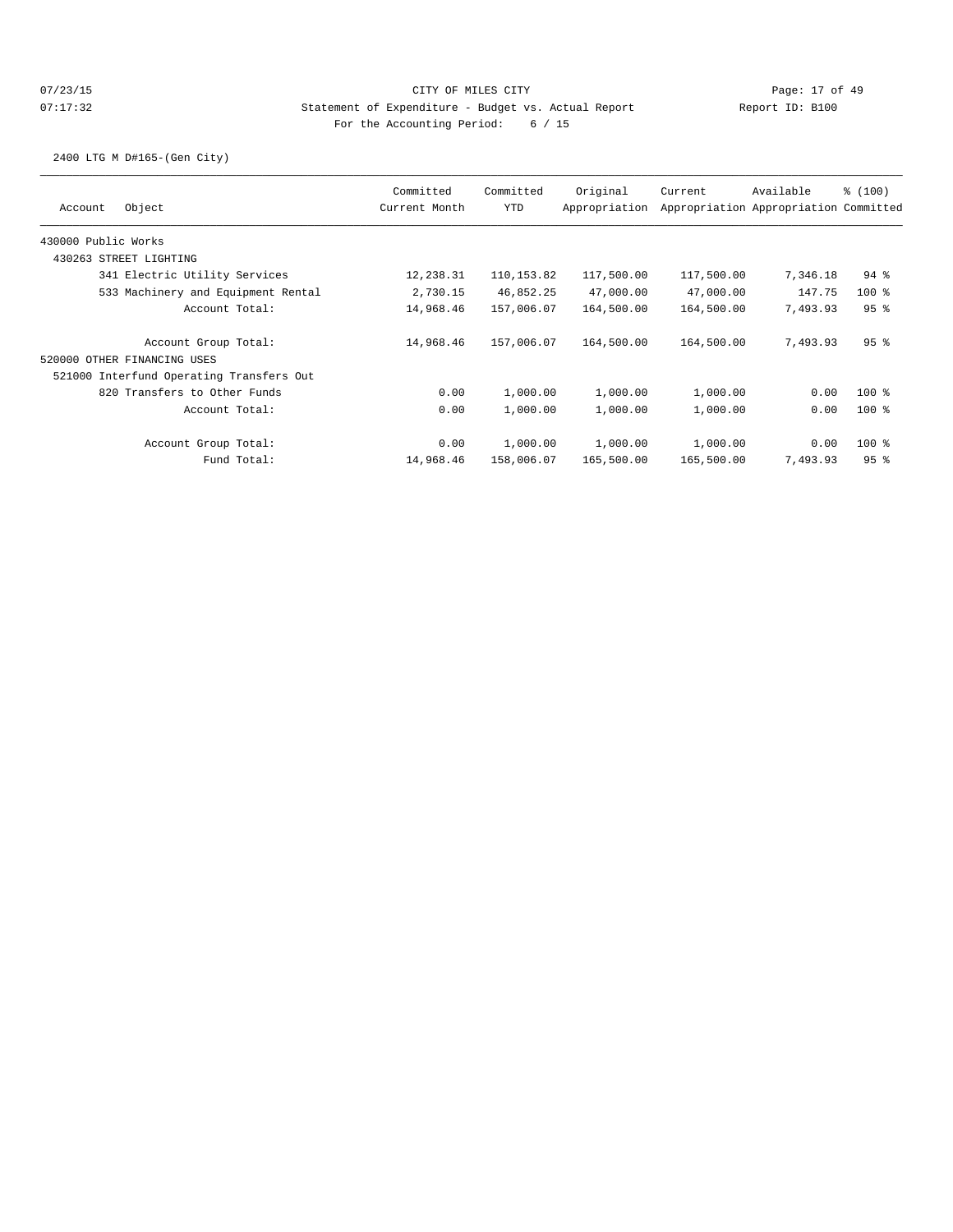2420 LTG M D#167-(MilesAddn Etc)

| Committed<br>Current Month | Committed<br><b>YTD</b> | Original<br>Appropriation | Current                                                                                          | Available                                                                                        | \$(100)                               |
|----------------------------|-------------------------|---------------------------|--------------------------------------------------------------------------------------------------|--------------------------------------------------------------------------------------------------|---------------------------------------|
|                            |                         |                           |                                                                                                  |                                                                                                  |                                       |
|                            |                         |                           |                                                                                                  |                                                                                                  |                                       |
| 1,900.56                   |                         | 21,900.00                 |                                                                                                  | $-638.03$                                                                                        | $103$ %                               |
| 677.25                     |                         | 9,000.00                  |                                                                                                  | 2,089.20                                                                                         | 77.8                                  |
| 2,577.81                   |                         | 30,900.00                 |                                                                                                  | 1,451.17                                                                                         | 95%                                   |
| 2,577.81                   |                         | 30,900.00                 |                                                                                                  | 1,451.17                                                                                         | 95%                                   |
|                            |                         |                           |                                                                                                  |                                                                                                  |                                       |
|                            |                         |                           |                                                                                                  |                                                                                                  |                                       |
| 0.00                       |                         | 1,000.00                  |                                                                                                  | 0.00                                                                                             | $100$ %                               |
| 0.00                       |                         | 1,000.00                  |                                                                                                  | 0.00                                                                                             | $100$ %                               |
| 0.00                       |                         | 1,000.00                  |                                                                                                  | 0.00                                                                                             | $100$ %                               |
| 2,577.81                   |                         | 31,900.00                 |                                                                                                  | 1,451.17                                                                                         | 95%                                   |
|                            |                         |                           | 22,538.03<br>6,910.80<br>29,448.83<br>29,448.83<br>1,000.00<br>1,000.00<br>1,000.00<br>30,448.83 | 21,900.00<br>9,000.00<br>30,900.00<br>30,900.00<br>1,000.00<br>1,000.00<br>1,000.00<br>31,900.00 | Appropriation Appropriation Committed |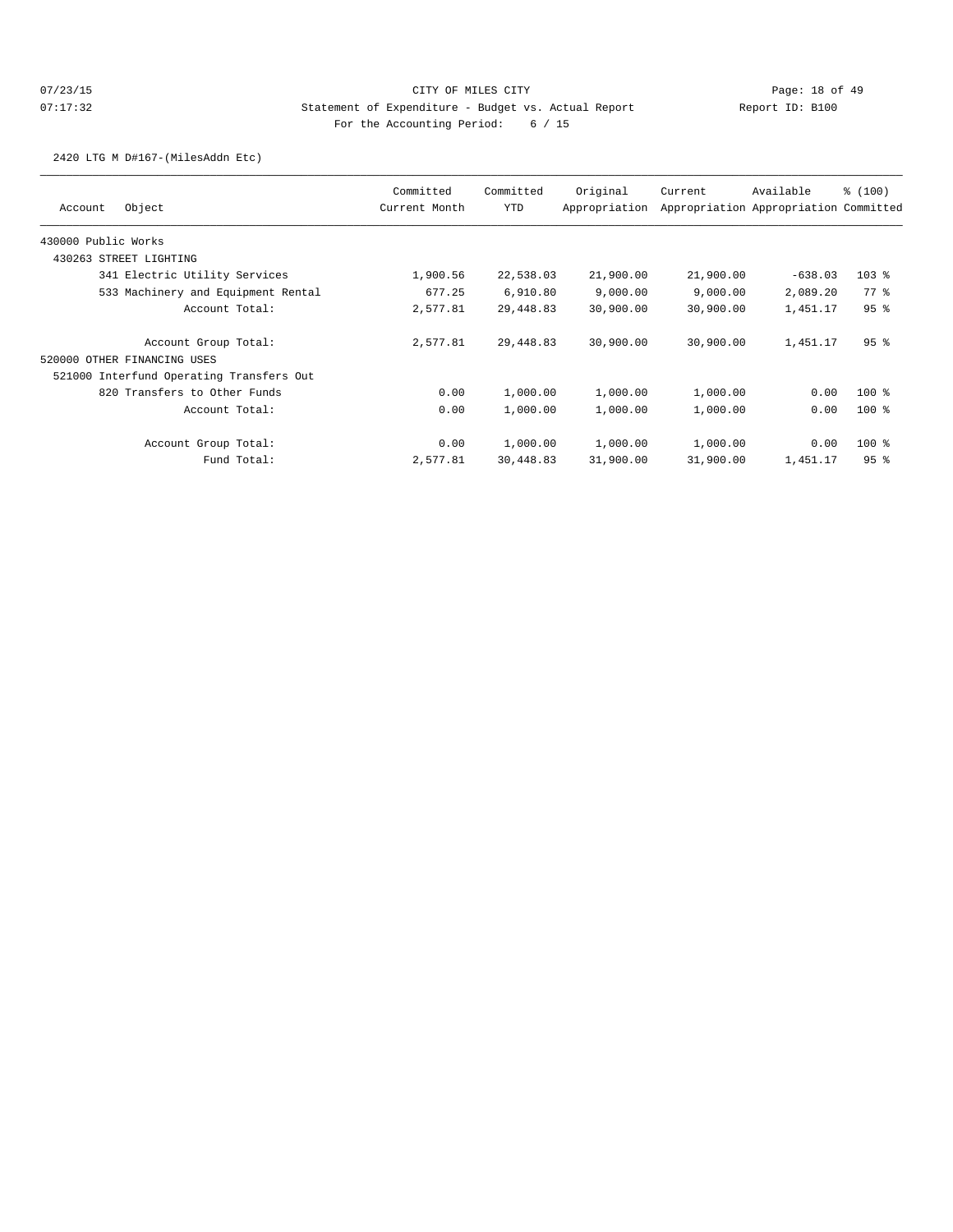# 07/23/15 Page: 19 of 49 07:17:32 Statement of Expenditure - Budget vs. Actual Report Report ID: B100 For the Accounting Period: 6 / 15

2430 LTG M D#171-(Balsam Est)

| Object<br>Account                        | Committed<br>Current Month | Committed<br>YTD | Original<br>Appropriation | Current  | Available<br>Appropriation Appropriation Committed | % (100) |
|------------------------------------------|----------------------------|------------------|---------------------------|----------|----------------------------------------------------|---------|
| 430000 Public Works                      |                            |                  |                           |          |                                                    |         |
| 430263 STREET LIGHTING                   |                            |                  |                           |          |                                                    |         |
| 230 Repair and Maintenance Supplies      | 0.00                       | 300.00           | 700.00                    | 700.00   | 400.00                                             | $43$ %  |
| 341 Electric Utility Services            | 134.50                     | 1,526.99         | 1,700.00                  | 1,700.00 | 173.01                                             | 90%     |
| 360 Contr R & M                          | 0.00                       | 700.00           | 500.00                    | 500.00   | $-200.00$                                          | $140*$  |
| Account Total:                           | 134.50                     | 2,526.99         | 2,900.00                  | 2,900.00 | 373.01                                             | 87%     |
| Account Group Total:                     | 134.50                     | 2,526.99         | 2,900.00                  | 2,900.00 | 373.01                                             | 87%     |
| 520000 OTHER FINANCING USES              |                            |                  |                           |          |                                                    |         |
| 521000 Interfund Operating Transfers Out |                            |                  |                           |          |                                                    |         |
| 820 Transfers to Other Funds             | 0.00                       | 1,000.00         | 1,000.00                  | 1,000.00 | 0.00                                               | $100$ % |
| Account Total:                           | 0.00                       | 1,000.00         | 1,000.00                  | 1,000.00 | 0.00                                               | $100$ % |
| Account Group Total:                     | 0.00                       | 1,000.00         | 1,000.00                  | 1,000.00 | 0.00                                               | $100$ % |
| Fund Total:                              | 134.50                     | 3,526.99         | 3,900.00                  | 3,900.00 | 373.01                                             | $90*$   |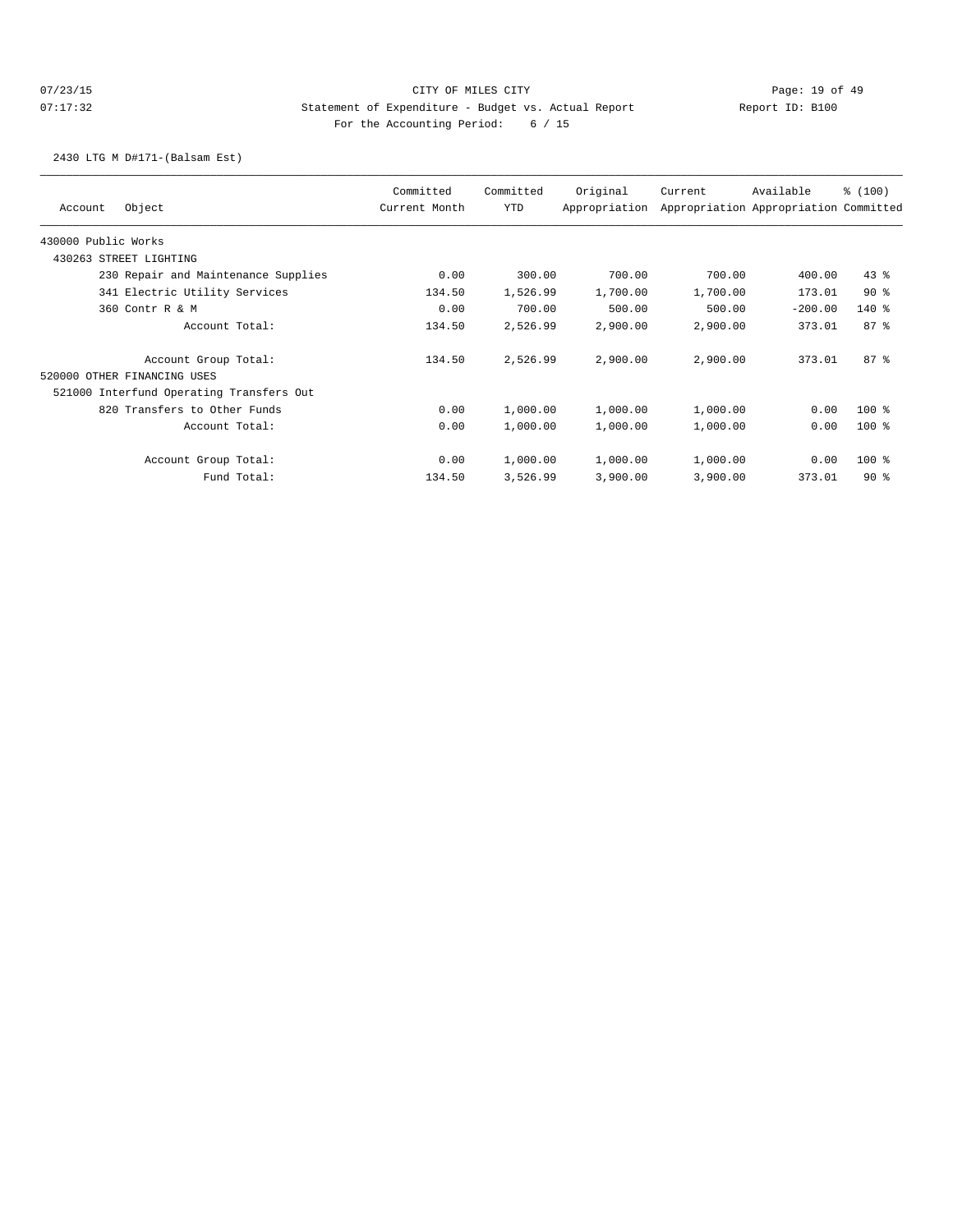2440 LTG M D#172-(Main Str)

|                     |                                          | Committed     | Committed | Original      | Current   | Available                             | % (100)         |
|---------------------|------------------------------------------|---------------|-----------|---------------|-----------|---------------------------------------|-----------------|
| Account             | Object                                   | Current Month | YTD       | Appropriation |           | Appropriation Appropriation Committed |                 |
| 430000 Public Works |                                          |               |           |               |           |                                       |                 |
| 430263              | STREET LIGHTING                          |               |           |               |           |                                       |                 |
|                     | 230 Repair and Maintenance Supplies      | 0.00          | 1,182.21  | 3,000.00      | 3,000.00  | 1,817.79                              | 39 <sup>8</sup> |
|                     | 341 Electric Utility Services            | 1,210.74      | 12,680.14 | 14,000.00     | 14,000.00 | 1,319.86                              | $91$ %          |
|                     | 360 Contr R & M                          | 0.00          | 1,677.53  | 1,700.00      | 1,700.00  | 22.47                                 | 99 <sub>8</sub> |
|                     | Account Total:                           | 1,210.74      | 15,539.88 | 18,700.00     | 18,700.00 | 3,160.12                              | 83 %            |
|                     | Account Group Total:                     | 1,210.74      | 15,539.88 | 18,700.00     | 18,700.00 | 3,160.12                              | 83%             |
|                     | 520000 OTHER FINANCING USES              |               |           |               |           |                                       |                 |
|                     | 521000 Interfund Operating Transfers Out |               |           |               |           |                                       |                 |
|                     | 820 Transfers to Other Funds             | 0.00          | 1,000.00  | 1,000.00      | 1,000.00  | 0.00                                  | $100$ %         |
|                     | Account Total:                           | 0.00          | 1,000.00  | 1,000.00      | 1,000.00  | 0.00                                  | $100$ %         |
|                     | Account Group Total:                     | 0.00          | 1,000.00  | 1,000.00      | 1,000.00  | 0.00                                  | $100$ %         |
|                     | Fund Total:                              | 1,210.74      | 16,539.88 | 19,700.00     | 19,700.00 | 3,160.12                              | $84$ $%$        |
|                     |                                          |               |           |               |           |                                       |                 |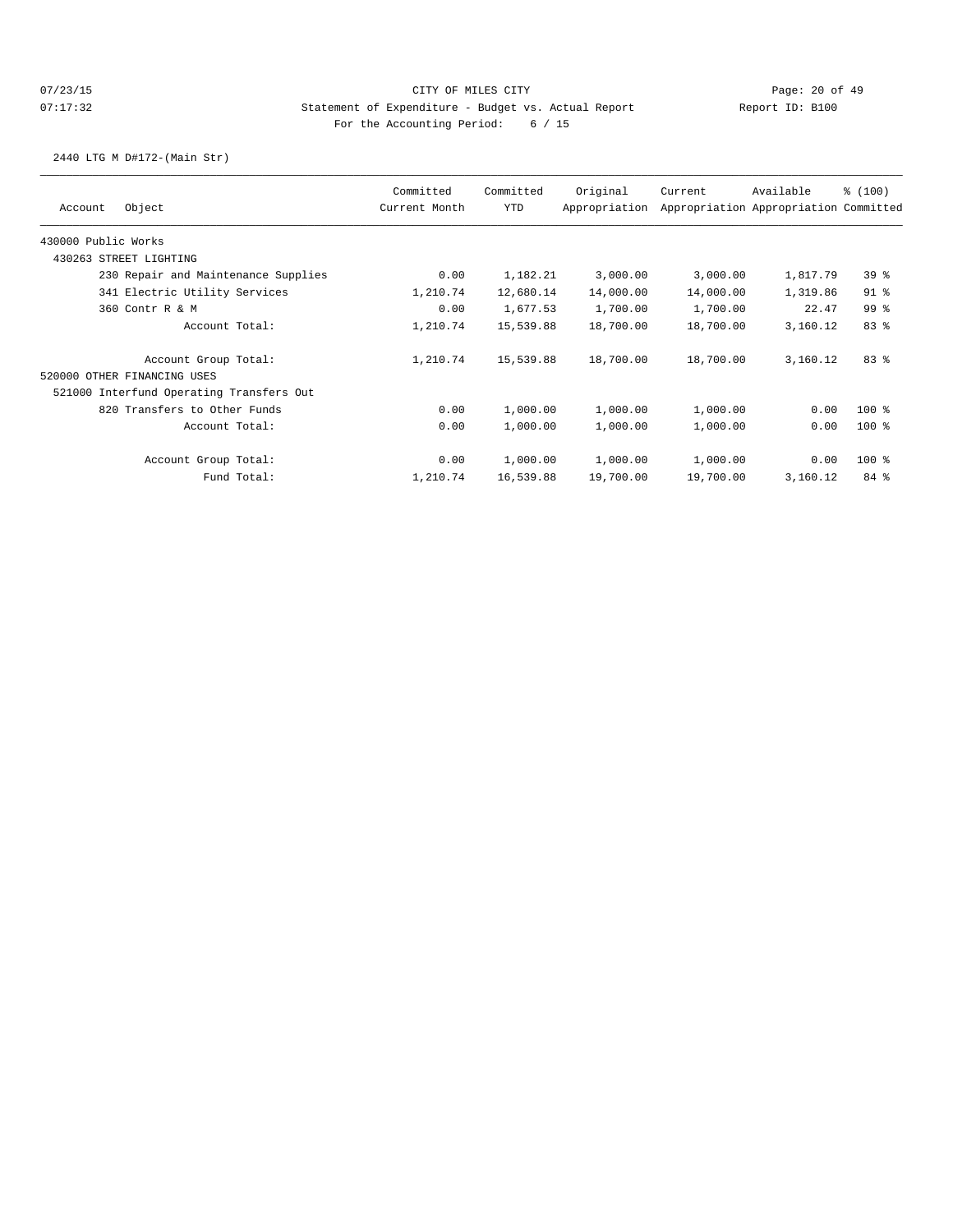2450 LTG M D#195-(SG-Trico)

| Object<br>Account                        | Committed<br>Current Month | Committed<br>YTD | Original<br>Appropriation | Current  | Available<br>Appropriation Appropriation Committed | % (100)  |
|------------------------------------------|----------------------------|------------------|---------------------------|----------|----------------------------------------------------|----------|
| 430000 Public Works                      |                            |                  |                           |          |                                                    |          |
| 430263 STREET LIGHTING                   |                            |                  |                           |          |                                                    |          |
| 341 Electric Utility Services            | 803.68                     | 4,822.08         | 5,250.00                  | 5,250.00 | 427.92                                             | $92$ $%$ |
| Account Total:                           | 803.68                     | 4,822.08         | 5,250.00                  | 5,250.00 | 427.92                                             | $92$ $%$ |
| Account Group Total:                     | 803.68                     | 4,822.08         | 5,250.00                  | 5,250.00 | 427.92                                             | $92$ $%$ |
| 520000 OTHER FINANCING USES              |                            |                  |                           |          |                                                    |          |
| 521000 Interfund Operating Transfers Out |                            |                  |                           |          |                                                    |          |
| 820 Transfers to Other Funds             | 0.00                       | 1,000.00         | 1,000.00                  | 1,000.00 | 0.00                                               | $100*$   |
| Account Total:                           | 0.00                       | 1,000.00         | 1,000.00                  | 1,000.00 | 0.00                                               | $100$ %  |
| Account Group Total:                     | 0.00                       | 1,000.00         | 1,000.00                  | 1,000.00 | 0.00                                               | $100$ %  |
| Fund Total:                              | 803.68                     | 5,822.08         | 6,250.00                  | 6,250.00 | 427.92                                             | 938      |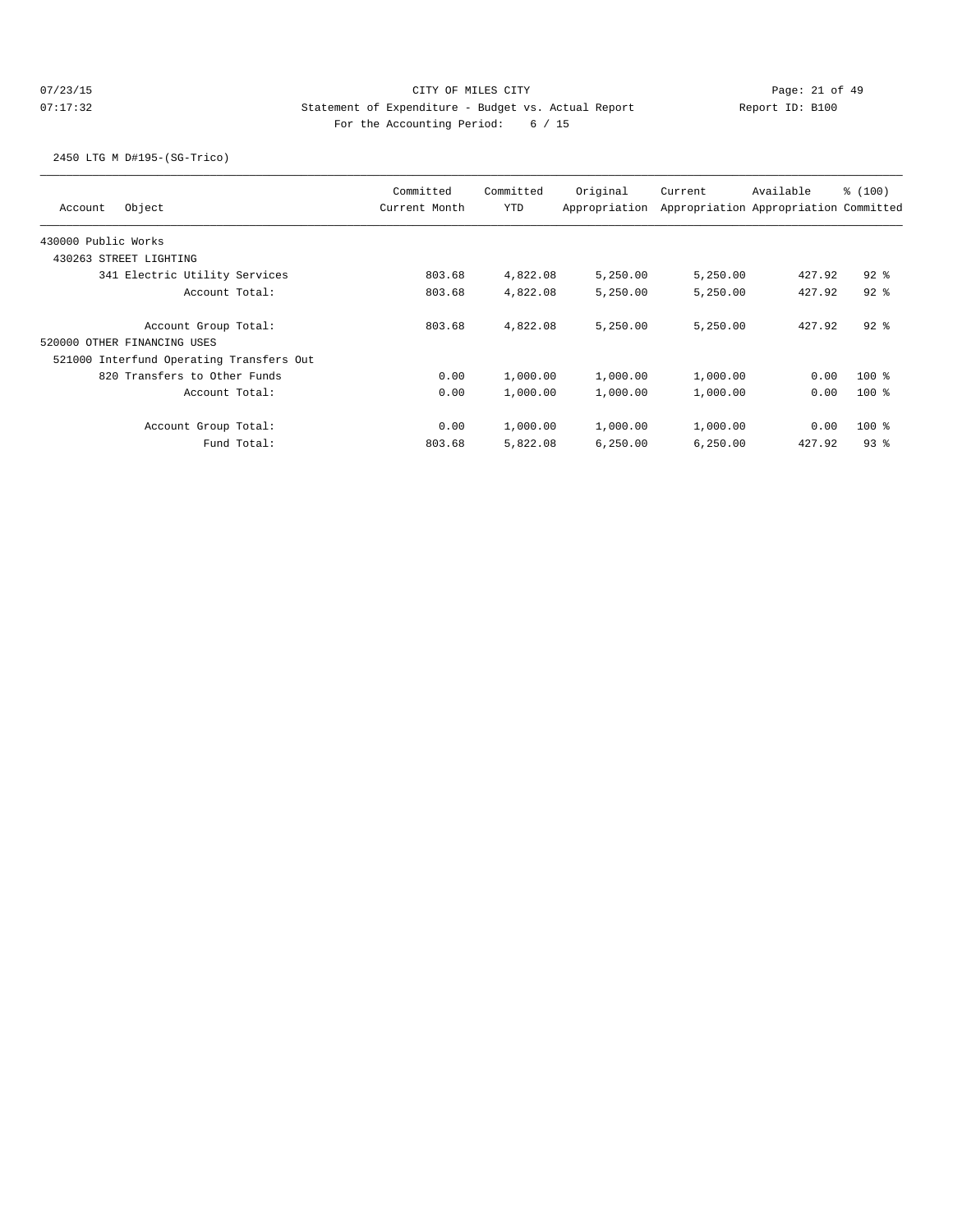2470 LTG M D#202-(SG-MDU&NV)

| Object<br>Account                        | Committed<br>Current Month | Committed<br><b>YTD</b> | Original<br>Appropriation | Current  | Available<br>Appropriation Appropriation Committed | \$(100)  |
|------------------------------------------|----------------------------|-------------------------|---------------------------|----------|----------------------------------------------------|----------|
| 430000 Public Works                      |                            |                         |                           |          |                                                    |          |
| 430263 STREET LIGHTING                   |                            |                         |                           |          |                                                    |          |
| 341 Electric Utility Services            | 287.84                     | 3,019.06                | 3,650.00                  | 3,650.00 | 630.94                                             | 83%      |
| 533 Machinery and Equipment Rental       | 304.12                     | 3,281.92                | 3,200.00                  | 3,200.00 | $-81.92$                                           | $103$ %  |
| Account Total:                           | 591.96                     | 6,300.98                | 6,850.00                  | 6,850.00 | 549.02                                             | $92$ $%$ |
| Account Group Total:                     | 591.96                     | 6,300.98                | 6,850.00                  | 6,850.00 | 549.02                                             | $92$ $%$ |
| 520000 OTHER FINANCING USES              |                            |                         |                           |          |                                                    |          |
| 521000 Interfund Operating Transfers Out |                            |                         |                           |          |                                                    |          |
| 820 Transfers to Other Funds             | 0.00                       | 1,000.00                | 1,000.00                  | 1,000.00 | 0.00                                               | $100$ %  |
| Account Total:                           | 0.00                       | 1,000.00                | 1,000.00                  | 1,000.00 | 0.00                                               | $100$ %  |
| Account Group Total:                     | 0.00                       | 1,000.00                | 1,000.00                  | 1,000.00 | 0.00                                               | $100$ %  |
| Fund Total:                              | 591.96                     | 7,300.98                | 7,850.00                  | 7,850.00 | 549.02                                             | 938      |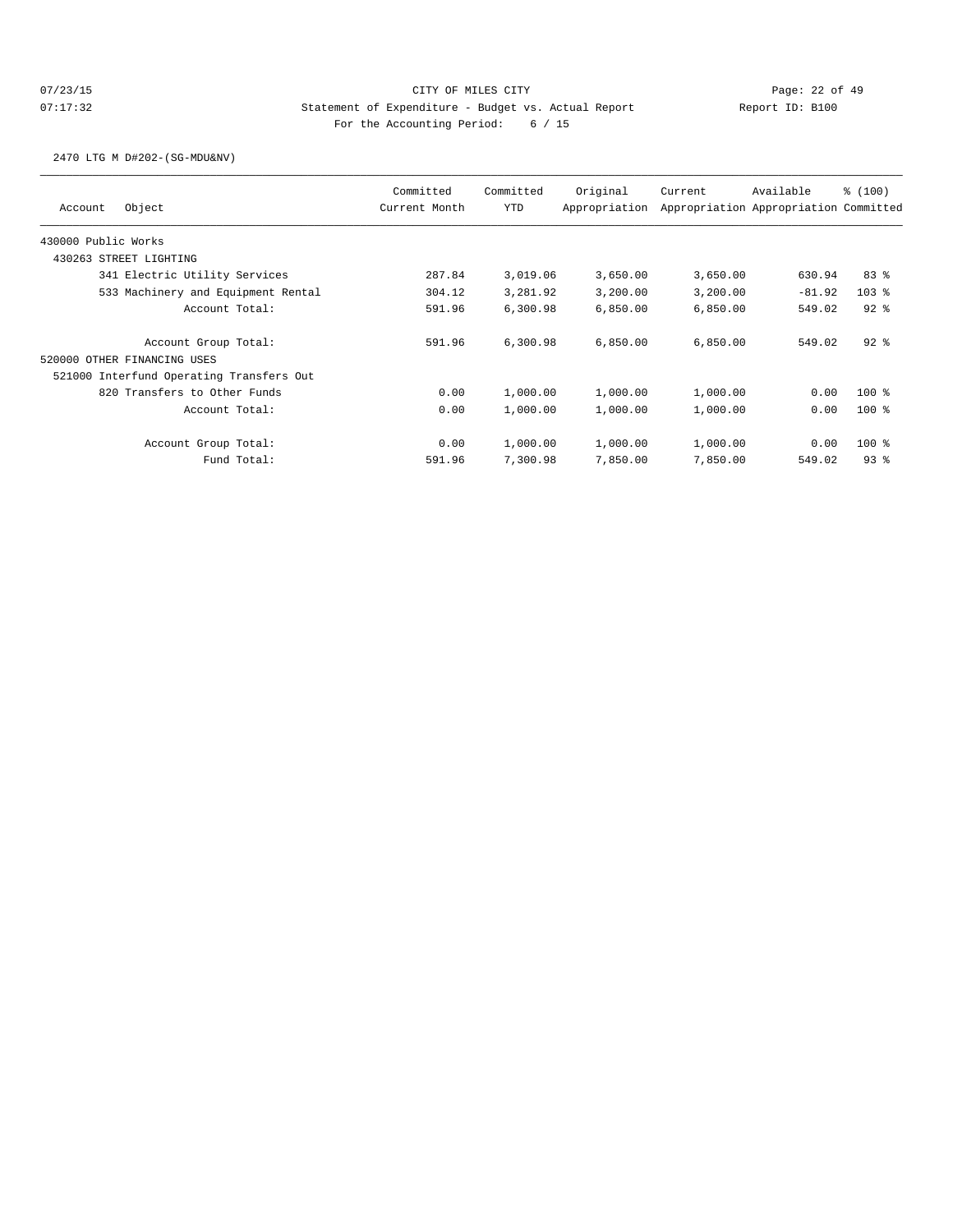# 07/23/15 Page: 23 of 49 07:17:32 Statement of Expenditure - Budget vs. Actual Report Report ID: B100 For the Accounting Period: 6 / 15

2480 LTG M M#173-(Milestown Estates)

| Object<br>Account                        | Committed<br>Current Month | Committed<br>YTD | Original<br>Appropriation | Current  | Available<br>Appropriation Appropriation Committed | \$(100)         |
|------------------------------------------|----------------------------|------------------|---------------------------|----------|----------------------------------------------------|-----------------|
| 430000 Public Works                      |                            |                  |                           |          |                                                    |                 |
| STREET LIGHTING<br>430263                |                            |                  |                           |          |                                                    |                 |
| 230 Repair and Maintenance Supplies      | 0.00                       | 69.24            | 460.00                    | 460.00   | 390.76                                             | 15 <sup>8</sup> |
| 341 Electric Utility Services            | 104.74                     | 1,212.11         | 1,320.00                  | 1,320.00 | 107.89                                             | $92$ $%$        |
| 360 Contr R & M                          | 0.00                       | 0.00             | 100.00                    | 100.00   | 100.00                                             | နွ              |
| Account Total:                           | 104.74                     | 1,281.35         | 1,880.00                  | 1,880.00 | 598.65                                             | 68 %            |
| Account Group Total:                     | 104.74                     | 1,281.35         | 1,880.00                  | 1,880.00 | 598.65                                             | 68 %            |
| 520000 OTHER FINANCING USES              |                            |                  |                           |          |                                                    |                 |
| 521000 Interfund Operating Transfers Out |                            |                  |                           |          |                                                    |                 |
| 820 Transfers to Other Funds             | 0.00                       | 250.00           | 250.00                    | 250.00   | 0.00                                               | $100$ %         |
| Account Total:                           | 0.00                       | 250.00           | 250.00                    | 250.00   | 0.00                                               | $100$ %         |
| Account Group Total:                     | 0.00                       | 250.00           | 250.00                    | 250.00   | 0.00                                               | $100$ %         |
| Fund Total:                              | 104.74                     | 1,531.35         | 2,130.00                  | 2,130.00 | 598.65                                             | 72 %            |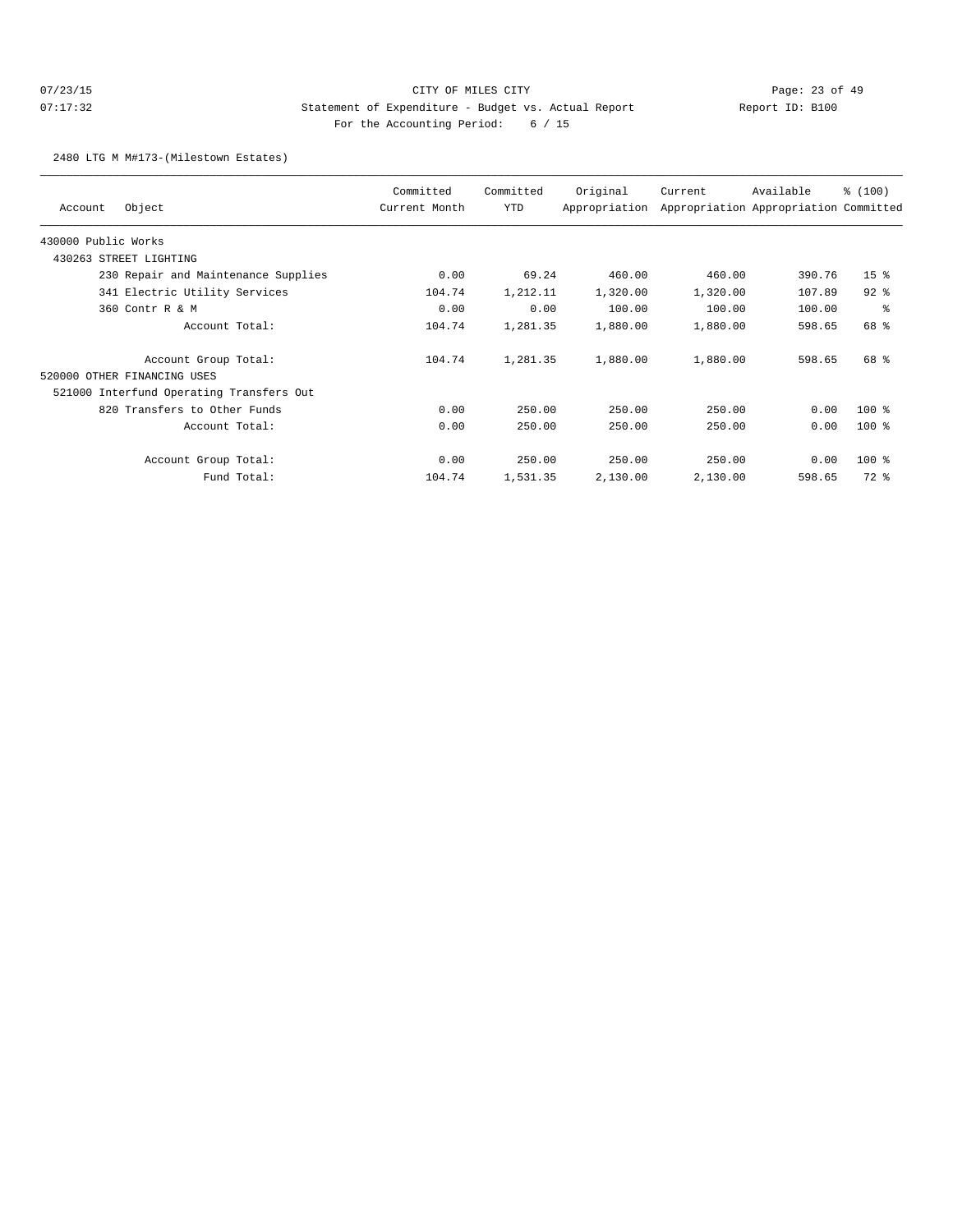# 07/23/15 Page: 24 of 49 07:17:32 Statement of Expenditure - Budget vs. Actual Report Changer Report ID: B100 For the Accounting Period: 6 / 15

| Current Month<br><b>YTD</b><br>Appropriation Appropriation Appropriation Committed<br>Account<br>Object<br>410000 GENERAL GOVERNMENT<br>411101 Labor Negotiations<br>350 Professional Services<br>0.00<br>246.87<br>0.00<br>0.00<br>$-246.87$<br>နွ<br>0.00<br>246.87<br>0.00<br>0.00<br>Account Total:<br>$-246.87$<br>နွ<br>៖<br>0.00<br>246.87<br>0.00<br>0.00<br>$-246.87$<br>Account Group Total:<br>430000 Public Works<br>430220 Operations<br>111 Salaries and Wages - Permanent<br>18,519.26<br>$91$ %<br>193,890.13<br>213,283.00<br>213,283.00<br>19,392.87<br>121 OVERTIME-PERMANENT<br>864.04<br>6,575.37<br>5,919.00<br>5,919.00<br>$-656.37$<br>111 %<br>1,838.37<br>13,855.64<br>10,000.00<br>$-3,855.64$<br>$139$ $%$<br>131 VACATION<br>10,000.00<br>132 SICK LEAVE<br>573.39<br>7,378.84<br>5,000.00<br>5,000.00<br>$-2,378.84$<br>148 %<br>133 OTHER LEAVE PAY<br>0.00<br>0.00<br>685.00<br>685.00<br>685.00<br>ႜ<br>$336$ %<br>134 HOLIDAY PAY<br>0.00<br>1,343.68<br>400.00<br>400.00<br>$-943.68$<br>92%<br>141 Unemployment Insurance<br>98.12<br>1,006.71<br>1,099.00<br>1,099.00<br>92.29<br>1,227.83<br>108 %<br>142 Workers' Compensation<br>12,678.74<br>11,763.00<br>11,763.00<br>$-915.74$<br>93%<br>143 Health Insurance<br>3,296.24<br>36,908.40<br>39,758.00<br>39,758.00<br>2,849.60<br>144 FICA<br>1,606.65<br>16,391.67<br>18,688.00<br>2,296.33<br>88 %<br>18,688.00<br>89 %<br>145 PERS<br>1,584.53<br>17,849.64<br>19,958.00<br>2,108.36<br>19,958.00<br>196 CLOTHING ALLOTMENT<br>679.50<br>600.00<br>600.00<br>$-79.50$<br>$113$ $%$<br>0.00<br>97%<br>210 Office Supplies and Materials<br>485.62<br>500.00<br>500.00<br>14.38<br>11.18<br>94%<br>214 Small Items of Equipment<br>655.98<br>5,663.58<br>6,000.00<br>6,000.00<br>336.42<br>220 Operating Expenses<br>40.21<br>12,908.68<br>15,000.00<br>15,000.00<br>2,091.32<br>86 %<br>17.8<br>222 Chemicals, Lab & Med Supplies<br>0.00<br>100.00<br>600.00<br>600.00<br>500.00<br>109 %<br>226 Clothing and Uniforms<br>0.00<br>600.00<br>550.00<br>550.00<br>$-50.00$<br>19 <sup>°</sup><br>230 Repair and Maintenance Supplies<br>938.82<br>3,447.83<br>18,000.00<br>18,000.00<br>14,552.17<br>231 Gas, Oil, Diesel Fuel, Grease, etc.<br>2,223.72<br>37, 258.34<br>36,000.00<br>36,000.00<br>$-1, 258.34$<br>$103$ %<br>241 Consumable Tools<br>0.00<br>0.00<br>50.00<br>50.00<br>50.00<br>နွ<br>102 %<br>242 Sign Parts and Supplies<br>47.18<br>7,119.21<br>7,000.00<br>7,000.00<br>$-119.21$<br>$30*$<br>311 Postage, Box Rent, Etc.<br>75.00<br>75.00<br>52.40<br>0.00<br>22.60<br>78 %<br>320 Printing, Duplicating, Typing &<br>0.00<br>78.22<br>100.00<br>100.00<br>21.78<br>330 Publicity, Subscriptions & Dues<br>48.00<br>484.80<br>700.00<br>700.00<br>215.20<br>69 %<br>334 Memberships, Registrations & Dues<br>0.00<br>147.20<br>250.00<br>250.00<br>102.80<br>59%<br>104 %<br>341 Electric Utility Services<br>67.85<br>1,035.68<br>1,000.00<br>1,000.00<br>$-35.68$<br>50%<br>344 Gas Utility Service<br>0.00<br>500.50<br>1,000.00<br>1,000.00<br>499.50<br>345 Telephone<br>231.24<br>2,248.22<br>2,000.00<br>$-248.22$<br>$112$ %<br>2,000.00<br>0.00<br>346 Garbage Service<br>0.00<br>175.00<br>175.00<br>175.00<br>နွ<br>347 Internet<br>0.00<br>0.00<br>200.00<br>200.00<br>200.00<br>÷<br>350 Professional Services<br>0.00<br>1,796.74<br>3,000.00<br>3,000.00<br>60 %<br>1,203.26<br>99 %<br>360 Contr R & M<br>2,009.52<br>7,957.88<br>8,000.00<br>8,000.00<br>42.12<br>363 R&M Vehicles/Equip/Labor-PW<br>20,040.82<br>81,996.73<br>80,000.00<br>80,000.00<br>$-1,996.73$<br>102 %<br>57%<br>370 Travel<br>0.00<br>570.03<br>1,000.00<br>1,000.00<br>429.97<br>380 Training Services<br>0.00<br>300.00<br>400.00<br>43%<br>700.00<br>700.00<br>382 Books<br>0.00<br>64.80<br>200.00<br>32%<br>200.00<br>135.20<br>511 Insurance on Buildings<br>791.43<br>792.00<br>792.00<br>100 %<br>0.00<br>0.57<br>512 Insurance on Vehicles & Equipment<br>0.00<br>2,732.00<br>2,732.00<br>100 %<br>2,731.50<br>0.50<br>513 Liability<br>0.00<br>900.00<br>0.00<br>0.00<br>$-900.00$<br>နွ<br>531 Building & Office Rental<br>350.00<br>0.00<br>100 %<br>4,200.00<br>4,200.00<br>4,200.00<br>0.00<br>5,023.38<br>62 %<br>532 Land Rental<br>8,100.00<br>8,100.00<br>3,076.62<br>Account Total:<br>56,272.95<br>486,991.29<br>525,077.00<br>38,085.71<br>93%<br>525,077.00 |  | Committed | Committed | Original | Current | Available | \$(100) |
|---------------------------------------------------------------------------------------------------------------------------------------------------------------------------------------------------------------------------------------------------------------------------------------------------------------------------------------------------------------------------------------------------------------------------------------------------------------------------------------------------------------------------------------------------------------------------------------------------------------------------------------------------------------------------------------------------------------------------------------------------------------------------------------------------------------------------------------------------------------------------------------------------------------------------------------------------------------------------------------------------------------------------------------------------------------------------------------------------------------------------------------------------------------------------------------------------------------------------------------------------------------------------------------------------------------------------------------------------------------------------------------------------------------------------------------------------------------------------------------------------------------------------------------------------------------------------------------------------------------------------------------------------------------------------------------------------------------------------------------------------------------------------------------------------------------------------------------------------------------------------------------------------------------------------------------------------------------------------------------------------------------------------------------------------------------------------------------------------------------------------------------------------------------------------------------------------------------------------------------------------------------------------------------------------------------------------------------------------------------------------------------------------------------------------------------------------------------------------------------------------------------------------------------------------------------------------------------------------------------------------------------------------------------------------------------------------------------------------------------------------------------------------------------------------------------------------------------------------------------------------------------------------------------------------------------------------------------------------------------------------------------------------------------------------------------------------------------------------------------------------------------------------------------------------------------------------------------------------------------------------------------------------------------------------------------------------------------------------------------------------------------------------------------------------------------------------------------------------------------------------------------------------------------------------------------------------------------------------------------------------------------------------------------------------------------------------------------------------------------------------------------------------------------------------------------------------------------------------------------------------------------------------------------------------------------------------------------------------------------------------------------------------------------------------------------------------------------------------------------------------------------------------------------------------------------------------------------------------------------------------------------------------------------------------------------------------------------------------------------------------------------------|--|-----------|-----------|----------|---------|-----------|---------|
|                                                                                                                                                                                                                                                                                                                                                                                                                                                                                                                                                                                                                                                                                                                                                                                                                                                                                                                                                                                                                                                                                                                                                                                                                                                                                                                                                                                                                                                                                                                                                                                                                                                                                                                                                                                                                                                                                                                                                                                                                                                                                                                                                                                                                                                                                                                                                                                                                                                                                                                                                                                                                                                                                                                                                                                                                                                                                                                                                                                                                                                                                                                                                                                                                                                                                                                                                                                                                                                                                                                                                                                                                                                                                                                                                                                                                                                                                                                                                                                                                                                                                                                                                                                                                                                                                                                                                                                             |  |           |           |          |         |           |         |
|                                                                                                                                                                                                                                                                                                                                                                                                                                                                                                                                                                                                                                                                                                                                                                                                                                                                                                                                                                                                                                                                                                                                                                                                                                                                                                                                                                                                                                                                                                                                                                                                                                                                                                                                                                                                                                                                                                                                                                                                                                                                                                                                                                                                                                                                                                                                                                                                                                                                                                                                                                                                                                                                                                                                                                                                                                                                                                                                                                                                                                                                                                                                                                                                                                                                                                                                                                                                                                                                                                                                                                                                                                                                                                                                                                                                                                                                                                                                                                                                                                                                                                                                                                                                                                                                                                                                                                                             |  |           |           |          |         |           |         |
|                                                                                                                                                                                                                                                                                                                                                                                                                                                                                                                                                                                                                                                                                                                                                                                                                                                                                                                                                                                                                                                                                                                                                                                                                                                                                                                                                                                                                                                                                                                                                                                                                                                                                                                                                                                                                                                                                                                                                                                                                                                                                                                                                                                                                                                                                                                                                                                                                                                                                                                                                                                                                                                                                                                                                                                                                                                                                                                                                                                                                                                                                                                                                                                                                                                                                                                                                                                                                                                                                                                                                                                                                                                                                                                                                                                                                                                                                                                                                                                                                                                                                                                                                                                                                                                                                                                                                                                             |  |           |           |          |         |           |         |
|                                                                                                                                                                                                                                                                                                                                                                                                                                                                                                                                                                                                                                                                                                                                                                                                                                                                                                                                                                                                                                                                                                                                                                                                                                                                                                                                                                                                                                                                                                                                                                                                                                                                                                                                                                                                                                                                                                                                                                                                                                                                                                                                                                                                                                                                                                                                                                                                                                                                                                                                                                                                                                                                                                                                                                                                                                                                                                                                                                                                                                                                                                                                                                                                                                                                                                                                                                                                                                                                                                                                                                                                                                                                                                                                                                                                                                                                                                                                                                                                                                                                                                                                                                                                                                                                                                                                                                                             |  |           |           |          |         |           |         |
|                                                                                                                                                                                                                                                                                                                                                                                                                                                                                                                                                                                                                                                                                                                                                                                                                                                                                                                                                                                                                                                                                                                                                                                                                                                                                                                                                                                                                                                                                                                                                                                                                                                                                                                                                                                                                                                                                                                                                                                                                                                                                                                                                                                                                                                                                                                                                                                                                                                                                                                                                                                                                                                                                                                                                                                                                                                                                                                                                                                                                                                                                                                                                                                                                                                                                                                                                                                                                                                                                                                                                                                                                                                                                                                                                                                                                                                                                                                                                                                                                                                                                                                                                                                                                                                                                                                                                                                             |  |           |           |          |         |           |         |
|                                                                                                                                                                                                                                                                                                                                                                                                                                                                                                                                                                                                                                                                                                                                                                                                                                                                                                                                                                                                                                                                                                                                                                                                                                                                                                                                                                                                                                                                                                                                                                                                                                                                                                                                                                                                                                                                                                                                                                                                                                                                                                                                                                                                                                                                                                                                                                                                                                                                                                                                                                                                                                                                                                                                                                                                                                                                                                                                                                                                                                                                                                                                                                                                                                                                                                                                                                                                                                                                                                                                                                                                                                                                                                                                                                                                                                                                                                                                                                                                                                                                                                                                                                                                                                                                                                                                                                                             |  |           |           |          |         |           |         |
|                                                                                                                                                                                                                                                                                                                                                                                                                                                                                                                                                                                                                                                                                                                                                                                                                                                                                                                                                                                                                                                                                                                                                                                                                                                                                                                                                                                                                                                                                                                                                                                                                                                                                                                                                                                                                                                                                                                                                                                                                                                                                                                                                                                                                                                                                                                                                                                                                                                                                                                                                                                                                                                                                                                                                                                                                                                                                                                                                                                                                                                                                                                                                                                                                                                                                                                                                                                                                                                                                                                                                                                                                                                                                                                                                                                                                                                                                                                                                                                                                                                                                                                                                                                                                                                                                                                                                                                             |  |           |           |          |         |           |         |
|                                                                                                                                                                                                                                                                                                                                                                                                                                                                                                                                                                                                                                                                                                                                                                                                                                                                                                                                                                                                                                                                                                                                                                                                                                                                                                                                                                                                                                                                                                                                                                                                                                                                                                                                                                                                                                                                                                                                                                                                                                                                                                                                                                                                                                                                                                                                                                                                                                                                                                                                                                                                                                                                                                                                                                                                                                                                                                                                                                                                                                                                                                                                                                                                                                                                                                                                                                                                                                                                                                                                                                                                                                                                                                                                                                                                                                                                                                                                                                                                                                                                                                                                                                                                                                                                                                                                                                                             |  |           |           |          |         |           |         |
|                                                                                                                                                                                                                                                                                                                                                                                                                                                                                                                                                                                                                                                                                                                                                                                                                                                                                                                                                                                                                                                                                                                                                                                                                                                                                                                                                                                                                                                                                                                                                                                                                                                                                                                                                                                                                                                                                                                                                                                                                                                                                                                                                                                                                                                                                                                                                                                                                                                                                                                                                                                                                                                                                                                                                                                                                                                                                                                                                                                                                                                                                                                                                                                                                                                                                                                                                                                                                                                                                                                                                                                                                                                                                                                                                                                                                                                                                                                                                                                                                                                                                                                                                                                                                                                                                                                                                                                             |  |           |           |          |         |           |         |
|                                                                                                                                                                                                                                                                                                                                                                                                                                                                                                                                                                                                                                                                                                                                                                                                                                                                                                                                                                                                                                                                                                                                                                                                                                                                                                                                                                                                                                                                                                                                                                                                                                                                                                                                                                                                                                                                                                                                                                                                                                                                                                                                                                                                                                                                                                                                                                                                                                                                                                                                                                                                                                                                                                                                                                                                                                                                                                                                                                                                                                                                                                                                                                                                                                                                                                                                                                                                                                                                                                                                                                                                                                                                                                                                                                                                                                                                                                                                                                                                                                                                                                                                                                                                                                                                                                                                                                                             |  |           |           |          |         |           |         |
|                                                                                                                                                                                                                                                                                                                                                                                                                                                                                                                                                                                                                                                                                                                                                                                                                                                                                                                                                                                                                                                                                                                                                                                                                                                                                                                                                                                                                                                                                                                                                                                                                                                                                                                                                                                                                                                                                                                                                                                                                                                                                                                                                                                                                                                                                                                                                                                                                                                                                                                                                                                                                                                                                                                                                                                                                                                                                                                                                                                                                                                                                                                                                                                                                                                                                                                                                                                                                                                                                                                                                                                                                                                                                                                                                                                                                                                                                                                                                                                                                                                                                                                                                                                                                                                                                                                                                                                             |  |           |           |          |         |           |         |
|                                                                                                                                                                                                                                                                                                                                                                                                                                                                                                                                                                                                                                                                                                                                                                                                                                                                                                                                                                                                                                                                                                                                                                                                                                                                                                                                                                                                                                                                                                                                                                                                                                                                                                                                                                                                                                                                                                                                                                                                                                                                                                                                                                                                                                                                                                                                                                                                                                                                                                                                                                                                                                                                                                                                                                                                                                                                                                                                                                                                                                                                                                                                                                                                                                                                                                                                                                                                                                                                                                                                                                                                                                                                                                                                                                                                                                                                                                                                                                                                                                                                                                                                                                                                                                                                                                                                                                                             |  |           |           |          |         |           |         |
|                                                                                                                                                                                                                                                                                                                                                                                                                                                                                                                                                                                                                                                                                                                                                                                                                                                                                                                                                                                                                                                                                                                                                                                                                                                                                                                                                                                                                                                                                                                                                                                                                                                                                                                                                                                                                                                                                                                                                                                                                                                                                                                                                                                                                                                                                                                                                                                                                                                                                                                                                                                                                                                                                                                                                                                                                                                                                                                                                                                                                                                                                                                                                                                                                                                                                                                                                                                                                                                                                                                                                                                                                                                                                                                                                                                                                                                                                                                                                                                                                                                                                                                                                                                                                                                                                                                                                                                             |  |           |           |          |         |           |         |
|                                                                                                                                                                                                                                                                                                                                                                                                                                                                                                                                                                                                                                                                                                                                                                                                                                                                                                                                                                                                                                                                                                                                                                                                                                                                                                                                                                                                                                                                                                                                                                                                                                                                                                                                                                                                                                                                                                                                                                                                                                                                                                                                                                                                                                                                                                                                                                                                                                                                                                                                                                                                                                                                                                                                                                                                                                                                                                                                                                                                                                                                                                                                                                                                                                                                                                                                                                                                                                                                                                                                                                                                                                                                                                                                                                                                                                                                                                                                                                                                                                                                                                                                                                                                                                                                                                                                                                                             |  |           |           |          |         |           |         |
|                                                                                                                                                                                                                                                                                                                                                                                                                                                                                                                                                                                                                                                                                                                                                                                                                                                                                                                                                                                                                                                                                                                                                                                                                                                                                                                                                                                                                                                                                                                                                                                                                                                                                                                                                                                                                                                                                                                                                                                                                                                                                                                                                                                                                                                                                                                                                                                                                                                                                                                                                                                                                                                                                                                                                                                                                                                                                                                                                                                                                                                                                                                                                                                                                                                                                                                                                                                                                                                                                                                                                                                                                                                                                                                                                                                                                                                                                                                                                                                                                                                                                                                                                                                                                                                                                                                                                                                             |  |           |           |          |         |           |         |
|                                                                                                                                                                                                                                                                                                                                                                                                                                                                                                                                                                                                                                                                                                                                                                                                                                                                                                                                                                                                                                                                                                                                                                                                                                                                                                                                                                                                                                                                                                                                                                                                                                                                                                                                                                                                                                                                                                                                                                                                                                                                                                                                                                                                                                                                                                                                                                                                                                                                                                                                                                                                                                                                                                                                                                                                                                                                                                                                                                                                                                                                                                                                                                                                                                                                                                                                                                                                                                                                                                                                                                                                                                                                                                                                                                                                                                                                                                                                                                                                                                                                                                                                                                                                                                                                                                                                                                                             |  |           |           |          |         |           |         |
|                                                                                                                                                                                                                                                                                                                                                                                                                                                                                                                                                                                                                                                                                                                                                                                                                                                                                                                                                                                                                                                                                                                                                                                                                                                                                                                                                                                                                                                                                                                                                                                                                                                                                                                                                                                                                                                                                                                                                                                                                                                                                                                                                                                                                                                                                                                                                                                                                                                                                                                                                                                                                                                                                                                                                                                                                                                                                                                                                                                                                                                                                                                                                                                                                                                                                                                                                                                                                                                                                                                                                                                                                                                                                                                                                                                                                                                                                                                                                                                                                                                                                                                                                                                                                                                                                                                                                                                             |  |           |           |          |         |           |         |
|                                                                                                                                                                                                                                                                                                                                                                                                                                                                                                                                                                                                                                                                                                                                                                                                                                                                                                                                                                                                                                                                                                                                                                                                                                                                                                                                                                                                                                                                                                                                                                                                                                                                                                                                                                                                                                                                                                                                                                                                                                                                                                                                                                                                                                                                                                                                                                                                                                                                                                                                                                                                                                                                                                                                                                                                                                                                                                                                                                                                                                                                                                                                                                                                                                                                                                                                                                                                                                                                                                                                                                                                                                                                                                                                                                                                                                                                                                                                                                                                                                                                                                                                                                                                                                                                                                                                                                                             |  |           |           |          |         |           |         |
|                                                                                                                                                                                                                                                                                                                                                                                                                                                                                                                                                                                                                                                                                                                                                                                                                                                                                                                                                                                                                                                                                                                                                                                                                                                                                                                                                                                                                                                                                                                                                                                                                                                                                                                                                                                                                                                                                                                                                                                                                                                                                                                                                                                                                                                                                                                                                                                                                                                                                                                                                                                                                                                                                                                                                                                                                                                                                                                                                                                                                                                                                                                                                                                                                                                                                                                                                                                                                                                                                                                                                                                                                                                                                                                                                                                                                                                                                                                                                                                                                                                                                                                                                                                                                                                                                                                                                                                             |  |           |           |          |         |           |         |
|                                                                                                                                                                                                                                                                                                                                                                                                                                                                                                                                                                                                                                                                                                                                                                                                                                                                                                                                                                                                                                                                                                                                                                                                                                                                                                                                                                                                                                                                                                                                                                                                                                                                                                                                                                                                                                                                                                                                                                                                                                                                                                                                                                                                                                                                                                                                                                                                                                                                                                                                                                                                                                                                                                                                                                                                                                                                                                                                                                                                                                                                                                                                                                                                                                                                                                                                                                                                                                                                                                                                                                                                                                                                                                                                                                                                                                                                                                                                                                                                                                                                                                                                                                                                                                                                                                                                                                                             |  |           |           |          |         |           |         |
|                                                                                                                                                                                                                                                                                                                                                                                                                                                                                                                                                                                                                                                                                                                                                                                                                                                                                                                                                                                                                                                                                                                                                                                                                                                                                                                                                                                                                                                                                                                                                                                                                                                                                                                                                                                                                                                                                                                                                                                                                                                                                                                                                                                                                                                                                                                                                                                                                                                                                                                                                                                                                                                                                                                                                                                                                                                                                                                                                                                                                                                                                                                                                                                                                                                                                                                                                                                                                                                                                                                                                                                                                                                                                                                                                                                                                                                                                                                                                                                                                                                                                                                                                                                                                                                                                                                                                                                             |  |           |           |          |         |           |         |
|                                                                                                                                                                                                                                                                                                                                                                                                                                                                                                                                                                                                                                                                                                                                                                                                                                                                                                                                                                                                                                                                                                                                                                                                                                                                                                                                                                                                                                                                                                                                                                                                                                                                                                                                                                                                                                                                                                                                                                                                                                                                                                                                                                                                                                                                                                                                                                                                                                                                                                                                                                                                                                                                                                                                                                                                                                                                                                                                                                                                                                                                                                                                                                                                                                                                                                                                                                                                                                                                                                                                                                                                                                                                                                                                                                                                                                                                                                                                                                                                                                                                                                                                                                                                                                                                                                                                                                                             |  |           |           |          |         |           |         |
|                                                                                                                                                                                                                                                                                                                                                                                                                                                                                                                                                                                                                                                                                                                                                                                                                                                                                                                                                                                                                                                                                                                                                                                                                                                                                                                                                                                                                                                                                                                                                                                                                                                                                                                                                                                                                                                                                                                                                                                                                                                                                                                                                                                                                                                                                                                                                                                                                                                                                                                                                                                                                                                                                                                                                                                                                                                                                                                                                                                                                                                                                                                                                                                                                                                                                                                                                                                                                                                                                                                                                                                                                                                                                                                                                                                                                                                                                                                                                                                                                                                                                                                                                                                                                                                                                                                                                                                             |  |           |           |          |         |           |         |
|                                                                                                                                                                                                                                                                                                                                                                                                                                                                                                                                                                                                                                                                                                                                                                                                                                                                                                                                                                                                                                                                                                                                                                                                                                                                                                                                                                                                                                                                                                                                                                                                                                                                                                                                                                                                                                                                                                                                                                                                                                                                                                                                                                                                                                                                                                                                                                                                                                                                                                                                                                                                                                                                                                                                                                                                                                                                                                                                                                                                                                                                                                                                                                                                                                                                                                                                                                                                                                                                                                                                                                                                                                                                                                                                                                                                                                                                                                                                                                                                                                                                                                                                                                                                                                                                                                                                                                                             |  |           |           |          |         |           |         |
|                                                                                                                                                                                                                                                                                                                                                                                                                                                                                                                                                                                                                                                                                                                                                                                                                                                                                                                                                                                                                                                                                                                                                                                                                                                                                                                                                                                                                                                                                                                                                                                                                                                                                                                                                                                                                                                                                                                                                                                                                                                                                                                                                                                                                                                                                                                                                                                                                                                                                                                                                                                                                                                                                                                                                                                                                                                                                                                                                                                                                                                                                                                                                                                                                                                                                                                                                                                                                                                                                                                                                                                                                                                                                                                                                                                                                                                                                                                                                                                                                                                                                                                                                                                                                                                                                                                                                                                             |  |           |           |          |         |           |         |
|                                                                                                                                                                                                                                                                                                                                                                                                                                                                                                                                                                                                                                                                                                                                                                                                                                                                                                                                                                                                                                                                                                                                                                                                                                                                                                                                                                                                                                                                                                                                                                                                                                                                                                                                                                                                                                                                                                                                                                                                                                                                                                                                                                                                                                                                                                                                                                                                                                                                                                                                                                                                                                                                                                                                                                                                                                                                                                                                                                                                                                                                                                                                                                                                                                                                                                                                                                                                                                                                                                                                                                                                                                                                                                                                                                                                                                                                                                                                                                                                                                                                                                                                                                                                                                                                                                                                                                                             |  |           |           |          |         |           |         |
|                                                                                                                                                                                                                                                                                                                                                                                                                                                                                                                                                                                                                                                                                                                                                                                                                                                                                                                                                                                                                                                                                                                                                                                                                                                                                                                                                                                                                                                                                                                                                                                                                                                                                                                                                                                                                                                                                                                                                                                                                                                                                                                                                                                                                                                                                                                                                                                                                                                                                                                                                                                                                                                                                                                                                                                                                                                                                                                                                                                                                                                                                                                                                                                                                                                                                                                                                                                                                                                                                                                                                                                                                                                                                                                                                                                                                                                                                                                                                                                                                                                                                                                                                                                                                                                                                                                                                                                             |  |           |           |          |         |           |         |
|                                                                                                                                                                                                                                                                                                                                                                                                                                                                                                                                                                                                                                                                                                                                                                                                                                                                                                                                                                                                                                                                                                                                                                                                                                                                                                                                                                                                                                                                                                                                                                                                                                                                                                                                                                                                                                                                                                                                                                                                                                                                                                                                                                                                                                                                                                                                                                                                                                                                                                                                                                                                                                                                                                                                                                                                                                                                                                                                                                                                                                                                                                                                                                                                                                                                                                                                                                                                                                                                                                                                                                                                                                                                                                                                                                                                                                                                                                                                                                                                                                                                                                                                                                                                                                                                                                                                                                                             |  |           |           |          |         |           |         |
|                                                                                                                                                                                                                                                                                                                                                                                                                                                                                                                                                                                                                                                                                                                                                                                                                                                                                                                                                                                                                                                                                                                                                                                                                                                                                                                                                                                                                                                                                                                                                                                                                                                                                                                                                                                                                                                                                                                                                                                                                                                                                                                                                                                                                                                                                                                                                                                                                                                                                                                                                                                                                                                                                                                                                                                                                                                                                                                                                                                                                                                                                                                                                                                                                                                                                                                                                                                                                                                                                                                                                                                                                                                                                                                                                                                                                                                                                                                                                                                                                                                                                                                                                                                                                                                                                                                                                                                             |  |           |           |          |         |           |         |
|                                                                                                                                                                                                                                                                                                                                                                                                                                                                                                                                                                                                                                                                                                                                                                                                                                                                                                                                                                                                                                                                                                                                                                                                                                                                                                                                                                                                                                                                                                                                                                                                                                                                                                                                                                                                                                                                                                                                                                                                                                                                                                                                                                                                                                                                                                                                                                                                                                                                                                                                                                                                                                                                                                                                                                                                                                                                                                                                                                                                                                                                                                                                                                                                                                                                                                                                                                                                                                                                                                                                                                                                                                                                                                                                                                                                                                                                                                                                                                                                                                                                                                                                                                                                                                                                                                                                                                                             |  |           |           |          |         |           |         |
|                                                                                                                                                                                                                                                                                                                                                                                                                                                                                                                                                                                                                                                                                                                                                                                                                                                                                                                                                                                                                                                                                                                                                                                                                                                                                                                                                                                                                                                                                                                                                                                                                                                                                                                                                                                                                                                                                                                                                                                                                                                                                                                                                                                                                                                                                                                                                                                                                                                                                                                                                                                                                                                                                                                                                                                                                                                                                                                                                                                                                                                                                                                                                                                                                                                                                                                                                                                                                                                                                                                                                                                                                                                                                                                                                                                                                                                                                                                                                                                                                                                                                                                                                                                                                                                                                                                                                                                             |  |           |           |          |         |           |         |
|                                                                                                                                                                                                                                                                                                                                                                                                                                                                                                                                                                                                                                                                                                                                                                                                                                                                                                                                                                                                                                                                                                                                                                                                                                                                                                                                                                                                                                                                                                                                                                                                                                                                                                                                                                                                                                                                                                                                                                                                                                                                                                                                                                                                                                                                                                                                                                                                                                                                                                                                                                                                                                                                                                                                                                                                                                                                                                                                                                                                                                                                                                                                                                                                                                                                                                                                                                                                                                                                                                                                                                                                                                                                                                                                                                                                                                                                                                                                                                                                                                                                                                                                                                                                                                                                                                                                                                                             |  |           |           |          |         |           |         |
|                                                                                                                                                                                                                                                                                                                                                                                                                                                                                                                                                                                                                                                                                                                                                                                                                                                                                                                                                                                                                                                                                                                                                                                                                                                                                                                                                                                                                                                                                                                                                                                                                                                                                                                                                                                                                                                                                                                                                                                                                                                                                                                                                                                                                                                                                                                                                                                                                                                                                                                                                                                                                                                                                                                                                                                                                                                                                                                                                                                                                                                                                                                                                                                                                                                                                                                                                                                                                                                                                                                                                                                                                                                                                                                                                                                                                                                                                                                                                                                                                                                                                                                                                                                                                                                                                                                                                                                             |  |           |           |          |         |           |         |
|                                                                                                                                                                                                                                                                                                                                                                                                                                                                                                                                                                                                                                                                                                                                                                                                                                                                                                                                                                                                                                                                                                                                                                                                                                                                                                                                                                                                                                                                                                                                                                                                                                                                                                                                                                                                                                                                                                                                                                                                                                                                                                                                                                                                                                                                                                                                                                                                                                                                                                                                                                                                                                                                                                                                                                                                                                                                                                                                                                                                                                                                                                                                                                                                                                                                                                                                                                                                                                                                                                                                                                                                                                                                                                                                                                                                                                                                                                                                                                                                                                                                                                                                                                                                                                                                                                                                                                                             |  |           |           |          |         |           |         |
|                                                                                                                                                                                                                                                                                                                                                                                                                                                                                                                                                                                                                                                                                                                                                                                                                                                                                                                                                                                                                                                                                                                                                                                                                                                                                                                                                                                                                                                                                                                                                                                                                                                                                                                                                                                                                                                                                                                                                                                                                                                                                                                                                                                                                                                                                                                                                                                                                                                                                                                                                                                                                                                                                                                                                                                                                                                                                                                                                                                                                                                                                                                                                                                                                                                                                                                                                                                                                                                                                                                                                                                                                                                                                                                                                                                                                                                                                                                                                                                                                                                                                                                                                                                                                                                                                                                                                                                             |  |           |           |          |         |           |         |
|                                                                                                                                                                                                                                                                                                                                                                                                                                                                                                                                                                                                                                                                                                                                                                                                                                                                                                                                                                                                                                                                                                                                                                                                                                                                                                                                                                                                                                                                                                                                                                                                                                                                                                                                                                                                                                                                                                                                                                                                                                                                                                                                                                                                                                                                                                                                                                                                                                                                                                                                                                                                                                                                                                                                                                                                                                                                                                                                                                                                                                                                                                                                                                                                                                                                                                                                                                                                                                                                                                                                                                                                                                                                                                                                                                                                                                                                                                                                                                                                                                                                                                                                                                                                                                                                                                                                                                                             |  |           |           |          |         |           |         |
|                                                                                                                                                                                                                                                                                                                                                                                                                                                                                                                                                                                                                                                                                                                                                                                                                                                                                                                                                                                                                                                                                                                                                                                                                                                                                                                                                                                                                                                                                                                                                                                                                                                                                                                                                                                                                                                                                                                                                                                                                                                                                                                                                                                                                                                                                                                                                                                                                                                                                                                                                                                                                                                                                                                                                                                                                                                                                                                                                                                                                                                                                                                                                                                                                                                                                                                                                                                                                                                                                                                                                                                                                                                                                                                                                                                                                                                                                                                                                                                                                                                                                                                                                                                                                                                                                                                                                                                             |  |           |           |          |         |           |         |
|                                                                                                                                                                                                                                                                                                                                                                                                                                                                                                                                                                                                                                                                                                                                                                                                                                                                                                                                                                                                                                                                                                                                                                                                                                                                                                                                                                                                                                                                                                                                                                                                                                                                                                                                                                                                                                                                                                                                                                                                                                                                                                                                                                                                                                                                                                                                                                                                                                                                                                                                                                                                                                                                                                                                                                                                                                                                                                                                                                                                                                                                                                                                                                                                                                                                                                                                                                                                                                                                                                                                                                                                                                                                                                                                                                                                                                                                                                                                                                                                                                                                                                                                                                                                                                                                                                                                                                                             |  |           |           |          |         |           |         |
|                                                                                                                                                                                                                                                                                                                                                                                                                                                                                                                                                                                                                                                                                                                                                                                                                                                                                                                                                                                                                                                                                                                                                                                                                                                                                                                                                                                                                                                                                                                                                                                                                                                                                                                                                                                                                                                                                                                                                                                                                                                                                                                                                                                                                                                                                                                                                                                                                                                                                                                                                                                                                                                                                                                                                                                                                                                                                                                                                                                                                                                                                                                                                                                                                                                                                                                                                                                                                                                                                                                                                                                                                                                                                                                                                                                                                                                                                                                                                                                                                                                                                                                                                                                                                                                                                                                                                                                             |  |           |           |          |         |           |         |
|                                                                                                                                                                                                                                                                                                                                                                                                                                                                                                                                                                                                                                                                                                                                                                                                                                                                                                                                                                                                                                                                                                                                                                                                                                                                                                                                                                                                                                                                                                                                                                                                                                                                                                                                                                                                                                                                                                                                                                                                                                                                                                                                                                                                                                                                                                                                                                                                                                                                                                                                                                                                                                                                                                                                                                                                                                                                                                                                                                                                                                                                                                                                                                                                                                                                                                                                                                                                                                                                                                                                                                                                                                                                                                                                                                                                                                                                                                                                                                                                                                                                                                                                                                                                                                                                                                                                                                                             |  |           |           |          |         |           |         |
|                                                                                                                                                                                                                                                                                                                                                                                                                                                                                                                                                                                                                                                                                                                                                                                                                                                                                                                                                                                                                                                                                                                                                                                                                                                                                                                                                                                                                                                                                                                                                                                                                                                                                                                                                                                                                                                                                                                                                                                                                                                                                                                                                                                                                                                                                                                                                                                                                                                                                                                                                                                                                                                                                                                                                                                                                                                                                                                                                                                                                                                                                                                                                                                                                                                                                                                                                                                                                                                                                                                                                                                                                                                                                                                                                                                                                                                                                                                                                                                                                                                                                                                                                                                                                                                                                                                                                                                             |  |           |           |          |         |           |         |
|                                                                                                                                                                                                                                                                                                                                                                                                                                                                                                                                                                                                                                                                                                                                                                                                                                                                                                                                                                                                                                                                                                                                                                                                                                                                                                                                                                                                                                                                                                                                                                                                                                                                                                                                                                                                                                                                                                                                                                                                                                                                                                                                                                                                                                                                                                                                                                                                                                                                                                                                                                                                                                                                                                                                                                                                                                                                                                                                                                                                                                                                                                                                                                                                                                                                                                                                                                                                                                                                                                                                                                                                                                                                                                                                                                                                                                                                                                                                                                                                                                                                                                                                                                                                                                                                                                                                                                                             |  |           |           |          |         |           |         |
|                                                                                                                                                                                                                                                                                                                                                                                                                                                                                                                                                                                                                                                                                                                                                                                                                                                                                                                                                                                                                                                                                                                                                                                                                                                                                                                                                                                                                                                                                                                                                                                                                                                                                                                                                                                                                                                                                                                                                                                                                                                                                                                                                                                                                                                                                                                                                                                                                                                                                                                                                                                                                                                                                                                                                                                                                                                                                                                                                                                                                                                                                                                                                                                                                                                                                                                                                                                                                                                                                                                                                                                                                                                                                                                                                                                                                                                                                                                                                                                                                                                                                                                                                                                                                                                                                                                                                                                             |  |           |           |          |         |           |         |
|                                                                                                                                                                                                                                                                                                                                                                                                                                                                                                                                                                                                                                                                                                                                                                                                                                                                                                                                                                                                                                                                                                                                                                                                                                                                                                                                                                                                                                                                                                                                                                                                                                                                                                                                                                                                                                                                                                                                                                                                                                                                                                                                                                                                                                                                                                                                                                                                                                                                                                                                                                                                                                                                                                                                                                                                                                                                                                                                                                                                                                                                                                                                                                                                                                                                                                                                                                                                                                                                                                                                                                                                                                                                                                                                                                                                                                                                                                                                                                                                                                                                                                                                                                                                                                                                                                                                                                                             |  |           |           |          |         |           |         |
|                                                                                                                                                                                                                                                                                                                                                                                                                                                                                                                                                                                                                                                                                                                                                                                                                                                                                                                                                                                                                                                                                                                                                                                                                                                                                                                                                                                                                                                                                                                                                                                                                                                                                                                                                                                                                                                                                                                                                                                                                                                                                                                                                                                                                                                                                                                                                                                                                                                                                                                                                                                                                                                                                                                                                                                                                                                                                                                                                                                                                                                                                                                                                                                                                                                                                                                                                                                                                                                                                                                                                                                                                                                                                                                                                                                                                                                                                                                                                                                                                                                                                                                                                                                                                                                                                                                                                                                             |  |           |           |          |         |           |         |
|                                                                                                                                                                                                                                                                                                                                                                                                                                                                                                                                                                                                                                                                                                                                                                                                                                                                                                                                                                                                                                                                                                                                                                                                                                                                                                                                                                                                                                                                                                                                                                                                                                                                                                                                                                                                                                                                                                                                                                                                                                                                                                                                                                                                                                                                                                                                                                                                                                                                                                                                                                                                                                                                                                                                                                                                                                                                                                                                                                                                                                                                                                                                                                                                                                                                                                                                                                                                                                                                                                                                                                                                                                                                                                                                                                                                                                                                                                                                                                                                                                                                                                                                                                                                                                                                                                                                                                                             |  |           |           |          |         |           |         |
|                                                                                                                                                                                                                                                                                                                                                                                                                                                                                                                                                                                                                                                                                                                                                                                                                                                                                                                                                                                                                                                                                                                                                                                                                                                                                                                                                                                                                                                                                                                                                                                                                                                                                                                                                                                                                                                                                                                                                                                                                                                                                                                                                                                                                                                                                                                                                                                                                                                                                                                                                                                                                                                                                                                                                                                                                                                                                                                                                                                                                                                                                                                                                                                                                                                                                                                                                                                                                                                                                                                                                                                                                                                                                                                                                                                                                                                                                                                                                                                                                                                                                                                                                                                                                                                                                                                                                                                             |  |           |           |          |         |           |         |
|                                                                                                                                                                                                                                                                                                                                                                                                                                                                                                                                                                                                                                                                                                                                                                                                                                                                                                                                                                                                                                                                                                                                                                                                                                                                                                                                                                                                                                                                                                                                                                                                                                                                                                                                                                                                                                                                                                                                                                                                                                                                                                                                                                                                                                                                                                                                                                                                                                                                                                                                                                                                                                                                                                                                                                                                                                                                                                                                                                                                                                                                                                                                                                                                                                                                                                                                                                                                                                                                                                                                                                                                                                                                                                                                                                                                                                                                                                                                                                                                                                                                                                                                                                                                                                                                                                                                                                                             |  |           |           |          |         |           |         |
|                                                                                                                                                                                                                                                                                                                                                                                                                                                                                                                                                                                                                                                                                                                                                                                                                                                                                                                                                                                                                                                                                                                                                                                                                                                                                                                                                                                                                                                                                                                                                                                                                                                                                                                                                                                                                                                                                                                                                                                                                                                                                                                                                                                                                                                                                                                                                                                                                                                                                                                                                                                                                                                                                                                                                                                                                                                                                                                                                                                                                                                                                                                                                                                                                                                                                                                                                                                                                                                                                                                                                                                                                                                                                                                                                                                                                                                                                                                                                                                                                                                                                                                                                                                                                                                                                                                                                                                             |  |           |           |          |         |           |         |
|                                                                                                                                                                                                                                                                                                                                                                                                                                                                                                                                                                                                                                                                                                                                                                                                                                                                                                                                                                                                                                                                                                                                                                                                                                                                                                                                                                                                                                                                                                                                                                                                                                                                                                                                                                                                                                                                                                                                                                                                                                                                                                                                                                                                                                                                                                                                                                                                                                                                                                                                                                                                                                                                                                                                                                                                                                                                                                                                                                                                                                                                                                                                                                                                                                                                                                                                                                                                                                                                                                                                                                                                                                                                                                                                                                                                                                                                                                                                                                                                                                                                                                                                                                                                                                                                                                                                                                                             |  |           |           |          |         |           |         |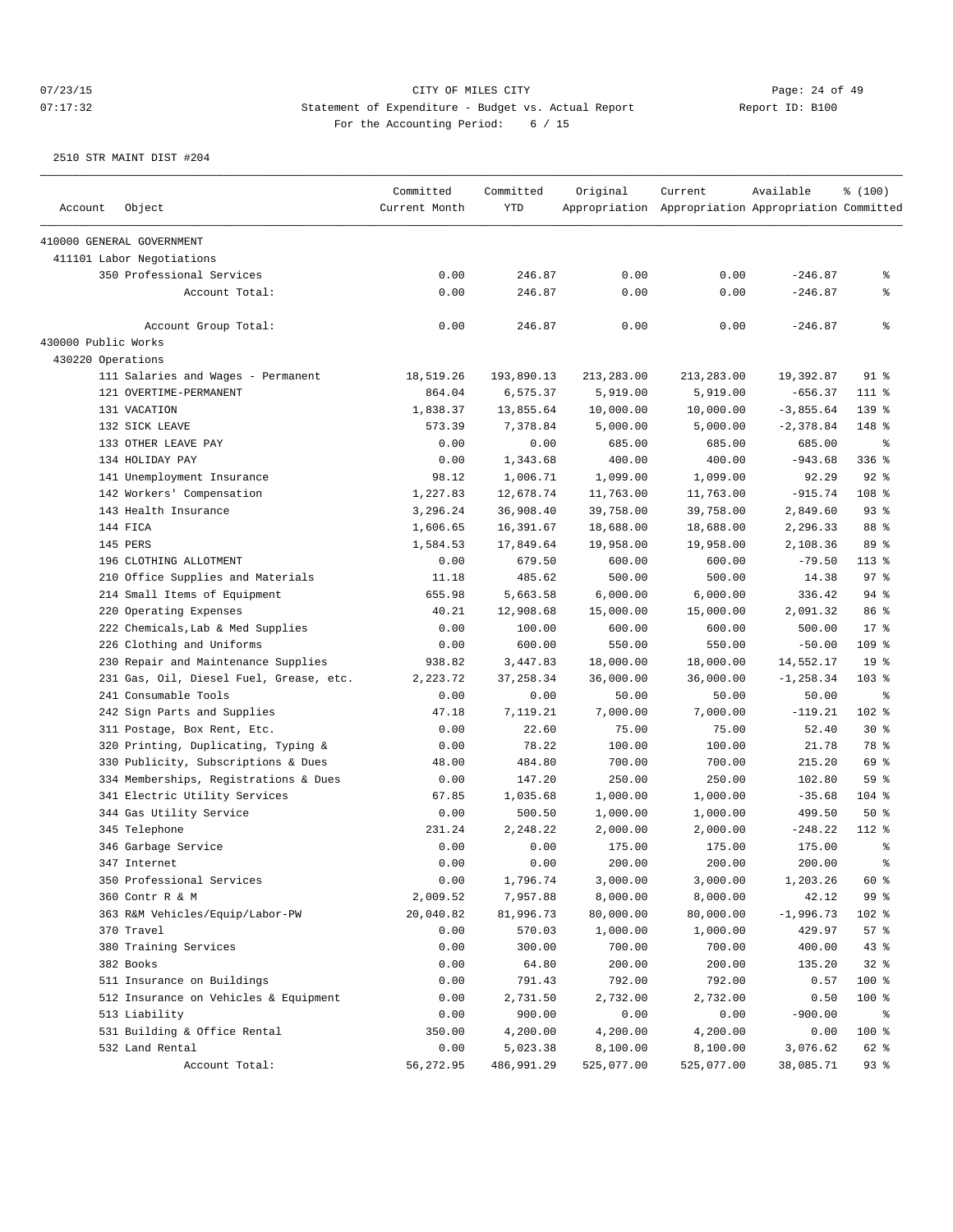| Account<br>Object                        | Committed<br>Current Month | Committed<br><b>YTD</b> | Original<br>Appropriation  | Current      | Available<br>Appropriation Appropriation Committed | % (100)         |
|------------------------------------------|----------------------------|-------------------------|----------------------------|--------------|----------------------------------------------------|-----------------|
| 430233 Roadway/Re-surfacing              |                            |                         |                            |              |                                                    |                 |
| 350 Professional Services                | 186, 418.36                | 260,733.20              | 297,000.00                 | 302,830.00   | 42,096.80                                          | 86 %            |
| Account Total:                           | 186, 418.36                | 260,733.20              | 297,000.00                 | 302,830.00   | 42,096.80                                          | 86 %            |
| 430234 CURB AND GUTTER                   |                            |                         |                            |              |                                                    |                 |
| 350 Professional Services                | 11,973.51                  | 46,596.74               | 120,000.00                 | 120,000.00   | 73,403.26                                          | 39%             |
| 940 Machinery & Equipment                | 0.00                       | $-54, 406.55$           | 0.00                       | 0.00         | 54,406.55                                          | ွေ              |
| Account Total:                           | 11,973.51                  | $-7,809.81$             | 120,000.00                 | 120,000.00   | 127,809.81                                         | $-7$ %          |
| 430235 Storm Drain & Culvert Maintenance |                            |                         |                            |              |                                                    |                 |
| 230 Repair and Maintenance Supplies      | 2,168.48                   | 16,896.81               | 25,000.00                  | 25,000.00    | 8,103.19                                           | 68 %            |
| Account Total:                           | 2,168.48                   | 16,896.81               | 25,000.00                  | 25,000.00    | 8,103.19                                           | 68 %            |
| Account Group Total:                     | 256,833.30                 | 756,811.49              | 967,077.00                 | 972,907.00   | 216,095.51                                         | 78 %            |
| 510000 MISCELLANEOUS                     |                            |                         |                            |              |                                                    |                 |
| 510330 Comprehensive Liability Insurance |                            |                         |                            |              |                                                    |                 |
| 513 Liability                            | 0.00                       | 4,135.32                | 4,136.00                   | 4,136.00     | 0.68                                               | $100$ %         |
| Account Total:                           | 0.00                       | 4,135.32                | 4,136.00                   | 4,136.00     | 0.68                                               | 100 %           |
| Account Group Total:                     | 0.00                       | 4,135.32                | 4,136.00                   | 4,136.00     | 0.68                                               | $100$ %         |
| 520000 OTHER FINANCING USES              |                            |                         |                            |              |                                                    |                 |
| 521000 Interfund Operating Transfers Out |                            |                         |                            |              |                                                    |                 |
| 820 Transfers to Other Funds             | 9,985.62                   | 202,992.34              | 204,165.00                 | 204,165.00   | 1,172.66                                           | 99 <sup>8</sup> |
| Account Total:                           | 9,985.62                   | 202,992.34              | 204,165.00                 | 204,165.00   | 1,172.66                                           | 99 <sup>°</sup> |
| Account Group Total:                     | 9,985.62                   | 202,992.34              | 204,165.00                 | 204,165.00   | 1,172.66                                           | 99 <sup>8</sup> |
| Fund Total:                              | 266,818.92                 |                         | 964, 186.02 1, 175, 378.00 | 1,181,208.00 | 217,021.98                                         | 82%             |
|                                          |                            |                         |                            |              |                                                    |                 |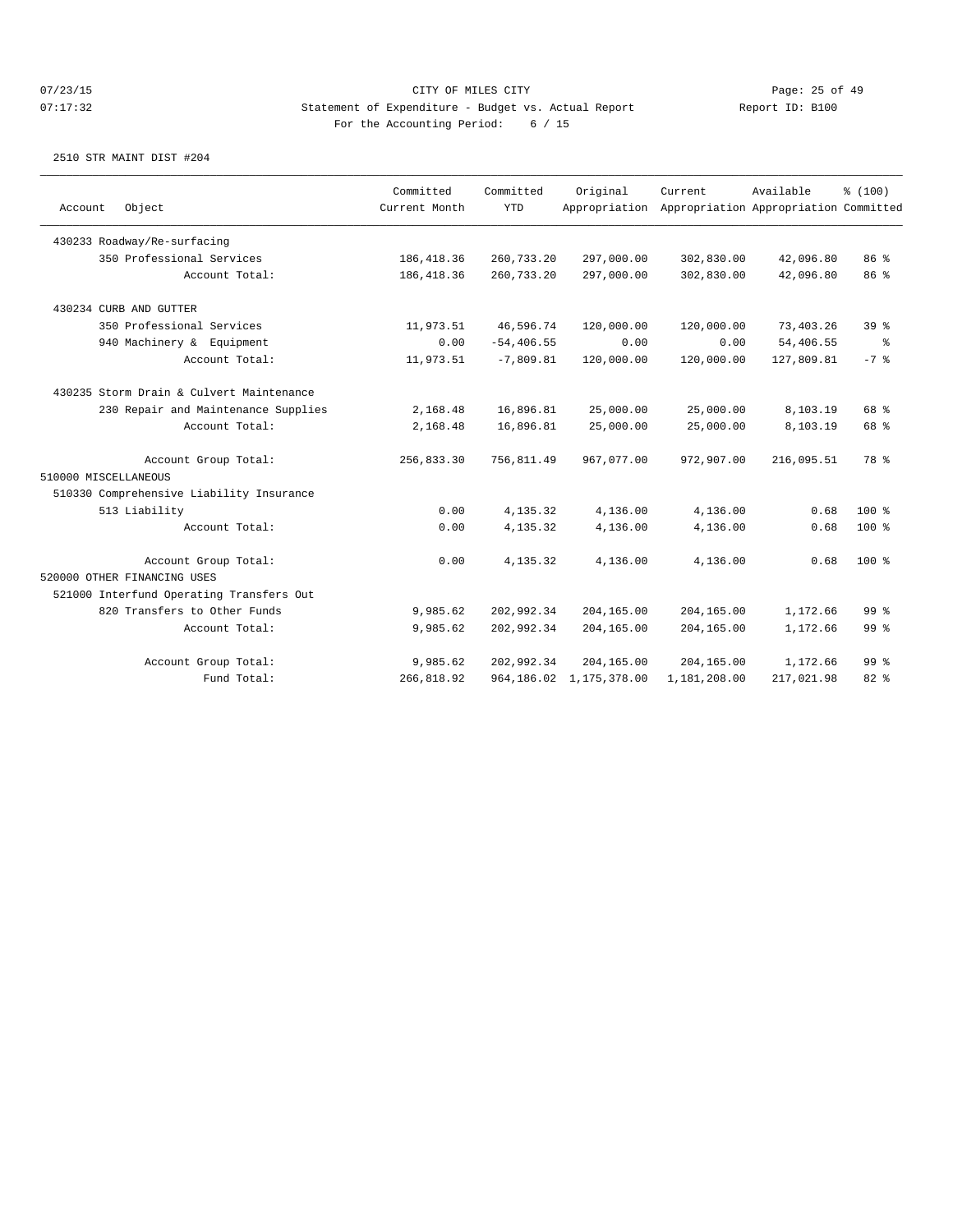# 07/23/15 Page: 26 of 49 07:17:32 Statement of Expenditure - Budget vs. Actual Report Report ID: B100 For the Accounting Period: 6 / 15

| Account             | Object                                  | Committed<br>Current Month | Committed<br><b>YTD</b> | Original   | Current<br>Appropriation Appropriation Appropriation Committed | Available   | % (100)         |
|---------------------|-----------------------------------------|----------------------------|-------------------------|------------|----------------------------------------------------------------|-------------|-----------------|
|                     | 410000 GENERAL GOVERNMENT               |                            |                         |            |                                                                |             |                 |
|                     | 411101 Labor Negotiations               |                            |                         |            |                                                                |             |                 |
|                     | 350 Professional Services               | 0.00                       | 62.51                   | 0.00       | 0.00                                                           | $-62.51$    | နွ              |
|                     | Account Total:                          | 0.00                       | 62.51                   | 0.00       | 0.00                                                           | $-62.51$    | နွ              |
|                     | Account Group Total:                    | 0.00                       | 62.51                   | 0.00       | 0.00                                                           | $-62.51$    | ៖               |
| 430000 Public Works |                                         |                            |                         |            |                                                                |             |                 |
| 430220 Operations   |                                         |                            |                         |            |                                                                |             |                 |
|                     | 111 Salaries and Wages - Permanent      | 5,775.98                   | 58,747.37               | 53,035.00  | 53,035.00                                                      | $-5,712.37$ | 111 %           |
|                     | 121 OVERTIME-PERMANENT                  | 236.55                     | 1,874.89                | 2,096.00   | 2,096.00                                                       | 221.11      | 89 %            |
|                     | 131 VACATION                            | 476.41                     | 4,102.43                | 10,000.00  | 10,000.00                                                      | 5,897.57    | $41*$           |
|                     | 132 SICK LEAVE                          | 167.34                     | 2,109.90                | 5,000.00   | 5,000.00                                                       | 2,890.10    | $42$ %          |
|                     | 133 OTHER LEAVE PAY                     | 0.00                       | 0.00                    | 1,182.00   | 1,182.00                                                       | 1,182.00    | နွ              |
|                     | 134 HOLIDAY PAY                         | 0.00                       | 341.45                  | 400.00     | 400.00                                                         | 58.55       | 85%             |
|                     | 141 Unemployment Insurance              | 29.92                      | 303.34                  | 333.00     | 333.00                                                         | 29.66       | $91$ %          |
|                     | 142 Workers' Compensation               | 352.67                     | 3,552.36                | 3,404.00   | 3,404.00                                                       | $-148.36$   | $104$ %         |
|                     | 143 Health Insurance                    | 978.61                     | 11,031.38               | 11,747.00  | 11,747.00                                                      | 715.62      | 94%             |
|                     | 144 FICA                                | 490.83                     | 4,922.55                | 5,659.00   | 5,659.00                                                       | 736.45      | 87%             |
|                     | 145 PERS                                | 473.13                     | 5,372.80                | 6,044.00   | 6,044.00                                                       | 671.20      | 89 %            |
|                     | 196 CLOTHING ALLOTMENT                  | 0.00                       | 205.50                  | 180.00     | 180.00                                                         | $-25.50$    | 114 %           |
|                     | 210 Office Supplies and Materials       | 2.80                       | 129.25                  | 200.00     | 200.00                                                         | 70.75       | 65 %            |
|                     | 214 Small Items of Equipment            | 164.00                     | 1,417.65                | 3,000.00   | 3,000.00                                                       | 1,582.35    | 47 %            |
|                     | 220 Operating Expenses                  | 10.05                      | 3,352.00                | 3,500.00   | 3,500.00                                                       | 148.00      | 96%             |
|                     | 222 Chemicals, Lab & Med Supplies       | 0.00                       | 0.00                    | 500.00     | 500.00                                                         | 500.00      | နွ              |
|                     | 226 Clothing and Uniforms               | 0.00                       | 149.98                  | 150.00     | 150.00                                                         | 0.02        | 100 %           |
|                     | 230 Repair and Maintenance Supplies     | 234.71                     | 823.95                  | 5,000.00   | 5,000.00                                                       | 4,176.05    | 16 <sup>8</sup> |
|                     |                                         | 555.94                     |                         |            |                                                                |             | 94%             |
|                     | 231 Gas, Oil, Diesel Fuel, Grease, etc. |                            | 9,352.65<br>1,779.43    | 10,000.00  | 10,000.00                                                      | 647.35      | 68 %            |
|                     | 242 Sign Parts and Supplies             | 11.79                      |                         | 2,600.00   | 2,600.00                                                       | 820.57      |                 |
|                     | 311 Postage, Box Rent, Etc.             | 0.00                       | 4.11                    | 40.00      | 40.00                                                          | 35.89       | $10*$           |
|                     | 320 Printing, Duplicating, Typing &     | 0.00                       | 19.59                   | 0.00       | 0.00                                                           | $-19.59$    | နွ              |
|                     | 330 Publicity, Subscriptions & Dues     | 12.00                      | 121.20                  | 150.00     | 150.00                                                         | 28.80       | 81 %            |
|                     | 334 Memberships, Registrations & Dues   | 0.00                       | 36.80                   | 50.00      | 50.00                                                          | 13.20       | 74 %            |
|                     | 341 Electric Utility Services           | 0.00                       | 67.00                   | 150.00     | 150.00                                                         | 83.00       | 45%             |
|                     | 344 Gas Utility Service                 | 0.00                       | 125.13                  | 200.00     | 200.00                                                         | 74.87       | 63 %            |
|                     | 345 Telephone                           | 76.20                      | 755.02                  | 750.00     | 750.00                                                         | $-5.02$     | 101 %           |
|                     | 350 Professional Services               | 0.00                       | 193.65                  | 700.00     | 700.00                                                         | 506.35      | $28$ %          |
|                     | 360 Contr R & M                         | 104.76                     | 716.88                  | 1,000.00   | 1,000.00                                                       | 283.12      | 72 %            |
|                     | 363 R&M Vehicles/Equip/Labor-PW         | 6,600.65                   | 30,097.99               | 35,000.00  | 35,000.00                                                      | 4,902.01    | 86 %            |
|                     | 370 Travel                              | 0.00                       | 142.51                  | 250.00     | 250.00                                                         | 107.49      | 57%             |
|                     | 380 Training Services                   | 0.00                       | 75.00                   | 150.00     | 150.00                                                         | 75.00       | $50*$           |
|                     | 382 Books                               | 0.00                       | 16.20                   | 100.00     | 100.00                                                         | 83.80       | 16 <sup>8</sup> |
|                     | 511 Insurance on Buildings              | 0.00                       | 197.86                  | 198.00     | 198.00                                                         | 0.14        | 100 %           |
|                     | 512 Insurance on Vehicles & Equipment   | 0.00                       | 782.52                  | 783.00     | 783.00                                                         | 0.48        | 100 %           |
|                     | 513 Liability                           | 0.00                       | 225.00                  | 0.00       | 0.00                                                           | $-225.00$   | ိ               |
|                     | 531 Building & Office Rental            | 166.66                     | 1,999.92                | 2,000.00   | 2,000.00                                                       | 0.08        | 100 %           |
|                     | 532 Land Rental                         | 0.00                       | 0.00                    | 1,500.00   | 1,500.00                                                       | 1,500.00    | ိ               |
|                     | Account Total:                          | 16,921.00                  | 145, 145. 26            | 167,051.00 | 167,051.00                                                     | 21,905.74   | 87 %            |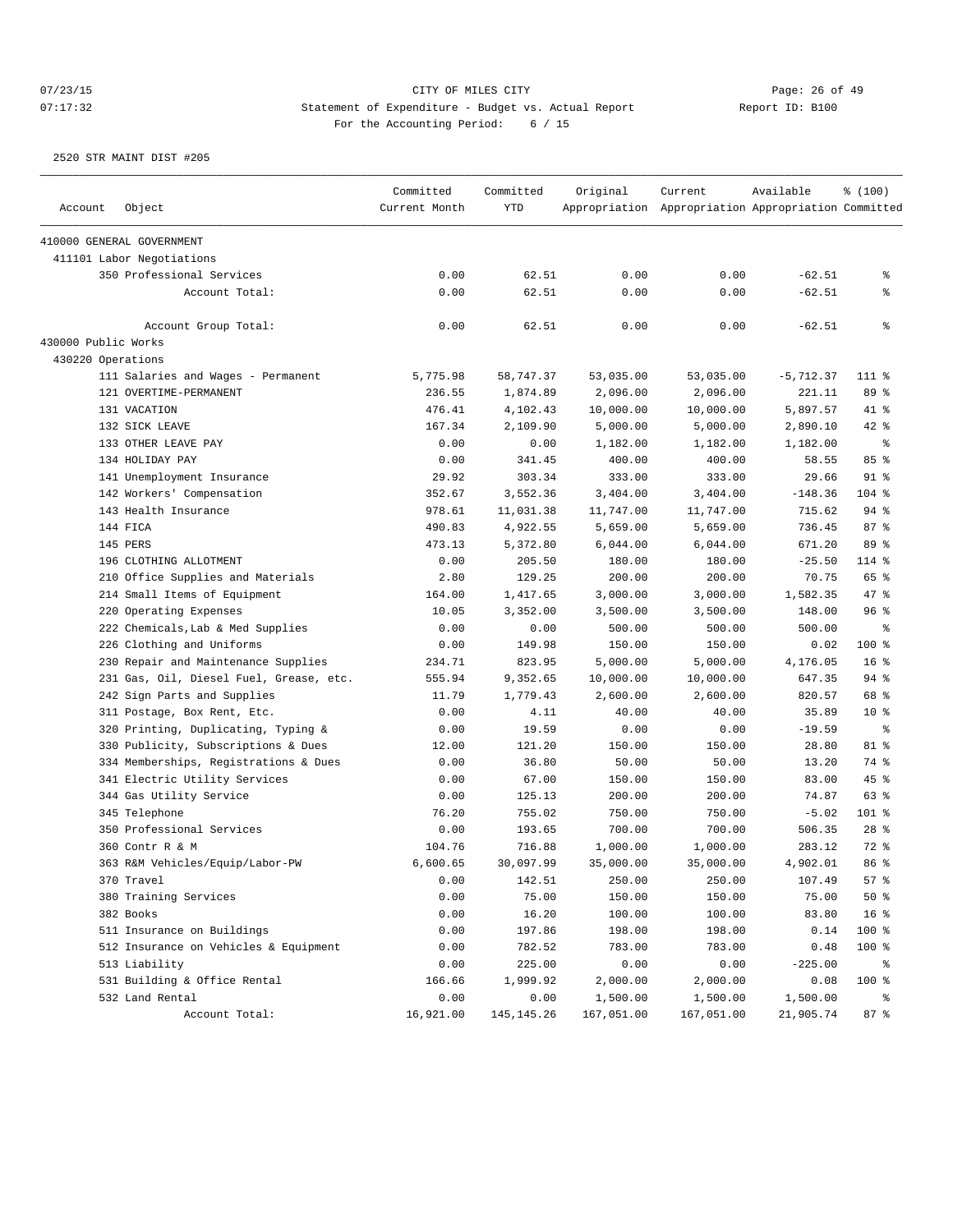|                      |                                          | Committed     | Committed   | Original      | Current    | Available                             | % (100)         |
|----------------------|------------------------------------------|---------------|-------------|---------------|------------|---------------------------------------|-----------------|
| Account              | Object                                   | Current Month | <b>YTD</b>  | Appropriation |            | Appropriation Appropriation Committed |                 |
|                      | 430233 Roadway/Re-surfacing              |               |             |               |            |                                       |                 |
|                      | 350 Professional Services                | 128,898.33    | 140,507.25  | 375,903.00    | 375,903.00 | 235, 395.75                           | 37 <sup>8</sup> |
|                      | Account Total:                           | 128,898.33    | 140,507.25  | 375,903.00    | 375,903.00 | 235, 395.75                           | 378             |
|                      | 430235 Storm Drain & Culvert Maintenance |               |             |               |            |                                       |                 |
|                      | 230 Repair and Maintenance Supplies      | 0.00          | 307.07      | 20,000.00     | 20,000.00  | 19,692.93                             | 2 <sup>8</sup>  |
|                      | Account Total:                           | 0.00          | 307.07      | 20,000.00     | 20,000.00  | 19,692.93                             | 2 <sup>8</sup>  |
|                      | Account Group Total:                     | 145,819.33    | 285,959.58  | 562,954.00    | 562,954.00 | 276,994.42                            | $51$ %          |
| 510000 MISCELLANEOUS |                                          |               |             |               |            |                                       |                 |
|                      | 510330 Comprehensive Liability Insurance |               |             |               |            |                                       |                 |
|                      | 513 Liability                            | 0.00          | 571.80      | 572.00        | 572.00     | 0.20                                  | $100*$          |
|                      | Account Total:                           | 0.00          | 571.80      | 572.00        | 572.00     | 0.20                                  | $100*$          |
|                      | Account Group Total:                     | 0.00          | 571.80      | 572.00        | 572.00     | 0.20                                  | $100$ %         |
|                      | 520000 OTHER FINANCING USES              |               |             |               |            |                                       |                 |
|                      | 521000 Interfund Operating Transfers Out |               |             |               |            |                                       |                 |
|                      | 820 Transfers to Other Funds             | 3,056.77      | 57,722.54   | 58,015.00     | 58,015.00  | 292.46                                | 99 <sup>8</sup> |
|                      | Account Total:                           | 3,056.77      | 57,722.54   | 58,015.00     | 58,015.00  | 292.46                                | 99 <sup>8</sup> |
|                      | Account Group Total:                     | 3,056.77      | 57,722.54   | 58,015.00     | 58,015.00  | 292.46                                | 99 <sup>8</sup> |
|                      | Fund Total:                              | 148,876.10    | 344, 316.43 | 621,541.00    | 621,541.00 | 277, 224.57                           | 55 <sup>8</sup> |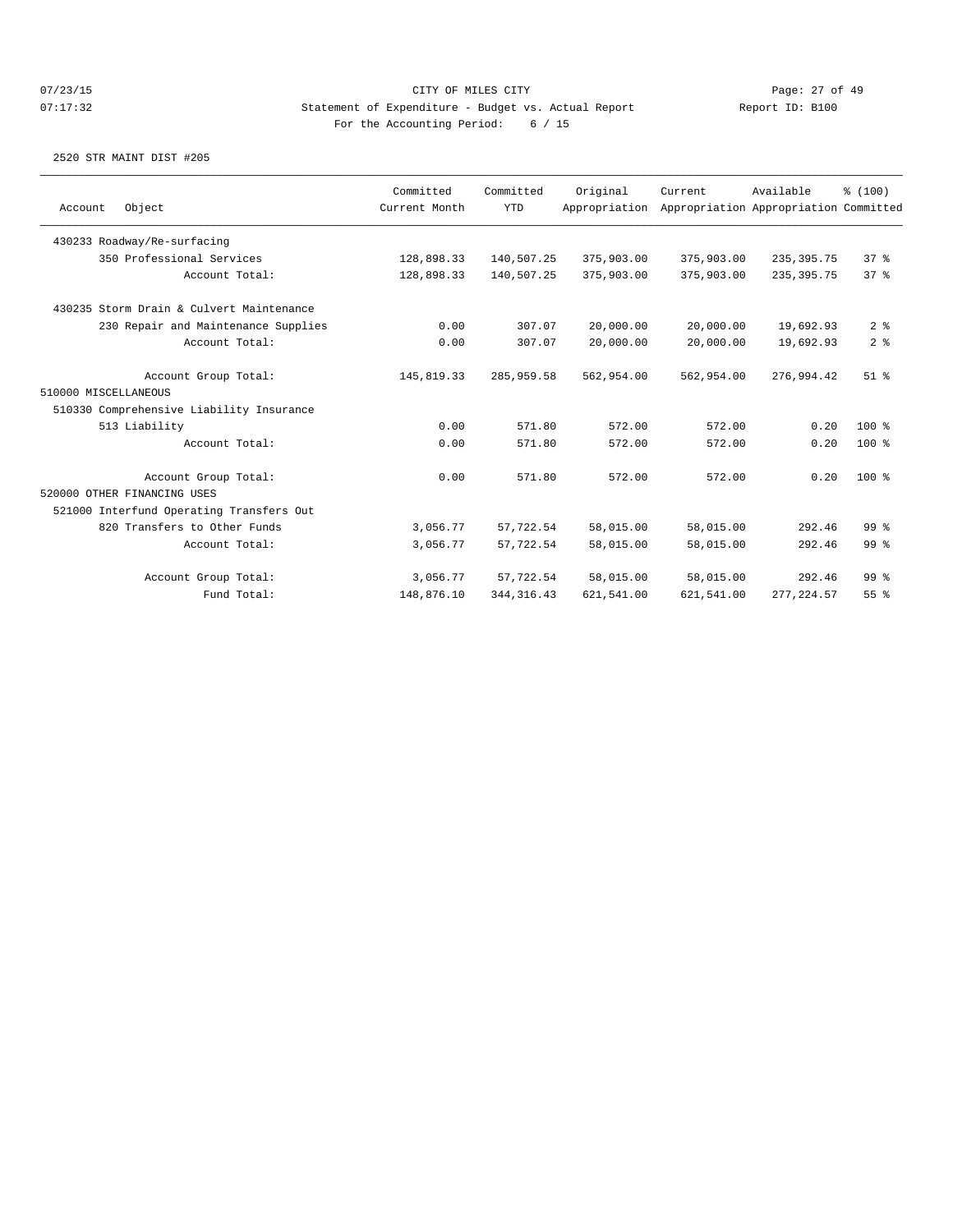# 07/23/15 Page: 28 of 49 07:17:32 Statement of Expenditure - Budget vs. Actual Report Report ID: B100 For the Accounting Period: 6 / 15

### 2540 STR MAINT DIST#207-(MILESTOWN ESTATES)

| Account              | Object                                   | Committed<br>Current Month | Committed<br><b>YTD</b> | Original | Current<br>Appropriation Appropriation Appropriation Committed | Available | % (100)         |
|----------------------|------------------------------------------|----------------------------|-------------------------|----------|----------------------------------------------------------------|-----------|-----------------|
| 430000 Public Works  |                                          |                            |                         |          |                                                                |           |                 |
| 430220 Operations    |                                          |                            |                         |          |                                                                |           |                 |
|                      | 111 Salaries and Wages - Permanent       | 294.14                     | 3,027.57                | 3,048.00 | 3,048.00                                                       | 20.43     | 99 <sup>°</sup> |
|                      | 121 OVERTIME-PERMANENT                   | 16.70                      | 114.26                  | 100.00   | 100.00                                                         | $-14.26$  | $114$ %         |
|                      | 131 VACATION                             | 24.24                      | 224.40                  | 300.00   | 300.00                                                         | 75.60     | 75 %            |
|                      | 132 SICK LEAVE                           | 9.93                       | 115.71                  | 100.00   | 100.00                                                         | $-15.71$  | $116$ %         |
|                      | 133 OTHER LEAVE PAY                      | 0.00                       | 0.00                    | 54.00    | 54.00                                                          | 54.00     | ွေ              |
|                      | 134 HOLIDAY PAY                          | 0.00                       | 22.04                   | 20.00    | 20.00                                                          | $-2.04$   | $110*$          |
|                      | 141 Unemployment Insurance               | 1.54                       | 15.80                   | 17.00    | 17.00                                                          | 1.20      | $93$ $%$        |
|                      | 142 Workers' Compensation                | 18.23                      | 185.32                  | 176.00   | 176.00                                                         | $-9.32$   | $105$ %         |
|                      | 143 Health Insurance                     | 51.53                      | 575.31                  | 602.00   | 602.00                                                         | 26.69     | 96 <sup>°</sup> |
|                      | 144 FICA                                 | 25.53                      | 257.48                  | 286.00   | 286.00                                                         | 28.52     | $90*$           |
|                      | 145 PERS                                 | 25.26                      | 280.98                  | 305.00   | 305.00                                                         | 24.02     | 92%             |
|                      | 196 CLOTHING ALLOTMENT                   | 0.00                       | 10.50                   | 10.00    | 10.00                                                          | $-0.50$   | 105 %           |
|                      | 350 Professional Services                | 0.00                       | 3.12                    | 0.00     | 0.00                                                           | $-3.12$   | နွ              |
|                      | Account Total:                           | 467.10                     | 4,832.49                | 5,018.00 | 5,018.00                                                       | 185.51    | 96%             |
|                      | Account Group Total:                     | 467.10                     | 4,832.49                | 5,018.00 | 5,018.00                                                       | 185.51    | 96 <sup>°</sup> |
| 510000 MISCELLANEOUS |                                          |                            |                         |          |                                                                |           |                 |
|                      | 510330 Comprehensive Liability Insurance |                            |                         |          |                                                                |           |                 |
|                      | 513 Liability                            | 0.00                       | 29.10                   | 30.00    | 30.00                                                          | 0.90      | 97 <sub>8</sub> |
|                      | Account Total:                           | 0.00                       | 29.10                   | 30.00    | 30.00                                                          | 0.90      | 97 <sub>8</sub> |
|                      | Account Group Total:                     | 0.00                       | 29.10                   | 30.00    | 30.00                                                          | 0.90      | 97 <sub>8</sub> |
|                      | Fund Total:                              | 467.10                     | 4,861.59                | 5,048.00 | 5,048.00                                                       | 186.41    | 96 <sup>°</sup> |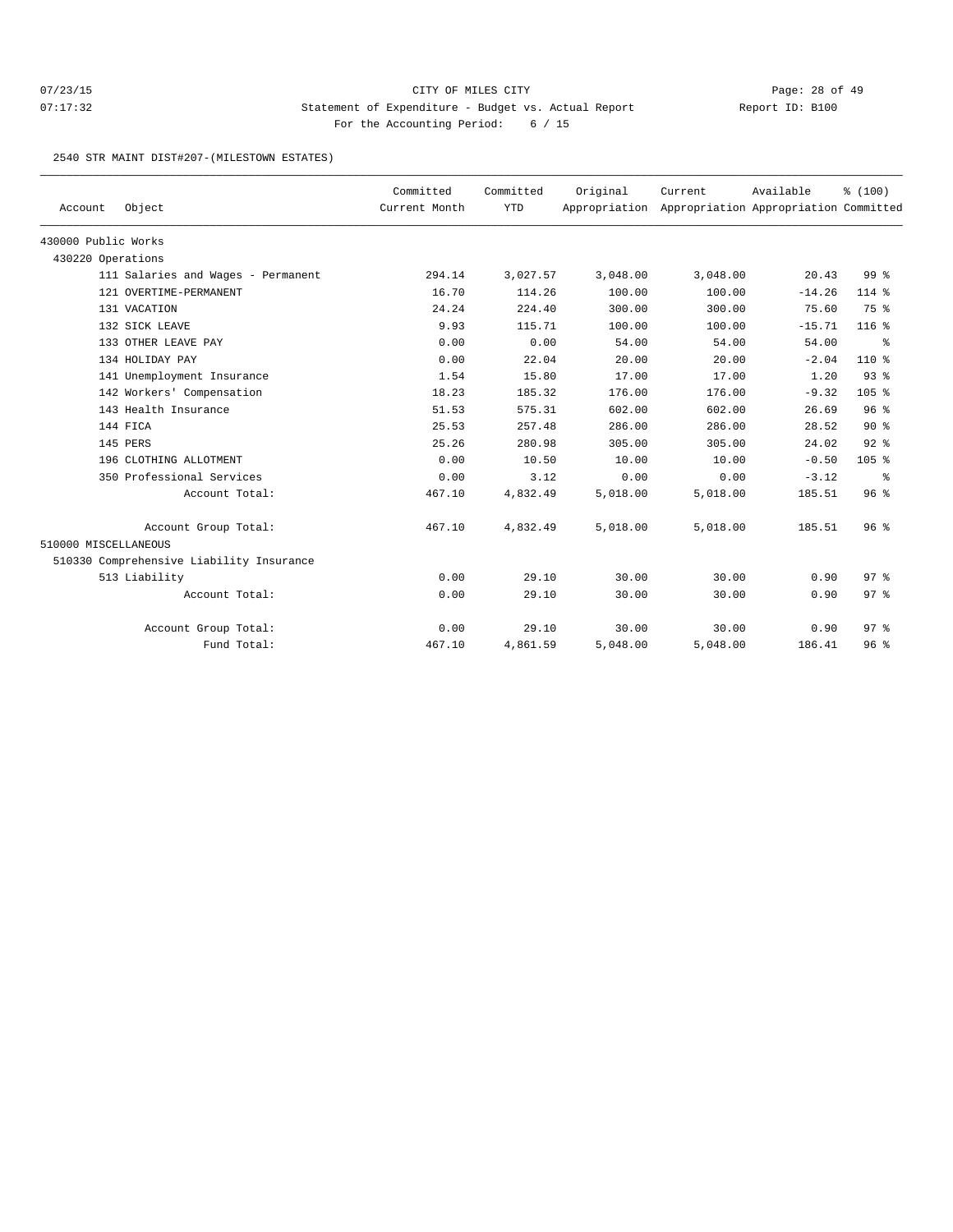# 07/23/15 Page: 29 of 49 07:17:32 Statement of Expenditure - Budget vs. Actual Report Report ID: B100 For the Accounting Period: 6 / 15

2820 GAS TAX

|                                          | Committed     | Committed  | Original      | Current    | Available                             | \$(100) |
|------------------------------------------|---------------|------------|---------------|------------|---------------------------------------|---------|
| Object<br>Account                        | Current Month | <b>YTD</b> | Appropriation |            | Appropriation Appropriation Committed |         |
| 520000 OTHER FINANCING USES              |               |            |               |            |                                       |         |
| 521000 Interfund Operating Transfers Out |               |            |               |            |                                       |         |
| 820 Transfers to Other Funds             | 510.72        | 6,128.64   | 6,129.00      | 6,129.00   | 0.36                                  | $100$ % |
| Account Total:                           | 510.72        | 6,128.64   | 6,129.00      | 6,129.00   | 0.36                                  | $100$ % |
| 521204 TRANSFER:<br>SID 204              |               |            |               |            |                                       |         |
| 820 Transfers to Other Funds             | 87,274.00     | 87, 274.00 | 87, 274.00    | 87, 274.00 | 0.00                                  | $100$ % |
| Account Total:                           | 87, 274.00    | 87, 274.00 | 87, 274.00    | 87, 274.00 | 0.00                                  | $100$ % |
| 521205 TRANSFER:<br>SID 205              |               |            |               |            |                                       |         |
| 820 Transfers to Other Funds             | 87,274.00     | 87, 274.00 | 87, 274.00    | 87, 274.00 | 0.00                                  | $100$ % |
| Account Total:                           | 87, 274.00    | 87, 274.00 | 87, 274.00    | 87, 274.00 | 0.00                                  | $100$ % |
| Account Group Total:                     | 175,058.72    | 180,676.64 | 180,677.00    | 180,677.00 | 0.36                                  | $100$ % |
| Fund Total:                              | 175,058.72    | 180,676.64 | 180,677.00    | 180,677.00 | 0.36                                  | $100$ % |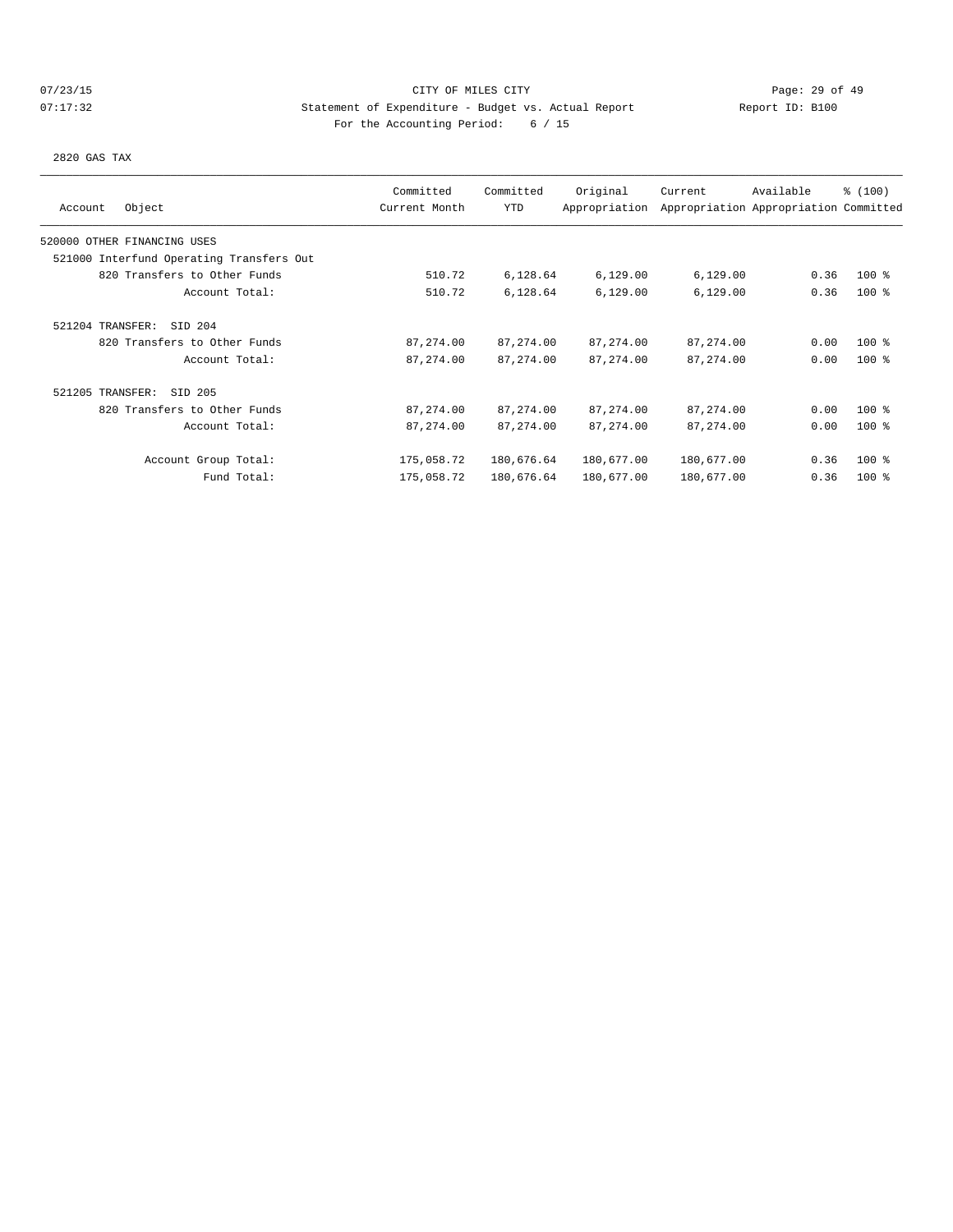2850 911 EMERGENCY

| Account              | Object                                     | Committed<br>Current Month | Committed<br><b>YTD</b> | Original   | Current<br>Appropriation Appropriation Appropriation Committed | Available     | % (100)    |
|----------------------|--------------------------------------------|----------------------------|-------------------------|------------|----------------------------------------------------------------|---------------|------------|
| 420000 PUBLIC SAFETY |                                            |                            |                         |            |                                                                |               |            |
|                      | 420140 Crime Control and Investigation(05) |                            |                         |            |                                                                |               |            |
|                      | 210 Office Supplies and Materials          | 25.24                      | 15, 147. 24             | 1,000.00   | 1,000.00                                                       | $-14, 147.24$ | $***$ $%$  |
|                      | 214 Small Items of Equipment               | 0.00                       | 0.00                    | 3,350.00   | 3,350.00                                                       | 3,350.00      | ႜ          |
|                      | 220 Operating Expenses                     | 39.86                      | 1,995.57                | 15,000.00  | 15,000.00                                                      | 13,004.43     | $13*$      |
|                      | 311 Postage, Box Rent, Etc.                | 0.00                       | 0.00                    | 200.00     | 200.00                                                         | 200.00        | ႜ          |
|                      | 320 Printing, Duplicating, Typing &        | 0.00                       | 0.00                    | 200.00     | 200.00                                                         | 200.00        | ి          |
|                      | 334 Memberships, Registrations & Dues      | 0.00                       | 0.00                    | 200.00     | 200.00                                                         | 200.00        | နွ         |
|                      | 341 Electric Utility Services              | 88.24                      | 525.01                  | 1,854.00   | 1,854.00                                                       | 1,328.99      | $28$ %     |
|                      | 345 Telephone                              | 14,294.12                  | 33,601.17               | 25,000.00  | 25,000.00                                                      | $-8,601.17$   | $134$ $%$  |
|                      | 350 Professional Services                  | 15,948.18                  | 81,309.14               | 72,000.00  | 72,000.00                                                      | $-9, 309.14$  | $113*$     |
|                      | 370 Travel                                 | 0.00                       | 0.00                    | 500.00     | 500.00                                                         | 500.00        | နွ         |
|                      | 380 Training Services                      | 0.00                       | 0.00                    | 2,000.00   | 2,000.00                                                       | 2,000.00      | $\epsilon$ |
|                      | 512 Insurance on Vehicles & Equipment      | 0.00                       | 124.41                  | 150.00     | 150.00                                                         | 25.59         | 83 %       |
|                      | 940 Machinery & Equipment                  | 0.00                       | 0.00                    | 25,000.00  | 25,000.00                                                      | 25,000.00     | ి          |
|                      | 941 911 Eq & Software (2/01)               | 0.00                       | 0.00                    | 50,000.00  | 50,000.00                                                      | 50,000.00     | ႜ          |
|                      | Account Total:                             | 30, 395.64                 | 132,702.54              | 196,454.00 | 196,454.00                                                     | 63,751.46     | 68 %       |
|                      | Account Group Total:                       | 30,395.64                  | 132,702.54              | 196,454.00 | 196,454.00                                                     | 63,751.46     | 68 %       |
|                      | 520000 OTHER FINANCING USES                |                            |                         |            |                                                                |               |            |
|                      | 521000 Interfund Operating Transfers Out   |                            |                         |            |                                                                |               |            |
|                      | 820 Transfers to Other Funds               | 28, 154.36                 | 112,000.00              | 112,000.00 | 112,000.00                                                     | 0.00          | $100*$     |
|                      | Account Total:                             | 28, 154.36                 | 112,000.00              | 112,000.00 | 112,000.00                                                     | 0.00          | $100$ %    |
|                      | Account Group Total:                       | 28, 154.36                 | 112,000.00              | 112,000.00 | 112,000.00                                                     | 0.00          | $100$ %    |
|                      | Fund Total:                                | 58,550.00                  | 244,702.54              | 308,454.00 | 308,454.00                                                     | 63,751.46     | 79 %       |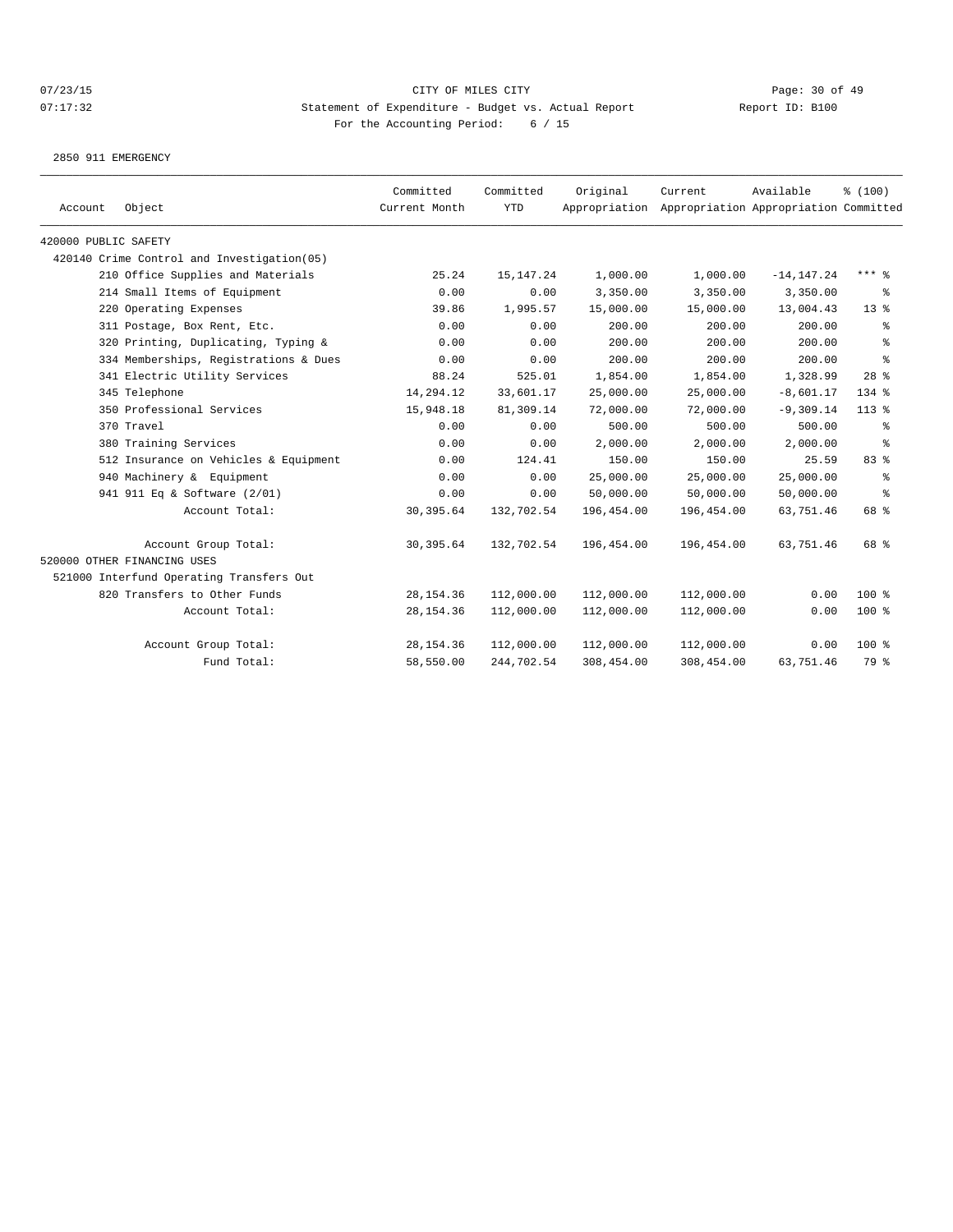2880 LIBRARY GRANTS

| Account | Object                            | Committed<br>Current Month | Committed<br>YTD | Original<br>Appropriation | Current    | Available<br>Appropriation Appropriation Committed | % (100)         |
|---------|-----------------------------------|----------------------------|------------------|---------------------------|------------|----------------------------------------------------|-----------------|
|         | 460000 CULTURE AND RECREATION     |                            |                  |                           |            |                                                    |                 |
|         | 460100 Library Services(16)       |                            |                  |                           |            |                                                    |                 |
|         | 210 Office Supplies and Materials | 0.00                       | 60.33            | 617.00                    | 617.00     | 556.67                                             | $10*$           |
|         | 214 Small Items of Equipment      | 3,354.00                   | 3,354.00         | 3,800.00                  | 3,800.00   | 446.00                                             | 88 %            |
|         | 311 Postage, Box Rent, Etc.       | 476.00                     | 3,088.00         | 4,900.00                  | 4,900.00   | 1,812.00                                           | 63 %            |
|         | 350 Professional Services         | 0.00                       | 5,035.00         | 10,399.00                 | 10,399.00  | 5,364.00                                           | 48 %            |
|         | 370 Travel                        | 571.53                     | 1,130.56         | 7,409.00                  | 7,409.00   | 6,278.44                                           | 15 <sup>8</sup> |
|         | 380 Training Services             | 0.00                       | 165.65           | 1,000.00                  | 1,000.00   | 834.35                                             | $17*$           |
|         | 382 Books                         | 0.00                       | 0.00             | 100.00                    | 100.00     | 100.00                                             | နွ              |
|         | Account Total:                    | 4,401.53                   | 12,833.54        | 28, 225.00                | 28, 225.00 | 15,391.46                                          | $45$ %          |
|         | Account Group Total:              | 4,401.53                   | 12,833.54        | 28,225.00                 | 28,225.00  | 15,391.46                                          | $45$ %          |
|         | Fund Total:                       | 4,401.53                   | 12,833.54        | 28, 225.00                | 28,225.00  | 15,391.46                                          | $45$ %          |
|         |                                   |                            |                  |                           |            |                                                    |                 |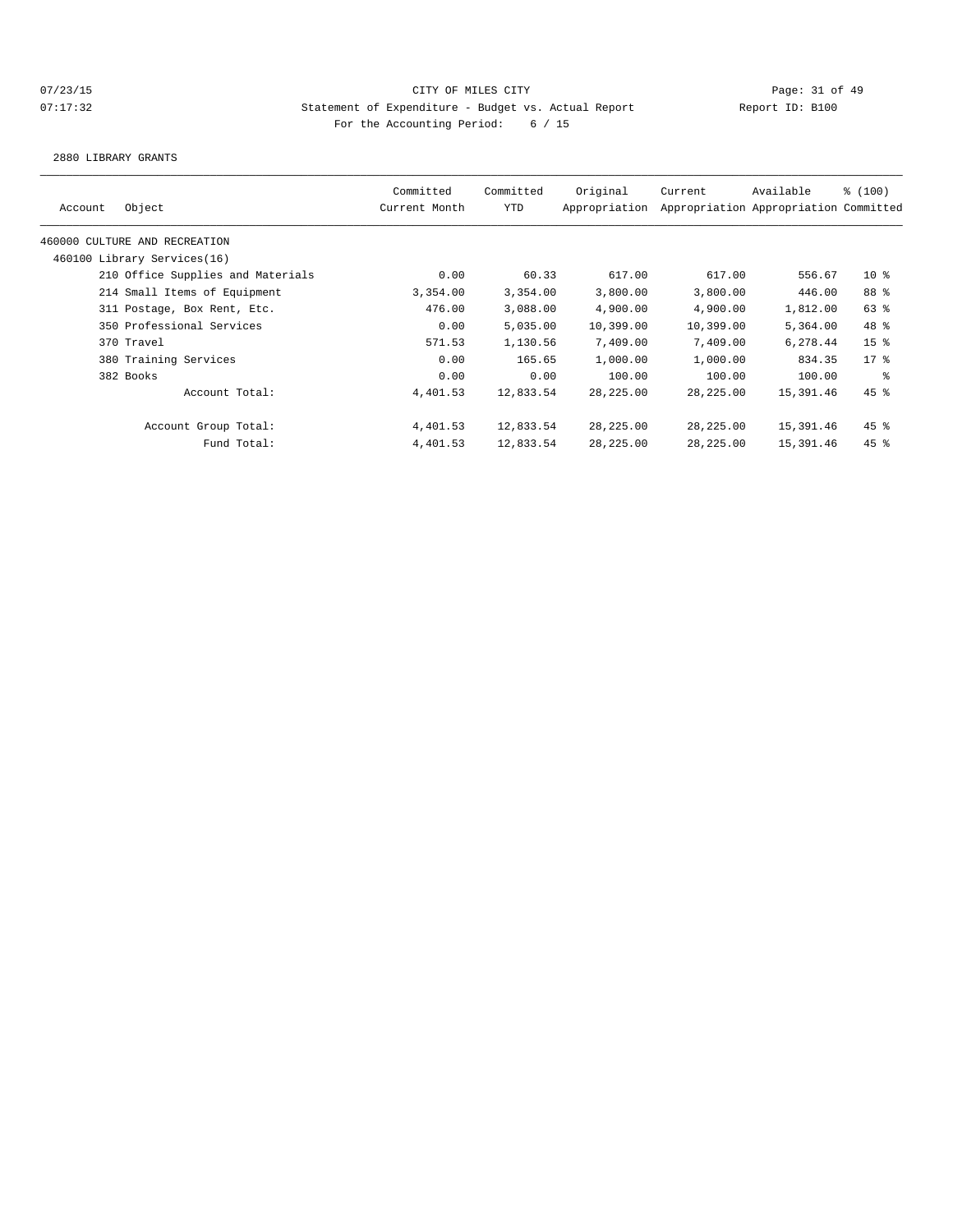# 07/23/15 Page: 32 of 49 07:17:32 Statement of Expenditure - Budget vs. Actual Report Changer Report ID: B100 For the Accounting Period: 6 / 15

2935 Historic Preservation

|         |                                               | Committed     | Committed   | Original   | Current                                             | Available   | % (100)         |
|---------|-----------------------------------------------|---------------|-------------|------------|-----------------------------------------------------|-------------|-----------------|
| Account | Object                                        | Current Month | <b>YTD</b>  |            | Appropriation Appropriation Appropriation Committed |             |                 |
|         | 460000 CULTURE AND RECREATION                 |               |             |            |                                                     |             |                 |
|         | 460461 Historic Preservation-Administration   |               |             |            |                                                     |             |                 |
|         | 111 Salaries and Wages - Permanent            | 0.00          | 2,098.00    | 2,098.00   | 2,098.00                                            | 0.00        | $100*$          |
|         | 131 VACATION                                  | 0.00          | 33.00       | 33.00      | 33.00                                               | 0.00        | $100$ %         |
|         | 132 SICK LEAVE                                | 0.00          | 33.00       | 33.00      | 33.00                                               | 0.00        | 100 %           |
|         | 141 Unemployment Insurance                    | 0.00          | 10.00       | 10.00      | 10.00                                               | 0.00        | $100*$          |
|         | 142 Workers' Compensation                     | 0.00          | 25.00       | 25.00      | 25.00                                               | 0.00        | $100*$          |
|         | 144 FICA                                      | 0.00          | 165.00      | 165.00     | 165.00                                              | 0.00        | $100$ %         |
|         | 145 PERS                                      | 0.00          | 177.00      | 177.00     | 177.00                                              | 0.00        | 100 %           |
|         | 210 Office Supplies and Materials             | 278.76        | 794.16      | 750.00     | 750.00                                              | $-44.16$    | $106$ %         |
|         | 220 Operating Expenses                        | 0.00          | 0.00        | 200.00     | 200.00                                              | 200.00      | $\approx$       |
|         | 311 Postage, Box Rent, Etc.                   | 0.00          | 207.53      | 0.00       | 0.00                                                | $-207.53$   | $\epsilon$      |
|         | 320 Printing, Duplicating, Typing &           | 0.00          | 125.00      | 200.00     | 200.00                                              | 75.00       | 63%             |
|         | 330 Publicity, Subscriptions & Dues           | 0.00          | 25.00       | 125.00     | 125.00                                              | 100.00      | $20*$           |
|         | 345 Telephone                                 | 0.00          | 662.43      | 600.00     | 600.00                                              | $-62.43$    | $110*$          |
|         | 350 Professional Services                     | 0.00          | 74.70       | 0.00       | 0.00                                                | $-74.70$    | ి               |
|         | 360 Contr R & M                               | 180.62        | 748.12      | 100.00     | 100.00                                              | $-648.12$   | 748 %           |
|         | 370 Travel                                    | 172.75        | 377.81      | 985.00     | 985.00                                              | 607.19      | 38 <sup>8</sup> |
|         | 531 Building & Office Rental                  | 0.00          | 900.00      | 0.00       | 900.00                                              | 0.00        | 100 %           |
|         | Account Total:                                | 632.13        | 6,455.75    | 5,501.00   | 6,401.00                                            | $-54.75$    | 101 %           |
|         | 460465 Historic Preservation- CDGB-ED Grant   |               |             |            |                                                     |             |                 |
|         | 311 Postage, Box Rent, Etc.                   | 0.00          | 241.90      | 0.00       | 0.00                                                | $-241.90$   | $\,$ $\,$ $\,$  |
|         | 330 Publicity, Subscriptions & Dues           | 0.00          | 419.72      | 0.00       | 0.00                                                | $-419.72$   | $\approx$       |
|         | 350 Professional Services                     | 0.00          | 4,503.21    | 7,500.00   | 7,500.00                                            | 2,996.79    | 60 %            |
|         | 370 Travel                                    | 0.00          | 2,276.84    | 0.00       | 2,276.84                                            | 0.00        | 100 %           |
|         | Account Total:                                | 0.00          | 7,441.67    | 7,500.00   | 9,776.84                                            | 2,335.17    | 76 %            |
|         | 460466 Historic Preservation- Montana Main St |               |             |            |                                                     |             |                 |
|         | 350 Professional Services                     | 0.00          | 9,775.00    | 8,216.00   | 8,216.00                                            | $-1,559.00$ | 119 %           |
|         | 370 Travel                                    | 0.00          | 225.00      | 0.00       | 0.00                                                | $-225.00$   | ႜ               |
|         | Account Total:                                | 0.00          | 10,000.00   | 8,216.00   | 8,216.00                                            | $-1,784.00$ | $122$ %         |
|         | 460468 Historic Preservation- CCHS            |               |             |            |                                                     |             |                 |
|         | 370 Travel                                    | 110.00        | 288.75      | 0.00       | 0.00                                                | $-288.75$   | 昙               |
|         | Account Total:                                | 110.00        | 288.75      | 0.00       | 0.00                                                | $-288.75$   | $\approx$       |
|         | Account Group Total:                          | 742.13        | 24, 186. 17 | 21, 217.00 | 24, 393.84                                          | 207.67      | 99 <sup>°</sup> |
|         | Fund Total:                                   | 742.13        | 24, 186. 17 | 21, 217.00 | 24, 393.84                                          | 207.67      | 99 %            |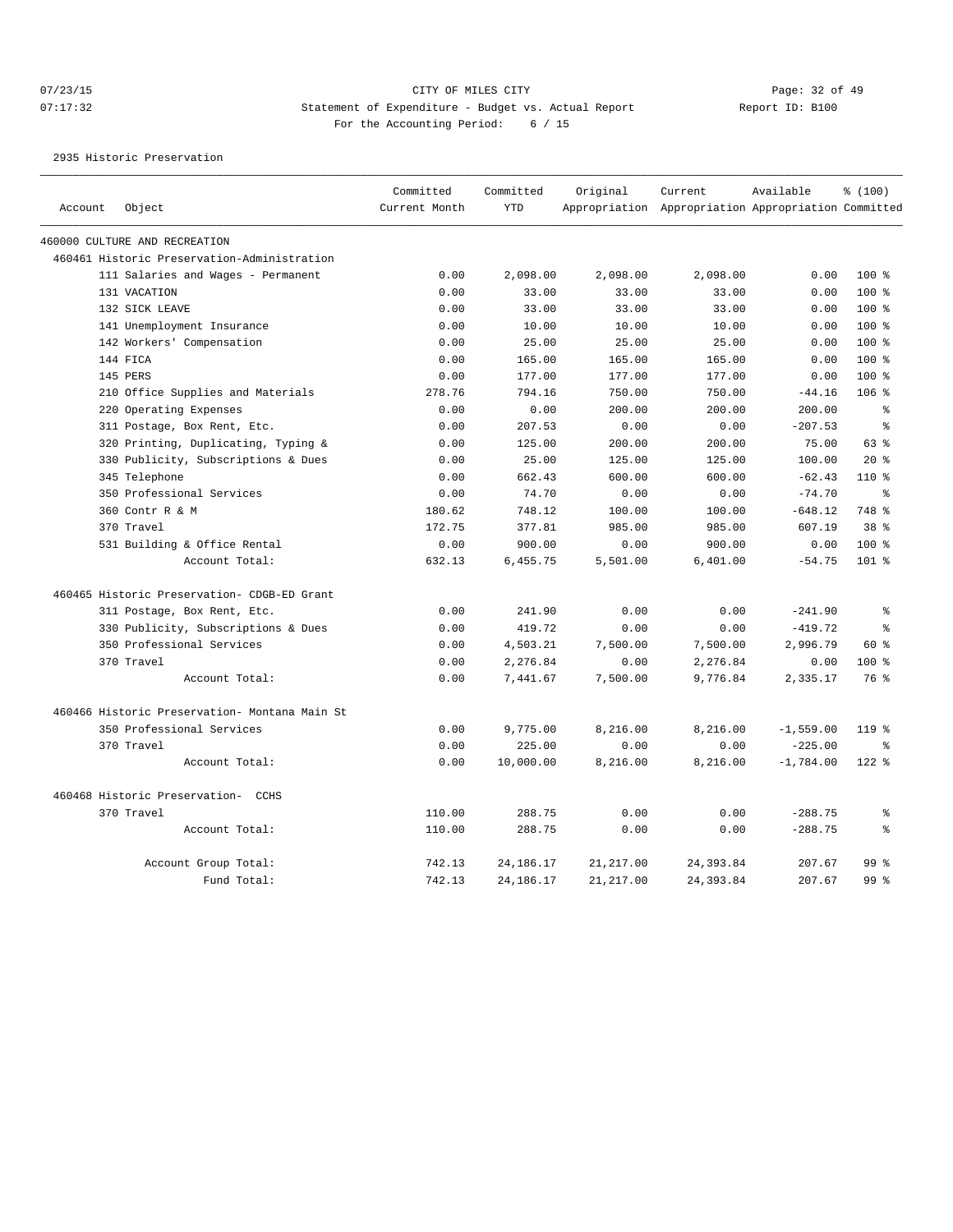# 07/23/15 Page: 33 of 49 07:17:32 Statement of Expenditure - Budget vs. Actual Report Report ID: B100 For the Accounting Period: 6 / 15

2985 RETIRED SENIOR VOLUNTEER PROG (RSVP)

| Account | Object                                                                   | Committed<br>Current Month | Committed<br><b>YTD</b> | Original  | Current<br>Appropriation Appropriation Appropriation Committed | Available    | % (100)        |
|---------|--------------------------------------------------------------------------|----------------------------|-------------------------|-----------|----------------------------------------------------------------|--------------|----------------|
|         |                                                                          |                            |                         |           |                                                                |              |                |
|         | 450000 Social and Economic Services<br>450300 RSVP-FEDERAL GRANT- CUSTER |                            |                         |           |                                                                |              |                |
|         | 111 Salaries and Wages - Permanent                                       | 3,011.78                   | 34,005.41               | 40,359.00 | 40,359.00                                                      | 6,353.59     | 84 %           |
|         | 131 VACATION                                                             | 111.73                     | 2,626.82                | 0.00      | 0.00                                                           | $-2,626.82$  | နွ             |
|         | 132 SICK LEAVE                                                           | 55.87                      | 1,366.18                | 0.00      | 0.00                                                           | $-1, 366.18$ | $\epsilon$     |
|         | 133 OTHER LEAVE PAY                                                      | 0.00                       | 542.69                  | 0.00      | 0.00                                                           | $-542.69$    | နွ             |
|         | 141 Unemployment Insurance                                               | 14.31                      | 177.47                  | 134.00    | 134.00                                                         | $-43.47$     | $132*$         |
|         | 142 Workers' Compensation                                                | 39.02                      | 484.92                  | 420.00    | 420.00                                                         | $-64.92$     | 115 %          |
|         | 143 Health Insurance                                                     | 16.30                      | 5,516.22                | 7,980.00  | 7,980.00                                                       | 2,463.78     | 69 %           |
|         | 144 FICA                                                                 | 243.18                     | 3,015.83                | 3,120.00  | 3,120.00                                                       | 104.17       | 97%            |
|         | 145 PERS                                                                 | 259.70                     | 3,222.27                | 2,856.00  | 2,856.00                                                       | $-366.27$    | $113*$         |
|         | 210 Office Supplies and Materials                                        | 0.00                       | 369.60                  | 1,434.00  | 1,434.00                                                       | 1,064.40     | 26%            |
|         | 214 Small Items of Equipment                                             | 0.00                       | 752.99                  | 0.00      | 0.00                                                           | $-752.99$    | နွ             |
|         | 220 Operating Expenses                                                   | 0.00                       | 700.00                  | 0.00      | 0.00                                                           | $-700.00$    | ిక             |
|         | 311 Postage, Box Rent, Etc.                                              | 0.00                       | 8.31                    | 0.00      | 0.00                                                           | $-8.31$      | န္             |
|         | 345 Telephone                                                            | 0.00                       | 452.52                  | 0.00      | 0.00                                                           | $-452.52$    | နွ             |
|         | 370 Travel                                                               | 99.15                      | 1,804.94                | 4,425.00  | 4,425.00                                                       | 2,620.06     | $41*$          |
|         | Account Total:                                                           | 3,851.04                   | 55,046.17               | 60,728.00 | 60,728.00                                                      | 5,681.83     | $91$ %         |
|         |                                                                          |                            |                         |           |                                                                |              |                |
|         | 450330 RSVP Non-Federal -Custer                                          |                            |                         |           |                                                                |              |                |
|         | 111 Salaries and Wages - Permanent                                       | 0.00                       | 0.00                    | 5,225.00  | 5,225.00                                                       | 5,225.00     | နွ             |
|         | 141 Unemployment Insurance                                               | 0.00                       | 0.00                    | 10.00     | 10.00                                                          | 10.00        | ిక             |
|         | 142 Workers' Compensation                                                | 0.00                       | 0.00                    | 30.00     | 30.00                                                          | 30.00        | ి              |
|         | 144 FICA                                                                 | 0.00                       | 0.00                    | 424.00    | 424.00                                                         | 424.00       | န္             |
|         | 145 PERS                                                                 | 0.00                       | 0.00                    | 371.00    | 371.00                                                         | 371.00       | န္             |
|         | 210 Office Supplies and Materials                                        | 0.00                       | 19.99                   | 0.00      | 0.00                                                           | $-19.99$     | $\approx$      |
|         | 220 Operating Expenses                                                   | 654.61                     | 6,440.74                | 4,560.00  | 4,560.00                                                       | $-1,880.74$  | 141 %          |
|         | 311 Postage, Box Rent, Etc.                                              | 67.37                      | 695.31                  | 0.00      | 0.00                                                           | $-695.31$    | ႜ              |
|         | 330 Publicity, Subscriptions & Dues                                      | 0.00                       | 100.00                  | 140.00    | 140.00                                                         | 40.00        | 71 %           |
|         | 334 Memberships, Registrations & Dues                                    | 0.00                       | 150.00                  | 150.00    | 150.00                                                         | 0.00         | 100 %          |
|         | 345 Telephone                                                            | 0.00                       | 873.86                  | 1,680.00  | 1,680.00                                                       | 806.14       | $52$ $%$       |
|         | 370 Travel                                                               | 0.00                       | 156.50                  | 500.00    | 500.00                                                         | 343.50       | 318            |
|         | 379 Other Travel                                                         | 32.50                      | 32.50                   | 0.00      | 0.00                                                           | $-32.50$     | ႜ              |
|         | 512 Insurance on Vehicles & Equipment                                    | 0.00                       | 295.25                  | 300.00    | 300.00                                                         | 4.75         | 98 %           |
|         | 513 Liability                                                            | 0.00                       | $-396.71$               | 837.00    | 837.00                                                         | 1,233.71     | $-47$ %        |
|         | 530 Rent                                                                 | 0.00                       | 2,100.00                | 4,650.00  | 4,650.00                                                       | 2,550.00     | 45 %           |
|         | Account Total:                                                           | 754.48                     | 10,467.44               | 18,877.00 | 18,877.00                                                      | 8,409.56     | 55%            |
|         | 450340 RSVP FEDERAL GRANT- FALLON                                        |                            |                         |           |                                                                |              |                |
|         | 111 Salaries and Wages - Permanent                                       | 367.17                     | 3,315.69                | 11,621.00 | 11,621.00                                                      | 8,305.31     | 29%            |
|         | 131 VACATION                                                             | 11.14                      | 76.34                   | 0.00      | 0.00                                                           | $-76.34$     | နွ             |
|         | 132 SICK LEAVE                                                           | 5.57                       | 108.28                  | 0.00      | 0.00                                                           | $-108.28$    | နွ             |
|         | 141 Unemployment Insurance                                               | 1.73                       | 15.01                   | 52.00     | 52.00                                                          | 36.99        | 29%            |
|         | 142 Workers' Compensation                                                | 4.72                       | 39.96                   | 144.00    | 144.00                                                         | 104.04       | $28$ %         |
|         | 143 Health Insurance                                                     | 627.15                     | 2,025.88                | 0.00      | 0.00                                                           | $-2,025.88$  | နွ             |
|         | 144 FICA                                                                 | 29.40                      | 255.13                  | 890.00    | 890.00                                                         | 634.87       | 29%            |
|         | 145 PERS                                                                 | 31.42                      | 271.17                  | 802.00    | 802.00                                                         | 530.83       | $34$ $%$       |
|         | 210 Office Supplies and Materials                                        | 0.00                       | 30.59                   | 885.00    | 885.00                                                         | 854.41       | 3 <sup>8</sup> |
|         | 214 Small Items of Equipment                                             | 0.00                       | 2,019.60                | 1,943.00  | 1,943.00                                                       | $-76.60$     | 104 %          |
|         | 220 Operating Expenses                                                   | 0.00                       | 1,611.14                | 178.00    | 178.00                                                         | $-1, 433.14$ | $905$ %        |
|         | 311 Postage, Box Rent, Etc.                                              | 0.00                       | 249.00                  | 500.00    | 500.00                                                         | 251.00       | $50*$          |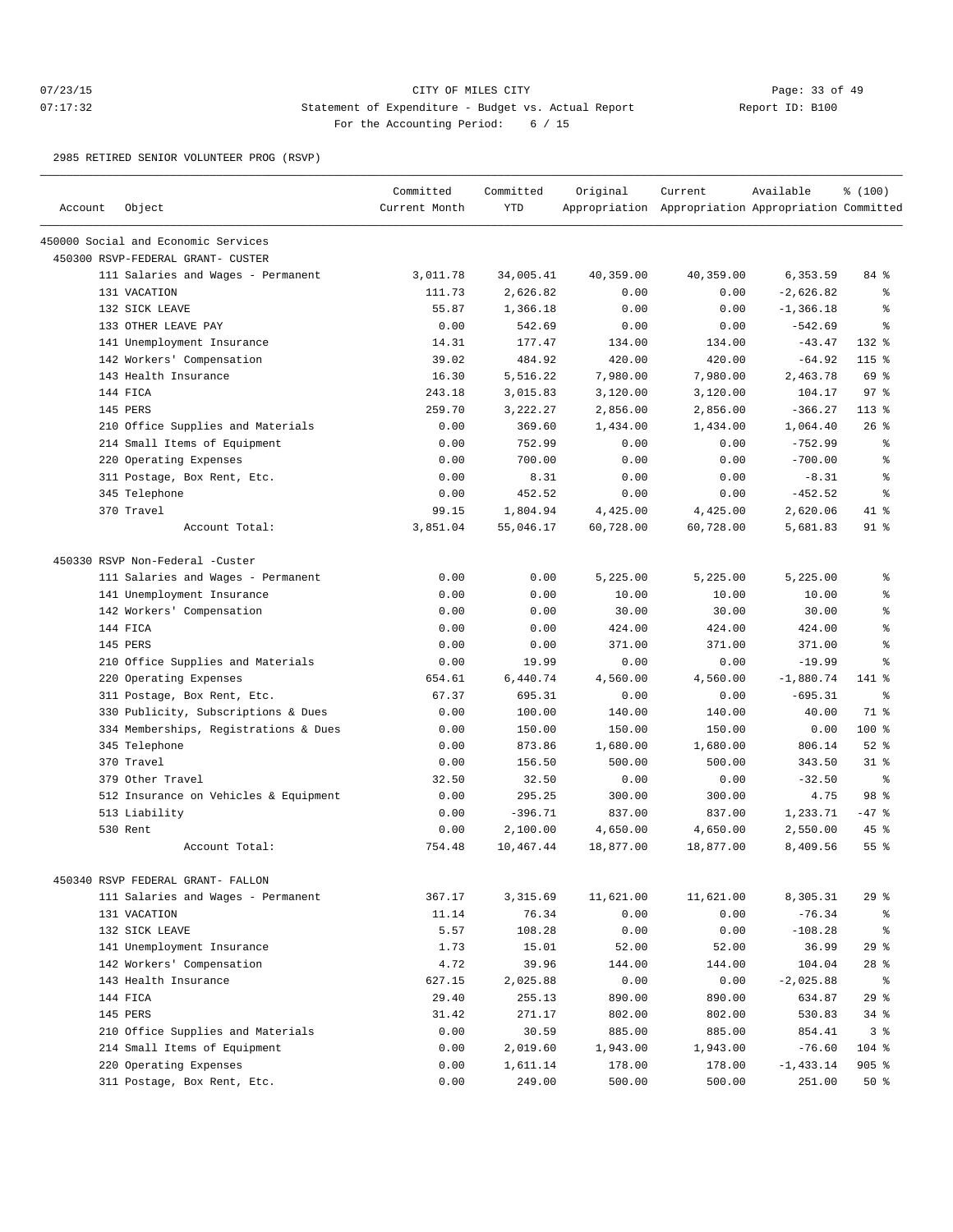# 07/23/15 Page: 34 of 49 07:17:32 Statement of Expenditure - Budget vs. Actual Report Report ID: B100 For the Accounting Period: 6 / 15

2985 RETIRED SENIOR VOLUNTEER PROG (RSVP)

|                    |                                       | Committed     | Committed  | Original    | Current                                             | Available   | % (100)         |
|--------------------|---------------------------------------|---------------|------------|-------------|-----------------------------------------------------|-------------|-----------------|
| Account            | Object                                | Current Month | <b>YTD</b> |             | Appropriation Appropriation Appropriation Committed |             |                 |
|                    | 330 Publicity, Subscriptions & Dues   | 0.00          | 0.00       | 100.00      | 100.00                                              | 100.00      | ి               |
|                    | 345 Telephone                         | 121.79        | 245.63     | 0.00        | 0.00                                                | $-245.63$   | ి               |
|                    | 370 Travel                            | 98.58         | 1,132.34   | 6,069.00    | 6,069.00                                            | 4,936.66    | 19 <sup>°</sup> |
|                    | 530 Rent                              | 0.00          | 1,050.00   | 0.00        | 0.00                                                | $-1,050.00$ | ွေ              |
|                    | Account Total:                        | 1,298.67      | 12,445.76  | 23,184.00   | 23,184.00                                           | 10,738.24   | 54 %            |
|                    | 450350 RSVP-Non federal grant- Fallon |               |            |             |                                                     |             |                 |
|                    | 111 Salaries and Wages - Permanent    | 1,089.15      | 1,089.15   | 485.00      | 485.00                                              | $-604.15$   | $225$ $%$       |
|                    | 141 Unemployment Insurance            | 4.90          | 4.90       | 3.00        | 3.00                                                | $-1.90$     | $163$ $%$       |
|                    | 142 Workers' Compensation             | 13.37         | 13.37      | 6.00        | 6.00                                                | $-7.37$     | $223$ $%$       |
|                    | 144 FICA                              | 83.32         | 83.32      | 38.00       | 38.00                                               | $-45.32$    | $219$ %         |
|                    | 145 PERS                              | 0.00          | 0.00       | 34.00       | 34.00                                               | 34.00       | နွ              |
|                    | 210 Office Supplies and Materials     | 0.00          | 0.00       | 100.00      | 100.00                                              | 100.00      | နွ              |
|                    | 220 Operating Expenses                | 0.00          | 493.81     | 500.00      | 500.00                                              | 6.19        | 99 <sup>°</sup> |
|                    | 370 Travel                            | 0.00          | 252.65     | 0.00        | 0.00                                                | $-252.65$   | ి               |
|                    | 512 Insurance on Vehicles & Equipment | 0.00          | 0.00       | 58.00       | 58.00                                               | 58.00       | ి               |
|                    | 513 Liability                         | 0.00          | 0.00       | 100.00      | 100.00                                              | 100.00      | ÷               |
|                    | Account Total:                        | 1,190.74      | 1,937.20   | 1,324.00    | 1,324.00                                            | $-613.20$   | $146$ %         |
| 450351 RSVP-Excess |                                       |               |            |             |                                                     |             |                 |
|                    | 111 Salaries and Wages - Permanent    | 0.00          | 717.71     | 0.00        | 0.00                                                | $-717.71$   | နွ              |
|                    | Account Total:                        | 0.00          | 717.71     | 0.00        | 0.00                                                | $-717.71$   | နွ              |
|                    | Account Group Total:                  | 7,094.93      | 80,614.28  | 104, 113.00 | 104,113.00                                          | 23,498.72   | 77.8            |
|                    | Fund Total:                           | 7,094.93      | 80,614.28  | 104, 113.00 | 104,113.00                                          | 23, 498.72  | 77.8            |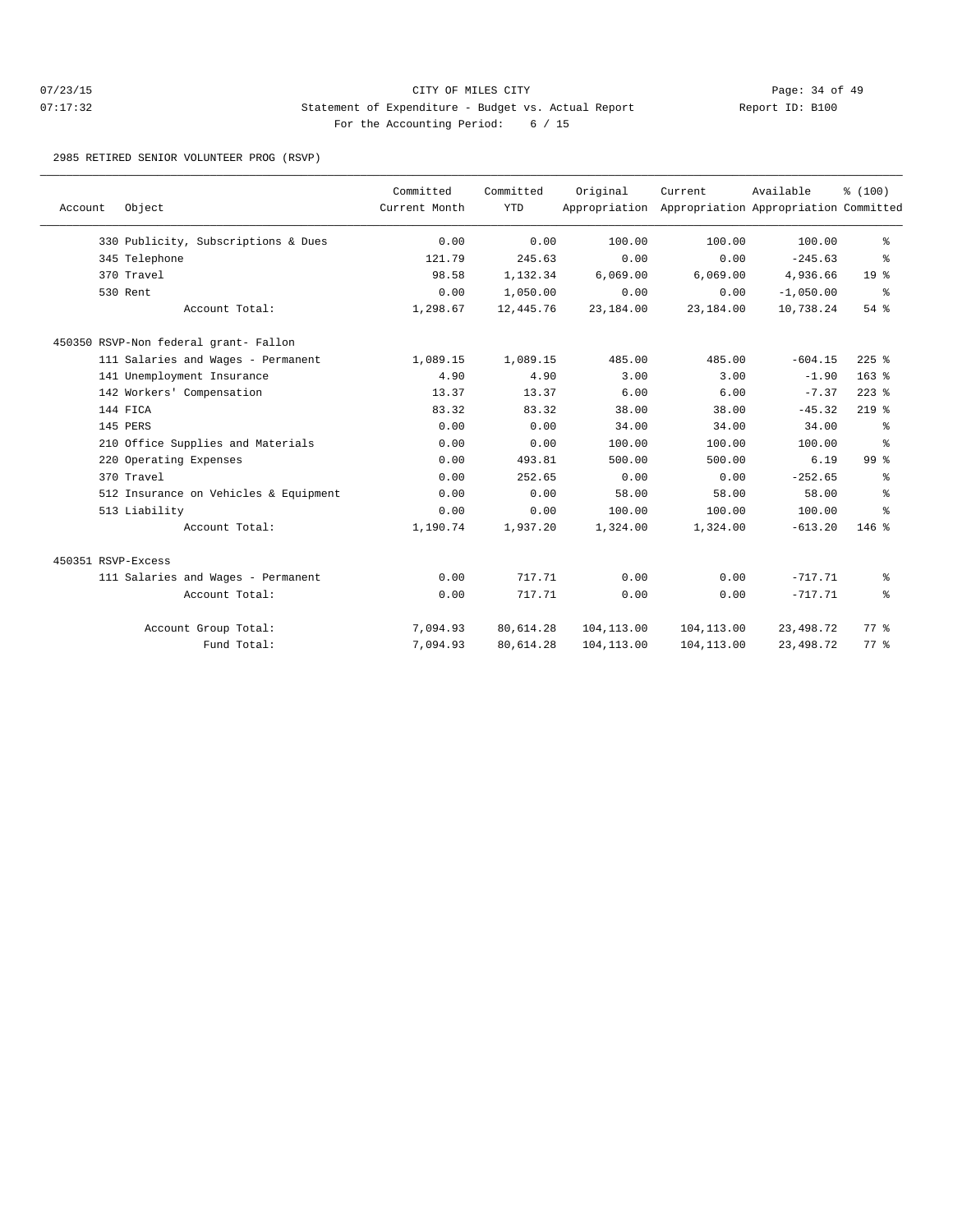4000 General Fund Capitol Improvement Fund

| Object<br>Account               | Committed<br>Current Month | Committed<br>YTD | Original<br>Appropriation | Current    | Available<br>Appropriation Appropriation Committed | % (100) |
|---------------------------------|----------------------------|------------------|---------------------------|------------|----------------------------------------------------|---------|
| 410000 GENERAL GOVERNMENT       |                            |                  |                           |            |                                                    |         |
| 410100 Legislative Services(02) |                            |                  |                           |            |                                                    |         |
| 940 Machinery &<br>Equipment    | 0.00                       | 107,977.00       | 30,000.00                 | 108,002.00 | 25.00                                              | $100*$  |
| Account Total:                  | 0.00                       | 107,977.00       | 30,000.00                 | 108,002.00 | 25.00                                              | $100*$  |
| Account Group Total:            | 0.00                       | 107,977.00       | 30,000.00                 | 108,002.00 | 25.00                                              | $100*$  |
| Fund Total:                     | 0.00                       | 107,977.00       | 30,000.00                 | 108,002.00 | 25.00                                              | $100*$  |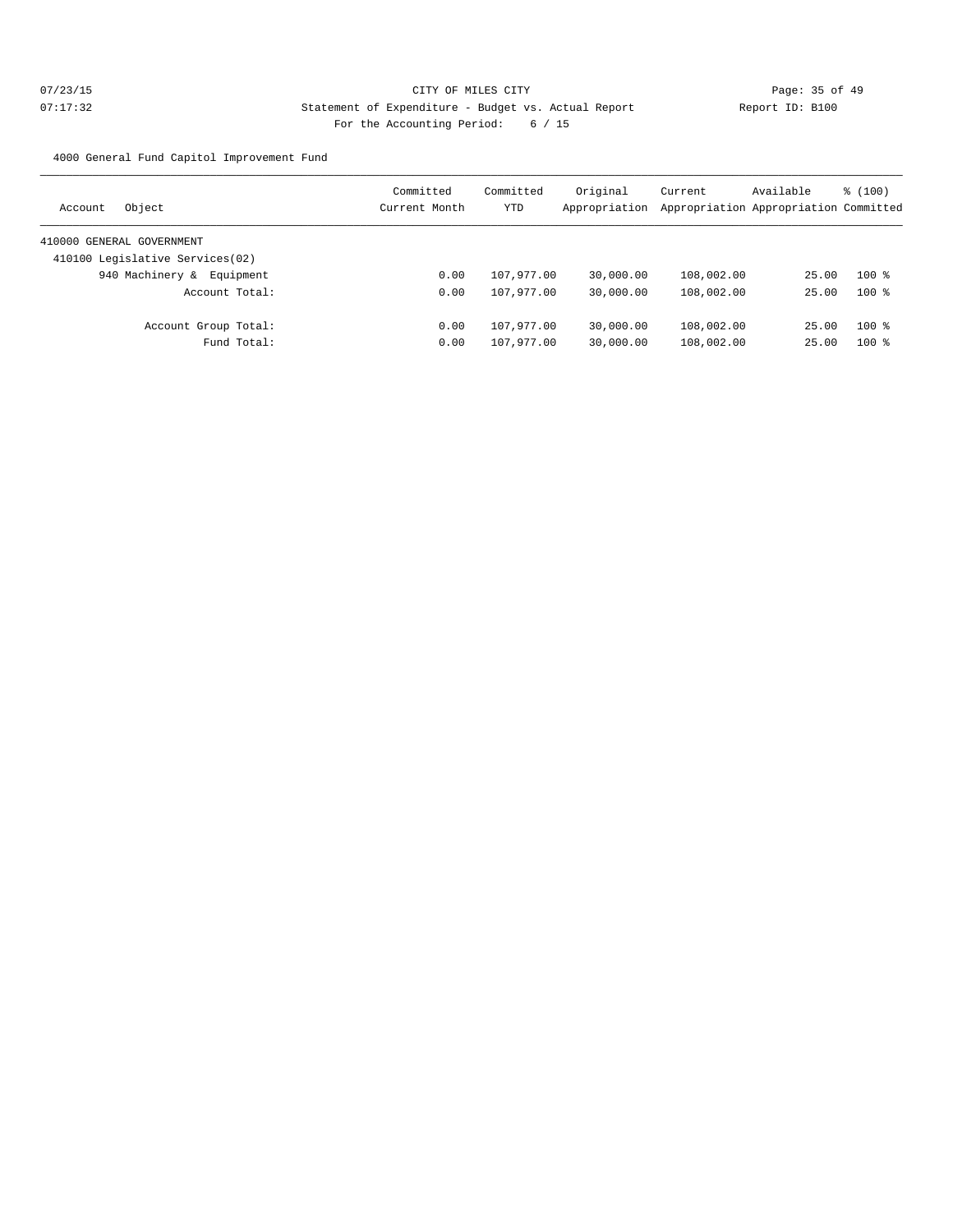4060 CAPITAL IMPROV-PUBLIC WORKS

| Object<br>Account            | Committed<br>Current Month | Committed<br>YTD | Original<br>Appropriation | Current    | Available<br>Appropriation Appropriation Committed | % (100) |
|------------------------------|----------------------------|------------------|---------------------------|------------|----------------------------------------------------|---------|
| 430000 Public Works          |                            |                  |                           |            |                                                    |         |
| 430233 Roadway/Re-surfacing  |                            |                  |                           |            |                                                    |         |
| 940 Machinery &<br>Equipment | 63,165.00                  | 160,645.00       | 231,659.00                | 231,659.00 | 71,014.00                                          | 69 %    |
| Account Total:               | 63,165.00                  | 160,645.00       | 231,659.00                | 231,659.00 | 71,014.00                                          | 69 %    |
| Account Group Total:         | 63,165.00                  | 160,645.00       | 231,659.00                | 231,659.00 | 71,014.00                                          | 69 %    |
| Fund Total:                  | 63,165.00                  | 160,645.00       | 231,659.00                | 231,659.00 | 71,014.00                                          | 69 %    |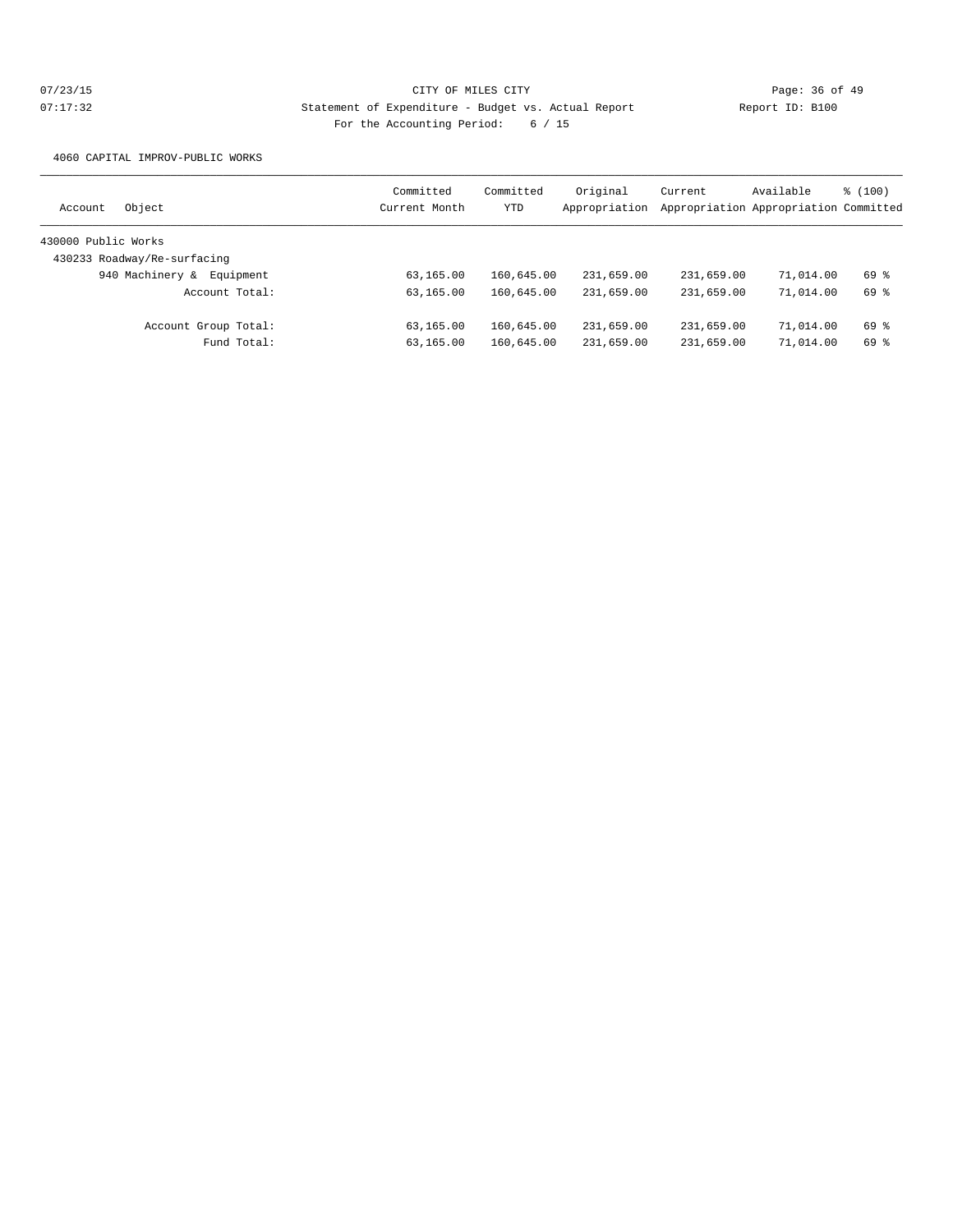# 07/23/15 Page: 37 of 49 07:17:32 Statement of Expenditure - Budget vs. Actual Report Report ID: B100 For the Accounting Period: 6 / 15

| Account             | Object                                                      | Committed<br>Current Month | Committed<br><b>YTD</b> | Original            | Current<br>Appropriation Appropriation Appropriation Committed | Available          | % (100)               |
|---------------------|-------------------------------------------------------------|----------------------------|-------------------------|---------------------|----------------------------------------------------------------|--------------------|-----------------------|
|                     | 410000 GENERAL GOVERNMENT                                   |                            |                         |                     |                                                                |                    |                       |
|                     | 411101 Labor Negotiations                                   |                            |                         |                     |                                                                |                    |                       |
|                     | 350 Professional Services                                   | 0.00                       | 236.25                  | 0.00                | 0.00                                                           | $-236.25$          | နွ                    |
|                     | Account Total:                                              | 0.00                       | 236.25                  | 0.00                | 0.00                                                           | $-236.25$          | နွ                    |
|                     | Account Group Total:                                        | 0.00                       | 236.25                  | 0.00                | 0.00                                                           | $-236.25$          | နွ                    |
| 430000 Public Works |                                                             |                            |                         |                     |                                                                |                    |                       |
|                     | 430510 Water Administration(25)                             |                            |                         |                     |                                                                |                    |                       |
|                     | 111 Salaries and Wages - Permanent                          | 2,005.17                   | 22,676.31               | 23,009.00           | 23,009.00                                                      | 332.69             | 99 %                  |
|                     | 121 OVERTIME-PERMANENT                                      | 0.00                       | 98.20                   | 250.00              | 250.00                                                         | 151.80             | 39 <sup>8</sup>       |
|                     | 131 VACATION                                                | 74.75                      | 2,556.92                | 1,500.00            | 1,500.00                                                       | $-1,056.92$        | 170 %                 |
|                     | 132 SICK LEAVE                                              | 72.31                      | 645.58                  | 1,000.00            | 1,000.00                                                       | 354.42             | 65 %                  |
|                     | 141 Unemployment Insurance                                  | 9.68                       | 117.39                  | 116.00              | 116.00                                                         | $-1.39$            | 101 %                 |
|                     | 142 Workers' Compensation                                   | 26.41                      | 320.13                  | 297.00              | 297.00                                                         | $-23.13$           | 108 %                 |
|                     | 143 Health Insurance                                        | 321.90                     | 3,772.50                | 3,765.00            | 3,765.00                                                       | $-7.50$            | 100 %                 |
|                     | 144 FICA                                                    | 164.63                     | 1,997.69                | 1,970.00            | 1,970.00                                                       | $-27.69$           | $101$ %               |
|                     | 145 PERS                                                    | 115.54                     | 1,371.01                | 2,105.00            | 2,105.00                                                       | 733.99             | 65 %                  |
|                     | 196 CLOTHING ALLOTMENT                                      | 0.00                       | 137.50                  | 128.00              | 128.00                                                         | $-9.50$            | 107 %                 |
|                     | 210 Office Supplies and Materials                           | 0.00                       | 2,135.17                | 2,000.00            | 2,000.00                                                       | $-135.17$          | 107 %                 |
|                     | 214 Small Items of Equipment                                | 0.00                       | 410.00                  | 3,067.00            | 3,067.00                                                       | 2,657.00           | $13*$                 |
|                     | 220 Operating Expenses                                      | 1,505.85                   | 3,937.50                | 1,500.00            | 1,500.00                                                       | $-2,437.50$        | $263$ $%$             |
|                     | 230 Repair and Maintenance Supplies                         | 0.00                       | 0.00                    | 200.00              | 200.00                                                         | 200.00             | နွ                    |
|                     | 311 Postage, Box Rent, Etc.                                 | 679.25                     | 7,717.69                | 10,000.00           | 10,000.00                                                      | 2,282.31           | 77.8                  |
|                     | 320 Printing, Duplicating, Typing &                         | 0.00                       | 1,304.60                | 2,100.00            | 2,100.00                                                       | 795.40             | 62 %                  |
|                     | 330 Publicity, Subscriptions & Dues                         | 0.00                       | 1,562.95                | 1,000.00            | 1,000.00                                                       | $-562.95$          | 156 %                 |
|                     | 345 Telephone                                               | 50.42                      | 547.37                  | 600.00              | 600.00                                                         | 52.63              | 91 <sup>°</sup>       |
|                     | 347 Internet                                                | 16.35                      | 138.53                  | 200.00              | 200.00                                                         | 61.47              | 69 %                  |
|                     | 350 Professional Services                                   | 66.75                      | 2,631.07                | 2,000.00            | 2,000.00                                                       | $-631.07$          | 132 %                 |
|                     | 360 Contr R & M                                             | 304.80                     | 7,558.05                | 7,000.00            | 7,000.00                                                       | $-558.05$          | 108 <sup>8</sup>      |
|                     | 370 Travel                                                  | 155.93                     | 454.94                  | 300.00              | 300.00                                                         | $-154.94$          | $152$ %               |
|                     | 380 Training Services                                       | 0.00                       | 18.33                   | 300.00              | 300.00                                                         | 281.67             | 6 %                   |
|                     | 382 Books                                                   | 0.00                       | 114.13                  | 40.00               | 40.00                                                          | $-74.13$           | $285$ %               |
|                     | 521 Surety Bonds for Officials & Employees                  | 0.00                       | 0.00                    | 400.00              | 400.00                                                         | 400.00             | ႜ                     |
|                     | 531 Building & Office Rental                                | 500.00                     | 6,000.00                | 6,000.00            | 6,000.00                                                       | 0.00               | 100 %                 |
|                     | 810 Losses (Bad debt expense - Enterprise<br>Account Total: | 0.00<br>6,069.74           | 0.00<br>68,223.56       | 500.00<br>71,347.00 | 500.00<br>71,347.00                                            | 500.00<br>3,123.44 | နွ<br>96 <sup>°</sup> |
|                     |                                                             |                            |                         |                     |                                                                |                    |                       |
|                     | 430530 Water Source of Supply and Pumping(22)               |                            |                         |                     |                                                                |                    |                       |
|                     | 111 Salaries and Wages - Permanent                          | 19,326.62                  | 217,184.39              | 218,861.00          | 218,861.00                                                     | 1,676.61           | 99 %                  |
|                     | 121 OVERTIME-PERMANENT                                      | 1,469.92                   | 9,000.00                | 16,709.00           | 16,709.00                                                      | 7,709.00           | 54 %                  |
|                     | 131 VACATION                                                | 2,141.80                   | 15,671.25               | 15,773.00           | 15,773.00                                                      | 101.75             | 99 %                  |
|                     | 132 SICK LEAVE                                              | 1,153.58                   | 6,950.84                | 7,093.00            | 7,093.00                                                       | 142.16             | 98 %                  |
|                     | 133 OTHER LEAVE PAY                                         | 92.21                      | 1,051.58                | 3,817.00            | 3,817.00                                                       | 2,765.42           | $28$ %                |
|                     | 134 HOLIDAY PAY                                             | 385.06                     | 4,718.47                | 5,002.00            | 5,002.00                                                       | 283.53             | 94 %                  |
|                     | 141 Unemployment Insurance                                  | 110.69                     | 1,150.63                | 1,190.00            | 1,190.00                                                       | 39.37              | 97%                   |
|                     | 142 Workers' Compensation                                   | 1,495.19                   | 15,763.48               | 13,993.00           | 13,993.00                                                      | $-1,770.48$        | $113*$                |
|                     | 143 Health Insurance                                        | 3,598.16                   | 42, 248.53              | 42,169.00           | 42,169.00                                                      | $-79.53$           | 100 %                 |
|                     | 144 FICA                                                    | 1,798.09                   | 18,376.20               | 20,229.00           | 20,229.00                                                      | 1,852.80           | 91 %                  |
|                     | 145 PERS                                                    | 1,840.37                   | 20,580.58               | 21,604.00           | 21,604.00                                                      | 1,023.42           | 95%                   |
|                     | 196 CLOTHING ALLOTMENT                                      | 0.00                       | 840.00                  | 800.00              | 800.00                                                         | $-40.00$           | $105$ %               |
|                     | 210 Office Supplies and Materials                           | 0.00                       | 177.77                  | 200.00              | 200.00                                                         | 22.23              | 89 %                  |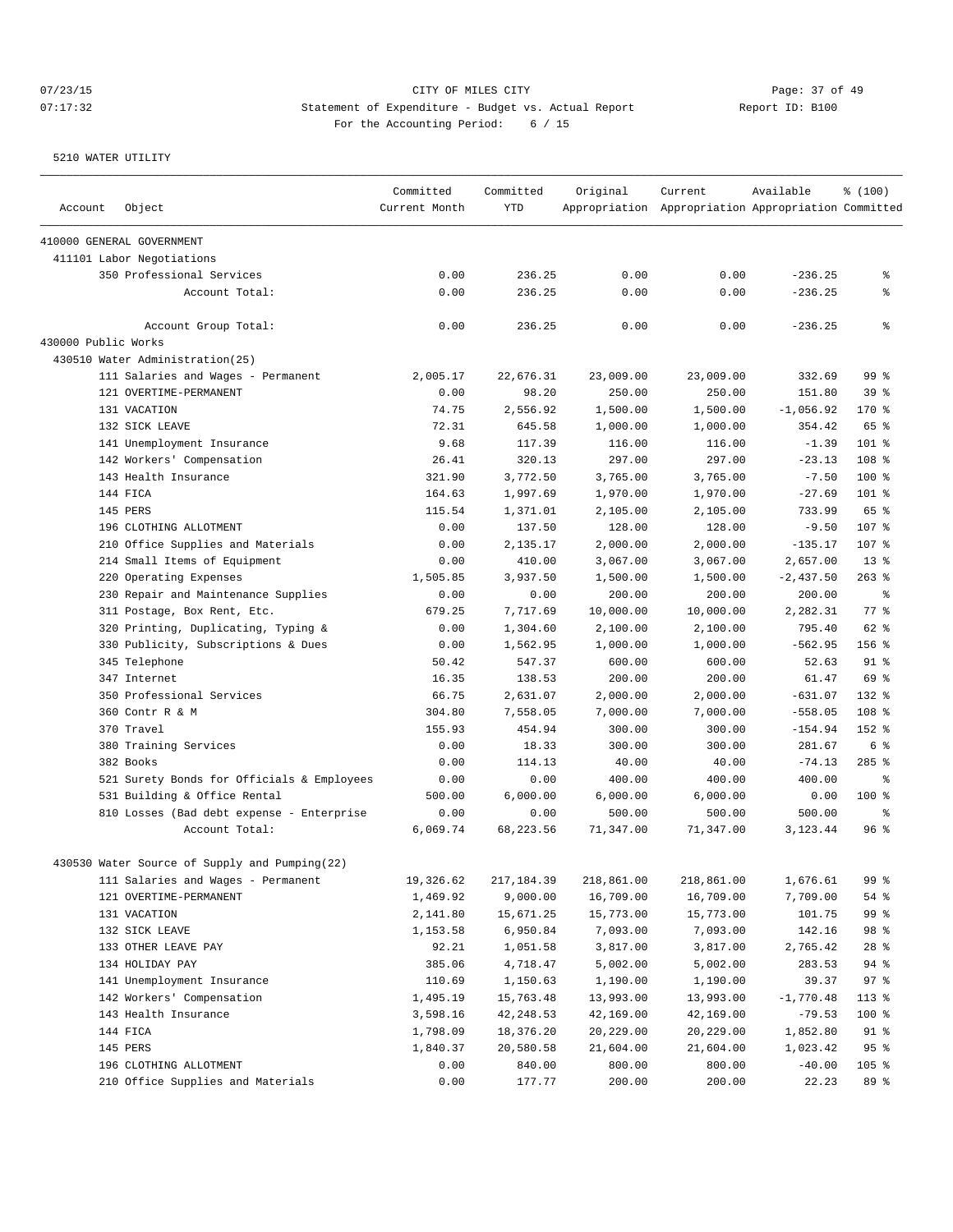| Account | Object                                  | Committed<br>Current Month | Committed<br>YTD | Original   | Current<br>Appropriation Appropriation Appropriation Committed | Available    | % (100)        |
|---------|-----------------------------------------|----------------------------|------------------|------------|----------------------------------------------------------------|--------------|----------------|
|         | 214 Small Items of Equipment            | 0.00                       | 22.50            | 750.00     | 750.00                                                         | 727.50       | 3%             |
|         | 220 Operating Expenses                  | 215.89                     | 1,490.70         | 2,000.00   | 2,000.00                                                       | 509.30       | 75 %           |
|         | 222 Chemicals, Lab & Med Supplies       | 0.00                       | 0.00             | 150.00     | 150.00                                                         | 150.00       | နွ             |
|         | 226 Clothing and Uniforms               | 0.00                       | 278.58           | 400.00     | 400.00                                                         | 121.42       | 70 %           |
|         | 230 Repair and Maintenance Supplies     | 100.25                     | 4,754.98         | 5,000.00   | 5,000.00                                                       | 245.02       | 95%            |
|         | 231 Gas, Oil, Diesel Fuel, Grease, etc. | 0.00                       | 1,383.89         | 1,300.00   | 1,300.00                                                       | $-83.89$     | $106$ %        |
|         | 241 Consumable Tools                    | 0.00                       | 152.70           | 150.00     | 150.00                                                         | $-2.70$      | $102$ %        |
|         | 311 Postage, Box Rent, Etc.             | 0.00                       | 4.24             | 50.00      | 50.00                                                          | 45.76        | 8 %            |
|         | 330 Publicity, Subscriptions & Dues     | 0.00                       | 0.00             | 500.00     | 500.00                                                         | 500.00       | နွ             |
|         | 334 Memberships, Registrations & Dues   | 0.00                       | 214.00           | 400.00     | 400.00                                                         | 186.00       | 54 %           |
|         | 341 Electric Utility Services           | 4,232.62                   | 57,045.66        | 55,000.00  | 55,000.00                                                      | $-2,045.66$  | 104 %          |
|         | 344 Gas Utility Service                 | 63.02                      | 19,186.63        | 20,000.00  | 20,000.00                                                      | 813.37       | 96%            |
|         | 345 Telephone                           | 79.53                      | 896.69           | 1,200.00   | 1,200.00                                                       | 303.31       | 75 %           |
|         | 346 Garbage Service                     | 71.12                      | 284.48           | 250.00     | 250.00                                                         | $-34.48$     | 114 %          |
|         | 347 Internet                            | 80.25                      | 963.00           | 750.00     | 750.00                                                         | $-213.00$    | 128 %          |
|         | 350 Professional Services               | 0.00                       | 312.10           | 500.00     | 500.00                                                         | 187.90       | 62 %           |
|         | 352 Wtr/Swr Lab Testing                 | 0.00                       | 0.00             | 1,000.00   | 1,000.00                                                       | 1,000.00     | နွ             |
|         | 357 Architectual, Engineering Serv Etc. | 0.00                       | 0.00             | 10,000.00  | 10,000.00                                                      | 10,000.00    | နွ             |
|         | 360 Contr R & M                         | 73.50                      | 2,036.06         | 120,300.00 | 120,300.00                                                     | 118,263.94   | 2 <sup>8</sup> |
|         | 363 R&M Vehicles/Equip/Labor-PW         | 0.00                       | 566.44           | 7,000.00   | 7,000.00                                                       | 6,433.56     | 8 %            |
|         | 369 Other Repair and Maintenance        | 0.00                       | 0.00             | 2,000.00   | 2,000.00                                                       | 2,000.00     | ್ಠಿ            |
|         | 370 Travel                              | 134.45                     | 742.53           | 1,000.00   | 1,000.00                                                       | 257.47       | 74 %           |
|         | 380 Training Services                   | 0.00                       | 901.12           | 1,400.00   | 1,400.00                                                       | 498.88       | 64 %           |
|         | 382 Books                               | 0.00                       | 53.25            | 200.00     | 200.00                                                         | 146.75       | $27$ %         |
|         | 400 BUILDING MATERIALS                  | 0.00                       | 66.25            | 500.00     | 500.00                                                         | 433.75       | $13*$          |
|         | 511 Insurance on Buildings              | 0.00                       | 9,142.93         | 9,143.00   | 9,143.00                                                       | 0.07         | $100$ %        |
|         | 512 Insurance on Vehicles & Equipment   | 0.00                       | 261.32           | 262.00     | 262.00                                                         | 0.68         | $100$ %        |
|         | 940 Machinery & Equipment               | 0.00                       | 0.00             | 220,000.00 | 220,000.00                                                     | 220,000.00   | ႜ              |
|         | Account Total:                          | 38,462.32                  | 454, 473. 77     | 828,645.00 | 828,645.00                                                     | 374,171.23   | 55%            |
|         | 430540 Water Purification and Treatment |                            |                  |            |                                                                |              |                |
|         | 210 Office Supplies and Materials       | 167.34                     | 340.66           | 200.00     | 200.00                                                         | $-140.66$    | 170 %          |
|         | 214 Small Items of Equipment            | 0.00                       | 0.00             | 23,450.00  | 23,450.00                                                      | 23,450.00    | ႜ              |
|         | 220 Operating Expenses                  | 48.55                      | 1,537.90         | 3,000.00   | 3,000.00                                                       | 1,462.10     | $51$ %         |
|         | 222 Chemicals, Lab & Med Supplies       | 15, 127.32                 | 63,534.66        | 58,350.00  | 58,350.00                                                      | $-5, 184.66$ | $109$ %        |
|         | 226 Clothing and Uniforms               | 0.00                       | 278.55           | 400.00     | 400.00                                                         | 121.45       | 70 %           |
|         | 230 Repair and Maintenance Supplies     | 329.29                     | 8,113.51         | 9,500.00   | 9,500.00                                                       | 1,386.49     | 85 %           |
|         | 231 Gas, Oil, Diesel Fuel, Grease, etc. | 202.51                     | 1,058.78         | 1,300.00   | 1,300.00                                                       | 241.22       | $81$ %         |
|         | 241 Consumable Tools                    | 12.42                      | 118.28           | 150.00     | 150.00                                                         | 31.72        | 79 %           |
|         | 311 Postage, Box Rent, Etc.             | 19.22                      | 80.52            | 150.00     | 150.00                                                         | 69.48        | 54 %           |
|         | 320 Printing, Duplicating, Typing &     | 0.00                       | 0.00             | 100.00     | 100.00                                                         | 100.00       | ွေ             |
|         | 330 Publicity, Subscriptions & Dues     | 0.00                       | 0.00             | 400.00     | 400.00                                                         | 400.00       | ွေ             |
|         | 334 Memberships, Registrations & Dues   | 0.00                       | 214.00           | 450.00     | 450.00                                                         | 236.00       | 48 %           |
|         | 345 Telephone                           | 0.00                       | 0.00             | 200.00     | 200.00                                                         | 200.00       | ွေ             |
|         | 352 Wtr/Swr Lab Testing                 | 921.00                     | 6,375.11         | 10,000.00  | 10,000.00                                                      | 3,624.89     | 64 %           |
|         | 357 Architectual, Engineering Serv Etc. | 0.00                       | 0.00             | 12,000.00  | 12,000.00                                                      | 12,000.00    | ွေ             |
|         | 360 Contr R & M                         | 50.00                      | 454.37           | 6,000.00   | 6,000.00                                                       | 5,545.63     | 8 %            |
|         | 369 Other Repair and Maintenance        | 0.00                       | 0.00             | 1,500.00   | 1,500.00                                                       | 1,500.00     | ွေ             |
|         | 370 Travel                              | 134.46                     | 816.20           | 1,200.00   | 1,200.00                                                       | 383.80       | 68 %           |
|         | 380 Training Services                   | 0.00                       | 678.30           | 1,000.00   | 1,000.00                                                       | 321.70       | 68 %           |
|         | 382 Books                               | 0.00                       | 53.25            | 200.00     | 200.00                                                         | 146.75       | $27$ %         |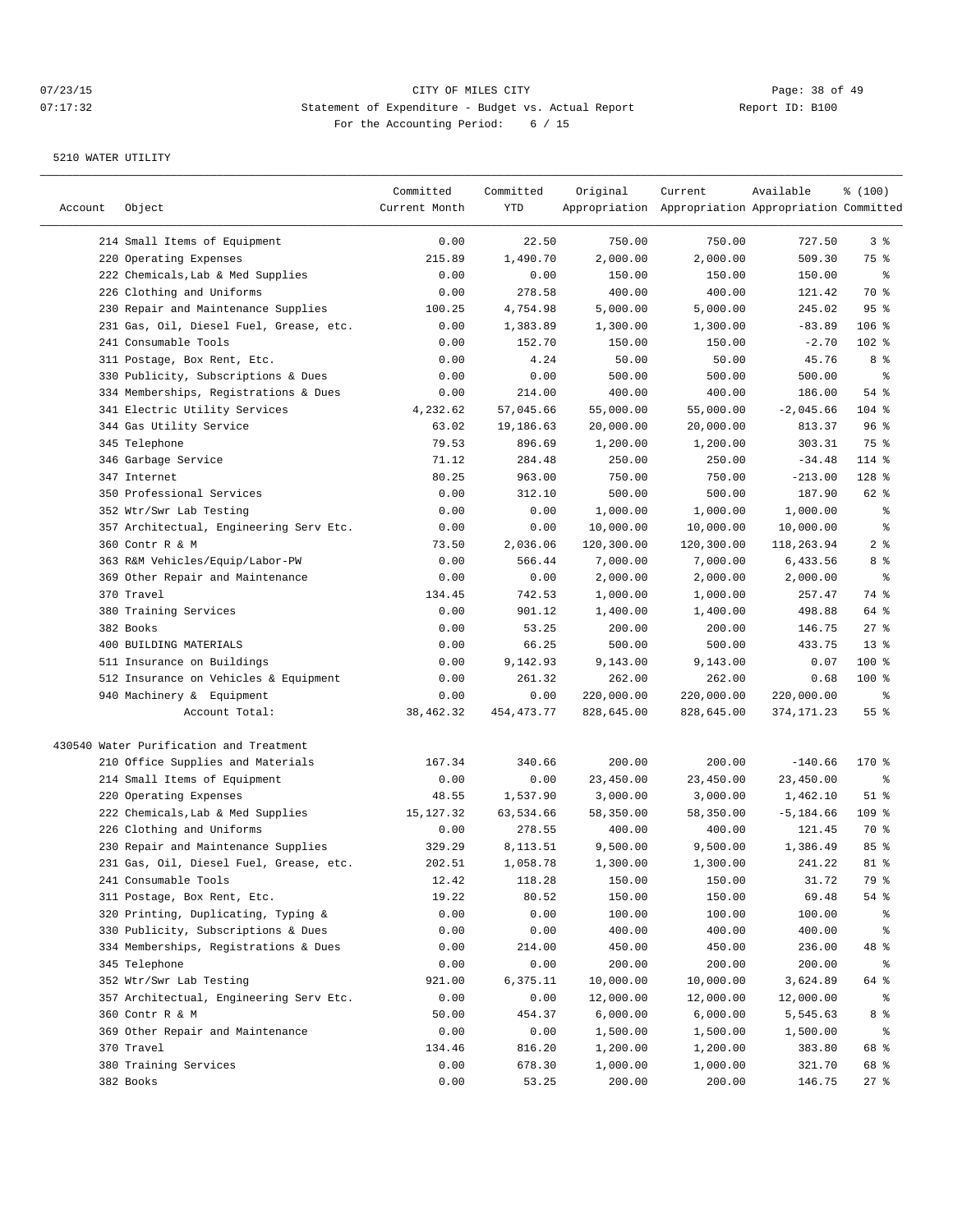| Account | Object                                   | Committed<br>Current Month | Committed<br>YTD | Original   | Current<br>Appropriation Appropriation Appropriation Committed | Available     | % (100)            |
|---------|------------------------------------------|----------------------------|------------------|------------|----------------------------------------------------------------|---------------|--------------------|
|         | 533 Machinery and Equipment Rental       | 0.00                       | 0.00             | 1,000.00   | 1,000.00                                                       | 1,000.00      | နွ                 |
|         | Account Total:                           | 17,012.11                  | 83,654.09        | 130,550.00 | 130,550.00                                                     | 46,895.91     | 64 %               |
|         | 430550 Transmission and Distribution(23) |                            |                  |            |                                                                |               |                    |
|         | 111 Salaries and Wages - Permanent       | 11,135.00                  | 138,066.46       | 124,701.00 | 124,701.00                                                     | $-13, 365.46$ | $111*$             |
|         | 121 OVERTIME-PERMANENT                   | 504.38                     | 8,053.65         | 10,598.00  | 10,598.00                                                      | 2,544.35      | 76 %               |
|         | 131 VACATION                             | 646.49                     | 8,920.27         | 15,773.00  | 15,773.00                                                      | 6,852.73      | 57%                |
|         | 132 SICK LEAVE                           | 239.31                     | 6,960.00         | 7,093.00   | 7,093.00                                                       | 133.00        | 98 %               |
|         | 133 OTHER LEAVE PAY                      | 0.00                       | 0.00             | 2,108.00   | 2,108.00                                                       | 2,108.00      | ႜ                  |
|         | 134 HOLIDAY PAY                          | 97.10                      | 2,111.14         | 4,558.00   | 4,558.00                                                       | 2,446.86      | 46 %               |
|         | 141 Unemployment Insurance               | 56.79                      | 741.63           | 742.00     | 742.00                                                         | 0.37          | $100$ %            |
|         | 142 Workers' Compensation                | 662.90                     | 8,636.68         | 8,514.00   | 8,514.00                                                       | $-122.68$     | $101$ %            |
|         | 143 Health Insurance                     | 2,154.39                   | 29,510.10        | 27,108.00  | 27,108.00                                                      | $-2,402.10$   | 109 %              |
|         | 144 FICA                                 | 959.45                     | 12,483.14        | 12,609.00  | 12,609.00                                                      | 125.86        | 99%                |
|         | 145 PERS                                 | 982.63                     | 13, 359. 28      | 13,467.00  | 13,467.00                                                      | 107.72        | 99 <sup>°</sup>    |
|         | 196 CLOTHING ALLOTMENT                   | 0.00                       | 652.50           | 670.00     | 670.00                                                         | 17.50         | 97%                |
|         | 210 Office Supplies and Materials        | 108.43                     | 502.45           | 500.00     | 500.00                                                         | $-2.45$       | $100$ %            |
|         | 214 Small Items of Equipment             | 1,495.99                   | 5,887.60         | 8,400.00   | 8,400.00                                                       | 2,512.40      | 70 %               |
|         | 220 Operating Expenses                   | 947.13                     | 21,980.40        | 20,000.00  | 20,000.00                                                      | $-1,980.40$   | 110 %              |
|         | 222 Chemicals, Lab & Med Supplies        | 0.00                       | 125.00           | 200.00     | 200.00                                                         | 75.00         | 63 %               |
|         | 226 Clothing and Uniforms                | 225.01                     | 839.91           | 900.00     | 900.00                                                         | 60.09         | 93%                |
|         | 230 Repair and Maintenance Supplies      | 775.86                     | 23,782.20        | 25,000.00  | 25,000.00                                                      | 1,217.80      | 95%                |
|         | 231 Gas, Oil, Diesel Fuel, Grease, etc.  | 581.02                     | 11,753.41        | 12,000.00  | 12,000.00                                                      | 246.59        | 98 %               |
|         | 233 Water/Sewer Main Replacement and     | 0.00                       | 5,301.06         | 10,000.00  | 10,000.00                                                      | 4,698.94      | 53%                |
|         | 234 Hydrant/Manhole Replacement, Valves  | 0.00                       | 30,678.93        | 30,000.00  | 30,000.00                                                      | $-678.93$     | 102 %              |
|         | 235 Curb Stop Replacement                | 501.52                     | 13,321.41        | 10,000.00  | 10,000.00                                                      | $-3,321.41$   | 133 %              |
|         | 241 Consumable Tools                     | 86.90                      | 101.89           | 200.00     | 200.00                                                         | 98.11         | $51$ %             |
|         | 311 Postage, Box Rent, Etc.              | 0.00                       | 8.47             | 100.00     | 100.00                                                         | 91.53         | 8 <sup>°</sup>     |
|         | 320 Printing, Duplicating, Typing &      | 0.00                       | 25.00            | 100.00     | 100.00                                                         | 75.00         | 25%                |
| 330     | Publicity, Subscriptions & Dues          | 0.00                       | 232.00           | 200.00     | 200.00                                                         | $-32.00$      | $116$ %            |
|         | 334 Memberships, Registrations & Dues    | 0.00                       | 125.00           | 300.00     | 300.00                                                         | 175.00        | $42$ %             |
|         | 341 Electric Utility Services            | 47.37                      | 302.66           | 250.00     | 250.00                                                         | $-52.66$      | 121 %              |
|         | 344 Gas Utility Service                  | 32.54                      | 400.39           | 450.00     | 450.00                                                         | 49.61         | 89 %               |
|         | 345 Telephone                            | 51.27                      | 512.49           | 600.00     | 600.00                                                         | 87.51         | 85%                |
|         | 347 Internet                             | 11.40                      | 136.80           | 250.00     | 250.00                                                         | 113.20        | 55%                |
|         | 350 Professional Services                | 13,529.39                  | 39,507.36        | 56,000.00  | 56,000.00                                                      | 16,492.64     | 71 %               |
|         | 357 Architectual, Engineering Serv Etc.  | 0.00                       | 4,995.00         | 20,000.00  | 20,000.00                                                      | 15,005.00     | 25%                |
|         | 360 Contr R & M                          | 664.42                     | 4,373.56         | 8,000.00   | 8,000.00                                                       | 3,626.44      | $55$ $\frac{6}{3}$ |
|         | 363 R&M Vehicles/Equip/Labor-PW          | 7,873.62                   | 36, 159. 31      | 28,000.00  | 28,000.00                                                      | $-8, 159.31$  | 129 %              |
|         | 369 Other Repair and Maintenance         | 0.00                       | 0.00             | 1,000.00   | 1,000.00                                                       | 1,000.00      | ႜૢ                 |
|         | 370 Travel                               | 211.57                     | 490.63           | 750.00     | 750.00                                                         | 259.37        | 65 %               |
|         | 380 Training Services                    | 0.00                       | 235.00           | 800.00     | 800.00                                                         | 565.00        | 29%                |
|         | 382 Books                                | 13.98                      | 54.48            | 200.00     | 200.00                                                         | 145.52        | 27%                |
|         | 400 BUILDING MATERIALS                   | 0.00                       | 708.59           | 500.00     | 500.00                                                         | $-208.59$     | 142 %              |
|         | 511 Insurance on Buildings               | 0.00                       | 2,965.82         | 2,966.00   | 2,966.00                                                       | 0.18          | 100 %              |
|         | 512 Insurance on Vehicles & Equipment    | 0.00                       | 455.76           | 456.00     | 456.00                                                         | 0.24          | 100 %              |
|         | 513 Liability                            | 0.00                       | 553.58           | 386.00     | 386.00                                                         | $-167.58$     | 143 %              |
|         | 532 Land Rental                          | 0.00                       | 869.69           | 1,500.00   | 1,500.00                                                       | 630.31        | 58 %               |
|         | 533 Machinery and Equipment Rental       | 0.00                       | 50.00            | 1,000.00   | 1,000.00                                                       | 950.00        | 5 <sup>°</sup>     |
|         | 940 Machinery & Equipment                | 0.00                       | 80,518.42        | 540,537.00 | 540,537.00                                                     | 460,018.58    | 15 <sup>°</sup>    |
|         | 958 Strevell/Merriam Wtr Line Proj       | 441.46                     | $-64, 773.80$    | 75,000.00  | 75,000.00                                                      | 139,773.80    | $-86$ %            |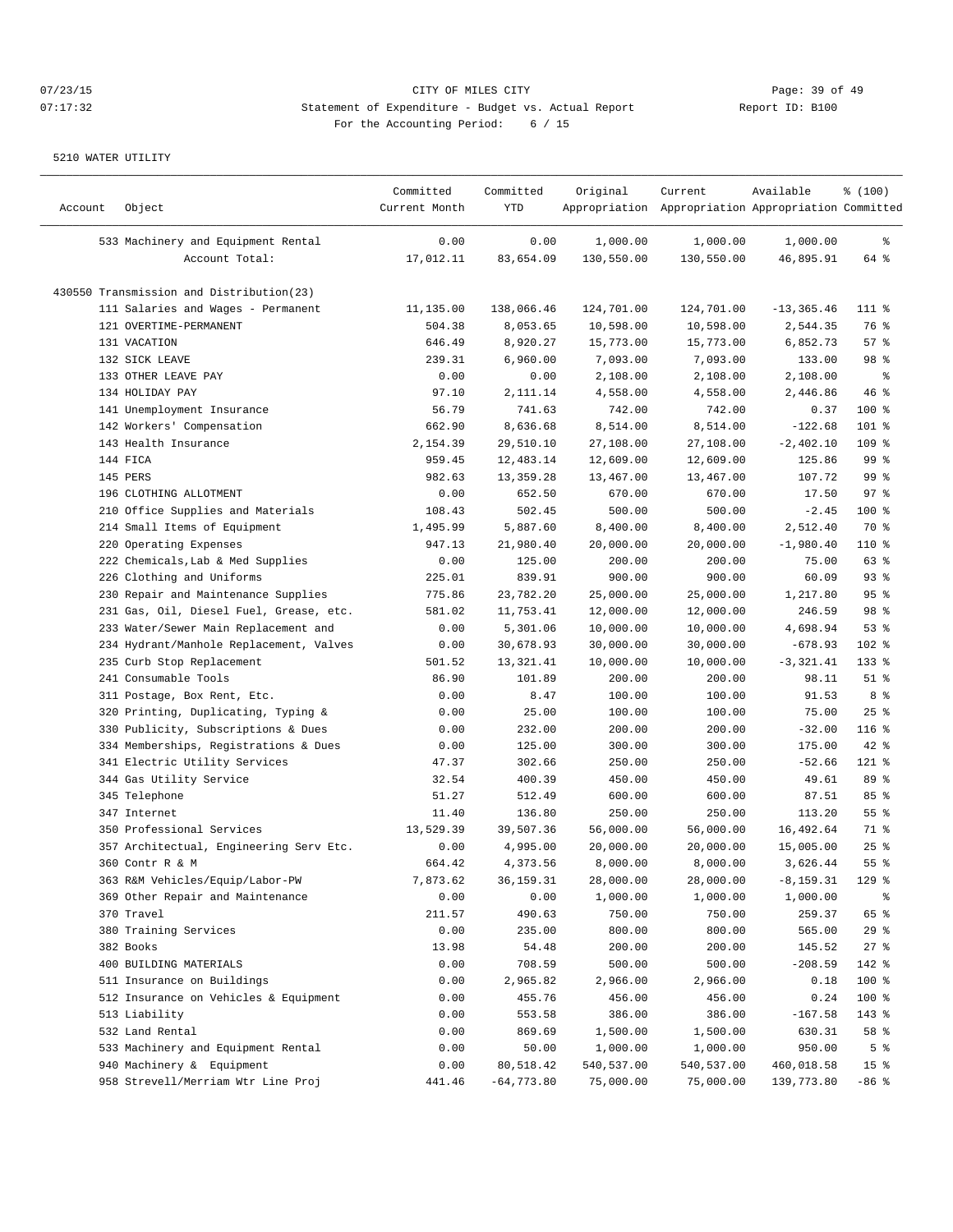| Account              | Object                                     | Committed<br>Current Month | Committed<br><b>YTD</b> | Original                                  | Current<br>Appropriation Appropriation Appropriation Committed | Available                 | % (100) |
|----------------------|--------------------------------------------|----------------------------|-------------------------|-------------------------------------------|----------------------------------------------------------------|---------------------------|---------|
|                      |                                            |                            |                         |                                           |                                                                |                           |         |
|                      | Account Total:                             | 45,037.32                  |                         | 452,675.32 1,084,486.00                   | 1,084,486.00                                                   | 631,810.68                | $42$ %  |
|                      | Account Group Total:                       |                            |                         | 106,581.49 1,059,026.74 2,115,028.00      |                                                                | 2,115,028.00 1,056,001.26 | $50*$   |
| 490000 DEBT SERVICE  |                                            |                            |                         |                                           |                                                                |                           |         |
|                      | 490200 Revenue Bonds                       |                            |                         |                                           |                                                                |                           |         |
|                      | 611 Principal-NE Wtr Line Phase II         | 8,000.00                   | 16,000.00               | 16,000.00                                 | 16,000.00                                                      | 0.00                      | $100$ % |
|                      | 615 Principal-Northeast Water Ln \$2.2     | 29,000.00                  | 58,000.00               | 58,000.00                                 | 58,000.00                                                      | 0.00                      | $100$ % |
|                      | 616 Principal-Carbon Hill Water Tank \$2.2 | 28,000.00                  | 56,000.00               | 56,000.00                                 | 56,000.00                                                      | 0.00                      | $100$ % |
|                      | 617 Principal - NE Wtr Line \$500k         | 7,000.00                   | 13,000.00               | 13,000.00                                 | 13,000.00                                                      | 0.00                      | $100$ % |
|                      | 618 Principal-Carbon Hill \$500k           | 7,000.00                   | 13,000.00               | 13,000.00                                 | 13,000.00                                                      | 0.00                      | 100 %   |
|                      | 622 Interest-NE Wtr Line Phase II          | 948.75                     | 1,927.50                | 1,928.00                                  | 1,928.00                                                       | 0.50                      | $100$ % |
|                      | 631 Interest - NE Wtr Line \$500k          | 5,940.00                   | 11,962.50               | 11,963.00                                 | 11,963.00                                                      | 0.50                      | $100$ % |
|                      | 632 Interest - Carbon Hill Wtr Tank \$500k | 5,940.00                   | 11,962.50               | 11,963.00                                 | 11,963.00                                                      | 0.50                      | 100 %   |
|                      | 634 Interest-Northeast Wtr Ln \$2.2        | 28,800.00                  | 58,035.00               | 58,035.00                                 | 58,035.00                                                      | 0.00                      | $100$ % |
|                      | 638 Interest-Carbon Hill Tank \$2.2        | 28,035.00                  | 56,490.00               | 56,490.00                                 | 56,490.00                                                      | 0.00                      | $100$ % |
|                      | Account Total:                             | 148,663.75                 | 296, 377.50             | 296,379.00                                | 296,379.00                                                     | 1.50                      | $100$ % |
|                      | Account Group Total:                       | 148,663.75                 | 296, 377.50             | 296,379.00                                | 296,379.00                                                     | 1.50                      | $100$ % |
| 510000 MISCELLANEOUS |                                            |                            |                         |                                           |                                                                |                           |         |
|                      | 510330 Comprehensive Liability Insurance   |                            |                         |                                           |                                                                |                           |         |
|                      | 513 Liability                              | 0.00                       | 6,242.85                | 6,243.00                                  | 6,243.00                                                       | 0.15                      | $100*$  |
|                      | Account Total:                             | 0.00                       | 6,242.85                | 6,243.00                                  | 6,243.00                                                       | 0.15                      | $100$ % |
|                      | Account Group Total:                       | 0.00                       | 6,242.85                | 6,243.00                                  | 6,243.00                                                       | 0.15                      | $100$ % |
|                      | 520000 OTHER FINANCING USES                |                            |                         |                                           |                                                                |                           |         |
|                      | 521000 Interfund Operating Transfers Out   |                            |                         |                                           |                                                                |                           |         |
|                      | 820 Transfers to Other Funds               | 9,971.73                   | 74,334.30               | 70,498.00                                 | 70,498.00                                                      | $-3.836.30$               | $105$ % |
|                      | Account Total:                             | 9,971.73                   | 74,334.30               | 70,498.00                                 | 70,498.00                                                      | $-3,836.30$               | $105$ % |
|                      | Account Group Total:                       | 9,971.73                   | 74,334.30               | 70,498.00                                 | 70,498.00                                                      | $-3,836.30$               | $105$ % |
|                      | Fund Total:                                |                            |                         | 265, 216.97 1, 436, 217.64 2, 488, 148.00 |                                                                | 2,488,148.00 1,051,930.36 | 58 %    |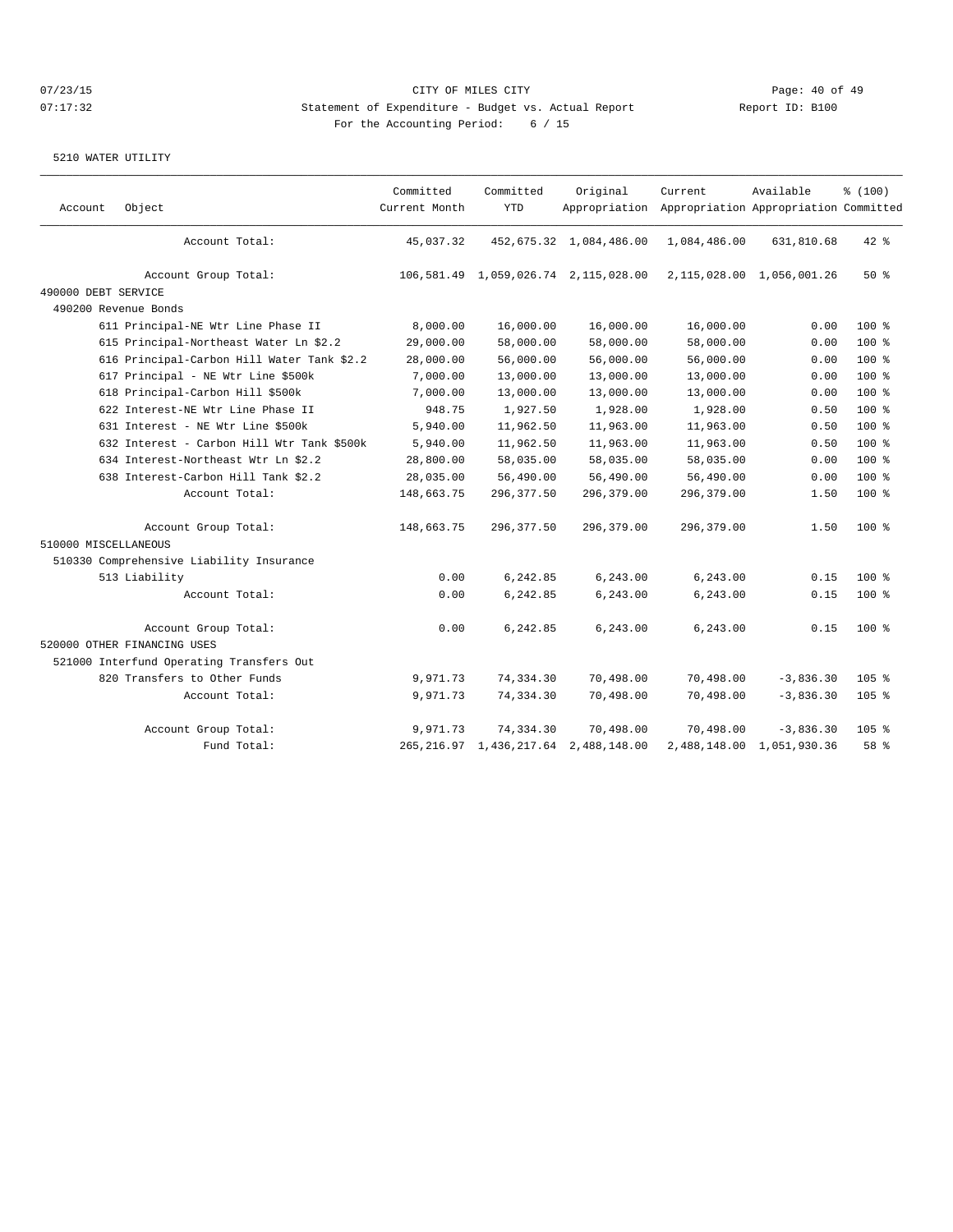# 07/23/15 Page: 41 of 49 07:17:32 Statement of Expenditure - Budget vs. Actual Report Changer Report ID: B100 For the Accounting Period: 6 / 15

| Account             | Object                                                      | Committed<br>Current Month | Committed<br><b>YTD</b> | Original            | Current<br>Appropriation Appropriation Appropriation Committed | Available          | % (100)         |
|---------------------|-------------------------------------------------------------|----------------------------|-------------------------|---------------------|----------------------------------------------------------------|--------------------|-----------------|
|                     | 410000 GENERAL GOVERNMENT                                   |                            |                         |                     |                                                                |                    |                 |
|                     | 411101 Labor Negotiations                                   |                            |                         |                     |                                                                |                    |                 |
|                     | 350 Professional Services                                   | 0.00                       | 157.50                  | 0.00                | 0.00                                                           | $-157.50$          | နွ              |
|                     | Account Total:                                              | 0.00                       | 157.50                  | 0.00                | 0.00                                                           | $-157.50$          | န့              |
|                     | Account Group Total:                                        | 0.00                       | 157.50                  | 0.00                | 0.00                                                           | $-157.50$          | နွ              |
| 430000 Public Works |                                                             |                            |                         |                     |                                                                |                    |                 |
|                     | 430610 Sewer Administration(29)                             |                            |                         |                     |                                                                |                    |                 |
|                     | 111 Salaries and Wages - Permanent                          | 2,005.19                   | 22,675.52               | 23,009.00           | 23,009.00                                                      | 333.48             | 99 %            |
|                     | 121 OVERTIME-PERMANENT                                      | 0.00                       | 97.96                   | 250.00              | 250.00                                                         | 152.04             | 39%             |
|                     | 131 VACATION                                                | 74.76                      | 2,556.81                | 1,500.00            | 1,500.00                                                       | $-1,056.81$        | 170%            |
|                     | 132 SICK LEAVE                                              | 72.32                      | 645.48                  | 1,000.00            | 1,000.00                                                       | 354.52             | 65 %            |
|                     | 141 Unemployment Insurance                                  | 9.68                       | 117.53                  | 116.00              | 116.00                                                         | $-1.53$            | 101 %           |
|                     | 142 Workers' Compensation                                   | 26.43                      | 320.26                  | 297.00              | 297.00                                                         | $-23.26$           | 108 %           |
|                     | 143 Health Insurance                                        | 321.90                     | 3,772.40                | 3,765.00            | 3,765.00                                                       | $-7.40$            | $100*$          |
|                     | 144 FICA                                                    | 164.67                     | 1,997.77                | 1,970.00            | 1,970.00                                                       | $-27.77$           | $101$ %         |
|                     | <b>145 PERS</b>                                             | 115.54                     | 1,370.93                | 2,105.00            | 2,105.00                                                       | 734.07             | 65 %            |
|                     | 196 CLOTHING ALLOTMENT                                      | 0.00                       | 137.50                  | 128.00              | 128.00                                                         | $-9.50$            | 107 %           |
|                     | 210 Office Supplies and Materials                           | 0.00                       | 2,135.16                | 2,000.00            | 2,000.00                                                       | $-135.16$          | 107 %           |
|                     | 214 Small Items of Equipment                                | 0.00                       | 410.00                  | 3,067.00            | 3,067.00                                                       | 2,657.00           | $13*$           |
|                     | 220 Operating Expenses                                      | 1,505.68                   | 3,937.33                | 1,500.00            | 1,500.00                                                       | $-2,437.33$        | $262$ %         |
|                     | 230 Repair and Maintenance Supplies                         | 0.00                       | 0.00                    | 200.00              | 200.00                                                         | 200.00             | နွ              |
|                     | 311 Postage, Box Rent, Etc.                                 | 679.26                     | 7.717.72                | 7,000.00            | 7,000.00                                                       | $-717.72$          | $110*$          |
|                     | 320 Printing, Duplicating, Typing &                         | 0.00                       | 1,304.61                | 2,100.00            | 2,100.00                                                       | 795.39             | 62 %            |
|                     | 330 Publicity, Subscriptions & Dues                         | 0.00                       | 1,568.94                | 1,000.00            | 1,000.00                                                       | $-568.94$          | 157 %           |
|                     | 345 Telephone                                               | 50.40                      | 547.13                  | 600.00              | 600.00                                                         | 52.87              | 91 <sup>°</sup> |
|                     | 347 Internet                                                | 19.51                      | 234.12                  | 225.00              | 225.00                                                         | $-9.12$            | $104$ %         |
|                     | 350 Professional Services                                   | 66.74                      | 2,631.06                | 4,000.00            | 4,000.00                                                       | 1,368.94           | 66 %            |
|                     | 360 Contr R & M                                             | 304.80                     | 7,558.05                | 5,000.00            | 5,000.00                                                       | $-2,558.05$        | 151 %           |
|                     | 370 Travel                                                  | 155.94                     | 454.95                  | 500.00              | 500.00                                                         | 45.05              | 91 <sup>°</sup> |
|                     | 380 Training Services                                       | 0.00                       | 18.34                   | 300.00              | 300.00                                                         | 281.66             | 6 %             |
|                     | 382 Books                                                   | 0.00                       | 114.14                  | 0.00                | 0.00                                                           | $-114.14$          | နွ              |
|                     | 521 Surety Bonds for Officials & Employees                  | 0.00                       | 0.00                    | 400.00              | 400.00                                                         | 400.00             | န္              |
|                     | 531 Building & Office Rental                                | 333.33                     | 3,999.96                | 5,500.00            | 5,500.00                                                       | 1,500.04           | 73 %            |
|                     | 540 Special Assessments                                     | 0.00                       | 3,217.50                | 5,200.00            | 5,200.00                                                       | 1,982.50           | 62 %            |
|                     | 810 Losses (Bad debt expense - Enterprise<br>Account Total: | 0.00<br>5,906.15           | 0.00<br>69,541.17       | 500.00<br>73,232.00 | 500.00<br>73,232.00                                            | 500.00<br>3,690.83 | ႜ<br>95%        |
|                     | 430630 Sewer Collection and Transmission(31)                |                            |                         |                     |                                                                |                    |                 |
|                     | 111 Salaries and Wages - Permanent                          | 10,801.28                  | 115,741.66              | 121,274.00          | 121,274.00                                                     | 5,532.34           | 95%             |
|                     | 121 OVERTIME-PERMANENT                                      | 503.41                     | 7,139.69                | 10,598.00           | 10,598.00                                                      | 3,458.31           | 67%             |
|                     | 131 VACATION                                                | 620.29                     | 7,263.81                | 15,773.00           | 15,773.00                                                      | 8,509.19           | 46%             |
|                     | 132 SICK LEAVE                                              | 239.32                     | 4,687.68                | 7,093.00            | 7,093.00                                                       | 2,405.32           | 66 %            |
|                     | 133 OTHER LEAVE PAY                                         | 0.00                       | 0.00                    | 1,811.00            | 1,811.00                                                       | 1,811.00           | ႜၟ              |
|                     | 134 HOLIDAY PAY                                             | 97.10                      | 2,111.14                | 4,558.00            | 4,558.00                                                       | 2,446.86           | 46 %            |
|                     | 141 Unemployment Insurance                                  | 55.21                      | 618.63                  | 737.00              | 737.00                                                         | 118.37             | 84 %            |
|                     | 142 Workers' Compensation                                   | 642.85                     | 7,131.14                | 8,316.00            | 8,316.00                                                       | 1,184.86           | 86 %            |
|                     | 143 Health Insurance                                        | 2,124.19                   | 25,366.37               | 26,732.00           | 26,732.00                                                      | 1,365.63           | 95%             |
|                     | 144 FICA                                                    | 932.20                     | 10,450.71               | 12,519.00           | 12,519.00                                                      | 2,068.29           | 83 %            |
|                     | 145 PERS                                                    | 959.27                     | 11,145.97               | 13,162.00           | 13,162.00                                                      | 2,016.03           | 85%             |
|                     | 196 CLOTHING ALLOTMENT                                      | 0.00                       | 495.00                  | 475.00              | 475.00                                                         | $-20.00$           | $104$ %         |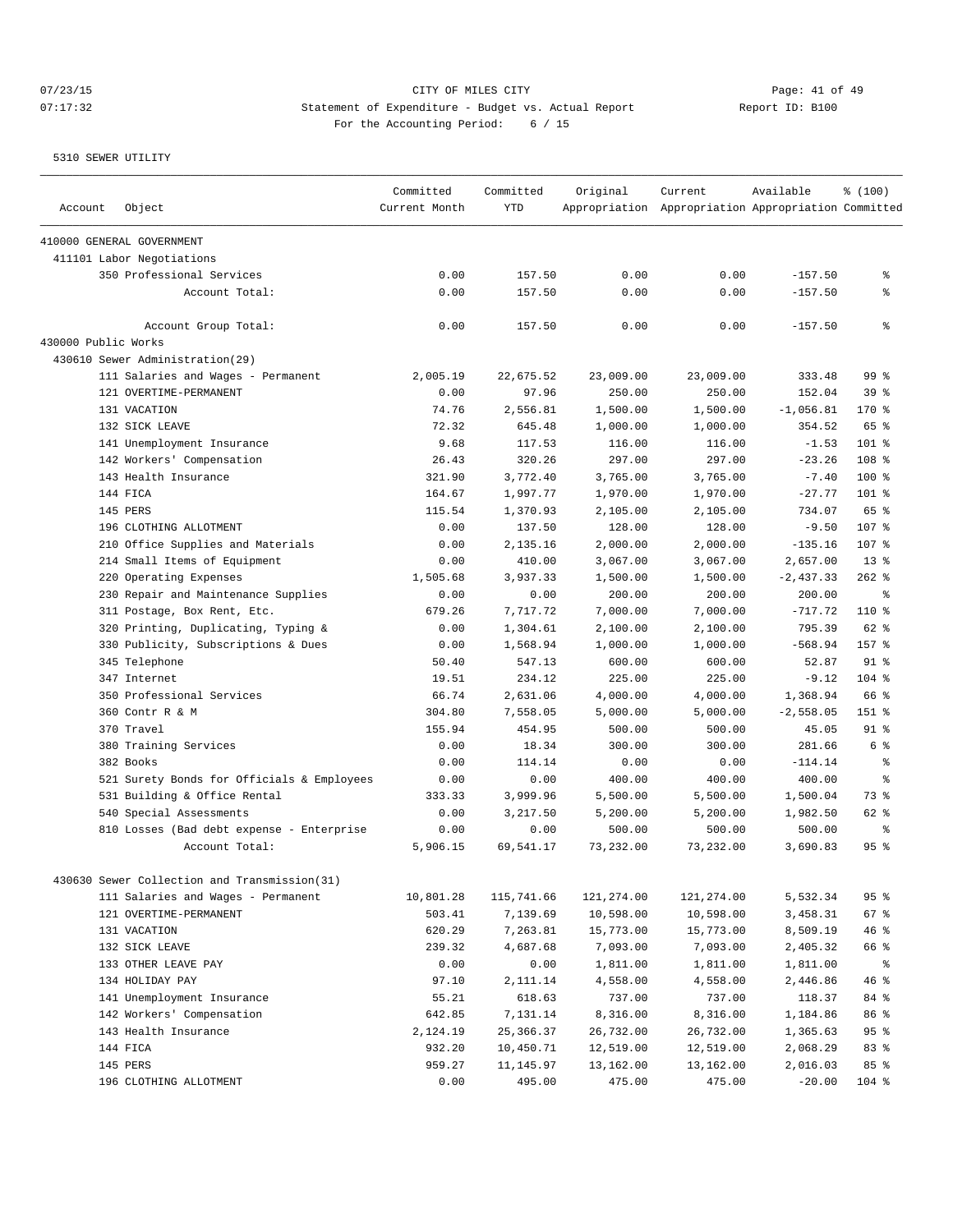| Account | Object                                  | Committed<br>Current Month | Committed<br>YTD | Original   | Current<br>Appropriation Appropriation Appropriation Committed | Available     | % (100)         |
|---------|-----------------------------------------|----------------------------|------------------|------------|----------------------------------------------------------------|---------------|-----------------|
|         | 210 Office Supplies and Materials       | 108.43                     | 491.38           | 350.00     | 350.00                                                         | $-141.38$     | $140$ %         |
|         | 214 Small Items of Equipment            | 380.05                     | 3,203.95         | 4,162.00   | 4,162.00                                                       | 958.05        | 77.8            |
|         | 220 Operating Expenses                  | 497.96                     | 3,127.88         | 2,500.00   | 2,500.00                                                       | $-627.88$     | $125$ %         |
|         | 222 Chemicals, Lab & Med Supplies       | 0.00                       | 1,190.50         | 3,000.00   | 3,000.00                                                       | 1,809.50      | $40*$           |
|         | 226 Clothing and Uniforms               | 224.99                     | 1,017.13         | 700.00     | 700.00                                                         | $-317.13$     | 145 %           |
|         | 230 Repair and Maintenance Supplies     | $-47.62$                   | 2,764.94         | 7,000.00   | 7,000.00                                                       | 4,235.06      | 39 %            |
|         | 231 Gas, Oil, Diesel Fuel, Grease, etc. | 581.01                     | 11,674.33        | 11,000.00  | 11,000.00                                                      | $-674.33$     | $106$ %         |
|         | 233 Water/Sewer Main Replacement and    | 1,049.40                   | 2,874.39         | 5,000.00   | 5,000.00                                                       | 2,125.61      | 57%             |
|         | 234 Hydrant/Manhole Replacement, Valves | 2,435.00                   | 3,906.19         | 10,000.00  | 10,000.00                                                      | 6,093.81      | 39 %            |
|         | 241 Consumable Tools                    | 81.91                      | 81.91            | 100.00     | 100.00                                                         | 18.09         | 82 %            |
|         | 311 Postage, Box Rent, Etc.             | 37.12                      | 37.12            | 50.00      | 50.00                                                          | 12.88         | 74 %            |
|         | 320 Printing, Duplicating, Typing &     | 0.00                       | 24.99            | 75.00      | 75.00                                                          | 50.01         | $33$ $%$        |
|         | 330 Publicity, Subscriptions & Dues     | 0.00                       | 54.00            | 125.00     | 125.00                                                         | 71.00         | 43%             |
|         | 334 Memberships, Registrations & Dues   | 0.00                       | 125.00           | 200.00     | 200.00                                                         | 75.00         | 63 %            |
|         | 341 Electric Utility Services           | 0.00                       | 167.54           | 200.00     | 200.00                                                         | 32.46         | 84 %            |
|         | 344 Gas Utility Service                 | 0.00                       | 312.83           | 400.00     | 400.00                                                         | 87.17         | 78 %            |
|         | 345 Telephone                           | 51.26                      | 512.34           | 550.00     | 550.00                                                         | 37.66         | 93%             |
|         | 347 Internet                            | 11.40                      | 136.80           | 125.00     | 125.00                                                         | $-11.80$      | 109 %           |
|         | 350 Professional Services               | 13, 454.37                 | 40, 444.56       | 60,000.00  | 60,000.00                                                      | 19,555.44     | 67 %            |
|         | 356 Purchsed Services (MMIA Div '01)    | 0.00                       | 0.00             | 2,000.00   | 2,000.00                                                       | 2,000.00      | နွ              |
|         | 357 Architectual, Engineering Serv Etc. | 0.00                       | 0.00             | 5,000.00   | 5,000.00                                                       | 5,000.00      | ి               |
|         | 360 Contr R & M                         | 664.42                     | 3,550.89         | 3,000.00   | 3,000.00                                                       | $-550.89$     | 118 %           |
|         | 363 R&M Vehicles/Equip/Labor-PW         | 10,068.20                  | 37,208.15        | 27,000.00  | 27,000.00                                                      | $-10, 208.15$ | 138 %           |
|         | 369 Other Repair and Maintenance        | 0.00                       | 0.00             | 2,500.00   | 2,500.00                                                       | 2,500.00      | နွ              |
|         | 370 Travel                              | 132.35                     | 334.40           | 400.00     | 400.00                                                         | 65.60         | 84 %            |
|         | 380 Training Services                   | 0.00                       | 235.00           | 350.00     | 350.00                                                         | 115.00        | $67$ %          |
|         | 382 Books                               | 0.00                       | 40.50            | 100.00     | 100.00                                                         | 59.50         | 41 %            |
|         | 400 BUILDING MATERIALS                  | 0.00                       | 390.13           | 0.00       | 0.00                                                           | $-390.13$     | ႜ               |
|         | 512 Insurance on Vehicles & Equipment   | 0.00                       | 1,389.02         | 1,390.00   | 1,390.00                                                       | 0.98          | 100 %           |
|         | 513 Liability                           | 0.00                       | 4,970.42         | 5,000.00   | 5,000.00                                                       | 29.58         | 99 <sup>°</sup> |
|         | 532 Land Rental                         | 0.00                       | 146.16           | 700.00     | 700.00                                                         | 553.84        | $21$ %          |
|         | 533 Machinery and Equipment Rental      | 1,290.00                   | 1,290.00         | 1,000.00   | 1,000.00                                                       | $-290.00$     | $129$ %         |
|         | 940 Machinery & Equipment               | 0.00                       | 112,580.60       | 104,384.00 | 104,384.00                                                     | $-8, 196.60$  | $108$ %         |
|         | Account Total:                          | 47,995.37                  | 426, 434.85      | 481,409.00 | 481,409.00                                                     | 54,974.15     | 89 %            |
|         | 430640 Sewer Treatment and Disposal(33) |                            |                  |            |                                                                |               |                 |
|         | 111 Salaries and Wages - Permanent      | 8,398.03                   | 93, 173. 20      | 94,425.00  | 94,425.00                                                      | 1,251.80      | 99 %            |
|         | 121 OVERTIME-PERMANENT                  | 587.87                     | 3,597.93         | 6,848.00   | 6,848.00                                                       | 3,250.07      | 53 %            |
|         | 131 VACATION                            | 909.14                     | 6,853.51         | 6,309.00   | 6,309.00                                                       | $-544.51$     | 109 %           |
|         | 132 SICK LEAVE                          | 461.43                     | 2,888.59         | 2,810.00   | 2,810.00                                                       | $-78.59$      | 103 %           |
|         | 133 OTHER LEAVE PAY                     | 36.88                      | 420.66           | 3,817.00   | 3,817.00                                                       | 3,396.34      | 11 <sub>8</sub> |
|         | 134 HOLIDAY PAY                         | 154.02                     | 1,887.11         | 2,167.00   | 2,167.00                                                       | 279.89        | 87%             |
|         | 141 Unemployment Insurance              | 47.41                      | 490.77           | 524.00     | 524.00                                                         | 33.23         | $94$ %          |
|         | 142 Workers' Compensation               | 638.12                     | 6,689.88         | 6,238.00   | 6,238.00                                                       | $-451.88$     | 107 %           |
|         | 143 Health Insurance                    | 1,506.30                   | 17,655.47        | 17,169.00  | 17,169.00                                                      | $-486.47$     | 103 %           |
|         | 144 FICA                                | 773.77                     | 7,879.05         | 8,903.00   | 8,903.00                                                       | 1,023.95      | 88 %            |
|         | 145 PERS                                | 782.72                     | 8,791.41         | 9,508.00   | 9,508.00                                                       | 716.59        | $92$ %          |
|         | 196 CLOTHING ALLOTMENT                  | 0.00                       | 351.00           | 351.00     | 351.00                                                         | 0.00          | 100 %           |
|         | 210 Office Supplies and Materials       | 0.00                       | 69.78            | 150.00     | 150.00                                                         | 80.22         | 47 %            |
|         | 214 Small Items of Equipment            | 1,001.30                   | 10,669.49        | 24,000.00  | 24,000.00                                                      | 13,330.51     | 44 %            |
|         | 220 Operating Expenses                  | 109.23                     | 2,013.58         | 3,000.00   | 3,000.00                                                       | 986.42        | $67$ %          |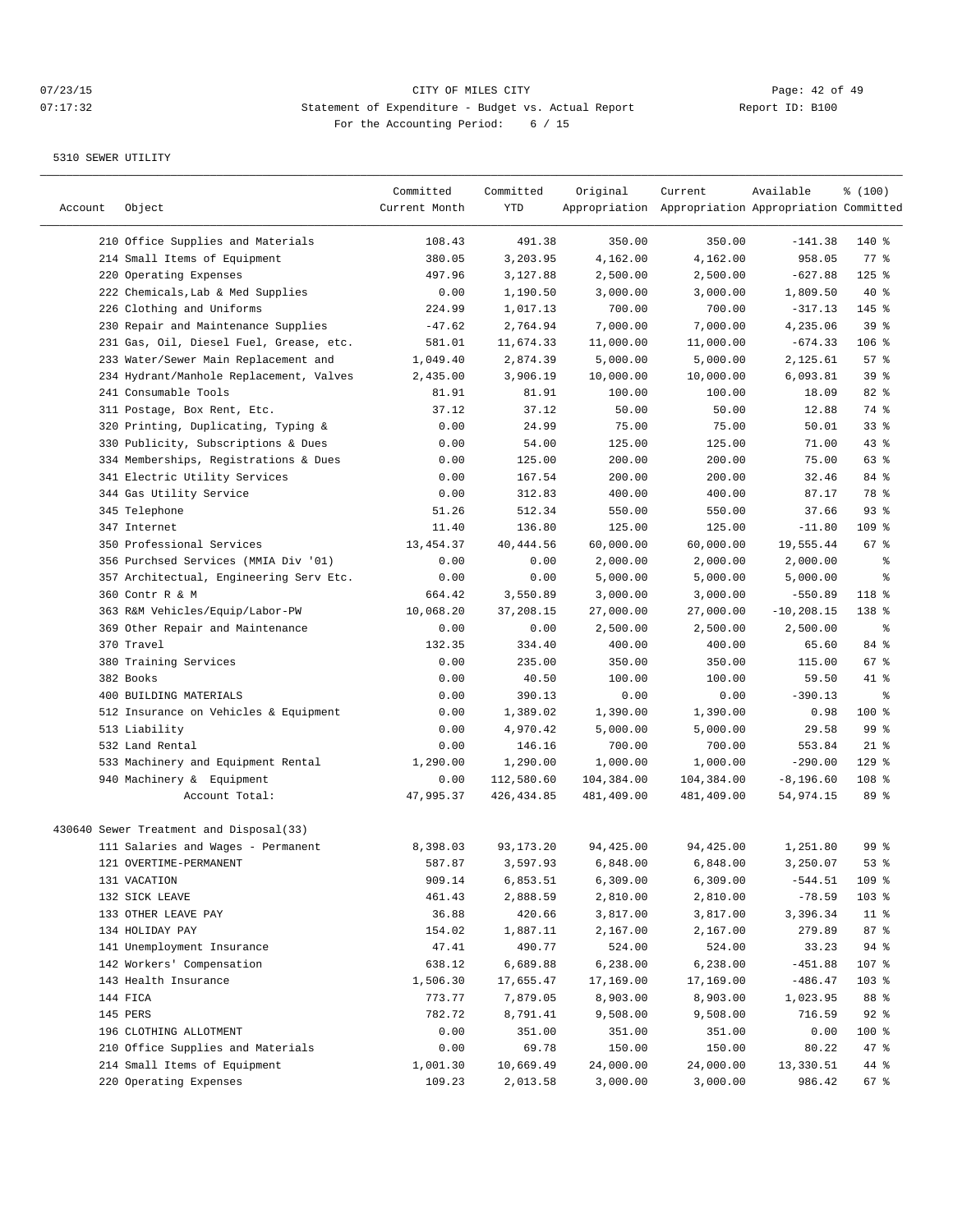| Account | Object                                    | Committed<br>Current Month | Committed<br>YTD | Original                   | Current<br>Appropriation Appropriation Appropriation Committed | Available                 | % (100)            |
|---------|-------------------------------------------|----------------------------|------------------|----------------------------|----------------------------------------------------------------|---------------------------|--------------------|
|         | 222 Chemicals, Lab & Med Supplies         | 796.22                     | 8,385.81         | 7,000.00                   | 7,000.00                                                       | $-1, 385.81$              | 120 %              |
|         | 226 Clothing and Uniforms                 | 0.00                       | 247.27           | 500.00                     | 500.00                                                         | 252.73                    | 49 %               |
|         | 230 Repair and Maintenance Supplies       | 330.04                     | 11,526.16        | 8,000.00                   | 8,000.00                                                       | $-3,526.16$               | 144 %              |
|         | 231 Gas, Oil, Diesel Fuel, Grease, etc.   | 177.19                     | 1,798.13         | 2,000.00                   | 2,000.00                                                       | 201.87                    | $90*$              |
|         | 241 Consumable Tools                      | 0.00                       | 0.00             | 100.00                     | 100.00                                                         | 100.00                    | ್ಠಿ                |
|         | <b>300 PURCHASED SERVICES</b>             | 0.00                       | 0.00             | 750.00                     | 750.00                                                         | 750.00                    | န္                 |
|         | 311 Postage, Box Rent, Etc.               | 8.56                       | 55.06            | 100.00                     | 100.00                                                         | 44.94                     | 55%                |
|         | 320 Printing, Duplicating, Typing &       | 0.00                       | 0.00             | 100.00                     | 100.00                                                         | 100.00                    | ႜ                  |
|         | 330 Publicity, Subscriptions & Dues       | 0.00                       | 162.50           | 100.00                     | 100.00                                                         | $-62.50$                  | 163 %              |
|         | 334 Memberships, Registrations & Dues     | 0.00                       | 504.00           | 700.00                     | 700.00                                                         | 196.00                    | 72 %               |
|         | 341 Electric Utility Services             | 4,441.61                   | 50,340.82        | 68,000.00                  | 68,000.00                                                      | 17,659.18                 | 74 %               |
|         | 342 Water Utility Services                | 67.73                      | 817.21           | 1,000.00                   | 1,000.00                                                       | 182.79                    | 82 %               |
|         | 343 Sewer Utility Services                | 45.91                      | 575.45           | 450.00                     | 450.00                                                         | $-125.45$                 | 128 %              |
|         | 345 Telephone                             | 38.27                      | 401.57           | 800.00                     | 800.00                                                         | 398.43                    | 50%                |
|         | 346 Garbage Service                       | 107.42                     | 729.68           | 800.00                     | 800.00                                                         | 70.32                     | $91$ %             |
|         | 347 Internet                              | 45.60                      | 547.20           | 500.00                     | 500.00                                                         | $-47.20$                  | $109$ %            |
|         | 350 Professional Services                 | 0.00                       | 361.50           | 500.00                     | 500.00                                                         | 138.50                    | 72 %               |
|         | 352 Wtr/Swr Lab Testing                   | 177.00                     | 6,859.25         | 8,000.00                   | 8,000.00                                                       | 1,140.75                  | 86 %               |
|         | 357 Architectual, Engineering Serv Etc.   | 495.47                     | 495.47           | 5,000.00                   | 5,000.00                                                       | 4,504.53                  | $10*$              |
|         | 360 Contr R & M                           | 5,969.79                   | 7,354.61         | 7,500.00                   | 7,500.00                                                       | 145.39                    | 98 %               |
|         | 363 R&M Vehicles/Equip/Labor-PW           | 55.45                      | 546.17           | 8,000.00                   | 8,000.00                                                       | 7,453.83                  | 7%                 |
|         | 370 Travel                                | 152.46                     | 658.95           | 750.00                     | 750.00                                                         | 91.05                     | 88 %               |
|         | 380 Training Services                     | 0.00                       | 498.80           | 750.00                     | 750.00                                                         | 251.20                    | 67%                |
|         | 382 Books                                 | 0.00                       | 82.91            | 200.00                     | 200.00                                                         | 117.09                    | 41 %               |
|         | 400 BUILDING MATERIALS                    | 0.00                       | 0.00             | 500.00                     | 500.00                                                         | 500.00                    | နွ                 |
|         | 511 Insurance on Buildings                | 0.00                       | 7,114.87         | 7,115.00                   | 7,115.00                                                       | 0.13                      | 100 %              |
|         | 512 Insurance on Vehicles & Equipment     | 0.00                       | 260.67           | 261.00                     | 261.00                                                         | 0.33                      | $100$ %            |
|         | 533 Machinery and Equipment Rental        | 0.00                       | 0.00             | 2,000.00                   | 2,000.00                                                       | 2,000.00                  | ႜ                  |
|         | 810 Losses (Bad debt expense - Enterprise | 0.00                       | 0.00             | 2,000.00                   | 2,000.00                                                       | 2,000.00                  | နွ                 |
|         | 920 Buildings                             | 29,807.73                  |                  | 113,561.51 6,976,000.00    |                                                                | 6,976,000.00 6,862,438.49 | 2 <sub>8</sub>     |
|         | 940 Machinery & Equipment                 | 0.00                       | 812.00           | 0.00                       | 0.00                                                           | $-812.00$                 | ್ಠಿ                |
|         | Account Total:                            | 58,122.67                  |                  | 378, 129.00 7, 295, 695.00 |                                                                | 7,295,695.00 6,917,566.00 | 5 <sup>°</sup>     |
|         | 430690 Sewer Lift Stations(32)            |                            |                  |                            |                                                                |                           |                    |
|         | 111 Salaries and Wages - Permanent        | 5,265.14                   | 58,965.66        | 59,557.00                  | 59,557.00                                                      | 591.34                    | 99 %               |
|         | 121 OVERTIME-PERMANENT                    | 392.07                     | 2,399.52         | 3,134.00                   | 3,134.00                                                       | 734.48                    | $77$ $\frac{6}{9}$ |
|         | 131 VACATION                              | 579.89                     | 4,276.28         | 4,206.00                   | 4,206.00                                                       | $-70.28$                  | $102$ %            |
|         | 132 SICK LEAVE                            | 307.63                     | 1,871.57         | 1,840.00                   | 1,840.00                                                       | $-31.57$                  | $102$ %            |
|         | 133 OTHER LEAVE PAY                       | 24.59                      | 280.44           | 1,117.00                   | 1,117.00                                                       | 836.56                    | $25$ %             |
|         | 134 HOLIDAY PAY                           | 102.68                     | 1,258.55         | 1,133.00                   | 1,133.00                                                       | $-125.55$                 | 111 %              |
|         | 141 Unemployment Insurance                | 29.95                      | 311.09           | 320.00                     | 320.00                                                         | 8.91                      | 97%                |
|         | 142 Workers' Compensation                 | 405.47                     | 4,264.84         | 3,717.00                   | 3,717.00                                                       | $-547.84$                 | 115 %              |
|         | 143 Health Insurance                      | 972.09                     | 11,393.72        | 11,370.00                  | 11,370.00                                                      | $-23.72$                  | 100 %              |
|         | 144 FICA                                  | 488.54                     | 4,988.21         | 5,430.00                   | 5,430.00                                                       | 441.79                    | $92$ $%$           |
|         | 145 PERS                                  | 498.56                     | 5,581.28         | 5,800.00                   | 5,800.00                                                       | 218.72                    | 96%                |
|         | 196 CLOTHING ALLOTMENT                    | 0.00                       | 226.50           | 236.00                     | 236.00                                                         | 9.50                      | 96%                |
|         | 210 Office Supplies and Materials         | 0.00                       | 71.11            | 150.00                     | 150.00                                                         | 78.89                     | 47 %               |
|         | 214 Small Items of Equipment              | 6,240.94                   | 7,452.94         | 36,500.00                  | 36,500.00                                                      | 29,047.06                 | $20*$              |
|         | 220 Operating Expenses                    | 77.45                      | 606.80           | 1,000.00                   | 1,000.00                                                       | 393.20                    | 61 %               |
|         | 222 Chemicals, Lab & Med Supplies         | 221.55                     | 2,608.81         | 3,000.00                   | 3,000.00                                                       | 391.19                    | 87%                |
|         | 226 Clothing and Uniforms                 | 0.00                       | 85.56            | 100.00                     | 100.00                                                         | 14.44                     | 86 %               |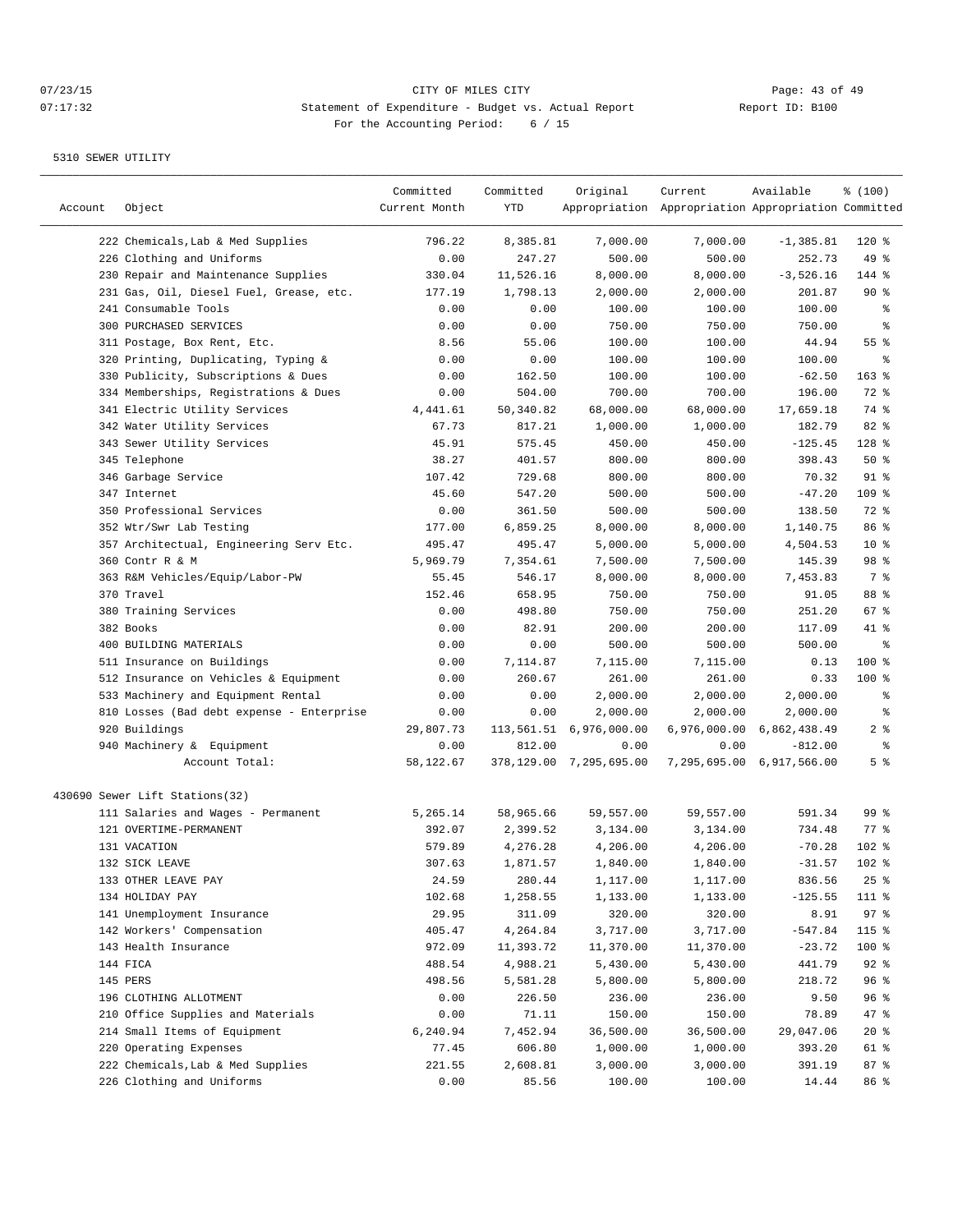|                      |                                          | Committed     | Committed   | Original                             | Current                                             | Available                 | % (100)         |
|----------------------|------------------------------------------|---------------|-------------|--------------------------------------|-----------------------------------------------------|---------------------------|-----------------|
| Account              | Object                                   | Current Month | <b>YTD</b>  |                                      | Appropriation Appropriation Appropriation Committed |                           |                 |
|                      | 230 Repair and Maintenance Supplies      | 871.58        | 4,637.82    | 5,500.00                             | 5,500.00                                            | 862.18                    | 84 %            |
|                      | 231 Gas, Oil, Diesel Fuel, Grease, etc.  | 253.13        | 2,193.31    | 2,500.00                             | 2,500.00                                            | 306.69                    | 88 %            |
|                      | 241 Consumable Tools                     | 0.00          | 0.00        | 100.00                               | 100.00                                              | 100.00                    | ి               |
|                      | 311 Postage, Box Rent, Etc.              | 0.00          | 0.00        | 50.00                                | 50.00                                               | 50.00                     | န္              |
|                      | 341 Electric Utility Services            | 921.02        | 17, 127. 19 | 12,580.00                            | 12,580.00                                           | $-4, 547.19$              | 136 %           |
|                      | 344 Gas Utility Service                  | 59.08         | 862.92      | 1,500.00                             | 1,500.00                                            | 637.08                    | 58 %            |
|                      | 345 Telephone                            | 0.00          | 0.00        | 500.00                               | 500.00                                              | 500.00                    | ႜ               |
|                      | 346 Garbage Service                      | 499.07        | 499.07      | 0.00                                 | 0.00                                                | $-499.07$                 | န္              |
|                      | 347 Internet                             | 0.00          | 0.00        | 230.00                               | 230.00                                              | 230.00                    | ⊱               |
|                      | 352 Wtr/Swr Lab Testing                  | 0.00          | 0.00        | 250.00                               | 250.00                                              | 250.00                    | နွ              |
|                      | 357 Architectual, Engineering Serv Etc.  | 1,010.47      | 2,660.31    | 0.00                                 | 0.00                                                | $-2,660.31$               | $\,$ $\,$ $\,$  |
|                      | 360 Contr R & M                          | 1,350.00      | 2,456.95    | 2,500.00                             | 2,500.00                                            | 43.05                     | 98 %            |
|                      | 369 Other Repair and Maintenance         | 0.00          | 0.00        | 1,000.00                             | 1,000.00                                            | 1,000.00                  | $\approx$       |
|                      | 370 Travel                               | 48.12         | 345.54      | 500.00                               | 500.00                                              | 154.46                    | 69 %            |
|                      | 380 Training Services                    | 0.00          | 433.04      | 500.00                               | 500.00                                              | 66.96                     | 87%             |
|                      | 382 Books                                | 0.00          | 28.40       | 50.00                                | 50.00                                               | 21.60                     | 57%             |
|                      | 400 BUILDING MATERIALS                   | 0.00          | 0.00        | 100.00                               | 100.00                                              | 100.00                    | ి               |
|                      | 511 Insurance on Buildings               | 0.00          | 1,650.50    | 1,651.00                             | 1,651.00                                            | 0.50                      | $100*$          |
|                      | 513 Liability                            | 0.00          | 0.00        | 3,750.00                             | 3,750.00                                            | 3,750.00                  | $\,$ $\,$ $\,$  |
|                      | 532 Land Rental                          | 0.00          | 530.45      | 700.00                               | 700.00                                              | 169.55                    | 76 %            |
|                      | 533 Machinery and Equipment Rental       | 0.00          | 0.00        | 150.00                               | 150.00                                              | 150.00                    | ి               |
|                      | Account Total:                           | 20,619.02     | 140,068.38  | 172,721.00                           | 172,721.00                                          | 32,652.62                 | 81 %            |
|                      | Account Group Total:                     |               |             | 132,643.21 1,014,173.40 8,023,057.00 |                                                     | 8,023,057.00 7,008,883.60 | 13 <sup>8</sup> |
| 490000 DEBT SERVICE  |                                          |               |             |                                      |                                                     |                           |                 |
| 490200 Revenue Bonds |                                          |               |             |                                      |                                                     |                           |                 |
|                      | 608 Prpl-Wastewater Project Phase I      | 30,000.00     | 60,000.00   | 60,000.00                            | 60,000.00                                           | 0.00                      | 100 %           |
|                      | 626 Interest-Wastewater Project Phase I  | 20,490.00     | 41,430.00   | 41,430.00                            | 41,430.00                                           | 0.00                      | 100 %           |
|                      | Account Total:                           | 50,490.00     | 101,430.00  | 101,430.00                           | 101,430.00                                          | 0.00                      | $100*$          |
|                      | Account Group Total:                     | 50,490.00     | 101,430.00  | 101,430.00                           | 101,430.00                                          | 0.00                      | $100*$          |
| 510000 MISCELLANEOUS |                                          |               |             |                                      |                                                     |                           |                 |
|                      | 510330 Comprehensive Liability Insurance |               |             |                                      |                                                     |                           |                 |
|                      | 513 Liability                            | 0.00          | 26,070.69   | 26,071.00                            | 26,071.00                                           | 0.31                      | $100*$          |
|                      | Account Total:                           | 0.00          | 26,070.69   | 26,071.00                            | 26,071.00                                           | 0.31                      | $100*$          |
|                      | Account Group Total:                     | 0.00          | 26,070.69   | 26,071.00                            | 26,071.00                                           | 0.31                      | $100*$          |
|                      | 520000 OTHER FINANCING USES              |               |             |                                      |                                                     |                           |                 |
|                      | 521000 Interfund Operating Transfers Out |               |             |                                      |                                                     |                           |                 |
|                      | 820 Transfers to Other Funds             | 8,722.75      | 54,776.54   | 55,510.00                            | 55,510.00                                           | 733.46                    | 99 <sup>°</sup> |
|                      | Account Total:                           | 8,722.75      | 54,776.54   | 55,510.00                            | 55,510.00                                           | 733.46                    | 99 <sup>°</sup> |
|                      | Account Group Total:                     | 8,722.75      | 54,776.54   | 55,510.00                            | 55,510.00                                           | 733.46                    | 99 <sup>°</sup> |
|                      | Fund Total:                              |               |             | 191,855.96 1,196,608.13 8,206,068.00 |                                                     | 8,206,068.00 7,009,459.87 | 15 <sup>8</sup> |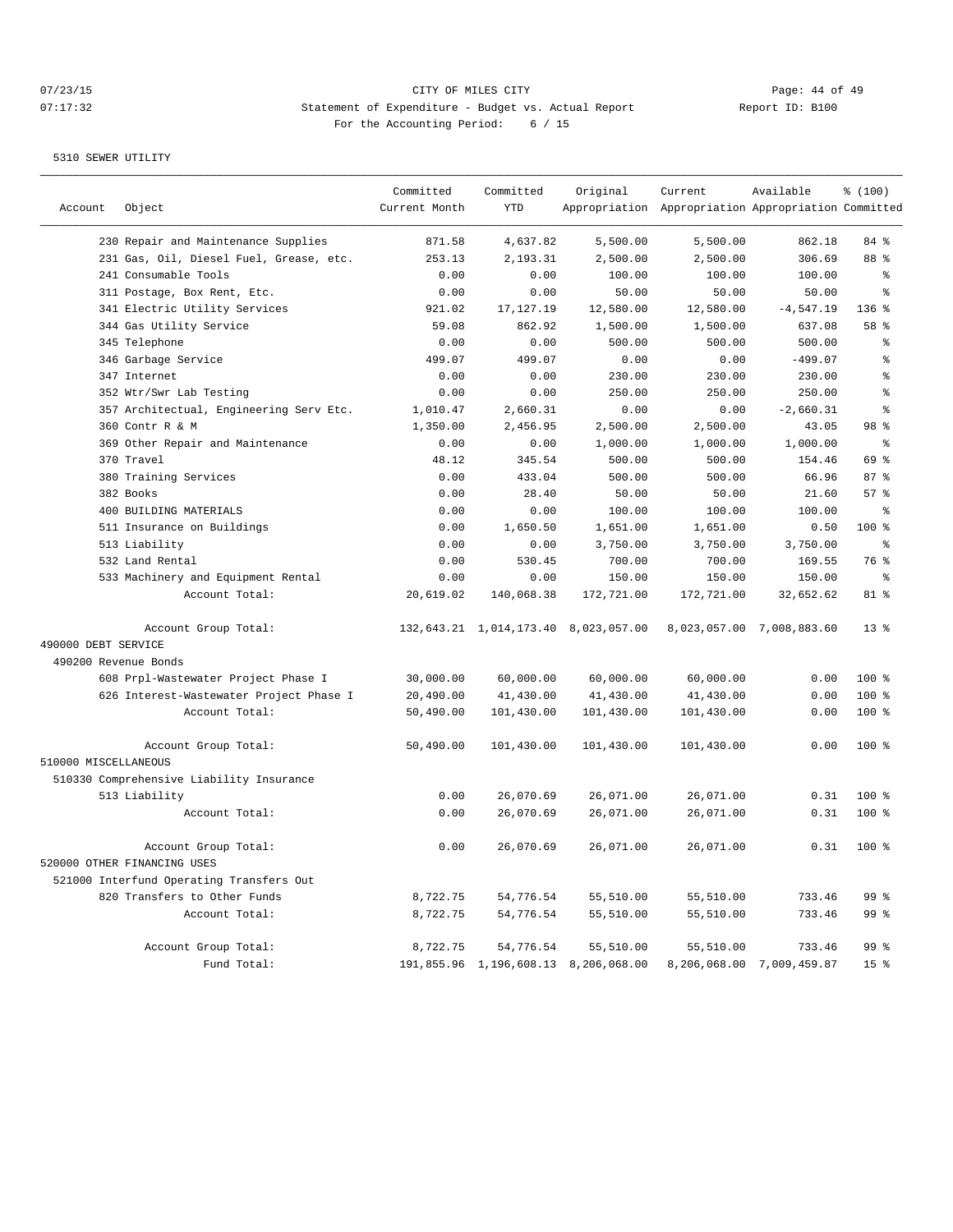5510 AMBULANCE FUND

| Account              | Object                                                          | Committed<br>Current Month | Committed<br>YTD     | Original             | Current<br>Appropriation Appropriation Appropriation Committed | Available                | \$(100)        |
|----------------------|-----------------------------------------------------------------|----------------------------|----------------------|----------------------|----------------------------------------------------------------|--------------------------|----------------|
|                      |                                                                 |                            |                      |                      |                                                                |                          |                |
| 420000 PUBLIC SAFETY |                                                                 |                            |                      |                      |                                                                |                          |                |
|                      | 420730 Emergency Medical Services-Ambulance                     |                            |                      |                      |                                                                |                          | $103$ %        |
|                      | 111 Salaries and Wages - Permanent                              | 15,181.16                  | 160,789.83           | 156,172.00           | 156,172.00                                                     | $-4,617.83$              |                |
|                      | 112 SALARIES AND WAGES - PART PAID                              | 1,960.99                   | 7,782.05             | 4,000.00             | 4,000.00                                                       | $-3,782.05$              | 195 %          |
|                      | 121 OVERTIME-PERMANENT                                          | 4,725.16                   | 79,731.79            | 60,000.00            | 60,000.00<br>10,000.00                                         | $-19,731.79$             | $133$ $%$      |
|                      | 131 VACATION                                                    | 0.00                       | 4,685.64             | 10,000.00            |                                                                | 5,314.36                 | 47 %<br>95%    |
|                      | 132 SICK LEAVE<br>133 OTHER LEAVE PAY                           | 1,668.45<br>399.66         | 9,464.41<br>594.89   | 10,000.00            | 10,000.00<br>2,000.00                                          | 535.59                   | $30*$          |
|                      | 134 HOLIDAY PAY                                                 | 404.54                     | 4,517.22             | 2,000.00<br>7,000.00 |                                                                | 1,405.11<br>2,482.78     | 65 %           |
|                      | 141 Unemployment Insurance                                      | 109.56                     |                      | 1,105.00             | 7,000.00                                                       |                          | 109 %          |
|                      |                                                                 | 864.77                     | 1,203.94<br>9,177.86 | 6, 193.00            | 1,105.00<br>6, 193.00                                          | $-98.94$<br>$-2,984.86$  | 148 %          |
|                      | 142 Workers' Compensation<br>143 Health Insurance               | 2,527.93                   | 27,596.65            | 29,518.00            | 29,518.00                                                      | 1,921.35                 | $93$ $%$       |
|                      | 144 FICA                                                        | 473.88                     | 4,352.45             | 3,561.00             | 3,561.00                                                       | $-791.45$                | 122 %          |
|                      | 147 Firemen's Pension                                           | 2,047.10                   | 23, 208. 27          | 35,264.00            |                                                                | 12,055.73                | 66 %           |
|                      | 210 Office Supplies and Materials                               |                            | 590.66               | 1,000.00             | 35,264.00<br>1,000.00                                          | 409.34                   | 59 %           |
|                      | 214 Small Items of Equipment                                    | 0.00<br>238.85             | 29, 495.33           | 5,000.00             |                                                                | 217.37                   | 99 %           |
|                      |                                                                 |                            |                      | 4,000.00             | 29,712.70                                                      |                          |                |
|                      | 220 Operating Expenses                                          | 989.10                     | 1,736.57             |                      | 4,000.00                                                       | 2,263.43<br>$-2, 297.01$ | 43%<br>$123$ % |
|                      | 222 Chemicals, Lab & Med Supplies                               | 261.46<br>0.00             | 12,297.01            | 10,000.00            | 10,000.00                                                      |                          | နွ             |
|                      | 226 Clothing and Uniforms                                       |                            | 50.00                | 0.00                 | 0.00<br>5,000.00                                               | $-50.00$                 | 49 %           |
|                      | 230 Repair and Maintenance Supplies                             | 0.00                       | 2,440.57             | 5,000.00             | 18,000.00                                                      | 2,559.43                 |                |
|                      | 231 Gas, Oil, Diesel Fuel, Grease, etc.<br>241 Consumable Tools | 660.84                     | 16,651.37            | 18,000.00            |                                                                | 1,348.63                 | $93$ $%$       |
|                      | 300 PURCHASED SERVICES                                          | 466.24                     | 983.53               | 1,000.00             | 1,000.00                                                       | 16.47                    | 98 %           |
|                      |                                                                 | 0.00                       | 494.00               | 2,000.00             | 2,000.00                                                       | 1,506.00                 | $25$ %         |
|                      | 311 Postage, Box Rent, Etc.                                     | 0.00                       | 45.28                | 200.00               | 200.00                                                         | 154.72                   | $23$ %         |
|                      | 320 Printing, Duplicating, Typing &                             | 0.00                       | 19.25                | 200.00               | 200.00                                                         | 180.75                   | $10*$          |
|                      | 341 Electric Utility Services                                   | 371.56                     | 1,752.75             | 2,500.00             | 2,500.00                                                       | 747.25                   | 70 %           |
|                      | 342 Water Utility Services                                      | 22.59                      | 306.69               | 400.00               | 400.00                                                         | 93.31                    | 77.8           |
|                      | 343 Sewer Utility Services                                      | 15.17                      | 168.89               | 250.00               | 250.00                                                         | 81.11                    | 68 %           |
|                      | 344 Gas Utility Service                                         | 22.96                      | 749.24               | 1,200.00             | 1,200.00                                                       | 450.76                   | 62 %           |
|                      | 345 Telephone                                                   | 185.15                     | 1,729.29             | 1,800.00             | 1,800.00                                                       | 70.71                    | 96%            |
|                      | 346 Garbage Service                                             | 47.41                      | 451.44               | 700.00               | 700.00                                                         | 248.56                   | 64 %           |
|                      | 347 Internet                                                    | 28.24                      | 338.88               | 400.00               | 400.00                                                         | 61.12                    | 85%            |
|                      | 350 Professional Services                                       | 6,612.66                   | 51,562.65            | 38,000.00            | 38,000.00                                                      | $-13,562.65$             | 136 %          |
|                      | 352 Wtr/Swr Lab Testing                                         | 0.00                       | 0.00                 | 2,500.00             | 2,500.00                                                       | 2,500.00                 | နွ             |
|                      | 360 Contr R & M                                                 | 0.00                       | 46.77                | 3,000.00             | 3,000.00                                                       | 2,953.23                 | 2 <sup>8</sup> |
|                      | 364 R&M Vehicles - Fire/Amb                                     | 427.01                     | 17,364.64            | 8,000.00             | 24, 115.38                                                     | 6,750.74                 | 72 %           |
|                      | 370 Travel                                                      | 911.32                     | 1,524.94             | 2,500.00             | 2,500.00                                                       | 975.06                   | 61 %           |
|                      | 380 Training Services                                           | 60.00                      | 210.00               | 2,500.00             | 2,500.00                                                       | 2,290.00                 | 8 %            |
|                      | 382 Books                                                       | 232.65                     | 263.24               | 1,000.00             | 1,000.00                                                       | 736.76                   | 26%            |
|                      | 400 BUILDING MATERIALS                                          | 0.00                       | 106.00               | 1,000.00             | 1,000.00                                                       | 894.00                   | $11$ %         |
|                      | 512 Insurance on Vehicles & Equipment                           | 0.00                       | 1,194.96             | 1,195.00             | 1,195.00                                                       | 0.04                     | 100 %          |
|                      | 810 Losses (Bad debt expense - Enterprise                       | 6,084.30                   | 79,721.13            | 100,000.00           | 100,000.00                                                     | 20, 278.87               | 80 %           |
|                      | 811 Contractual Allowances (Ambl)                               | 15,851.35                  | 292,401.14           | 150,000.00           | 150,000.00                                                     | $-142, 401.14$           | 195 %          |
|                      | Account Total:                                                  | 63,852.06                  | 847,801.22           | 688,158.00           | 728,986.08                                                     | $-118,815.14$            | $116$ %        |
|                      | Account Group Total:                                            | 63,852.06                  | 847,801.22           | 688,158.00           | 728,986.08                                                     | $-118,815.14$            | $116$ %        |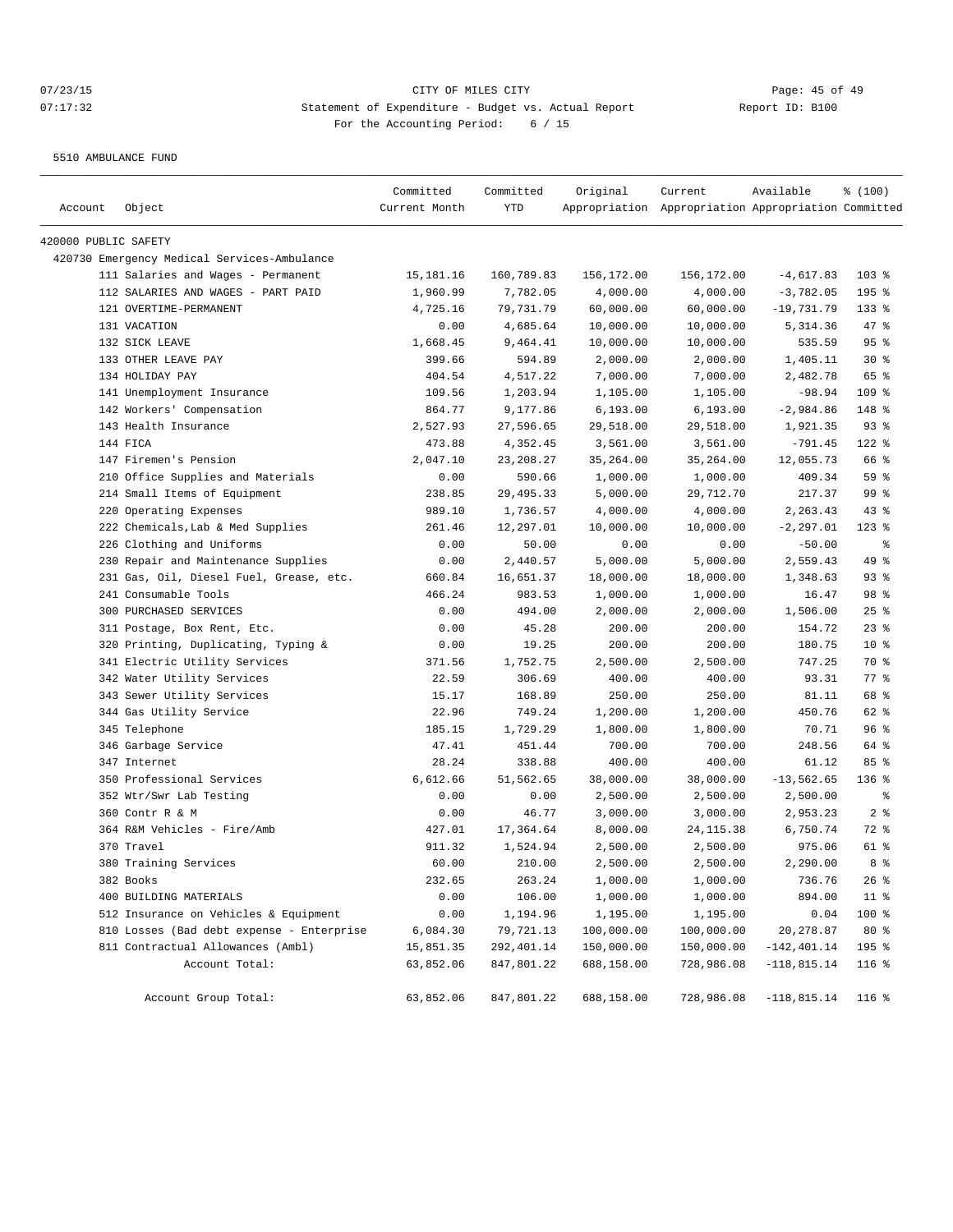5510 AMBULANCE FUND

| Object<br>Account                        | Committed<br>Current Month | Committed<br><b>YTD</b> | Original<br>Appropriation | Current    | Available<br>Appropriation Appropriation Committed | % (100) |
|------------------------------------------|----------------------------|-------------------------|---------------------------|------------|----------------------------------------------------|---------|
| 490000 DEBT SERVICE                      |                            |                         |                           |            |                                                    |         |
| 490500 Other Debt Service Payments       |                            |                         |                           |            |                                                    |         |
| 602 Prpl-Ambulance                       | 0.00                       | 25,814.04               | 25,815.00                 | 25,815.00  | 0.96                                               | $100$ % |
| 629 Interest-Ambulance                   | 0.00                       | 588.36                  | 589.00                    | 589.00     | 0.64                                               | $100$ % |
| Account Total:                           | 0.00                       | 26,402.40               | 26,404.00                 | 26,404.00  | 1.60                                               | $100$ % |
| Account Group Total:                     | 0.00                       | 26,402.40               | 26,404.00                 | 26,404.00  | 1.60                                               | $100$ % |
| 510000 MISCELLANEOUS                     |                            |                         |                           |            |                                                    |         |
| 510330 Comprehensive Liability Insurance |                            |                         |                           |            |                                                    |         |
| 513 Liability                            | 0.00                       | 2,941.08                | 2,942.00                  | 2,942.00   | 0.92                                               | $100*$  |
| Account Total:                           | 0.00                       | 2,941.08                | 2,942.00                  | 2,942.00   | 0.92                                               | $100$ % |
| Account Group Total:                     | 0.00                       | 2,941.08                | 2,942.00                  | 2,942.00   | 0.92                                               | $100*$  |
| 520000 OTHER FINANCING USES              |                            |                         |                           |            |                                                    |         |
| 521000 Interfund Operating Transfers Out |                            |                         |                           |            |                                                    |         |
| 820 Transfers to Other Funds             | 6,950.36                   | 33, 404. 32             | 33,404.00                 | 33,404.00  | $-0.32$                                            | $100$ % |
| Account Total:                           | 6,950.36                   | 33, 404. 32             | 33,404.00                 | 33,404.00  | $-0.32$                                            | $100$ % |
| Account Group Total:                     | 6,950.36                   | 33, 404. 32             | 33,404.00                 | 33,404.00  | $-0.32$                                            | $100$ % |
| Fund Total:                              | 70,802.42                  | 910,549.02              | 750,908.00                | 791,736.08 | $-118,812.94$                                      | $115$ % |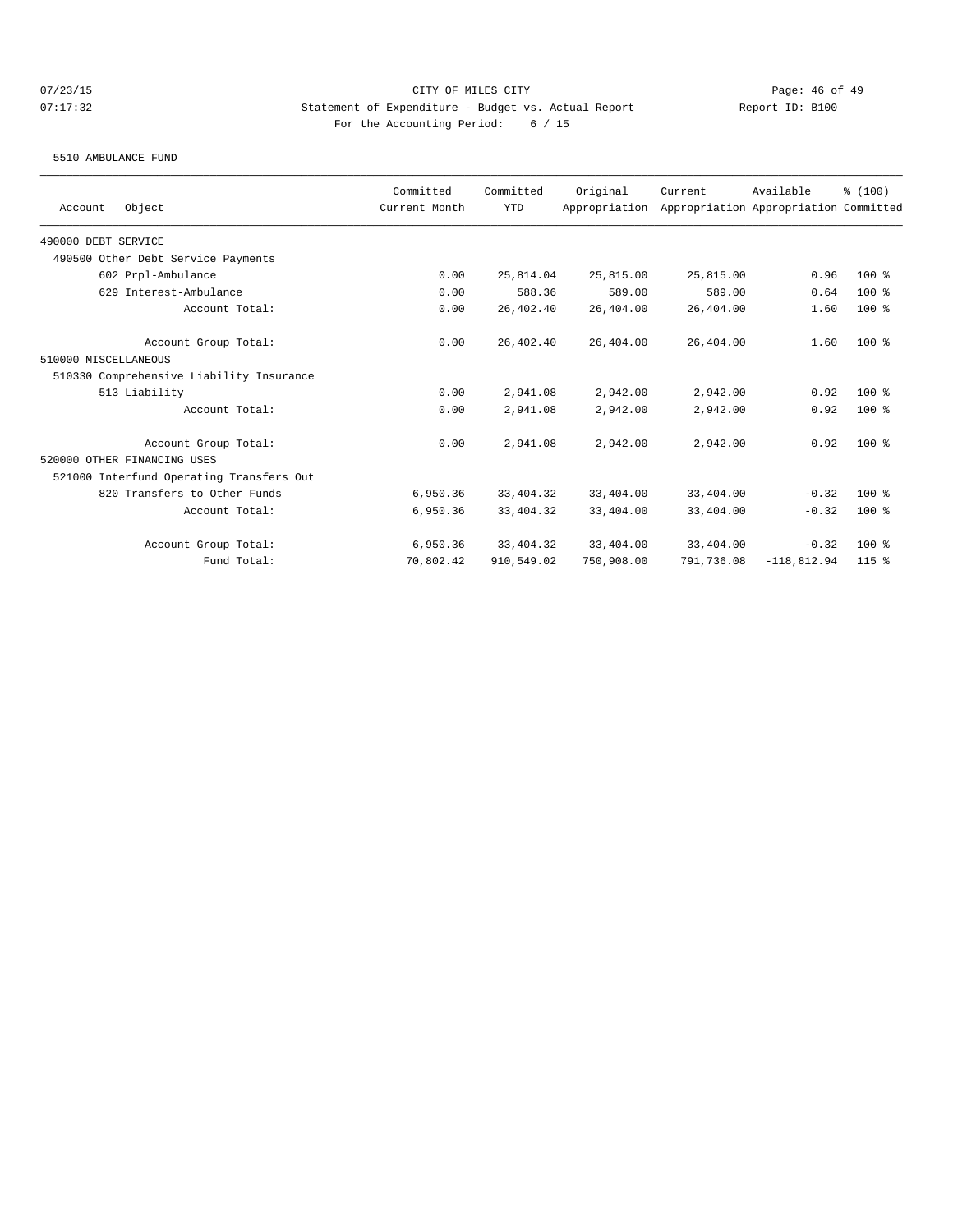5610 AIRPORT OPERATING

|                     |                                            | Committed     | Committed  | Original   | Current                                             | Available    | % (100)       |
|---------------------|--------------------------------------------|---------------|------------|------------|-----------------------------------------------------|--------------|---------------|
| Account             | Object                                     | Current Month | <b>YTD</b> |            | Appropriation Appropriation Appropriation Committed |              |               |
| 430000 Public Works |                                            |               |            |            |                                                     |              |               |
| 430300 Airport(87)  |                                            |               |            |            |                                                     |              |               |
|                     | 111 Salaries and Wages - Permanent         | 9,771.94      | 75, 457.40 | 70,604.00  | 70,604.00                                           | $-4,853.40$  | 107 %         |
|                     | 121 OVERTIME-PERMANENT                     | 0.00          | 0.00       | 5,000.00   | 5,000.00                                            | 5,000.00     | ႜ             |
|                     | 131 VACATION                               | 0.00          | 0.00       | 10,000.00  | 10,000.00                                           | 10,000.00    | $\epsilon$    |
|                     | 132 SICK LEAVE                             | 0.00          | 225.00     | 6,000.00   | 6,000.00                                            | 5,775.00     | 4%            |
|                     | 133 OTHER LEAVE PAY                        | 0.00          | 0.00       | 3,420.00   | 3,420.00                                            | 3,420.00     | $\epsilon$    |
|                     | 134 HOLIDAY PAY                            | 0.00          | 0.00       | 3,000.00   | 3,000.00                                            | 3,000.00     | ి             |
|                     | 141 Unemployment Insurance                 | 43.97         | 340.57     | 495.00     | 495.00                                              | 154.43       | 69 %          |
|                     | 142 Workers' Compensation                  | 544.20        | 4,222.34   | 5,761.00   | 5,761.00                                            | 1,538.66     | 73 %          |
|                     | 143 Health Insurance                       | 1,286.90      | 10,068.05  | 15,060.00  | 15,060.00                                           | 4,991.95     | 67%           |
|                     | 144 FICA                                   | 747.54        | 5,789.69   | 8,417.00   | 8,417.00                                            | 2,627.31     | 69 %          |
|                     | 145 PERS                                   | 609.84        | 5,972.73   | 8,989.00   | 8,989.00                                            | 3,016.27     | 66 %          |
|                     | 196 CLOTHING ALLOTMENT                     | 0.00          | 0.00       | 300.00     | 300.00                                              | 300.00       | နွ            |
|                     | 210 Office Supplies and Materials          | 703.28        | 1,899.52   | 700.00     | 700.00                                              | $-1, 199.52$ | $271$ %       |
|                     | 214 Small Items of Equipment               | 0.00          | 0.00       | 2,000.00   | 2,000.00                                            | 2,000.00     | နွ            |
|                     | 220 Operating Expenses                     | 323.96        | 3,586.20   | 3,000.00   | 3,000.00                                            | $-586.20$    | 120 %         |
|                     | 230 Repair and Maintenance Supplies        | 2,000.31      | 27,629.34  | 10,000.00  | 10,000.00                                           | $-17,629.34$ | $276$ %       |
|                     | 231 Gas, Oil, Diesel Fuel, Grease, etc.    | 457.37        | 4,891.21   | 8,000.00   | 8,000.00                                            | 3,108.79     | 61 %          |
|                     | 237 Aviation Fuel                          | 11,911.87     | 240,515.09 | 420,000.00 | 420,000.00                                          | 179,484.91   | 57%           |
|                     | 239 Tires, Tubes Etc.                      | 0.00          | 0.00       | 2,000.00   | 2,000.00                                            | 2,000.00     | $\epsilon$    |
|                     | 250 Supplies for Resale                    | 0.00          | 0.00       | 1,000.00   | 1,000.00                                            | 1,000.00     | $\epsilon$    |
|                     | 311 Postage, Box Rent, Etc.                | 9.00          | 107.00     | 250.00     | 250.00                                              | 143.00       | 43%           |
|                     | 319 Other Communication and Transportation | 52.64         | 731.06     | 350.00     | 350.00                                              | $-381.06$    | $209$ %       |
|                     | 330 Publicity, Subscriptions & Dues        | 0.00          | 51.00      | 100.00     | 100.00                                              | 49.00        | $51$ %        |
|                     | 334 Memberships, Registrations & Dues      | 0.00          | 612.06     | 250.00     | 250.00                                              | $-362.06$    | $245$ %       |
|                     | 341 Electric Utility Services              | 628.38        | 8,413.92   | 11,000.00  | 11,000.00                                           | 2,586.08     | 76 %          |
|                     | 344 Gas Utility Service                    | 147.11        | 6,501.63   | 5,000.00   | 5,000.00                                            | $-1,501.63$  | 130 %         |
|                     | 345 Telephone                              | 445.18        | 3,346.94   | 3,000.00   | 3,000.00                                            | $-346.94$    | 112 %         |
|                     | 347 Internet                               | 45.60         | 562.62     | 450.00     | 450.00                                              | $-112.62$    | $125$ %       |
|                     | 350 Professional Services                  | 621.25        | 66,935.25  | 2,000.00   | 2,000.00                                            | $-64,935.25$ | $***$ $_{8}$  |
|                     | 360 Contr R & M                            | 0.00          | 0.00       | 4,000.00   | 4,000.00                                            | 4,000.00     | ႜ             |
|                     | 363 R&M Vehicles/Equip/Labor-PW            | 0.00          | 4,745.00   | 2,000.00   | 2,000.00                                            | $-2,745.00$  | $237$ $%$     |
|                     | 367 Plumbing, Heating, Electrical          | 0.00          | 6,344.43   | 3,500.00   | 3,500.00                                            | $-2,844.43$  | 181 %         |
|                     | 380 Training Services                      | 0.00          | 595.00     | 500.00     | 500.00                                              | $-95.00$     | 119%          |
|                     | 511 Insurance on Buildings                 | 0.00          | 3,181.82   | 3,182.00   | 3,182.00                                            | 0.18         | 100 %         |
|                     | 512 Insurance on Vehicles & Equipment      | 0.00          | 1,832.02   | 1,833.00   | 1,833.00                                            | 0.98         | $100*$        |
|                     | 513 Liability                              | 4,615.00      | 4,615.00   | 0.00       | 0.00                                                | $-4,615.00$  | $\approx$     |
|                     | 530 Rent                                   | 3,700.00      | 24,050.00  | 22,000.00  | 22,000.00                                           | $-2,050.00$  | 109 %         |
|                     | 939 AIP-3-30-055-016-2015                  | 1,744.05      | 1,744.05   | 0.00       | 0.00                                                | $-1,744.05$  | $\frac{6}{9}$ |
|                     | Account Total:                             | 40,409.39     | 514,965.94 | 643,161.00 | 643,161.00                                          | 128,195.06   | $80*$         |
|                     |                                            |               |            |            |                                                     |              |               |
|                     | Account Group Total:                       | 40,409.39     | 514,965.94 | 643,161.00 | 643,161.00                                          | 128,195.06   | 80 %          |
| 490000 DEBT SERVICE |                                            |               |            |            |                                                     |              |               |
|                     | 490500 Other Debt Service Payments         |               |            |            |                                                     |              |               |
|                     | 641 Principal - Aeronautics Loan 08        | 0.00          | 4,921.00   | 4,921.00   | 4,921.00                                            | 0.00         | 100 %         |
|                     | 642 Interest - Aeronautics Loan 08         | 0.00          | 713.55     | 714.00     | 714.00                                              | 0.45         | 100 %         |
|                     | 645 Equipment-Principle                    | 420.39        | 2,970.79   | 0.00       | 0.00                                                | $-2,970.79$  | ႜ             |
|                     | 646 Equipment-Interest                     | 55.84         | 362.82     | 0.00       | 0.00                                                | $-362.82$    | $\frac{6}{6}$ |
|                     | Account Total:                             | 476.23        | 8,968.16   | 5,635.00   | 5,635.00                                            | $-3, 333.16$ | 159 %         |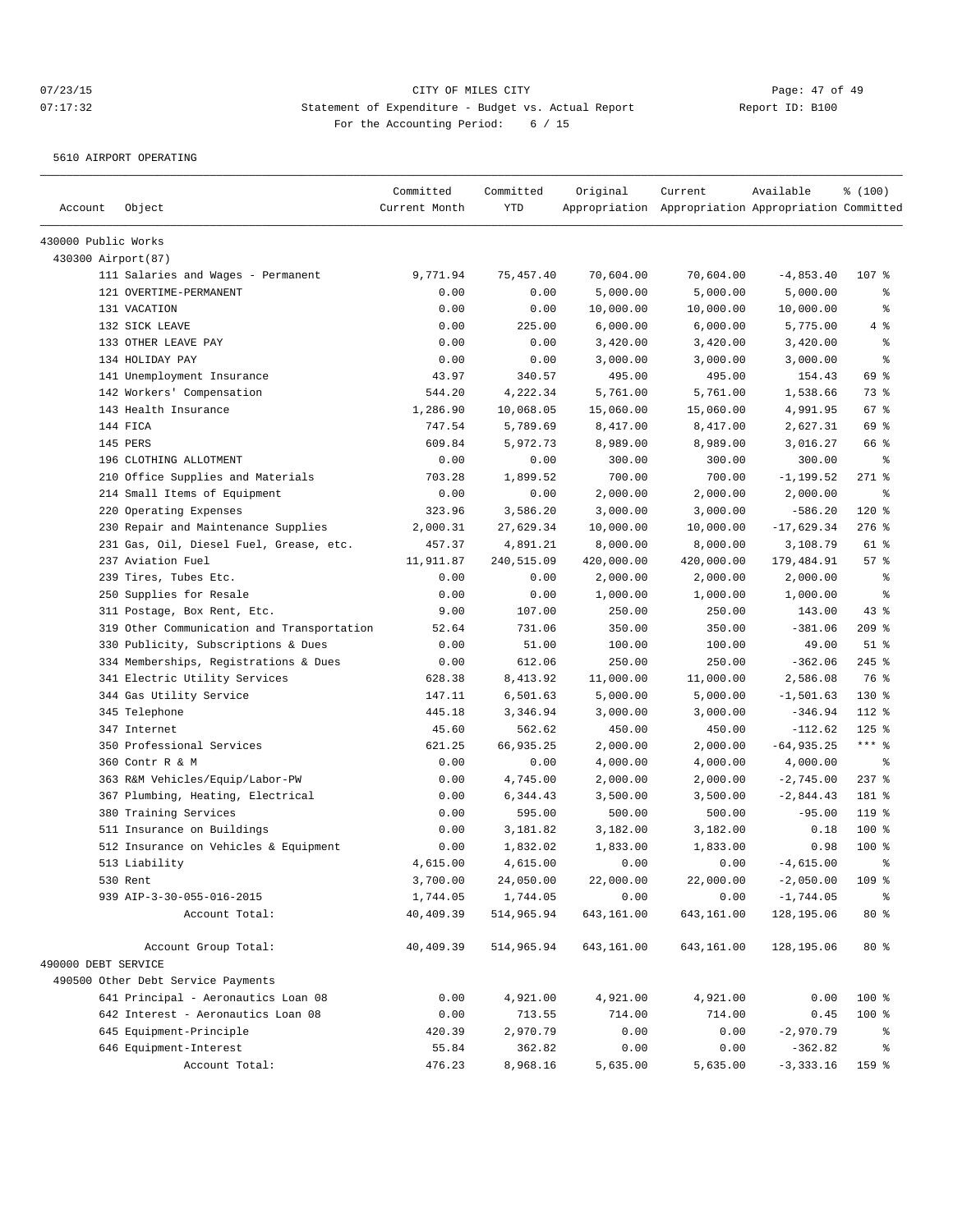5610 AIRPORT OPERATING

| Object<br>Account                        | Committed<br>Current Month | Committed<br><b>YTD</b> | Original<br>Appropriation | Current    | Available<br>Appropriation Appropriation Committed | \$(100) |
|------------------------------------------|----------------------------|-------------------------|---------------------------|------------|----------------------------------------------------|---------|
|                                          |                            |                         |                           |            |                                                    |         |
| Account Group Total:                     | 476.23                     | 8,968.16                | 5,635.00                  | 5,635.00   | $-3, 333.16$                                       | 159 %   |
| 510000 MISCELLANEOUS                     |                            |                         |                           |            |                                                    |         |
| 510330 Comprehensive Liability Insurance |                            |                         |                           |            |                                                    |         |
| 513 Liability                            | 0.00                       | 0.00                    | 4,500.00                  | 4,500.00   | 4,500.00                                           | နွ      |
| Account Total:                           | 0.00                       | 0.00                    | 4,500.00                  | 4,500.00   | 4,500.00                                           | နွ      |
| Account Group Total:                     | 0.00                       | 0.00                    | 4,500.00                  | 4,500.00   | 4,500.00                                           | နွ      |
| 520000 OTHER FINANCING USES              |                            |                         |                           |            |                                                    |         |
| 521000 Interfund Operating Transfers Out |                            |                         |                           |            |                                                    |         |
| 820 Transfers to Other Funds             | 1,435.15                   | 17,221.80               | 17,222.00                 | 17,222.00  | 0.20                                               | $100*$  |
| Account Total:                           | 1,435.15                   | 17,221.80               | 17,222.00                 | 17,222.00  | 0.20                                               | $100*$  |
| Account Group Total:                     | 1,435.15                   | 17,221.80               | 17,222.00                 | 17,222.00  | 0.20                                               | $100$ % |
| Fund Total:                              | 42,320.77                  | 541,155.90              | 670,518.00                | 670,518.00 | 129,362.10                                         | $81$ %  |